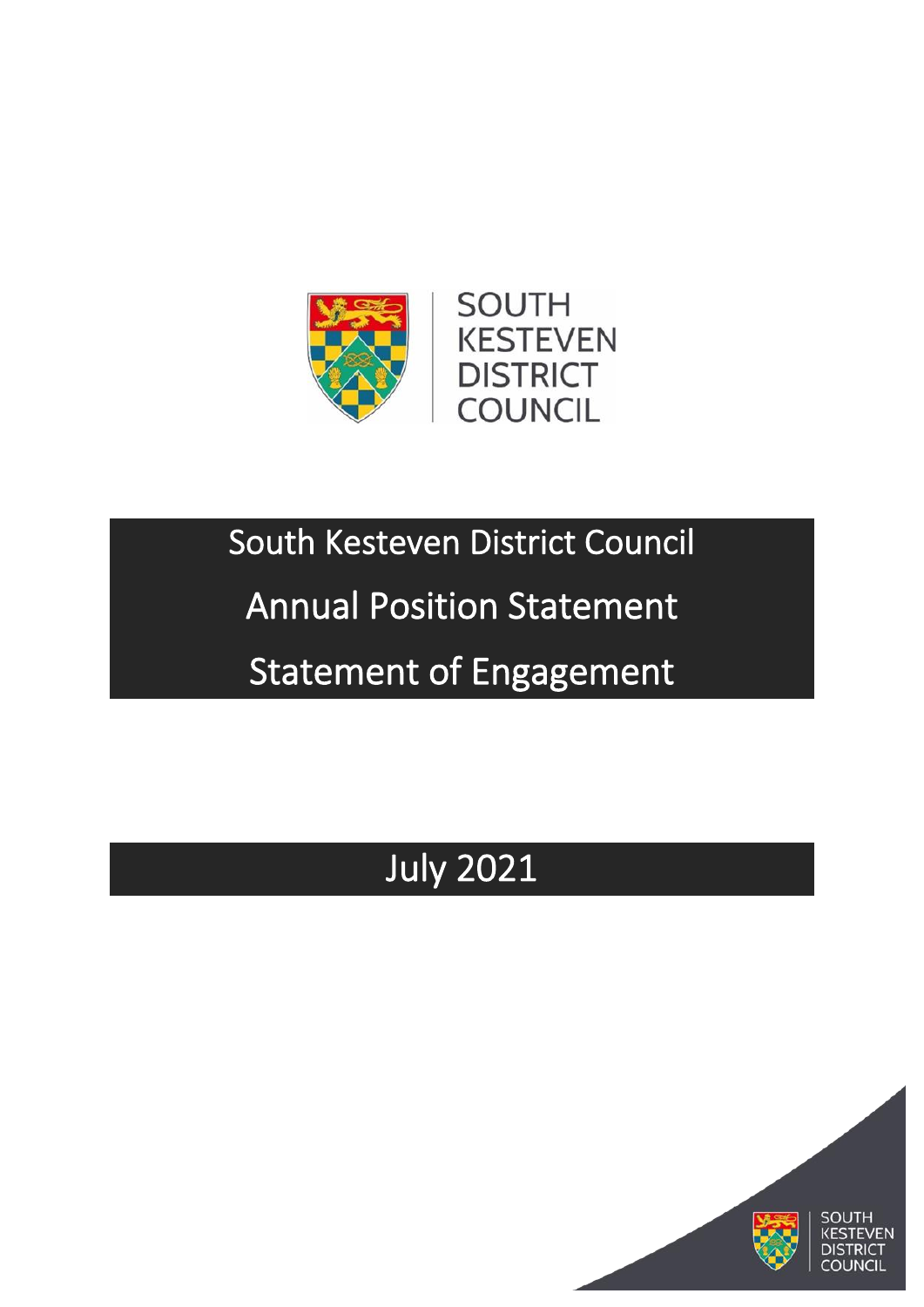## Contents

### Appendices

**Appendix 1:** Site Deliverability Information Available as at May 2021 (separate document).

**Appendix 2**: Draft Annual Position Statement – Representations (Separate document).

**Appendix 3:** Draft Annual Position Statement – Summary of Representations and Officer Response

**Appendix 4:** Site Deliverability Summaries and Disputed Sites

**Appendix 5:** APS Consultee List

**Appendix 6:** Links to supporting information/evidence referenced in Statement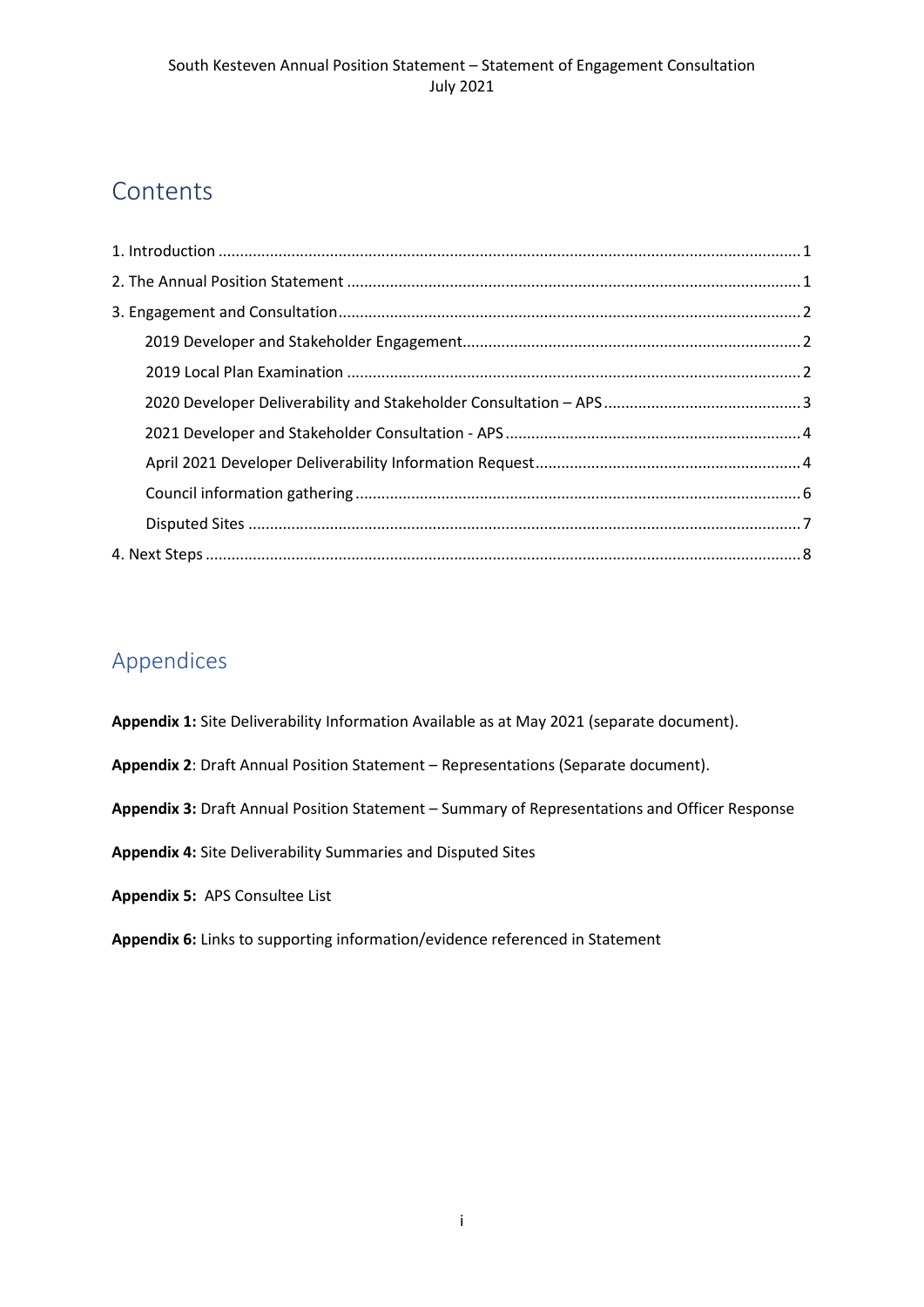## <span id="page-2-0"></span>1. Introduction

- 1.1 This Statement of Engagement accompanies the South Kesteven Annual Position Statement (APS) (July 2021) and provides a record of the engagement process which has informed preparation of the APS in accordance with the 2019 National Planning Policy Framework (NPPF) and the associated Planning Practice Guidance (PPG), including the Housing Supply and Delivery PPG published in July 2019.
- 1.2 In accordance with the Housing Supply and Delivery PPG, this statement includes:
	- An overview of the process of engagement with site owners/applicants, developers and other stakeholders and a schedule of site-based data resulting from this;
	- Specific identification of any disputed sites where consensus on likely delivery has not been reached, including sufficient evidence in support of and opposition to the disputed site(s) to allow a Planning Inspector to reach a reasoned conclusion; as well as an indication of the impact of any disputed sites on the number of years of supply;
	- The conclusions which have been reached on each site by the local planning authority in light of stakeholder engagement;
	- The conclusions which have been reached about the overall 5 year housing land supply position (see Annual Position Statement).
- 1.3 Following a four week consultation of the draft documents, the APS and Statement of Engagement will be updated and finalised, taking into account representations made, and evidence collected.

## <span id="page-2-1"></span>2. The Annual Position Statement

- 2.1 Paragraph 74 of the NPPF states that a five year supply of deliverable housing sites can be demonstrated where it has been established in a recently adopted plan or in a subsequent annual position statement (APS). The associated Housing Land Supply and Delivery PPG sets out the Government's advice on the production of the annual position statement, including the process of engagement, for a local authority to confirm its five year housing land supply position through submission to the Planning Inspectorate.
- 2.2 The Housing Supply and Delivery Planning Practice Guidance (PPG) goes on to clarify that eligible authorities are those with Plans that have been recently adopted, including those who have has an APS confirmed and are seeking the renewal of a previous APS submission. South Kesteven District Council (SKDC) confirmed supply through the APS receiving notification on 27<sup>th</sup> October 2020 from the Planning Inspectorate to confirm the 5 year housing supply for South Kesteven. As a result, a 2021 APS is a subsequent statement under the provisions of paragraph 74 of the Framework and supporting guidance.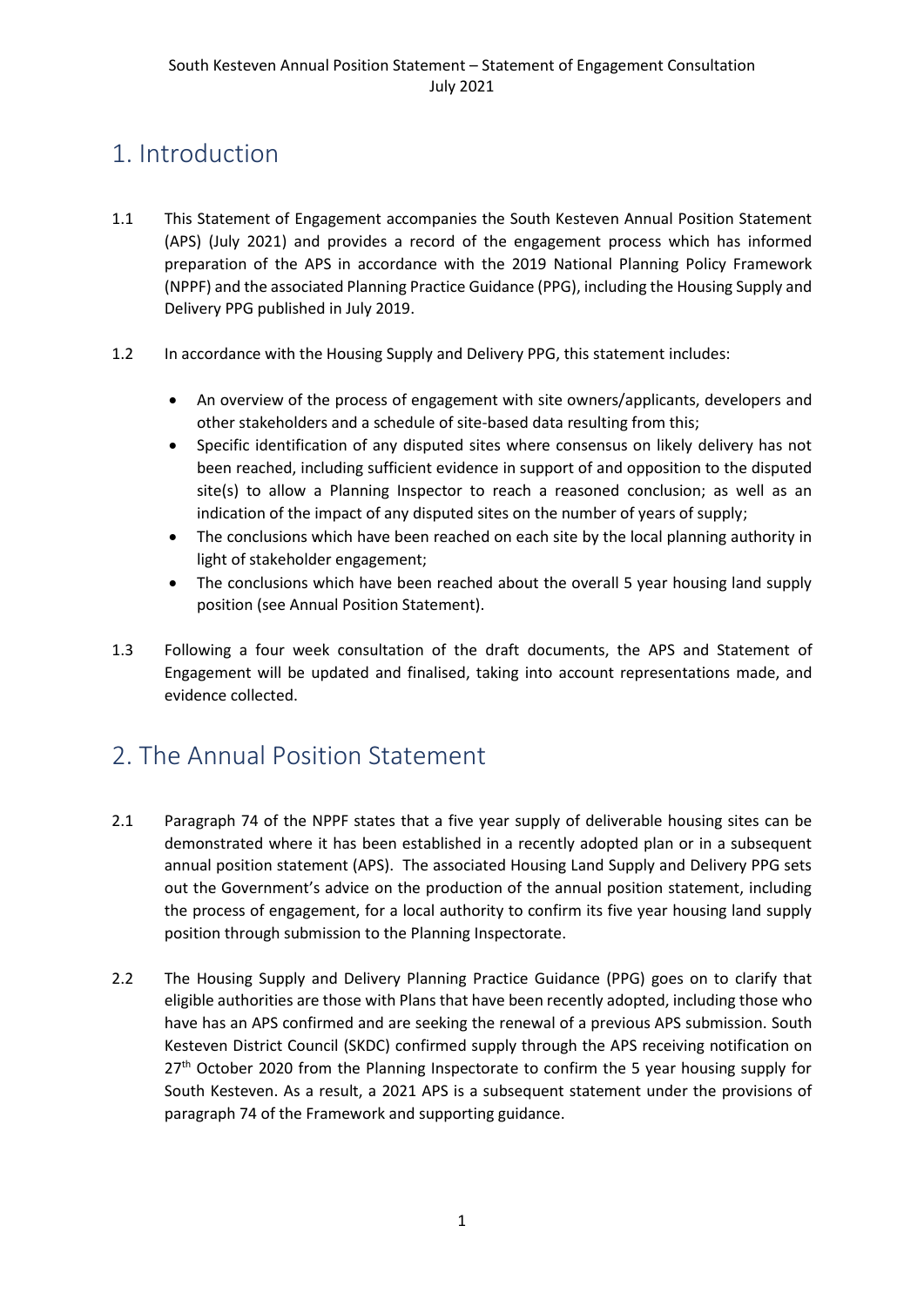- 2.3 Following an adjustment to increase the contribution from Small Sites, the Inspectors report concluded that the 5-year total supply calculated by the Council should be reduced by 285 dwellings to 4,297 dwellings.
- 2.4 An appropriate buffer of 20% was added to the supply, and an Action Plan was produced. Since the submission of the APS, the recent Housing Delivery Test (HDT) result (2020) published in January 2021 of 99%. Due to the scoring, the Council passed the HDT and there are no consequences to the buffer or requirement to produce an Action Plan, as per previous years.
- 2.5 Notwithstanding the reduction, the report confirmed that the Council has a housing land supply equivalent to 5.26 years' supply of deliverable sites for one year. **The Council's current APS remains in place until 31st October 2021.**

## <span id="page-3-0"></span>3. Engagement and Consultation

- 3.1 Th[e 2018 Statement of Community Involvement \(SCI\)](http://www.southkesteven.gov.uk/CHttpHandler.ashx?id=25104&p=0) sets out how the community, businesses and others with an interest in the development of the District can engage with the planning system. Whilst the SCI includes useful information on the general approach to community participation in the production of development plan documents, the Annual Position Statement is a bespoke project, targeting consultation with landowners, developers, agents and stakeholders who have an impact on site delivery.
- 3.2 To keep stakeholders informed and to allow an opportunity for comment, a specific [APS](http://www.southkesteven.gov.uk/index.aspx?articleid=14991)  [webpage](http://www.southkesteven.gov.uk/index.aspx?articleid=14991) was launched on the Council's website on 9<sup>th</sup> April 2021 detailing the APS process, timetable for production, and consultation documents.
- 3.3 Consultation material undertaken for the APS, or which has informed the APS is detailed below.
- 3.4 Appendix 4 of this Statement of Engagement sets out a summary of each site, including response from the developer received, and the Council's decision on site deliverability. Any disputed sites have been highlighted.

### <span id="page-3-1"></span>2019 Developer and Stakeholder Engagement

#### <span id="page-3-2"></span>2019 Local Plan Examination

3.5 The Local Plan was submitted to the Secretary of State for Examination in January 2019. The Examination also gave the Council and stakeholders including infrastructure providers the opportunity to provide intelligence on the proposed sites, including deliverability, through the production of Topic Papers, Matters Statements and contributing to the Hearing Sessions.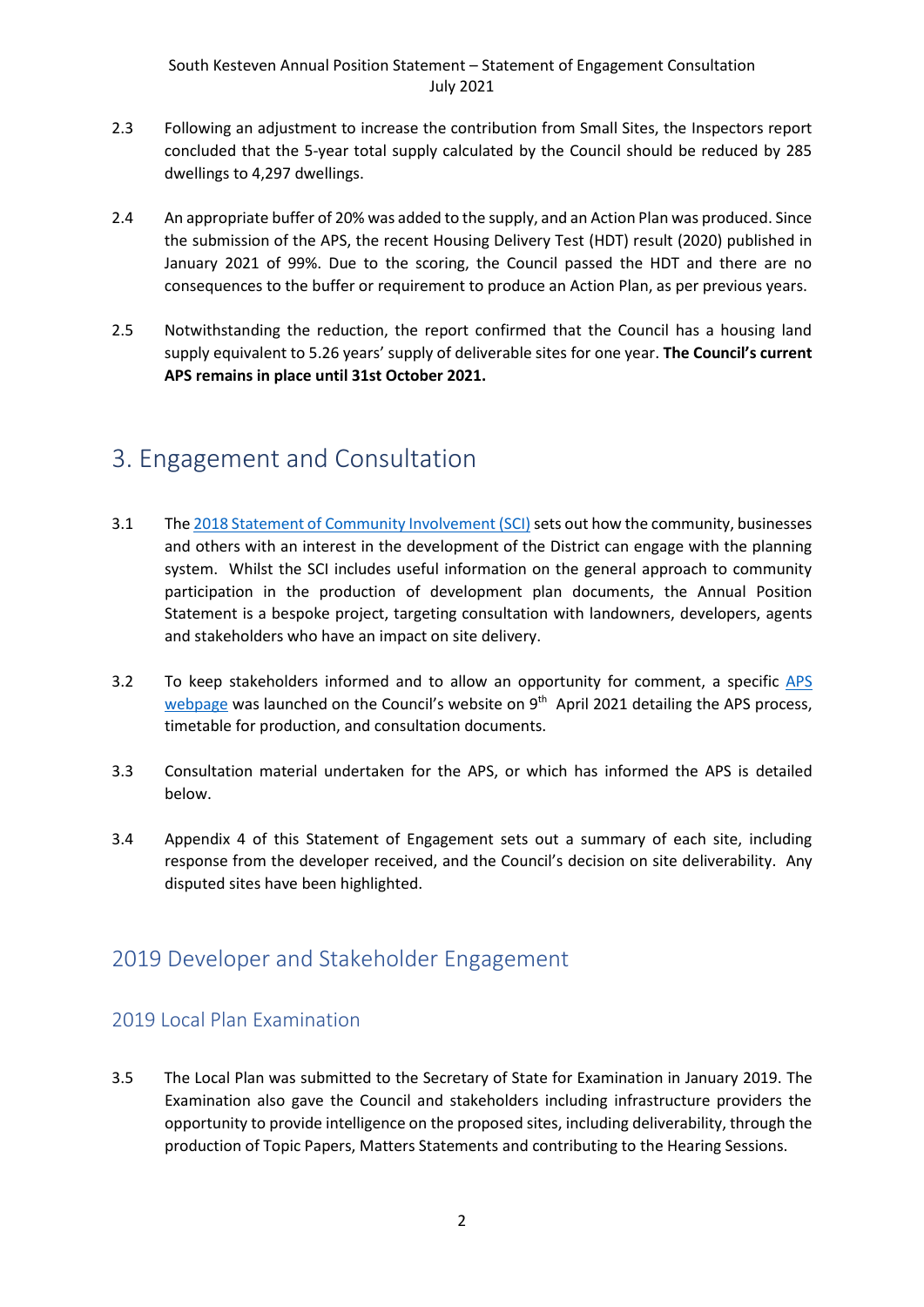#### South Kesteven Annual Position Statement – Statement of Engagement Consultation July 2021

- 3.6 Th[e 5 Year Housing Land Supply Statement](http://www.southkesteven.gov.uk/CHttpHandler.ashx?id=25193) was reviewed and updated as part of the Local Plan Examination and an up-to-date Statement was finalised as at 1 April 2019 and published in August 2019, including an accompanying [trajectory](http://www.southkesteven.gov.uk/CHttpHandler.ashx?id=25636) for the Local Plan period. The Council demonstrated a 5 year supply of 5.95 using the Liverpool method and 20% buffer as confirmed through paragraph 5.13 of the adopted [Local Plan.](http://www.southkesteven.gov.uk/index.aspx?articleid=14904) Information which informed the trajectory and Statement (including the Deliverability Information appendix to the Statement) was taken from:
	- 2018 Deliverability Questionnaires for those sites where developers had not engaged through the Local Plan Examination;
	- Pre-Submission (Regulation 19) Consultation Comments including developer and Stakeholder consultation comments, which again were particularly useful if no further engagement was made through the Local Plan Examination;
	- Matter Statements
	- Local Plan Examination Hearing Sessions and subsequent Main Modifications as agreed with the Inspector
	- Ongoing developer liaison through Development Briefs and Statement of Common Ground in preparation for the Sustainable Urban Extensions
- 3.7 Regulation 19 responses for allocated sites can be found on the [Council's website](http://www.southkesteven.gov.uk/index.aspx?articleid=14393) in policy and respondent order. Any Matter Statements available for the allocated sites (Matters 6-9) can be found in the Council's [Examination Library.](http://www.southkesteven.gov.uk/index.aspx?articleid=14391)

### <span id="page-4-0"></span>2020 Developer Deliverability and Stakeholder Consultation – APS

- 3.8 On 15th April 2020, the Council distributed Deliverability Information Request forms to:
	- Developers/agents/landowners of all sites with extant planning permissions;
	- Developers/agents/landowners of all Local Plan Allocations;
	- Developers/agents/landowners of other sites included in the Local Plan housing land supply, including the Council's Capital Programme sites and the Bourne Neighbourhood Plan Group due to its intention to allocate sites for housing.
- 3.9 The developer consultation ran for 2 weeks, closing on  $29<sup>th</sup>$  April 2020.
- 3.10 The information gathered from this process informed the 2020 APS submission, the previous deliverability submissions can be found on the Council's dedicated webpage for the Annual [Position Statement.](http://www.southkesteven.gov.uk/index.aspx?articleid=14991)
- 3.11 In addition, a draft APS and accompanying Statement of Engagement were published for a 4 week consultation starting on  $27<sup>th</sup>$  May 2020. In accordance with the PPG a number of developers, stakeholders and others who have an impact on the delivery were consulted. A total of 19 responses were received by the deadline, all representations were considered when finalising the APS the responses can be found on the Council's APS webpage.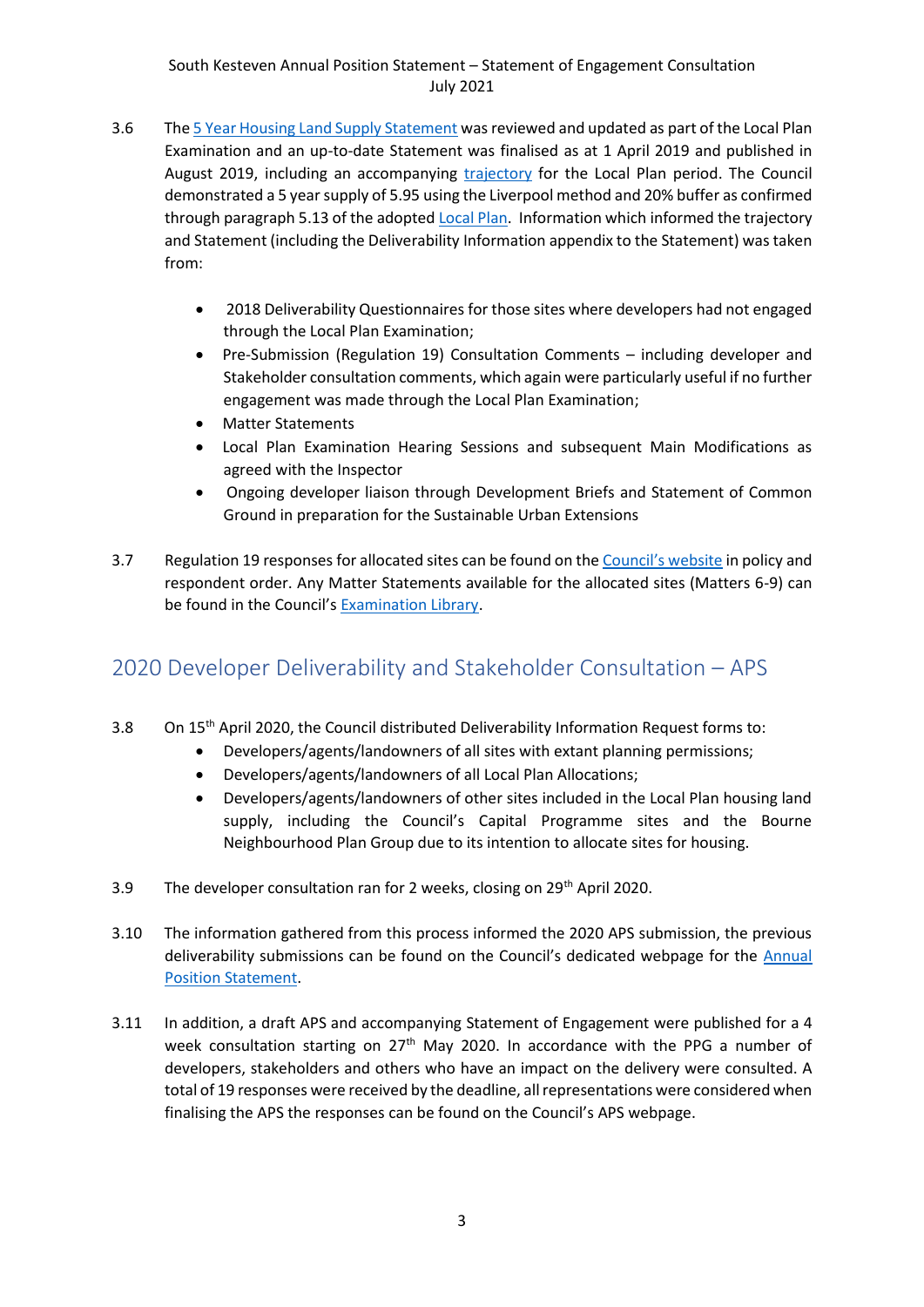3.12 Where submissions have not been received for 2021 APS deliverability request for information the Council has used the outcome from the 2020 APS to inform the projected completions, including previously submitted deliverability forms.

## <span id="page-5-0"></span>2021 Annual Position Statement Developer and Stakeholder **Consultation**

3.13 On 31<sup>st</sup> March 2021, the Council formally notified the Planning Inspectorate of its intent to submit an APS by 31 July 2021. A dedicated [webpage](http://www.southkesteven.gov.uk/index.aspx?articleid=14991) was updated on the Council's website on 9<sup>th</sup> April 2021 detailing the APS information, and a proposed timetable for production and key consultation stages:

| <b>Task</b>                                                                                                  | Indicative Timeframe                       |
|--------------------------------------------------------------------------------------------------------------|--------------------------------------------|
| Deliverability Form Consultation with Landowners/Developers/Agents                                           | $9^{th}$ April 2021<br>30th April 2021     |
| Preparation of Draft Annual Position Statement                                                               | April/May 2021                             |
| Consultation with Landowners/Developers/Agents and Stakeholders on<br><b>Draft Annual Position Statement</b> | May<br>$21^{st}$<br>2021<br>18th June 2021 |
| Submission of Annual Position Statement to the Planning Inspectorate                                         | July $31^{st}$ 2021                        |

#### <span id="page-5-1"></span>April 2021 Developer Deliverability Information Request

- 3.14 From the 9<sup>th</sup> April 2021, the Council distributed Deliverability Information Request forms, to provide an updated position from previous deliverability submissions, forms were sent to:
	- Developers/agents/landowners of all large sites with extant planning permissions;
	- Developers/agents/landowners of all Local Plan Allocations;
	- Developers/agents/landowners of other sites included in the Local Plan housing land supply, including the Council's Capital Programme sites and the Bourne Neighbourhood Plan Group due to its intention to allocate sites for housing.
- 3.15 The returned forms are included for each site in Appendix 1 (separate document). If a return has not been received, the form sent out by the Council, including the Council's indicative trajectory and reasoning, has also been included at Appendix 1.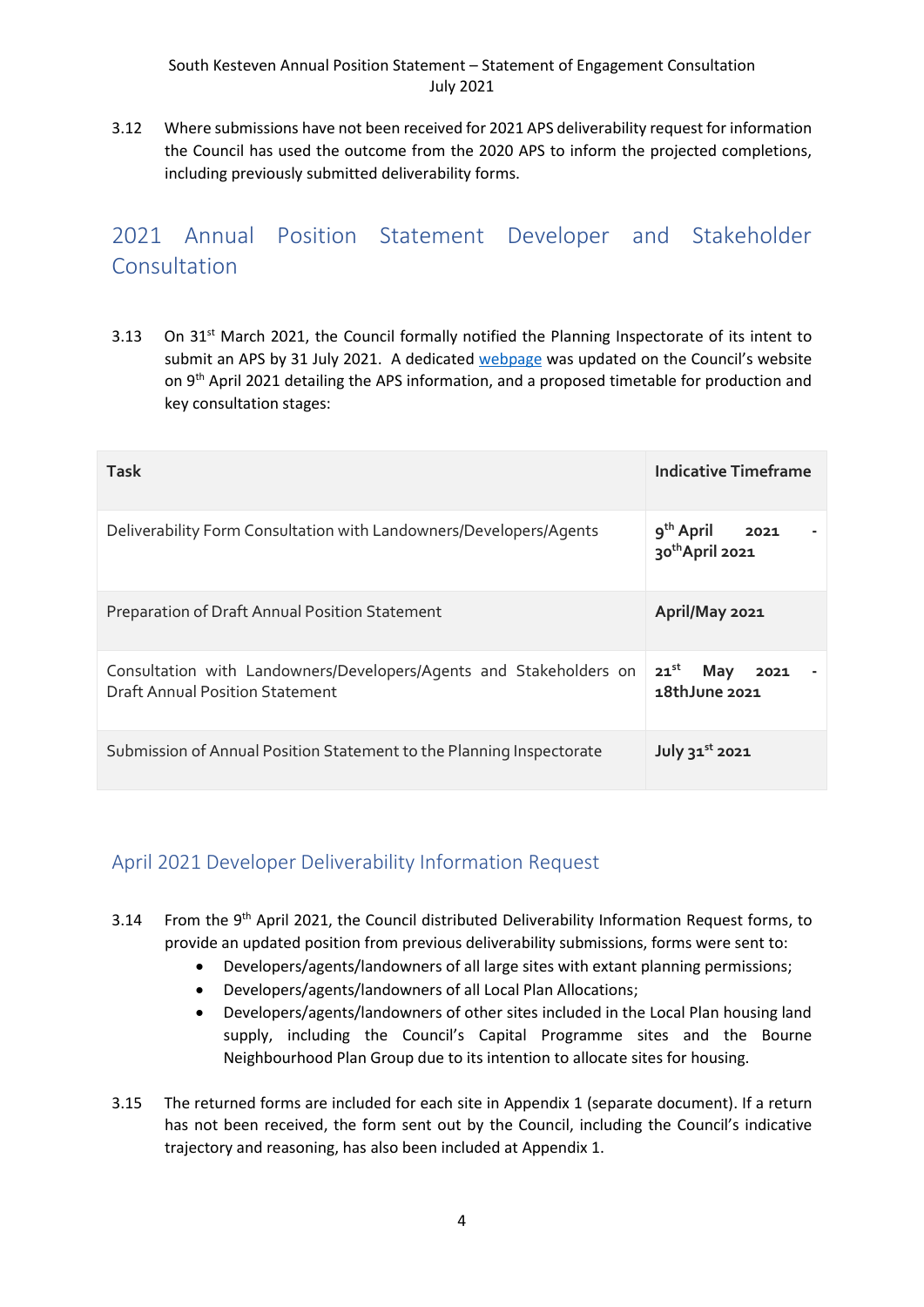- 3.16 Each form sent out included a section, completed by the Council with the following information:
	- Trajectory using information taken from the published trajectory of the 5 Year Housing Land Supply Statement as at 1 April 2020 as confirmed through the APS process;
	- An information summary explaining the source of the trajectory information;
	- The recipient was then asked to confirm whether they agreed with the Council's trajectory and reasoning; and if not, to include a trajectory and accompanying information.
- 3.17 The form then asked a number of questions regarding deliverability including:
	- Any technical constraints which would limit development or affect viability of development;
	- Landownership;
	- Timescales;
	- Site Delivery; and
	- Infrastructure.
- 3.18 The developer consultation closed on  $30<sup>th</sup>$  April 2021. Gentle reminders were sent out a week prior to the consultation closing for sites where the Council was yet to receive a response. To ensure the best possible response rate, extensions were granted, where sought, until 7<sup>th</sup> May 2021.
- 3.19 Forms were distributed to all 55 sites within the Council's supply as at 1 April 2021, including multiple forms for sites with parcels in differing ownership or if we held multiple site contacts.
- 3.20 Of the 55 sites, the Council received responses for 48 sites (87% response rate); with a 89% response rate for Local Plan sites. The responses can be broken down as follows(see Appendix 1 for the forms received):

Large sites with Planning Permission:

28 sites with extant Planning Permission (including Full, Outline, and Reserved Matters) contacted.

Of the 28 sites, the Council received responses regarding 22 sites.

Local Plan sites: 27 Local Plan sites contacted Responses for 25 sites received.

3.21 All developer/landowner/agent deliverability information received thus far has been included in the relevant sections of the 'Sites Summary' table at Appendix 3.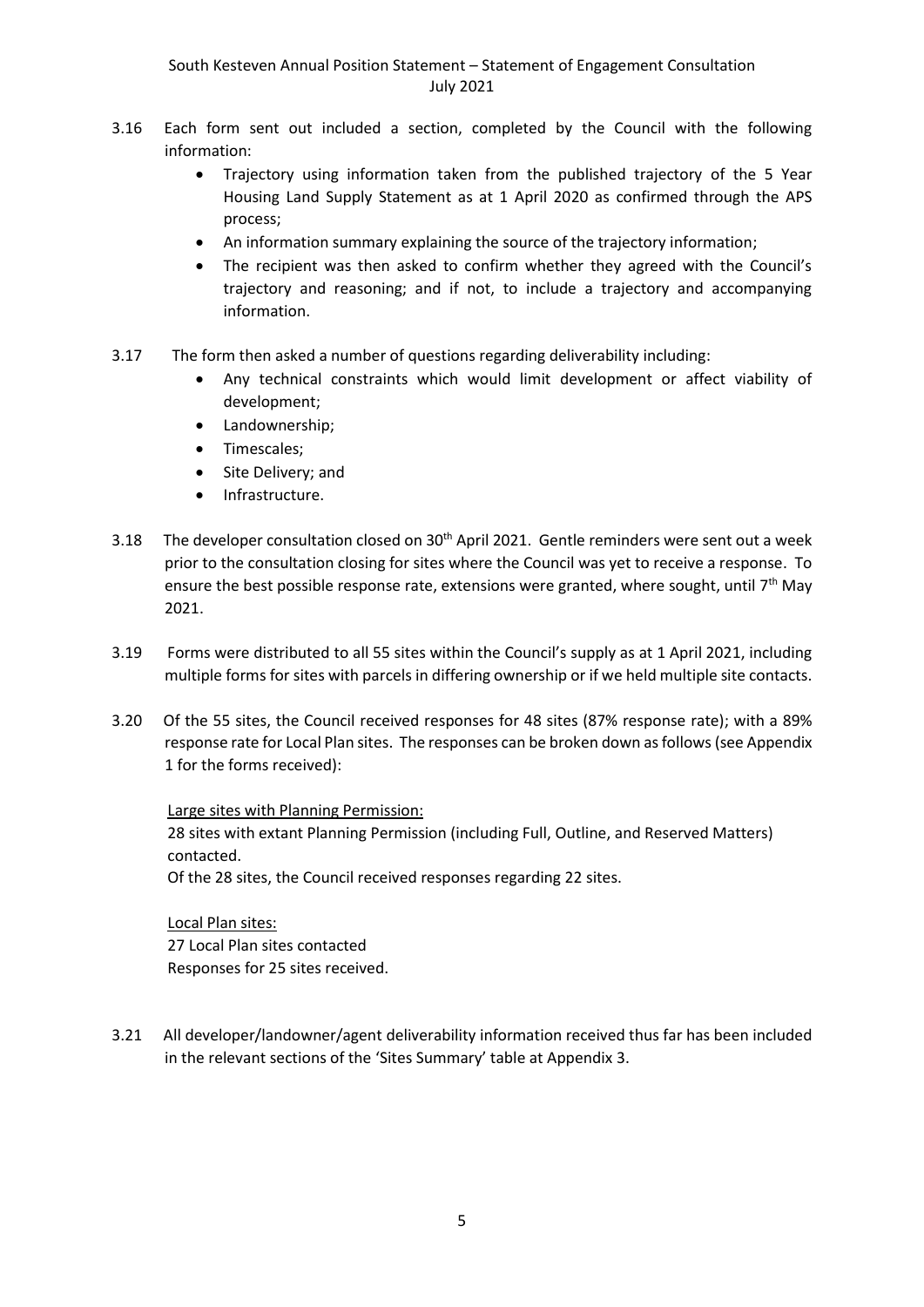#### <span id="page-7-0"></span>May/June 2021 Developer and Stakeholder Consultation on the Draft Annual Position Statement

- 3.22 The draft APS and this accompanying Engagement Statement were published for a 4 week consultation starting on  $21<sup>st</sup>$  May. The draft APS demonstrated a supply of 5.92 years. In accordance with the PPG the following developers, stakeholders and others who have an impact on delivery have been consulted, a list of which is included at Appendix 5, they include:
	- Small and large developers,
	- Land promoters,
	- Private and public landowners,
	- Infrastructure providers (such as utility providers, highways etc.) and other public bodies (such as Homes England),
	- Lincolnshire County Council,
	- Neighbouring authorities, including those with adjoining or cross-boundary sites; and
	- Any other bodies with an interest in particular sites identified.
- 3.22 Beyond this the PPG state that this is for the Local Authority to decide which stakeholders to involved. The list of Statutory and General consultees (included at Appendix X) is taken from the Local Plan database. Whilst some consultees may not be directly involved with housing delivery the Council considers it prudent to keep them informed.
- 3.23 176 notification emails were sent out to the list of stakeholders above on  $21^{st}$  May 2021 and reminder Emails were sent out a week prior to the closing date (18<sup>th</sup> June 2021). A questionnaire form was sent to stakeholders and published onto the website. Representations could be submitted via email or post using the Questionnaire available, written representations were also accepted via Email or Post.
- 3.24 The Draft APS, the Draft accompanying Engagement Statement, response form and information on the consultation were also published onto the Council's website enabling any interested party to comment.
- 3.25 In total, 9 responses were received by the deadline. 1 response was received after the deadline, the Council accepted this response to be considered as part of the APS process. Of the 10 representations received a total of 42 comments were made on different sections and sites in the draft APS. 3 comments on the draft Accompanying Engagement Statement and 3 comments on the Potential impact of Covid-19 on housing delivery.
- 3.26 All representations can be found at Appendix 2 and a summary of representations at Appendix 3. All representations were considered when finalising the APS and the Council's response and action taken can be found at Appendix 3: Summary of Representations and Officer Response.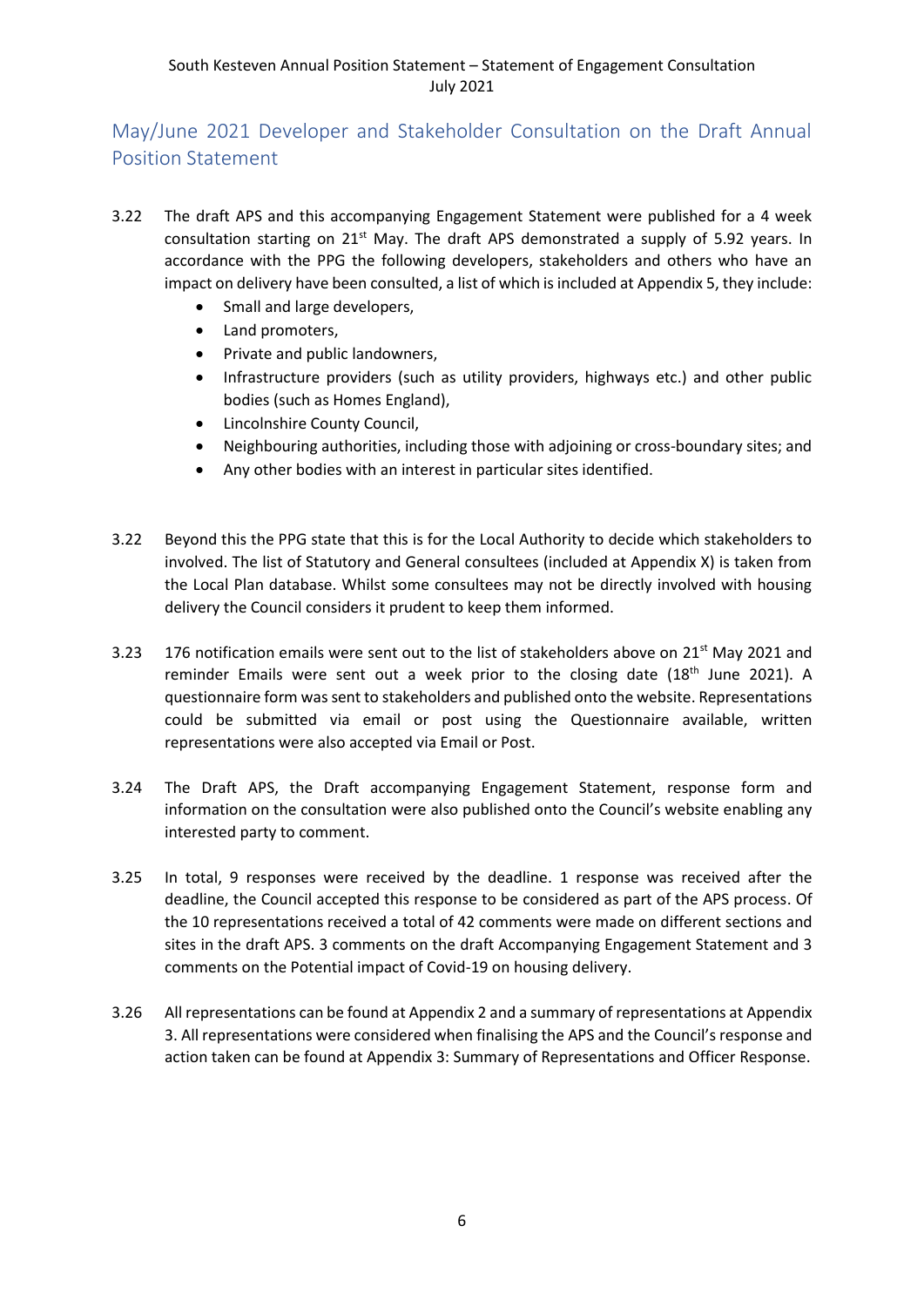#### Council information gathering

- 3.27 In addition to consulting with landowners, developers and agents; the Council has also reviewed the position and progression of planning applications, including discussions with other Council departments, including Development Management Case Officers.
- 3.28 Consultation has also been undertaken with the Council' Special Projects Officer who is responsible for progressing the Sustainable Urban Extensions and Planning Performance Agreements.
- 3.29 Any information gathered internally has been included in the 'Council's Responses & Action Taken' section of the summary table included at Appendix 2 of this Statement of Engagement.

#### <span id="page-8-0"></span>Disputed Sites

3.30 Paragraph 15 of the PPG requires:

*"specific identification of any disputed sites where consensus on likely delivery has not been reached, including sufficient evidence in support of and opposition to the disputed site(s) to allow a Planning Inspector to reach a reasoned conclusion; as well as an indication of the impact of any disputed sites on the number of years of supply"*

- 3.31 The Council has collected deliverability information from developers/landowners/agents and formed a conclusion on the projected trajectory of deliverable sites which is detailed at Appendix 4.
- 3.32 At the draft APS stage, no disputed sites have been identified. Whilst the Council took a cautious approach and shifted some sites into the later years of the 5 year supply where the evidence has shown that the site may not come forward earlier, the Council has not included any sites in the 5 year supply if a respondent has indicated that the site is not deliverable or the site was previously removed by PINs through the APS 2020 submission.
- 3.33 Following consultation on the draft APS in May/June 2021, 16 sites have been identified as disputed sites. Disputer comments and Council's response including action taken is included in Appendix 4: Site Summaries and Disputed sites table; and Appendix 3 Draft APS Summary of Representations and Officer Response.
- 3.34 All Developers, Landowners, and Agents with sites in the supply were consulted on the draft APS and therefore had the opportunity to dispute the Council's trajectory. The majority of the disputed sites have not been disputed by the Developer/Landowner of the site, but by a developer with no interest in the site.
- 3.35 All consultation responses received through the draft APS consultation will be considered by the Council. Any disputed sites for which consensus on likely delivery has not been reached, the Council will highlight such sites as required by the PPG.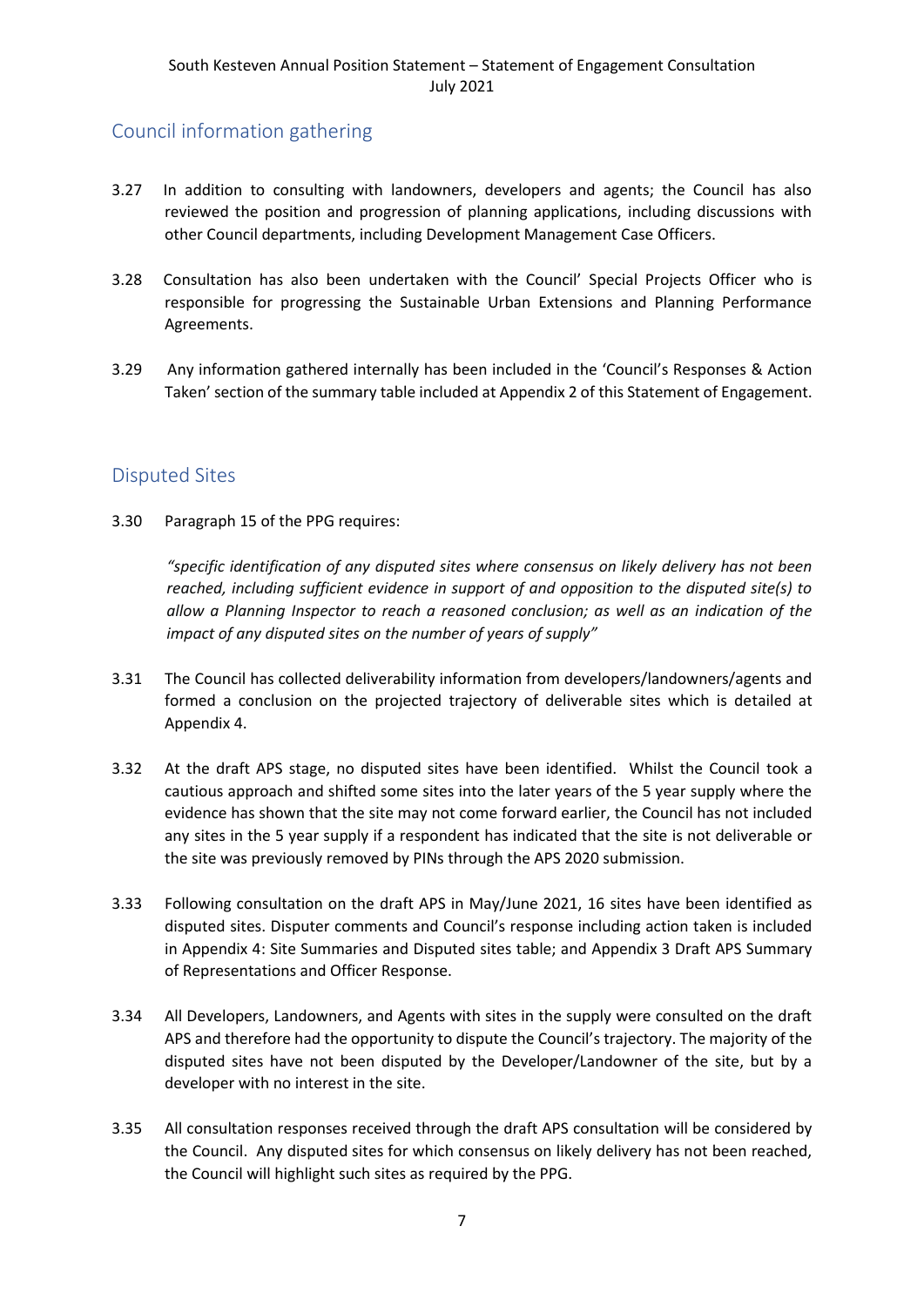## <span id="page-9-0"></span>4. Submission of the Annual Position Statement

- 4.1 The APS must be submitted to PINs by 31<sup>st</sup> July the same year the Council informed PINS of intention to submit. The Council will inform all developers, landowners, agents and stakeholders involved in preparation of the APS, of submission. The APS submission and accompanying documents will also be published on the Council's website.
- 4.2 In accordance with the PPG, so long as the correct process has been followed, and sufficient information has been provided about any disputed sites, the Planning Inspectorate will issue their recommendation in October the same year. The local planning authority can then confirm their housing supply until the following October, subject to accepting the recommendations of the Planning Inspectorate.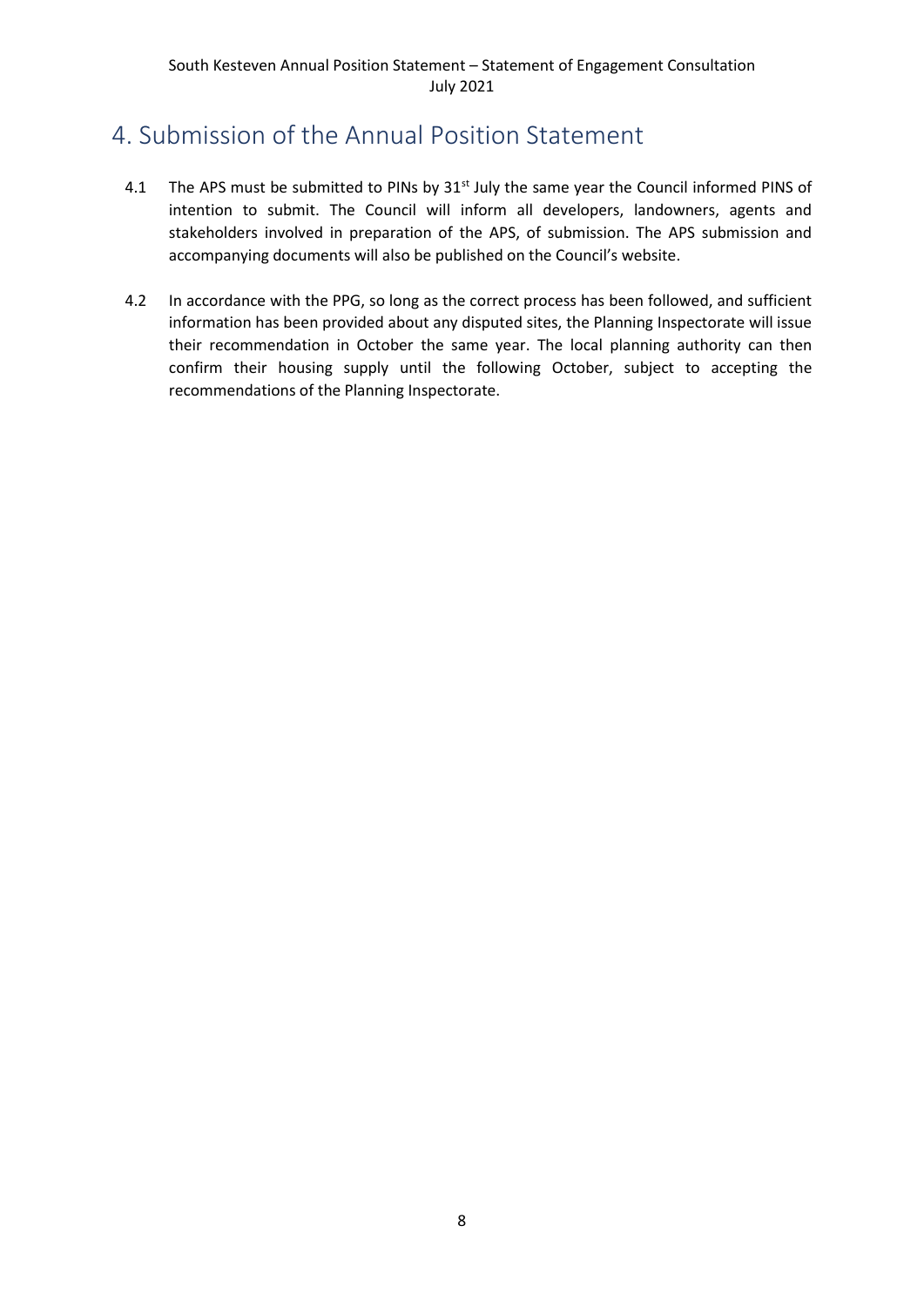Appendix 1: Site Deliverability Information (separate document)

Appendix 1: Site Deliverability Information (separate document)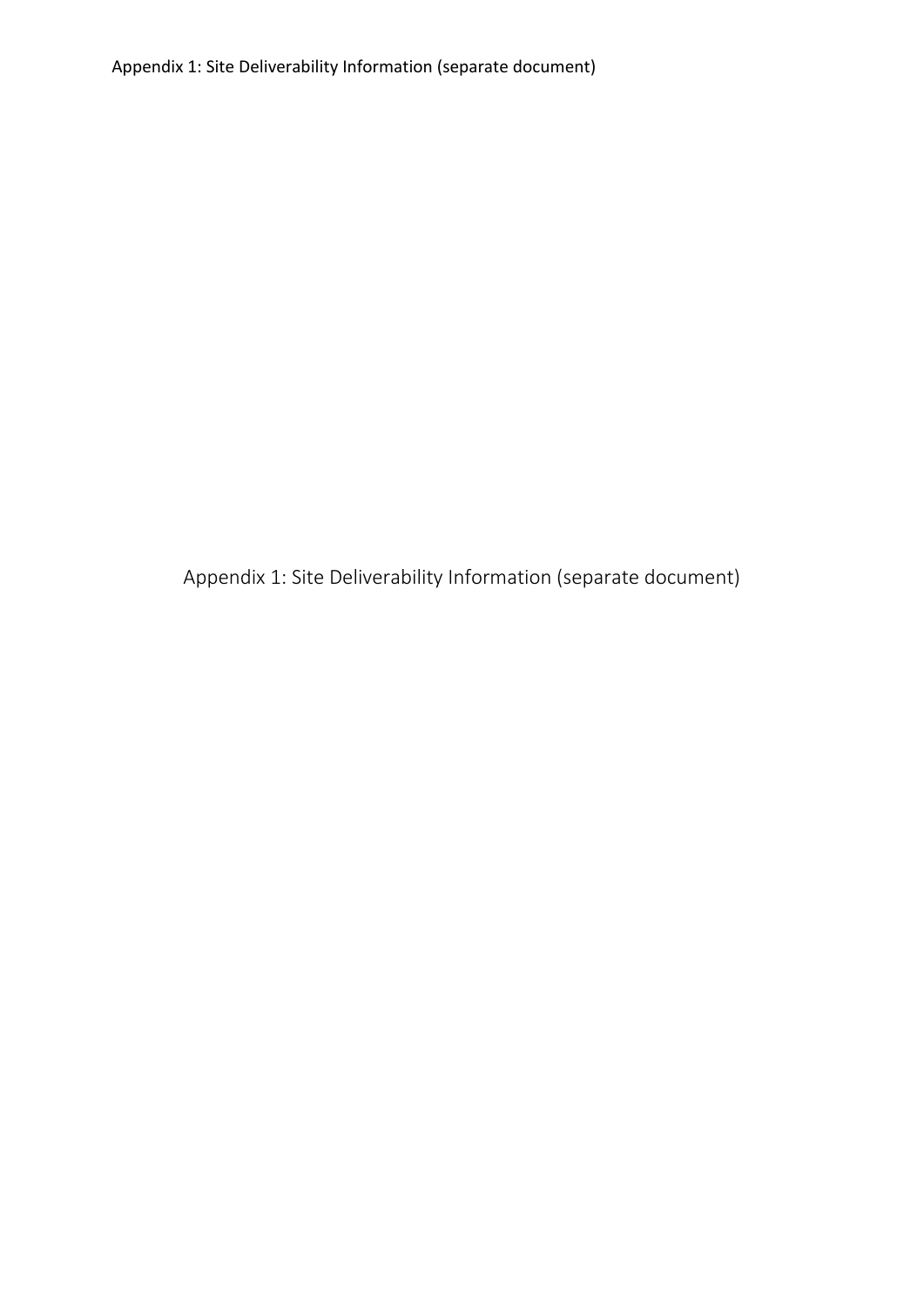Appendix 2: Draft APS Representations (separate document)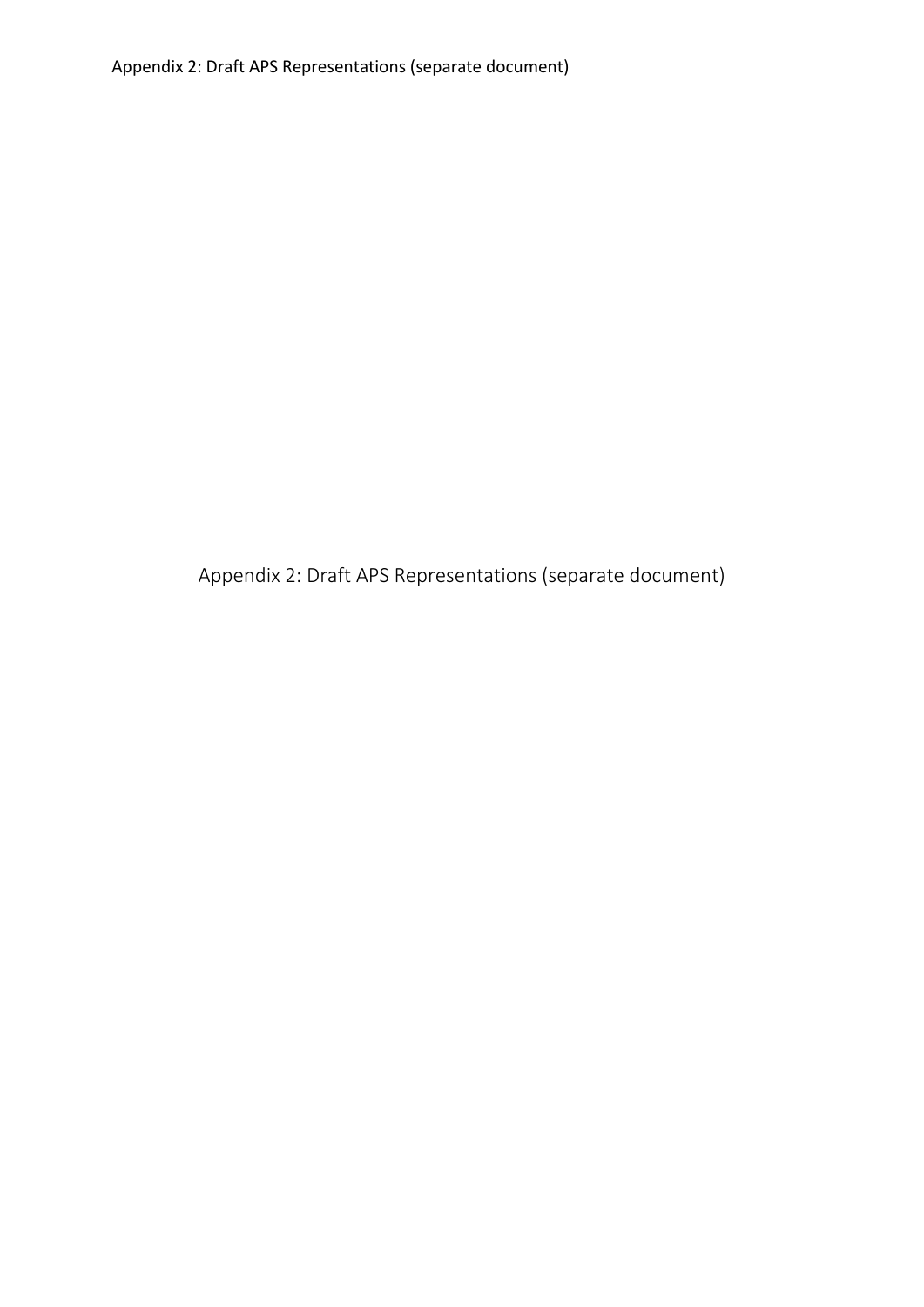|                             |                             |                                                                                                          |                                                            |                                                                                                                      | Draft APS Summary of Representations Received and Council's Response                                                                                                                                                                                                                                                                                                                                                                       |                                            |                        |
|-----------------------------|-----------------------------|----------------------------------------------------------------------------------------------------------|------------------------------------------------------------|----------------------------------------------------------------------------------------------------------------------|--------------------------------------------------------------------------------------------------------------------------------------------------------------------------------------------------------------------------------------------------------------------------------------------------------------------------------------------------------------------------------------------------------------------------------------------|--------------------------------------------|------------------------|
| Representation<br>Reference | <b>Comment</b><br>Reference | Name/Organisation                                                                                        | <b>Draft APS</b><br>Section/Paragraph                      | <b>APS Site</b><br><b>Reference Code</b><br>and Name (if<br>relevant)                                                | <b>Draft APS Representation Summary</b><br>(May/June 2021)                                                                                                                                                                                                                                                                                                                                                                                 | <b>Council's Response (June/July 2021)</b> | <b>Action Taken</b>    |
| <b>SKR.APS.2101</b>         | <b>ACR210</b>               | Roslyn Deeming-<br>Natural England                                                                       | General                                                    |                                                                                                                      | Thank you for your email of 21 May 2021<br>regarding the above consultation.<br>I can confirm that Natural England has<br>no comments to make on this<br>document.                                                                                                                                                                                                                                                                         | Comments noted.                            | No action<br>required. |
| <b>SKR.APR.2102</b>         | ACR211                      | Deb Roberts - The<br>Coal Authority                                                                      | General                                                    |                                                                                                                      | South Kesteven District Council area lies<br>outside the defined coalfield and<br>therefore the Coal Authority has no<br>specific comments to make on your<br>Local Plans / SPDs etc.                                                                                                                                                                                                                                                      | Comments noted.                            | No action<br>required. |
| <b>SKR.APS.2103</b>         | <b>ACR212</b>               | Stephen Short-<br><b>Escritt Barrell</b><br>Golding on behalf of<br>The Jenkinson<br><b>Family Trust</b> | <b>Housing Land</b><br>Supply and<br>Appendix 9<br>Table 5 | APS048 - Local<br>Plan Allocation<br>GR3-H2:<br><b>Rectory Farm</b><br>(Phase 2 North<br>West Quadrant,<br>Grantham) | Confirms satisfaction with the details<br>included.                                                                                                                                                                                                                                                                                                                                                                                        | Comments noted.                            | No action<br>required. |
| <b>SKR.APS.2104</b>         | <b>ACR215</b>               | Emilie Carr -<br><b>Historic England</b>                                                                 | General                                                    |                                                                                                                      | Historic England have no specific<br>comment to make other than to draw<br>attention our previous responses to<br>individual sites. Please note the<br>comments to the currently proposed<br>site at Quarry Farm, a cross boundary<br>site with Rutland County Council.                                                                                                                                                                    | Comments noted.                            | No action<br>required. |
| <b>SKR.APS.2105</b>         | ACR216a                     | Rachel Armstrong-<br><b>Rutland County</b><br>Council                                                    | Appendices (2 and<br>9)                                    | APS060 - Local<br>Plan Allocation<br>- Quarry Farm<br>(Rutland)                                                      | Supports conclusion of APS in relation to<br>Stamford North proposal, and<br>particularly the conclusion that the<br>Quarry Farm part of the site is<br>deliverable, but unlikely to contribute to<br>the five year supply period covered by<br>this APS. Quarry Farm is a draft<br>allocation in the Rutland Local Plan<br>adoption delayed until at least mid-<br>2022. This will impact upon the<br>timeframe for delivering this site. | Comments noted.                            | No action<br>required. |
| <b>SKR.APS.2105</b>         | ACR216b                     | Rachel Armstrong-<br><b>Rutland County</b><br>Council                                                    | Appendices (2 and<br>9)                                    | APS058 - Local<br>Plan Allocation<br>STM1-H1:<br>Stamford North,<br>Stamford                                         | See comment reference ACR216a.                                                                                                                                                                                                                                                                                                                                                                                                             | Comments noted.                            |                        |
| <b>SKR.APS.2106</b>         | <b>ACR217</b>               | Jacqui Bunce - NHS<br>Lincolnshire CCG                                                                   | General                                                    |                                                                                                                      | Thank you for sharing this position<br>statement. It will be helpful in the<br>planning for the local NHS. We look                                                                                                                                                                                                                                                                                                                         | Comments noted.                            | No action<br>required. |

| <b>Action Taken</b>    |
|------------------------|
| No action<br>required. |
| No action<br>required. |
| No action<br>required. |
| No action<br>required. |
| No action<br>required. |
|                        |
| No action<br>required. |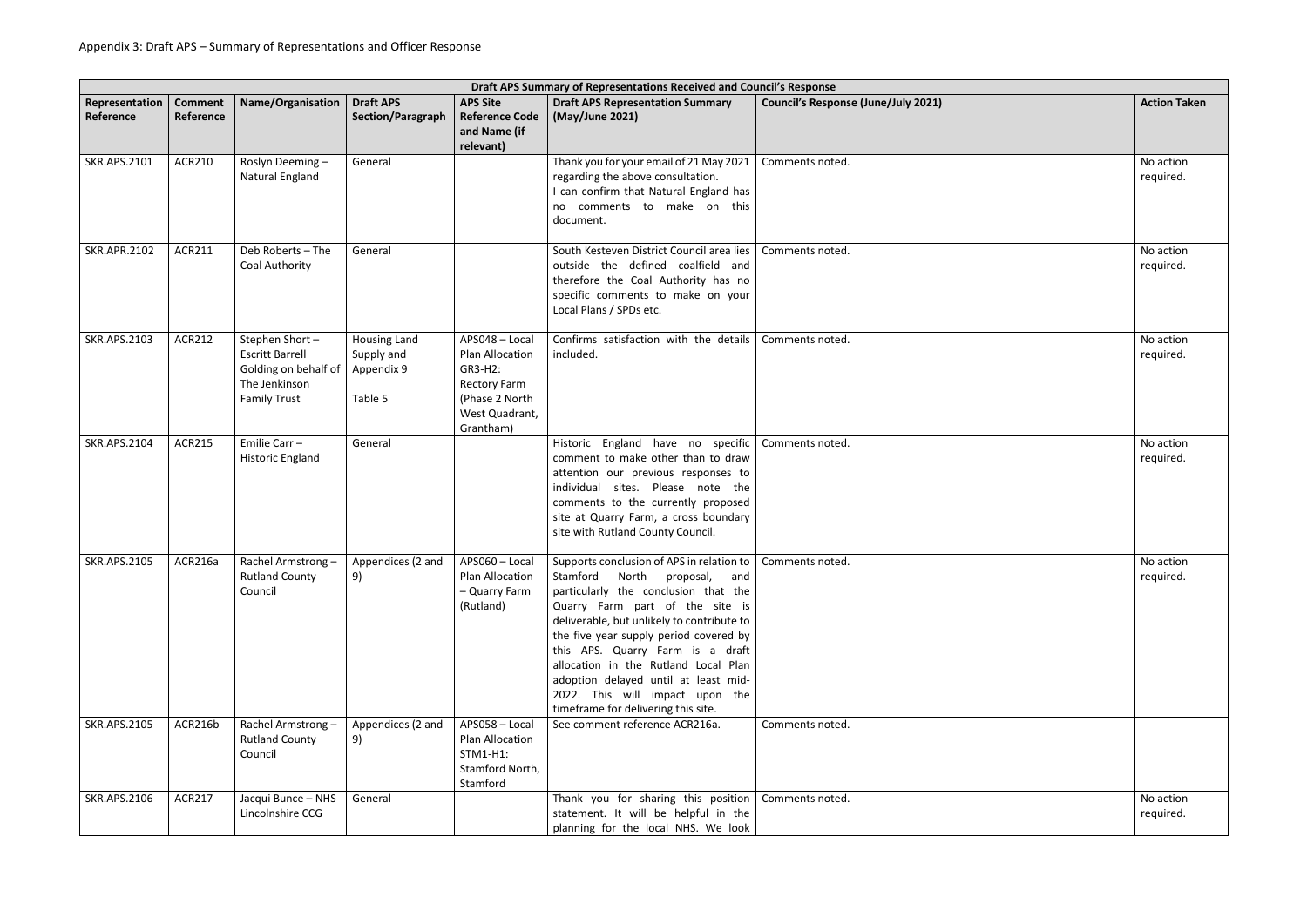|                             | Draft APS Summary of Representations Received and Council's Response |                                                                                                  |                                                       |                                                                                                        |                                                                                                                                                                                                                                                                                                                                                                                                                                                                                                                                                                                                                                                                                                                                                                                                                       |                                                                                                                                                                                                                                                                                                                                                                                                                                                                                                                                                                                                                                                                                                                 |                                                       |  |
|-----------------------------|----------------------------------------------------------------------|--------------------------------------------------------------------------------------------------|-------------------------------------------------------|--------------------------------------------------------------------------------------------------------|-----------------------------------------------------------------------------------------------------------------------------------------------------------------------------------------------------------------------------------------------------------------------------------------------------------------------------------------------------------------------------------------------------------------------------------------------------------------------------------------------------------------------------------------------------------------------------------------------------------------------------------------------------------------------------------------------------------------------------------------------------------------------------------------------------------------------|-----------------------------------------------------------------------------------------------------------------------------------------------------------------------------------------------------------------------------------------------------------------------------------------------------------------------------------------------------------------------------------------------------------------------------------------------------------------------------------------------------------------------------------------------------------------------------------------------------------------------------------------------------------------------------------------------------------------|-------------------------------------------------------|--|
| Representation<br>Reference | <b>Comment</b><br>Reference                                          | <b>Name/Organisation</b>                                                                         | <b>Draft APS</b><br>Section/Paragraph                 | <b>APS Site</b><br><b>Reference Code</b><br>and Name (if<br>relevant)                                  | <b>Draft APS Representation Summary</b><br>(May/June 2021)                                                                                                                                                                                                                                                                                                                                                                                                                                                                                                                                                                                                                                                                                                                                                            | <b>Council's Response (June/July 2021)</b>                                                                                                                                                                                                                                                                                                                                                                                                                                                                                                                                                                                                                                                                      | <b>Action Taken</b>                                   |  |
|                             |                                                                      |                                                                                                  |                                                       |                                                                                                        | forward to continued dialogue with the<br>Planning Team on the impact of these<br>developments on local NHS services and<br>on Section 106 funding or the equivalent<br>that can help support the local NHS<br>infrastructure to meet these planned<br>housing numbers.                                                                                                                                                                                                                                                                                                                                                                                                                                                                                                                                               |                                                                                                                                                                                                                                                                                                                                                                                                                                                                                                                                                                                                                                                                                                                 |                                                       |  |
| <b>SKR.APS.2107</b>         | <b>ACR218</b>                                                        | Martin Seldon-<br>Highways England                                                               | General                                               |                                                                                                        | expect that there will be any impact<br>from the APS on the operation of the<br>SRN; therefore, we have no further<br>comments to provide.                                                                                                                                                                                                                                                                                                                                                                                                                                                                                                                                                                                                                                                                            | From reviewing the APS, we do not   Comments noted. Taking into account developer/agent/landowner<br>response on individual sites.                                                                                                                                                                                                                                                                                                                                                                                                                                                                                                                                                                              | No action<br>required                                 |  |
| <b>SKR.APS.2108</b>         | <b>ACR221</b>                                                        | Richard Bailey-<br>Homes England on<br>behalf of Defence<br>Infrastructure<br>Organisation (DIO) | Appendix 1 and 9                                      | APS049 - Local<br>Plan Allocation<br>GR3-H4 Prince<br>William of<br>Gloucestershire<br><b>Barracks</b> | Completions on the Prince William of<br>Gloucester Barracks (PWGB) site are<br>now expected from 2023/24 onwards,<br>subject to planning permission being<br>secured. The limit of 500 dwellings in the<br>first five years in the Southern Quadrant<br>(SQ) was originally based on the need to<br>first deliver the GSRR which is no<br>expected to be completed by end of<br>2023 when there is projected to be<br>approx. 125 completions from the SQ.<br>Suggests that the APS should be revised<br>to reflect projection of 300 dwellings<br>from PWGB site in the 5-year supply. 50<br>dwellings is appropriate in 2023/24 and<br>scheme is capable of delivering 125 in<br>subsequent years. Homes England and<br>the DIO working with SKDC and LCC<br>planning application expected to be<br>submitted 2021. | Ministry of Defence and Homes England working closely with the Council<br>and Lincolnshire County Council to deliver the site. Southern Relief Road is<br>essential to delivering the site. Previously, site was limited to 500<br>dwellings in the first 5 years for the Southern Quadrant. The Southern<br>relief road is due to be completed in Winter 2023, earlier than anticipated<br>and therefore more homes can be brought forward. The site is yet to<br>achieve Planning Permission which is due to be submitted in 2021. Due to<br>infrastructure requirements and timescales for submitting a Planning<br>Application, the Council agrees with Home England, with 300 completions<br>from 2023/24. | 300 dwellings<br>included in 5<br>year supply<br>from |  |
| <b>SKR.APS.2109</b>         | <b>ACR224</b>                                                        | Alasdair Thorne -<br><b>Marrons Planning</b><br>on behalf of<br>Larkfleet Homes                  | Five Year Housing<br>Requirement-<br>Liverpool Method |                                                                                                        | Refute the finding and the application of<br>paragraph 5.13 of the South Kesteven<br>Local Plan. Which confirms<br>"a<br>deliverable land supply is to be<br>calculated using the Liverpool Method<br>for the first five years of the Plan Period,<br>taking account of the shortfall since<br>2011 across the plan period'. The use of<br>the Liverpool Method was considered<br>appropriate within the report of the APS<br>(27th October 2020) although the<br>Inspector considered paragraph 5.13                                                                                                                                                                                                                                                                                                                 | Paragraph 146 of the Local Plan Inspector's report makes clear that the<br>plan needs to contain a trajectory including 'the shortfall to be dealt with<br>over the plan period (Liverpool Method).<br>The Inspector's report summaries the main modifications including<br>'application of the Liverpool Method in addressing the shortfall since<br>2011'.<br>The Local Plan (as agreed with the Inspector through Main Modifications)<br>emphasises that the Liverpool Method is to be applied to take account of<br>the allocation of multiple strategic sites through the plan. It is therefore                                                                                                            | No action tak                                         |  |

|                                                                                                                                                                                                                                                                     | <b>Action Taken</b>                                   |
|---------------------------------------------------------------------------------------------------------------------------------------------------------------------------------------------------------------------------------------------------------------------|-------------------------------------------------------|
|                                                                                                                                                                                                                                                                     |                                                       |
| er/agent/landowner                                                                                                                                                                                                                                                  | No action<br>required                                 |
| ing closely with the Council<br>site. Southern Relief Road is<br>was limited to 500<br>Quadrant. The Southern<br>023, earlier than anticipated<br>ward. The site is yet to<br>e submitted in 2021. Due to<br>r submitting a Planning<br>gland, with 300 completions | 300 dwellings<br>included in 5<br>year supply<br>from |
| port makes clear that the<br>e shortfall to be dealt with                                                                                                                                                                                                           | No action taken.                                      |
| odifications including<br>sing the shortfall since                                                                                                                                                                                                                  |                                                       |
| <b>Irough Main Modifications)</b><br>applied to take account of<br>th the plan. It is therefore                                                                                                                                                                     |                                                       |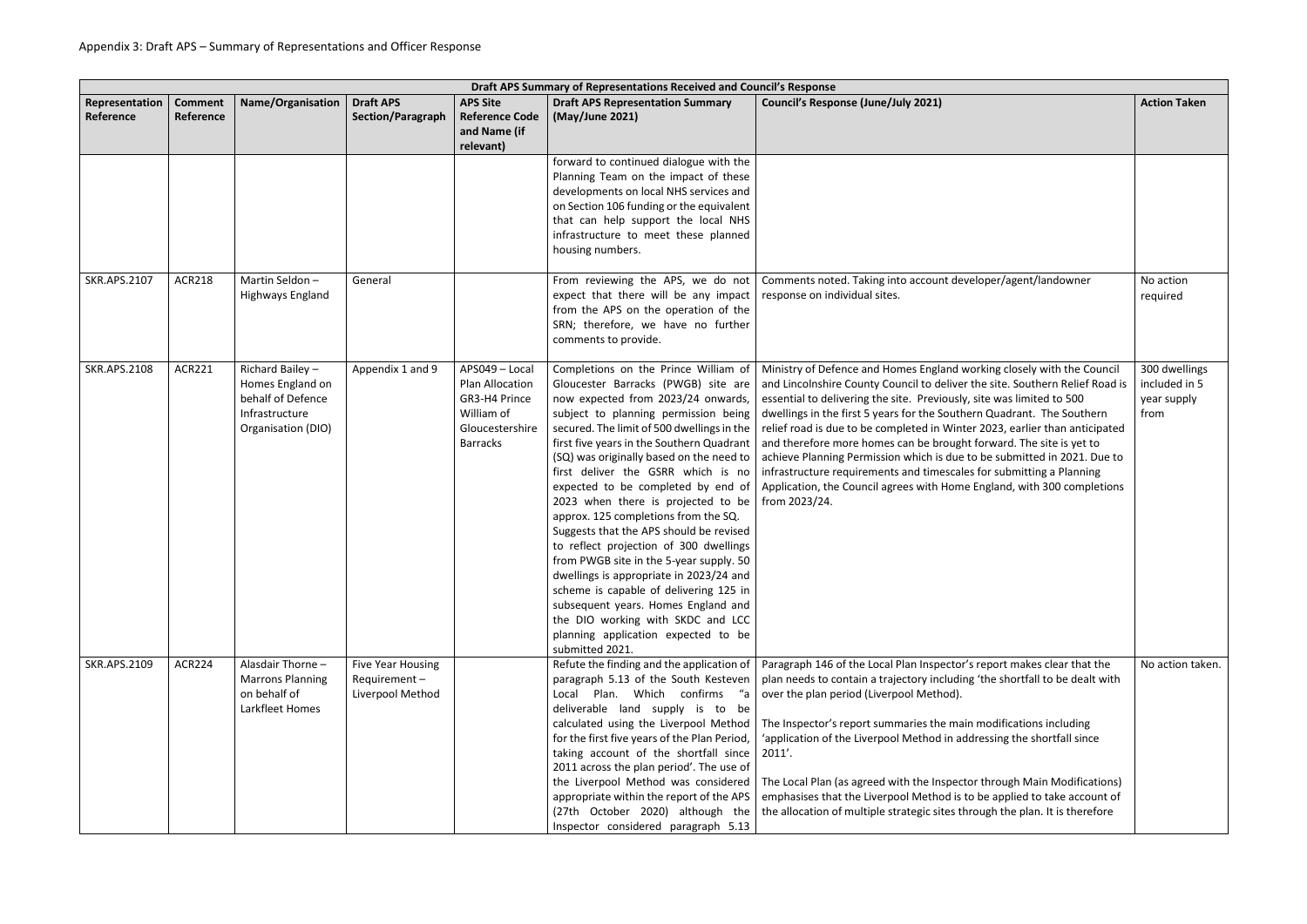|                             | Draft APS Summary of Representations Received and Council's Response |                                                                                 |                                                                                           |                                                                       |                                                                                                                                                                                                                                                                                                                                                                                                                                                                                                                                                                                                                                                                                                                                                                                                                                                                                                                                                                                                                                                                                                                                                                                    |                                                                                                                                                                                                                                                                                                                                                                                                                                                                                                                                                                                                                                                                                                                                                                                                                                                                                                                                                                                                                                                                                                                                                                                                                                                                                                                                                    |                                                              |  |
|-----------------------------|----------------------------------------------------------------------|---------------------------------------------------------------------------------|-------------------------------------------------------------------------------------------|-----------------------------------------------------------------------|------------------------------------------------------------------------------------------------------------------------------------------------------------------------------------------------------------------------------------------------------------------------------------------------------------------------------------------------------------------------------------------------------------------------------------------------------------------------------------------------------------------------------------------------------------------------------------------------------------------------------------------------------------------------------------------------------------------------------------------------------------------------------------------------------------------------------------------------------------------------------------------------------------------------------------------------------------------------------------------------------------------------------------------------------------------------------------------------------------------------------------------------------------------------------------|----------------------------------------------------------------------------------------------------------------------------------------------------------------------------------------------------------------------------------------------------------------------------------------------------------------------------------------------------------------------------------------------------------------------------------------------------------------------------------------------------------------------------------------------------------------------------------------------------------------------------------------------------------------------------------------------------------------------------------------------------------------------------------------------------------------------------------------------------------------------------------------------------------------------------------------------------------------------------------------------------------------------------------------------------------------------------------------------------------------------------------------------------------------------------------------------------------------------------------------------------------------------------------------------------------------------------------------------------|--------------------------------------------------------------|--|
| Representation<br>Reference | <b>Comment</b><br>Reference                                          | <b>Name/Organisation</b>                                                        | <b>Draft APS</b><br><b>Section/Paragraph</b>                                              | <b>APS Site</b><br><b>Reference Code</b><br>and Name (if<br>relevant) | <b>Draft APS Representation Summary</b><br>(May/June 2021)                                                                                                                                                                                                                                                                                                                                                                                                                                                                                                                                                                                                                                                                                                                                                                                                                                                                                                                                                                                                                                                                                                                         | <b>Council's Response (June/July 2021)</b>                                                                                                                                                                                                                                                                                                                                                                                                                                                                                                                                                                                                                                                                                                                                                                                                                                                                                                                                                                                                                                                                                                                                                                                                                                                                                                         | <b>Action Taken</b>                                          |  |
| <b>SKR.APS.2109</b>         | <b>ACR225</b>                                                        | Alasdair Thorne -<br><b>Marrons Planning</b><br>on behalf of<br>Larkfleet Homes | <b>Five Year Housing</b><br>Requirement-<br>Survey years                                  |                                                                       | 'makes no sense'. The Local Plan<br>specifically says that the Liverpool<br>Method should only apply for the first<br>five years of the plan period. As<br>nonsensical as the remainder of the<br>paragraph is, this part is clear and should<br>be applied correctly as written; no<br>matter what may or may not have been<br>intended. Suggests that the Sedgefield<br>Method should be used as now beyond<br>first 5 years of the Plan period in<br>accordance with PPG.<br>The Council has also sought to artificially<br>reduce the shortfall by accounting for a<br>further 269 homes delivered within 'the<br>Survey Year' (2021-2022). Do not<br>consider it sensible to include homes<br>delivered but not to account for the<br>housing requirement in the same period<br>(Survey Year). The Council has not<br>sought to take account of the<br>proportional Annual Target within the<br>same Survey Year (Table 1). The<br>inclusion of the 269 dwellings boosts<br>cumulative delivery to 5,681 dwellings<br>and results in a shortfall of 694. The<br>Council seeks to utilise this delivery<br>figure to justify their requirement set<br>out in Table 3 at 3,829. | clearly intended that the method will be applied for the first 5 years of the<br>Plan's adoption and not 2011.<br>As agreed with the Inspector at the Local Plan Examination, the Liverpool<br>method will be used for 5 years from Plan adoption, as the strategic<br>allocations gather pace.<br>Furthermore, paragraph 13 of APS (2020) Inspector's report notes the<br>clear intention of the use of the Liverpool method and the 2020 APS was<br>considered on this basis.<br>The shortfall is not artificially reduced. A physical survey was undertaken<br>in 2015/16 of all outstanding commitments. This was considered<br>necessary as a number of sites (particularly small sites) were known to<br>have been completed but still featured on the commitment list as sites<br>under construction but not completed. As a result of the survey the sites<br>were and have been counted as completions since 2015/16. However, the<br>actual year of completion cannot be confirmed. Explanatory text regarding<br>the survey years is included at para. 2.4 of the annual position statement.<br>See Local Plan Examination Topic Paper 2 para. 1.7-<br>1.8.(http://www.southkesteven.gov.uk/CHttpHandler.ashx?id=24756&p=0<br>and previous Housing Land Supply Assessments<br>http://www.southkesteven.gov.uk/index.aspx?articleid=8492 | No action taken                                              |  |
| <b>SKR.APS.2109</b>         | <b>ACR226</b>                                                        | Alasdair Thorne -<br><b>Marrons Planning</b><br>on behalf of<br>Larkfleet Homes | Five Year Housing<br>Requirement -<br>Conclusion                                          |                                                                       | Presents three 5 Year Housing<br>requirement scenarios. Views the<br>requirement based upon a robust<br>approach to be 3,250 homes, 963<br>shortfall, +10%<br>buffer as<br>the<br>requirement for homes for the five year<br>period to be 4,634.                                                                                                                                                                                                                                                                                                                                                                                                                                                                                                                                                                                                                                                                                                                                                                                                                                                                                                                                   | See response to comment ACR224                                                                                                                                                                                                                                                                                                                                                                                                                                                                                                                                                                                                                                                                                                                                                                                                                                                                                                                                                                                                                                                                                                                                                                                                                                                                                                                     |                                                              |  |
| <b>SKR.APS.2109</b>         | <b>ACR227</b>                                                        | Alasdair Thorne -<br><b>Marrons Planning</b><br>on behalf of<br>Larkfleet Homes | <b>Five Year Housing</b><br>Requirement-<br>Assessing and<br>evidencing<br>deliverability |                                                                       | Assessment of time it takes to process<br>applications to permissions or resolution<br>to grant permission and signature of a<br>S.106, discharge of conditions and<br>granting of reserved matters application<br>shows that the time needed from<br>validation of an application to received a                                                                                                                                                                                                                                                                                                                                                                                                                                                                                                                                                                                                                                                                                                                                                                                                                                                                                   | The Council's in-house legal team has been depleted resulting in a short-<br>term backlog of cases awaiting S.106 sign off. Planning Legal work has<br>recently moved over to LSL who are typically quoting 3 months for<br>completion of a S106 agreement from instruction. Once the backlog has<br>been worked through over the following months, the 3 month date for<br>completion of S.106 agreements will be realistic and achievable.                                                                                                                                                                                                                                                                                                                                                                                                                                                                                                                                                                                                                                                                                                                                                                                                                                                                                                       | Explanatory<br>paragraph<br>inserted into<br>APS (para. 2.3) |  |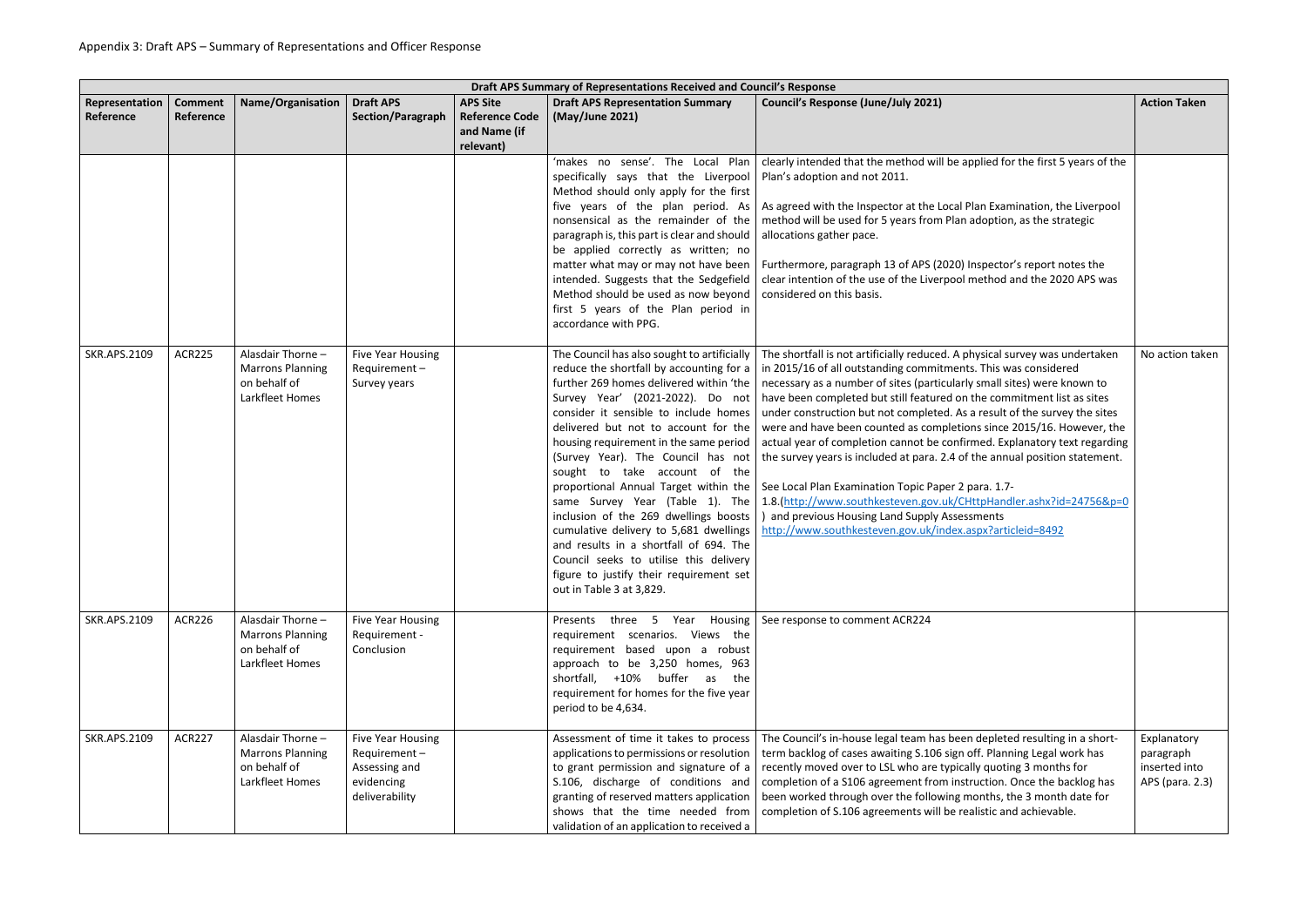| Draft APS Summary of Representations Received and Council's Response |                             |                                                                                 |                                              |                                                                       |                                                                                                                                                                                                                                                                                                                                                                                                                                                                                                                                                                                                                                                                                                                                             |                                                                                                                                                                                                                                                                                                                                                                                                                                                                                                                                                                                                                                                                                                                                                                                                                                                                                                                                                                                                             |                                                                    |  |
|----------------------------------------------------------------------|-----------------------------|---------------------------------------------------------------------------------|----------------------------------------------|-----------------------------------------------------------------------|---------------------------------------------------------------------------------------------------------------------------------------------------------------------------------------------------------------------------------------------------------------------------------------------------------------------------------------------------------------------------------------------------------------------------------------------------------------------------------------------------------------------------------------------------------------------------------------------------------------------------------------------------------------------------------------------------------------------------------------------|-------------------------------------------------------------------------------------------------------------------------------------------------------------------------------------------------------------------------------------------------------------------------------------------------------------------------------------------------------------------------------------------------------------------------------------------------------------------------------------------------------------------------------------------------------------------------------------------------------------------------------------------------------------------------------------------------------------------------------------------------------------------------------------------------------------------------------------------------------------------------------------------------------------------------------------------------------------------------------------------------------------|--------------------------------------------------------------------|--|
| Representation<br>Reference                                          | <b>Comment</b><br>Reference | <b>Name/Organisation</b>                                                        | <b>Draft APS</b><br><b>Section/Paragraph</b> | <b>APS Site</b><br><b>Reference Code</b><br>and Name (if<br>relevant) | <b>Draft APS Representation Summary</b><br>(May/June 2021)                                                                                                                                                                                                                                                                                                                                                                                                                                                                                                                                                                                                                                                                                  | <b>Council's Response (June/July 2021)</b>                                                                                                                                                                                                                                                                                                                                                                                                                                                                                                                                                                                                                                                                                                                                                                                                                                                                                                                                                                  | <b>Action Taken</b>                                                |  |
|                                                                      |                             |                                                                                 |                                              |                                                                       | resolution to grant permission varies<br>significantly from 8 months to over 81<br>months. On average at least 30 months<br>from validation to a resolution to grant<br>permission, and despite a number of the<br>application receiving a resolution to<br>grant permission in the last two years 9<br>listed<br>οf<br>applications<br>remain<br>undetermined and await an agreed<br>Section 106.                                                                                                                                                                                                                                                                                                                                          |                                                                                                                                                                                                                                                                                                                                                                                                                                                                                                                                                                                                                                                                                                                                                                                                                                                                                                                                                                                                             |                                                                    |  |
| <b>SKR.APS.2109</b>                                                  | <b>ACR228</b>               | Alasdair Thorne -<br><b>Marrons Planning</b><br>on behalf of<br>Larkfleet Homes | Small sites with<br>planning<br>permission   |                                                                       | Notes 84 individual units have not<br>started on the small sites under<br>construction overall, 564 homes are yet<br>to be started. The small site completion<br>trend of average of 106 homes suggests<br>a lapse rate of around 23.5%. It would be<br>more sensible at this time to compare<br>the small site trend figure with the stock<br>of permissions available. Considers 530<br>homes from small sites to be the<br>appropriate figure to use.                                                                                                                                                                                                                                                                                    | All sites detailed within the small sites under construction is correct.<br>Commentary on small sites is included with the APS. This explains the<br>reasoning of lapse rate of 10% (see paragraphs 4.9-4.17). Due to lack of<br>monitoring data, the Inspector suggested that the Council adopt 10% and<br>commence monitoring on lapse rates. As such the monitoring framework<br>which is an appendix to the local plan includes an indicator to monitor<br>lapse rates. Once sufficient monitoring information has been collected,<br>the lapse rate will be reviewed.<br>The lapse rate was disputed in 2020 APS and the Inspector report<br>acknowledges that it is reasonable to maintain the 10% lapse rate as<br>discussed during the examination (see paragraphs 15-19 at the following<br>link<br>http://www.southkesteven.gov.uk/CHttpHandler.ashx?id=26936&p=0)<br>Furthermore, a review of all smaller sites has identified expired consents,<br>which have now been removed from the supply. | Small site<br>figures updated<br>to remove<br>expired<br>consents. |  |
| <b>SKR.APS.2109</b>                                                  | <b>ACR229</b>               | Alasdair Thorne -<br><b>Marrons Planning</b><br>on behalf of<br>Larkfleet Homes | Windfall allowance                           |                                                                       | Council considers windfall allowance of<br>30 home per year is cautious however<br>this approach clear double counts small<br>sites within the windfall allowance given<br>that Small sites with permission have<br>been set out in detail. It is unclear what<br>evidence the Council have utilised to<br>justify windfall completions in year 1-3<br>by a further 150 dwellings to a combined<br>figure of 773. The 773 equates to an<br>average of 155 dpa this is substantially<br>higher than historic completions of 106<br>dpa and there is insufficient evidence to<br>demonstrate such significant small site<br>delivery. The APS does not seek to<br>identity where double counting has<br>taken place (it may be noted that the | The windfall allowance of 30 dwellings per year is evidenced in the APS. A<br>table is included in Section 4 of the APS which shows an annual average of<br>65 windfall site completions since the start of the plan period. Whilst the<br>Council could have included a higher windfall allowance, the Council has<br>included an allowance of 30 dwellings per year which the Inspector<br>accepts in his final report as "modest".<br>The windfall allowance has been included in years 3,4 and 5 of the supply.<br>Windfall completions will continue to be monitored each year and the<br>allowance may be altered through the Local Plan review if necessary.                                                                                                                                                                                                                                                                                                                                         | 30 dwellings<br>removed from<br>windfall years 1<br>and $2.$       |  |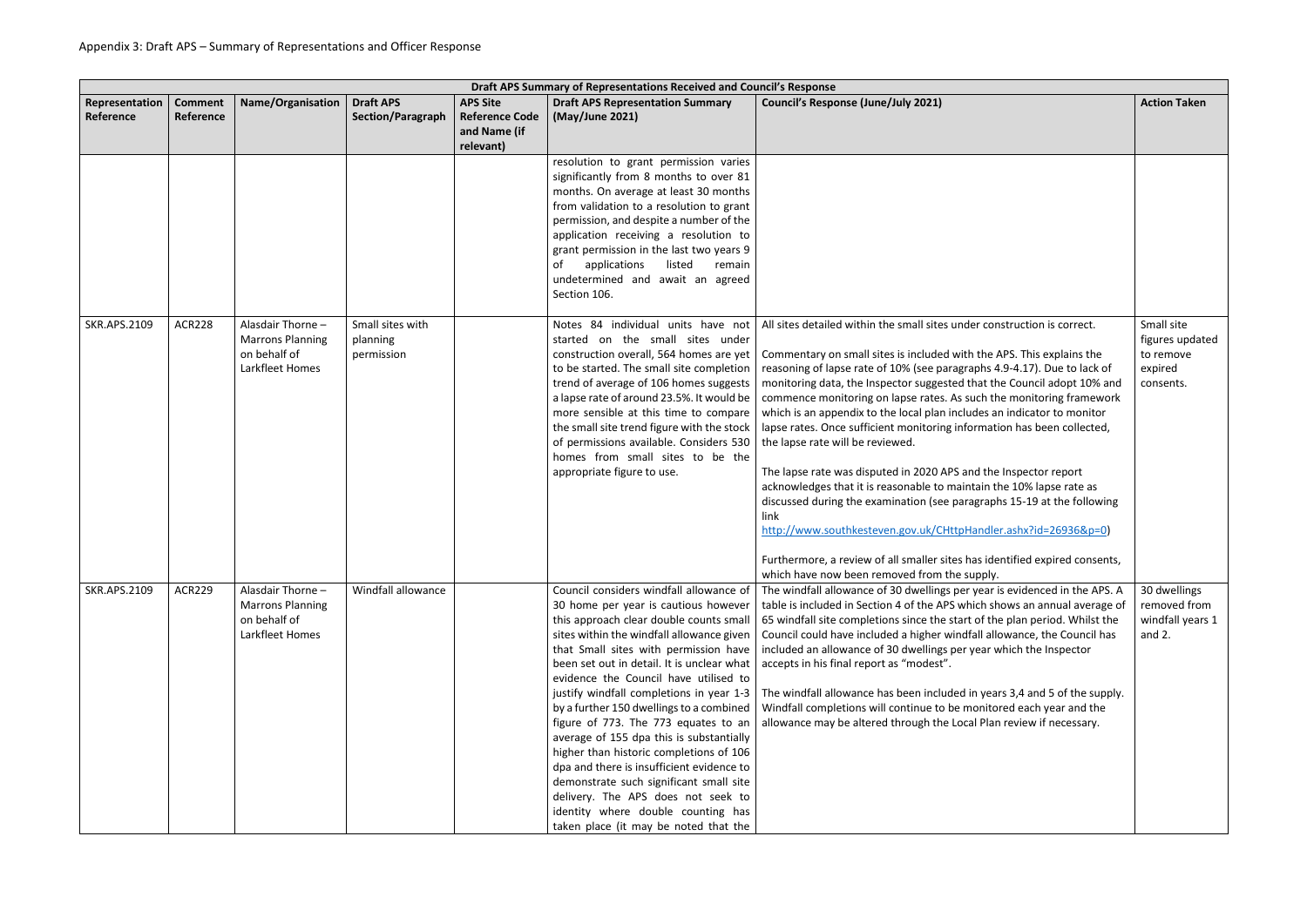|                             | Draft APS Summary of Representations Received and Council's Response |                                                                                 |                                                                            |                                                                                                                                                                      |                                                                                                                                                                                                                                                                                                                                                                                                                                                                                                                 |                                                                                                                                                                                                                                                                                                                                                                                                                                                                                                                                                                                                                                                                                                                                                                 |                        |  |  |
|-----------------------------|----------------------------------------------------------------------|---------------------------------------------------------------------------------|----------------------------------------------------------------------------|----------------------------------------------------------------------------------------------------------------------------------------------------------------------|-----------------------------------------------------------------------------------------------------------------------------------------------------------------------------------------------------------------------------------------------------------------------------------------------------------------------------------------------------------------------------------------------------------------------------------------------------------------------------------------------------------------|-----------------------------------------------------------------------------------------------------------------------------------------------------------------------------------------------------------------------------------------------------------------------------------------------------------------------------------------------------------------------------------------------------------------------------------------------------------------------------------------------------------------------------------------------------------------------------------------------------------------------------------------------------------------------------------------------------------------------------------------------------------------|------------------------|--|--|
| Representation<br>Reference | <b>Comment</b><br>Reference                                          | <b>Name/Organisation</b>                                                        | <b>Draft APS</b><br>Section/Paragraph                                      | <b>APS Site</b><br><b>Reference Code</b><br>and Name (if<br>relevant)                                                                                                | <b>Draft APS Representation Summary</b><br>(May/June 2021)                                                                                                                                                                                                                                                                                                                                                                                                                                                      | <b>Council's Response (June/July 2021)</b>                                                                                                                                                                                                                                                                                                                                                                                                                                                                                                                                                                                                                                                                                                                      | <b>Action Taken</b>    |  |  |
|                             |                                                                      |                                                                                 |                                                                            |                                                                                                                                                                      | previous 2020 APS did) and has not<br>justified the inclusion of a small site<br>windfall allowance. For that reason and<br>to avoid double counting a small site<br>windfall allowance is not advocated.                                                                                                                                                                                                                                                                                                       |                                                                                                                                                                                                                                                                                                                                                                                                                                                                                                                                                                                                                                                                                                                                                                 |                        |  |  |
| <b>SKR.APS.2109</b>         | <b>ACR230</b>                                                        | Alasdair Thorne -<br><b>Marrons Planning</b><br>on behalf of<br>Larkfleet Homes | Large Sites with<br>Planning<br>Permission (under<br>construction)         |                                                                                                                                                                      | Makes no comment on 827 large sites<br>with planning permission (under<br>construction).                                                                                                                                                                                                                                                                                                                                                                                                                        | Noted.                                                                                                                                                                                                                                                                                                                                                                                                                                                                                                                                                                                                                                                                                                                                                          | No action<br>required. |  |  |
| <b>SKR.APS.2109</b>         | <b>ACR231</b>                                                        | Alasdair Thorne -<br><b>Marrons Planning</b><br>on behalf of<br>Larkfleet Homes | Large site with<br>planning<br>permission (not<br>under<br>construction)   |                                                                                                                                                                      | It would be more sensible at this time in<br>our view to compare the small site trend<br>figure with the stock of permissions<br>available.<br>The APS includes 248 homes considered<br>to be deliverable within the five year<br>period from large sites with planning<br>permission not under construction. In<br>general terms these are outline<br>permissions with varying degrees of<br>progress towards reserve matters<br>approval, any S.106 and discharge of<br>conditions to enable a start on site. | See response to comment ACR228.<br>The Council's in-house legal team has been depleted resulting in a short-<br>term backlog of cases awaiting S.106 sign off. Planning Legal work has<br>recently moved over to LSL who are typically quoting 3 months for<br>completion of a S106 agreement from instruction. Once the backlog has<br>been worked through over the following months, the 3 month date for<br>completion of S.106 agreements will be realistic and achievable.                                                                                                                                                                                                                                                                                 | No action<br>required  |  |  |
| <b>SKR.APS.2109</b>         | <b>ACR232</b>                                                        | Alasdair Thorne -<br><b>Marrons Planning</b><br>on behalf of<br>Larkfleet Homes | Homes on<br>sustainable urban<br>extensions with<br>planning<br>permission | APS032-<br>Sustainable<br>Urban Extension<br>$S16/1113$ :<br>Barratt & DWH<br>Development,<br>Grantham<br>Phase 2,<br>Barrowby Road,<br>Grantham,<br><b>NG31 8SE</b> | Considers that the Council are correct to<br>assume that only 8 dwellings are<br>deliverable within the five year period<br>and that 628 homes across all urban<br>extensions can be included within the<br>five year supply.                                                                                                                                                                                                                                                                                   | Comments noted.                                                                                                                                                                                                                                                                                                                                                                                                                                                                                                                                                                                                                                                                                                                                                 | No action<br>required. |  |  |
| <b>SKR.APS.2109</b>         | <b>ACR233</b>                                                        | Alasdair Thorne -<br><b>Marrons Planning</b><br>on behalf of<br>Larkfleet Homes | Homes on<br>proposed local<br>plan allocations                             | APS039 - Local<br>Plan Allocation<br>LV-H5:<br>Swinstead<br>Road/Bourne<br>Road, Corby<br>Glen                                                                       | Considers the trajectory for eastern<br>section (G&CD) is highly unlikely given<br>that the site has yet to be in the control<br>developer and anticipated<br>of a<br>timescales for progressing the site.<br>Notes Council assumed combined<br>delivery of 250 homes and 130 in the<br>five year supply despite the two<br>component sites combining to promote<br>266 homes in this respect no agreed<br>written position. Considers 66 homes<br>from Larkfleet Homes can be relied upon                      | The site is comprised of two interests, one a developer (Larkfleet) and the<br>G&CD a landowner with agreed Heads of Terms with a housebuilder. Both<br>of which submitted detailed deliverability information.<br>Larkfleet Homes confirms supply of 66 homes will be delivered in the 5<br>years but queries the remainder of the site. A full planning permission has<br>been approved by the Council for 66 on the Larkfleet parcel of the site<br>(S19/2235). Developer has proven track record and has delivered multiple<br>schemes with planning permission including SUEs within the District.<br>The delivery of a further 130 homes within the 5 years (200 homes in total<br>on the eastern parcel) has been confirmed by the landowner (G&CD) on a | No action<br>required. |  |  |

|                                                                                                                                                                | <b>Action Taken</b>    |
|----------------------------------------------------------------------------------------------------------------------------------------------------------------|------------------------|
|                                                                                                                                                                |                        |
|                                                                                                                                                                | No action<br>required. |
| pleted resulting in a short-<br>Planning Legal work has<br>uoting 3 months for<br>ion. Once the backlog has<br>ths, the 3 month date for<br>ic and achievable. | No action<br>required  |
|                                                                                                                                                                | No action<br>required. |
| eveloper (Larkfleet) and the<br>ns with a housebuilder. Both<br>rmation.                                                                                       | No action<br>required. |
| will be delivered in the 5<br>full planning permission has<br>rkfleet parcel of the site<br>d and has delivered multiple<br>UEs within the District.           |                        |
| E 5 years (200 homes in total<br>the landowner (G&CD) on a                                                                                                     |                        |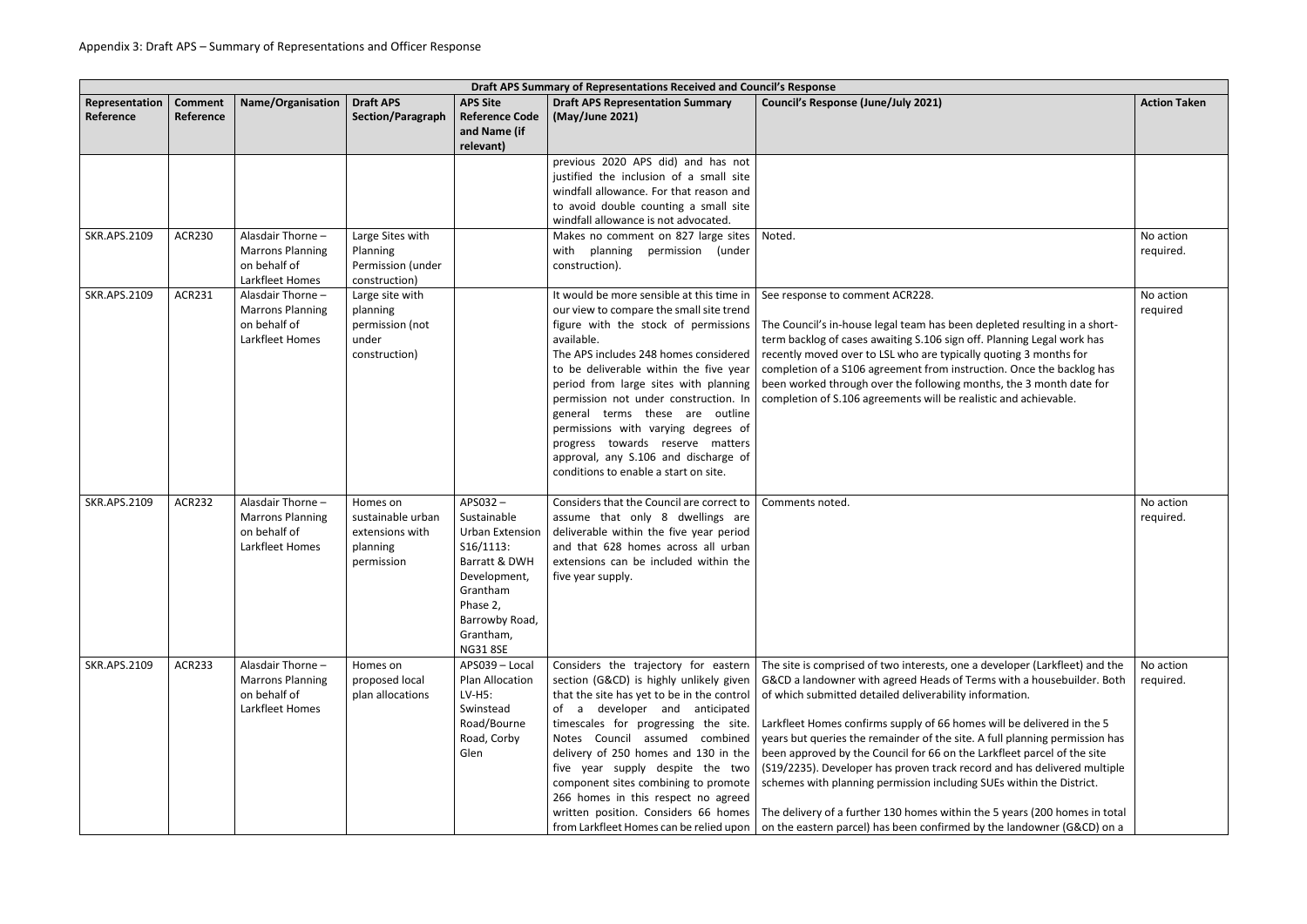|                             |                             |                                                                                 |                                                |                                                                                        | Draft APS Summary of Representations Received and Council's Response                                                                                                                                                                                                                                                                                                                                                                                                                                                                                                                                                                                                                                                                                                    |                                                                                                                                                                                                                                                                                                                                                                                                                                                                                                                                                                                                                                                                                                                                                                                                                                                                                                                                                                                                                                                                                                                                       |                       |
|-----------------------------|-----------------------------|---------------------------------------------------------------------------------|------------------------------------------------|----------------------------------------------------------------------------------------|-------------------------------------------------------------------------------------------------------------------------------------------------------------------------------------------------------------------------------------------------------------------------------------------------------------------------------------------------------------------------------------------------------------------------------------------------------------------------------------------------------------------------------------------------------------------------------------------------------------------------------------------------------------------------------------------------------------------------------------------------------------------------|---------------------------------------------------------------------------------------------------------------------------------------------------------------------------------------------------------------------------------------------------------------------------------------------------------------------------------------------------------------------------------------------------------------------------------------------------------------------------------------------------------------------------------------------------------------------------------------------------------------------------------------------------------------------------------------------------------------------------------------------------------------------------------------------------------------------------------------------------------------------------------------------------------------------------------------------------------------------------------------------------------------------------------------------------------------------------------------------------------------------------------------|-----------------------|
| Representation<br>Reference | <b>Comment</b><br>Reference | <b>Name/Organisation</b>                                                        | <b>Draft APS</b><br>Section/Paragraph          | <b>APS Site</b><br><b>Reference Code</b><br>and Name (if<br>relevant)                  | <b>Draft APS Representation Summary</b><br>(May/June 2021)                                                                                                                                                                                                                                                                                                                                                                                                                                                                                                                                                                                                                                                                                                              | <b>Council's Response (June/July 2021)</b>                                                                                                                                                                                                                                                                                                                                                                                                                                                                                                                                                                                                                                                                                                                                                                                                                                                                                                                                                                                                                                                                                            | <b>Action Taken</b>   |
|                             |                             |                                                                                 |                                                |                                                                                        | remaining<br>site<br>subject<br>and<br>to<br>uncertainty. With a cautiously optimistic<br>approach the eastern section may<br>contribute to year 25/26. Considers a<br>reduced contribution of 90 homes for<br>the five year supply.                                                                                                                                                                                                                                                                                                                                                                                                                                                                                                                                    | separate parcel of the site. The landowner has detailed terms agrees with<br>a house builder (David Wilson Homes) for them to develop the site. The<br>landowner has also undertaken pre-application enquiry. A planning<br>application is expected to be received next month, not as an Outline<br>application as suggested. The timeframe of full application to be<br>submitted in Summer 2021, with determination in early 2022 is realistic,<br>with pre-application discussions already completed. The 130 dwellings<br>proposed within 5 years is therefore a realistic position.<br>For site LV-H5, the Local Plan has indicated a capacity of the site of 250<br>dwellings. Although, both Larkfleet and Grimsthorpe & Drummond Castle<br>Trust have indicated 266 dwellings to be delivered, the Council has capped<br>the trajectory at 250 but notes that this could increase following planning<br>approval on the eastern parcel. This accounts for why the deliverability<br>information does not match what was submitted in the deliverability<br>questionnaire.                                                     |                       |
| <b>SKR.APS.2109</b>         | <b>ACR234</b>               | Alasdair Thorne -<br><b>Marrons Planning</b><br>on behalf of<br>Larkfleet Homes | Homes on<br>proposed local<br>plan allocations | APS041 - Local<br>Plan Allocation<br>LV-H7 Main<br>Road (South),<br>Long<br>Bennington | APS considers application expected June<br>2021 but that site drainage and flooding<br>work to be undertaken and does not<br>be submitted<br>for<br>to<br>appear<br>consideration, planning approval in June<br>2021 is unrealistic. Council consider<br>delivery will occur in 22/23 but Agent<br>does not commit to any delivery rates<br>and it is understood that the landowners<br>intend to market the site with outline<br>permission.<br>Considers optimistic<br>approach a period of two years to<br>determine application and resolve the<br>S.106 agreement and a further two<br>years for a reserved matters and<br>discharge of conditions.<br>Considers 10 units might be delivered in<br>2025/26 and 10 units should contribute<br>to the supply not 50. | Outline permission for 50 dwellings (S20/0775) was approved<br>conditionally at Planning Committee (24 <sup>th</sup> June 2021) and subject to the<br>completion of a S106 Agreement. S106 process is underway.<br>Whilst the site will be marketed for development with Outline permission,<br>the outline consent includes a condition (2) that the Reserved Matters<br>scheme will be required to be in broad accordance with the Outline<br>indicative layout, giving reassurance to any developer seeking to buy and<br>develop the site and speeding up the reserved matters process.<br>The SK in-house legal team has been depleted resulting in a short term<br>backlog of cases awaiting S106 sign off. Planning legal work has recently<br>moved over to LSL who are typically quoting 3 months for completion of a<br>S106 agreement from instruction. Once the backlog has been worked<br>through over the following months, the 3 month date for completion of<br>S106 agreements will be realistic and achievable.<br>Development of 50 dwellings within the 5 year supply is therefore<br>considered to be realistic. | No action<br>required |
| <b>SKR.APS.2109</b>         | <b>ACR235</b>               | Alasdair Thorne -<br><b>Marrons Planning</b><br>on behalf of<br>Larkfleet Homes | Homes on<br>proposed local<br>plan allocations | APS042 - Local<br>Plan Allocation<br>LV-H8 Main<br>Road (North),<br>Long<br>Bennington | Notes a full planning application<br>submitted for 43 dwellings March 2021<br>(S21/0655) and consultee responses on<br>the application from LCC demonstrate<br>technical issues yet to be overcome in<br>terms of drainage and it is considered<br>unrealistic to consider delivery on sit in<br>22/23 given the time to secure<br>permission. Considers it realistic that a                                                                                                                                                                                                                                                                                                                                                                                            | Full Planning Permission pending for 43 dwellings (S21/0655) received 30 <sup>th</sup><br>March 2021.<br>Landowner expects first dwelling to complete January 2022 and all units to<br>be completed in year 22/23. The Landowner shifted the supply<br>completions from 21/22 to 22/23 and the Council agrees with this<br>approach to allow for planning approval.                                                                                                                                                                                                                                                                                                                                                                                                                                                                                                                                                                                                                                                                                                                                                                   | No action<br>required |

|                                                                                                                                                                                                                 | <b>Action Taken</b>   |
|-----------------------------------------------------------------------------------------------------------------------------------------------------------------------------------------------------------------|-----------------------|
| detailed terms agrees with<br>n to develop the site. The<br>n enquiry. A planning<br>onth, not as an Outline<br>Il application to be<br>on in early 2022 is realistic,<br>leted. The 130 dwellings<br>position. |                       |
| apacity of the site of 250<br>thorpe & Drummond Castle<br>ered, the Council has capped<br>increase following planning<br>for why the deliverability<br>ted in the deliverability                                |                       |
| ) was approved<br>e 2021) and subject to the<br>ss is underway.                                                                                                                                                 | No action<br>required |
| ent with Outline permission,<br>at the Reserved Matters<br>ance with the Outline<br>veloper seeking to buy and<br>I matters process.                                                                            |                       |
| I resulting in a short term<br>ng legal work has recently<br>months for completion of a<br>acklog has been worked<br>nth date for completion of<br>ble.                                                         |                       |
| r supply is therefore                                                                                                                                                                                           |                       |
| ngs (S21/0655) received 30 <sup>th</sup>                                                                                                                                                                        | No action<br>required |
| January 2022 and all units to<br>hifted the supply<br>ncil agrees with this                                                                                                                                     |                       |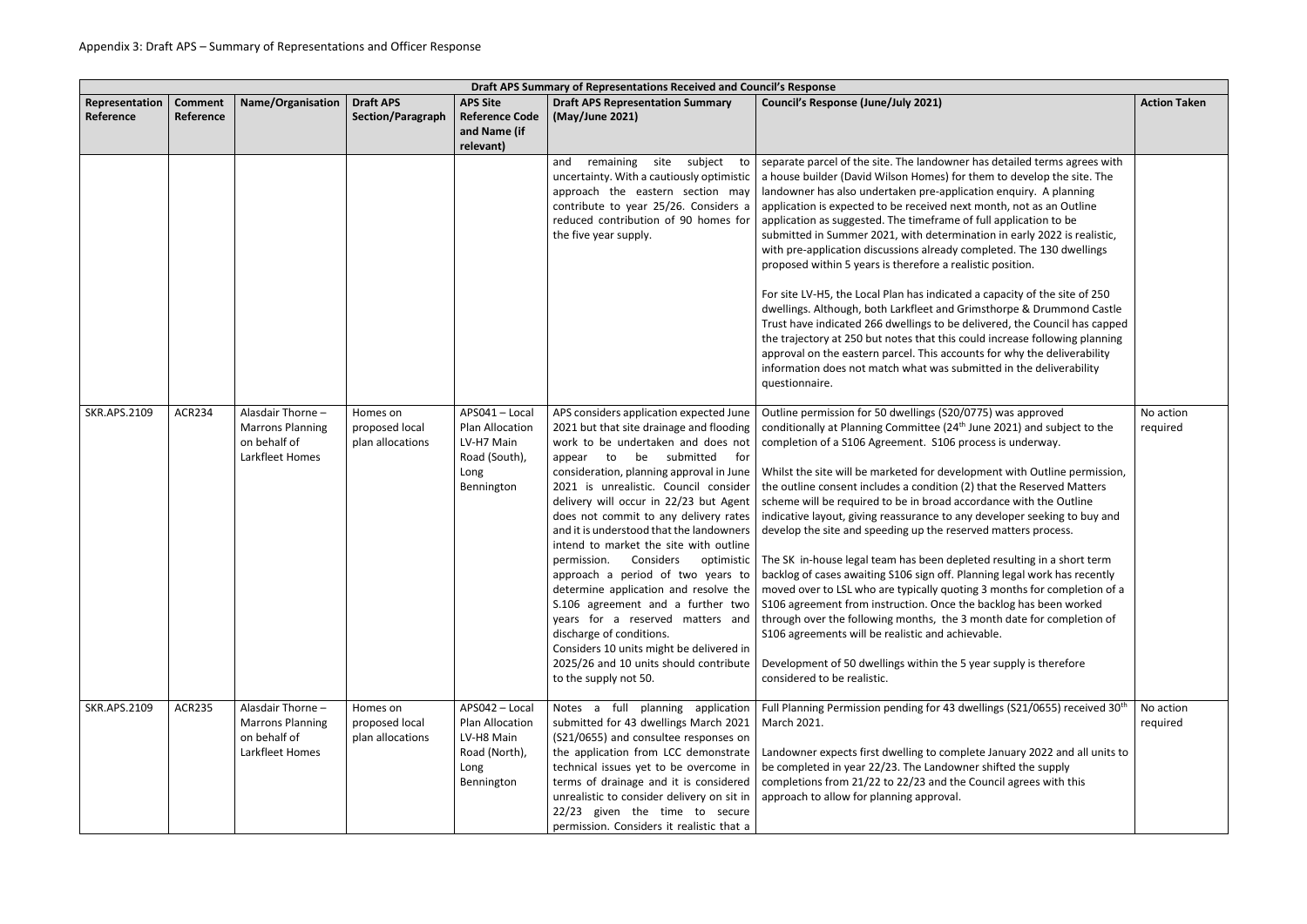|                             | Draft APS Summary of Representations Received and Council's Response |                                                                                 |                                                |                                                                                                      |                                                                                                                                                                                                                                                                                                                                                                                                                                                                                                                  |                                                                                                                                                                                                                                                                                                                                                                                                                                                                                                                                                                                                                                                                                                                                                                                                                              |                                                                                                                 |  |  |  |
|-----------------------------|----------------------------------------------------------------------|---------------------------------------------------------------------------------|------------------------------------------------|------------------------------------------------------------------------------------------------------|------------------------------------------------------------------------------------------------------------------------------------------------------------------------------------------------------------------------------------------------------------------------------------------------------------------------------------------------------------------------------------------------------------------------------------------------------------------------------------------------------------------|------------------------------------------------------------------------------------------------------------------------------------------------------------------------------------------------------------------------------------------------------------------------------------------------------------------------------------------------------------------------------------------------------------------------------------------------------------------------------------------------------------------------------------------------------------------------------------------------------------------------------------------------------------------------------------------------------------------------------------------------------------------------------------------------------------------------------|-----------------------------------------------------------------------------------------------------------------|--|--|--|
| Representation<br>Reference | <b>Comment</b><br>Reference                                          | <b>Name/Organisation</b>                                                        | <b>Draft APS</b><br>Section/Paragraph          | <b>APS Site</b><br><b>Reference Code</b><br>and Name (if<br>relevant)                                | <b>Draft APS Representation Summary</b><br>(May/June 2021)                                                                                                                                                                                                                                                                                                                                                                                                                                                       | <b>Council's Response (June/July 2021)</b>                                                                                                                                                                                                                                                                                                                                                                                                                                                                                                                                                                                                                                                                                                                                                                                   | <b>Action Taken</b>                                                                                             |  |  |  |
|                             |                                                                      |                                                                                 |                                                |                                                                                                      | single year of completions will occur in<br>25/26 and delivery should be amended<br>to reflect 13 dwellings within the 5 year<br>period.                                                                                                                                                                                                                                                                                                                                                                         |                                                                                                                                                                                                                                                                                                                                                                                                                                                                                                                                                                                                                                                                                                                                                                                                                              |                                                                                                                 |  |  |  |
| <b>SKR.APS.2109</b>         | <b>ACR236</b>                                                        | Alasdair Thorne -<br><b>Marrons Planning</b><br>on behalf of<br>Larkfleet Homes | Homes on<br>proposed local<br>plan allocations | APS043 - Local<br>Plan Allocation<br>LV-H10<br>Thistleton Lane<br>and Mill Lane,<br>South Witham     | Notes no planning application for the<br>site and two deliverability forms<br>submitted which are not consistent in<br>their approach and do not constitute a<br>written agreement. No developer<br>involved in the site at this time.<br>Responses match previously submitted<br>and are not considered to provide any<br>certainty of timescales for when delivery<br>will occur. Considers no clear evidence<br>or firm progress can be shown and the<br>site should be removed from the five<br>year supply. | The Council received deliverability information from both interests in the<br>site which gives confidence that the Landowners are keen to progress the<br>site.<br>GW Padley provided a trajectory for the entire site, taking a cautious<br>approach and shifting the supply to commence 22/23. However, taking<br>into account Bullimores Sand and Gravel's response which included a<br>trajectory for their parcel alone (which indicated completions from 23/24)<br>. The Council has now amended the trajectory with a modest 8 dwellings to<br>be completion in 23/22 and the site to be completed thereafter.<br>It is noted that due to the site's location adjacent to residential<br>development to the east, the layout provides an opportunity for service<br>connections to be brought forward onto this site. | The Council has<br>amended supply<br>removing 8<br>units with<br>completions to<br>be expected<br>from 2023/22. |  |  |  |
| <b>SKR.APS.2109</b>         | <b>ACR237</b>                                                        | Alasdair Thorne -<br><b>Marrons Planning</b><br>on behalf of<br>Larkfleet Homes | Homes on<br>proposed local<br>plan allocations | APS044 - Local<br>Plan Allocation<br>LV-H11 Land<br>North of High<br>Street, South<br>Witham         | No developer involved at this time.<br>Considers optimistic approach a period<br>of two years to determine application<br>and resolve the S.106 agreement and a<br>further two years for a reserved matters<br>discharge of conditions all<br>and<br>dependent on securing developer and<br>undertaking<br>necessary<br>legal<br>evidence or firm progress can be shown<br>and the site should be removed from the<br>five year supply.                                                                          | Planning permission likely to be submitted 2021 based currently being<br>marketed seeking offers on a subject to planning basis. Given the scale of<br>the development the timescales will be relatively short following receipt<br>of planning Landowner agrees with the Council's projections that<br>dwellings will be delivered in 22/23.<br>The SK in-house legal team has been depleted resulting in a short term<br>backlog of cases awaiting S106 sign off. Planning legal work has recently<br>moved over to LSL who are typically quoting 3 months for completion of a<br>arrangements. Considers no clear   S106 agreement from instruction. Once the backlog has been worked<br>through over the following months, the 3 month date for completion of<br>S106 agreements will be realistic and achievable.       | No action taken                                                                                                 |  |  |  |
|                             |                                                                      |                                                                                 |                                                |                                                                                                      |                                                                                                                                                                                                                                                                                                                                                                                                                                                                                                                  | The Council considers that the landowner and the Council has taken an<br>appropriate approach to the delivery to be delivered within the 5 year<br>period.                                                                                                                                                                                                                                                                                                                                                                                                                                                                                                                                                                                                                                                                   |                                                                                                                 |  |  |  |
| <b>SKR.APS.2109</b>         | ACR238a                                                              | Alasdair Thorne -<br><b>Marrons Planning</b><br>on behalf of<br>Larkfleet Homes | Homes on<br>proposed local<br>plan allocations | APS047 - Local<br>Plan Allocation<br>GR3-H1:<br>Spitalgate<br>Heath - Garden<br>Village<br>(Southern | homes at Spitalgate Heath and 225<br>homes at the Barracks within the five<br>year supply. Both sites have a significant<br>barrier that prevents either from coming<br>forward due to the relationship with<br>phase 3 of the Southern Relief Road<br>(GSRR). No planning application for                                                                                                                                                                                                                       | Notes that the APS anticipated 275   Delivery rates have been reduced due to the complexity of the site, GSSR<br>and Utility and service investigations. Entered into a Planning Performance<br>Agreement with the Council to cover the determination of the Outline<br>application S14/2169, possible committee in Summer 2021, Development<br>Management Officers working concurrently on S106 and Masterplan (to<br>be required by condition). Phase 3 of the Grantham Southern Relief Road<br>is estimated to be completed in May 2023.                                                                                                                                                                                                                                                                                  | No action taken                                                                                                 |  |  |  |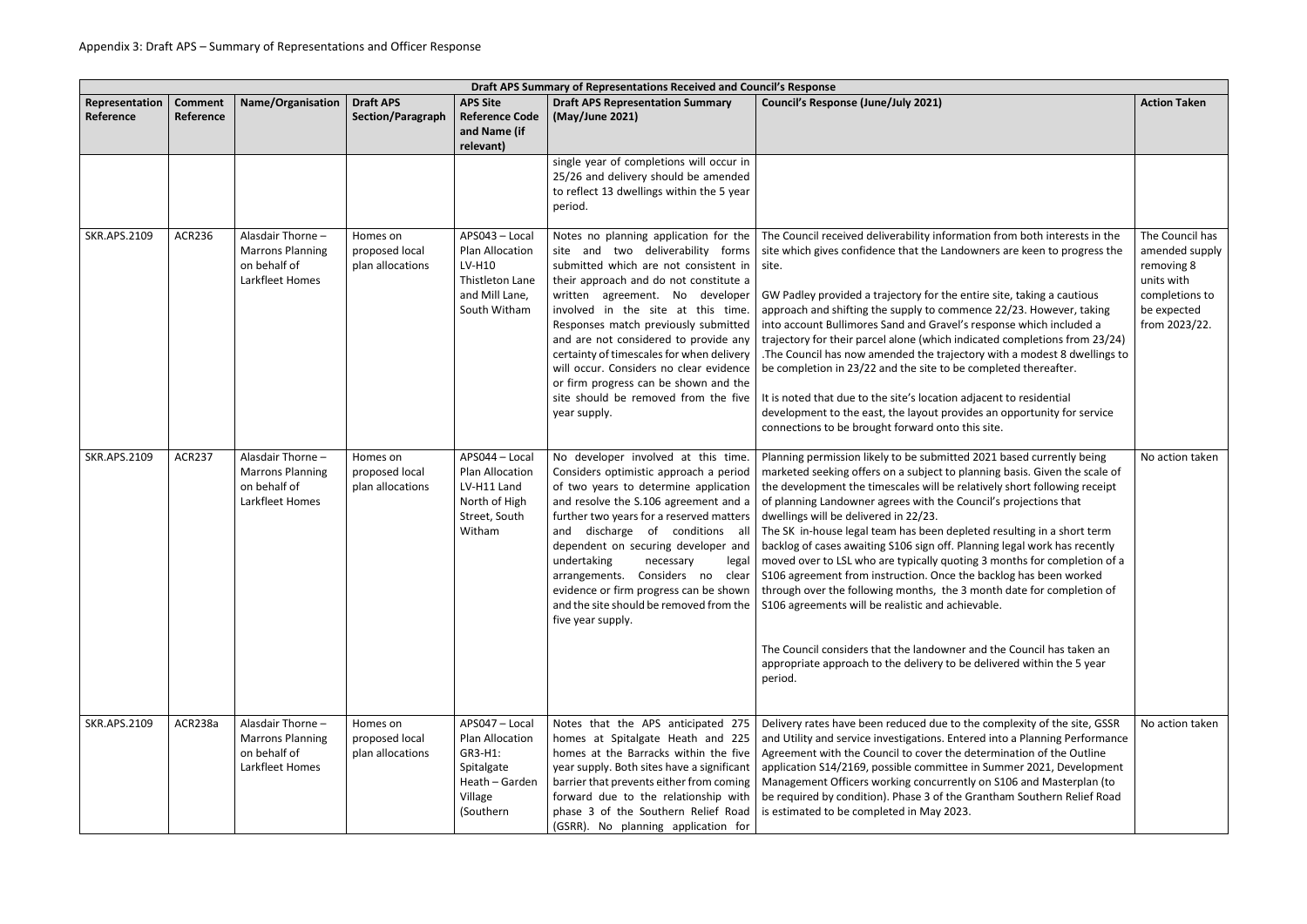|                             | Draft APS Summary of Representations Received and Council's Response |                                                                                 |                                                |                                                                                                                          |                                                                                                                                                                                                                                                                                                                                                                                                                                                                                                                                                                                                                                                                                                                                                                                                                                                                                                                                                                                                                                                                                                                                                 |                                                                                                                                                                                                                                                                                                                                                                                                                                                                                                                                                                                                                                                                                  |                     |  |  |  |  |
|-----------------------------|----------------------------------------------------------------------|---------------------------------------------------------------------------------|------------------------------------------------|--------------------------------------------------------------------------------------------------------------------------|-------------------------------------------------------------------------------------------------------------------------------------------------------------------------------------------------------------------------------------------------------------------------------------------------------------------------------------------------------------------------------------------------------------------------------------------------------------------------------------------------------------------------------------------------------------------------------------------------------------------------------------------------------------------------------------------------------------------------------------------------------------------------------------------------------------------------------------------------------------------------------------------------------------------------------------------------------------------------------------------------------------------------------------------------------------------------------------------------------------------------------------------------|----------------------------------------------------------------------------------------------------------------------------------------------------------------------------------------------------------------------------------------------------------------------------------------------------------------------------------------------------------------------------------------------------------------------------------------------------------------------------------------------------------------------------------------------------------------------------------------------------------------------------------------------------------------------------------|---------------------|--|--|--|--|
| Representation<br>Reference | <b>Comment</b><br>Reference                                          | <b>Name/Organisation</b>                                                        | <b>Draft APS</b><br>Section/Paragraph          | <b>APS Site</b><br><b>Reference Code</b><br>and Name (if<br>relevant)                                                    | <b>Draft APS Representation Summary</b><br>(May/June 2021)                                                                                                                                                                                                                                                                                                                                                                                                                                                                                                                                                                                                                                                                                                                                                                                                                                                                                                                                                                                                                                                                                      | <b>Council's Response (June/July 2021)</b>                                                                                                                                                                                                                                                                                                                                                                                                                                                                                                                                                                                                                                       | <b>Action Taken</b> |  |  |  |  |
|                             |                                                                      |                                                                                 |                                                | Quadrant),<br>Grantham                                                                                                   | Barracks and outline permission for<br>Spitalgate Heath pending for 7 years<br>with stalled S.106 agreement unsigned.<br>Spitalgate Heath would be refused if the<br>S106 agreement was not completed<br>within 6 months from February 2019<br>resolution to grant; subject to no<br>extenuating circumstances which would<br>justify an extension of time. Council's<br><b>HDT</b><br>(2020)<br>identified<br>Outline<br>permission was expected to be granted<br>late 2020 with first RM and start 2021,<br>which has not occurred. No planning<br>permission submitted for Barracks,<br>would expect two years to determine<br>application and resolve s.106 agreement<br>if submitted within a year and further<br>two years for reserved matters and<br>discharge of conditions considers these<br>timescales<br>exceptionally<br>quick<br>compared<br>to Spitalgate<br>Heath.<br>Considers significant uncertainty around<br>the delivery arrangement for both sites<br>even with a hybrid application.<br>Considers 275 homes at Spitalgate<br>Heath and 225 homes at the Barracks<br>should be discounted from the five year<br>supply. | The SK in-house legal team has been depleted resulting in a short term<br>backlog of cases awaiting S106 sign off. Planning legal work has recently<br>moved over to LSL who are typically quoting 3 months for completion of a<br>Council's HDT (May 2019) noted that $\vert$ S106 agreement from instruction. Once the backlog has been worked<br>through over the following months, the 3 month date for completion of<br>S106 agreements will be realistic and achievable.<br>The Council agrees with the developer's updated trajectory with 275<br>completions within the five year supply expected from 2023/24.                                                          |                     |  |  |  |  |
| <b>SKR.APS.2109</b>         | ACR238b                                                              | Alasdair Thorne -<br><b>Marrons Planning</b><br>on behalf of<br>Larkfleet Homes | Homes on<br>proposed local<br>plan allocations | APS049 - Local<br>Plan Allocation<br>GR3-H4: Prince<br>William of<br>Gloucestershire<br>Barracks,<br>Grantham            | See comment reference ACR238a.                                                                                                                                                                                                                                                                                                                                                                                                                                                                                                                                                                                                                                                                                                                                                                                                                                                                                                                                                                                                                                                                                                                  | See comment reference ACR238a                                                                                                                                                                                                                                                                                                                                                                                                                                                                                                                                                                                                                                                    | No action taken     |  |  |  |  |
| <b>SKR.APS.2109</b>         | <b>ACR239</b>                                                        | Alasdair Thorne -<br><b>Marrons Planning</b><br>on behalf of<br>Larkfleet Homes | Homes on<br>proposed local<br>plan allocations | APS048 - Local<br>Plan Allocation<br>GR3-H2:<br><b>Rectory Farm</b><br>(Phase 2, North<br>West<br>Quadrant),<br>Grantham | Notes three historic applications remain<br>pending, S16/2819 and S16/2816<br>recommended<br>for<br>approval<br>at<br>committee subject to s.106 agreements<br>in December 2020 but S16/2818 needs<br>an updated Environmental Statement<br>and viability assessment. Considers<br>given the uncertainty around delivery<br>arrangements of the wider site and the                                                                                                                                                                                                                                                                                                                                                                                                                                                                                                                                                                                                                                                                                                                                                                              | Applications have been approved by Planning Committee. Three planning<br>applications pending: ref s16/2818 (OUT) - 817 dwellings; needs updated<br>ES and viability - development Management expects possible approval<br>late 21, and ref S16/2819 (FULL) - 220 dwellings, approved by committee<br>pending awaiting S106 sign off; and ref S16/2816 (FULL) - 228 dwellings,<br>approved by committee pending awaiting S106 sign off. S106s expected<br>to be signed in August. A Planning Brief is being prepared for Rectory<br>Farm, Phase 2 due for adoption later in 2021. Whilst the Local Plan<br>indicates a total supply for the site of 1150 dwellings, the Planning | No action taken     |  |  |  |  |

|                             | <b>Action Taken</b> |
|-----------------------------|---------------------|
|                             |                     |
|                             |                     |
|                             |                     |
| I resulting in a short term |                     |
| ng legal work has recently  |                     |
| months for completion of a  |                     |
| cklog has been worked       |                     |
| nth date for completion of  |                     |
|                             |                     |
| ١le.                        |                     |
|                             |                     |
| ted trajectory with 275     |                     |
| ed from 2023/24.            |                     |
|                             |                     |
|                             |                     |
|                             |                     |
|                             |                     |
|                             |                     |
|                             |                     |
|                             |                     |
|                             |                     |
|                             |                     |
|                             |                     |
|                             |                     |
|                             |                     |
|                             |                     |
|                             |                     |
|                             |                     |
|                             |                     |
|                             |                     |
|                             |                     |
|                             |                     |
|                             |                     |
|                             |                     |
|                             |                     |
|                             |                     |
|                             | No action taken     |
|                             |                     |
|                             |                     |
|                             |                     |
|                             |                     |
|                             |                     |
|                             |                     |
|                             |                     |
| Committee. Three planning   | No action taken     |
| dwellings; needs updated    |                     |
| xpects possible approval    |                     |
| gs, approved by committee   |                     |
| 316 (FULL) - 228 dwellings, |                     |
| 6 sign off. S106s expected  |                     |
| ng prepared for Rectory     |                     |
| Whilst the Local Plan       |                     |
| ellings, the Planning       |                     |
|                             |                     |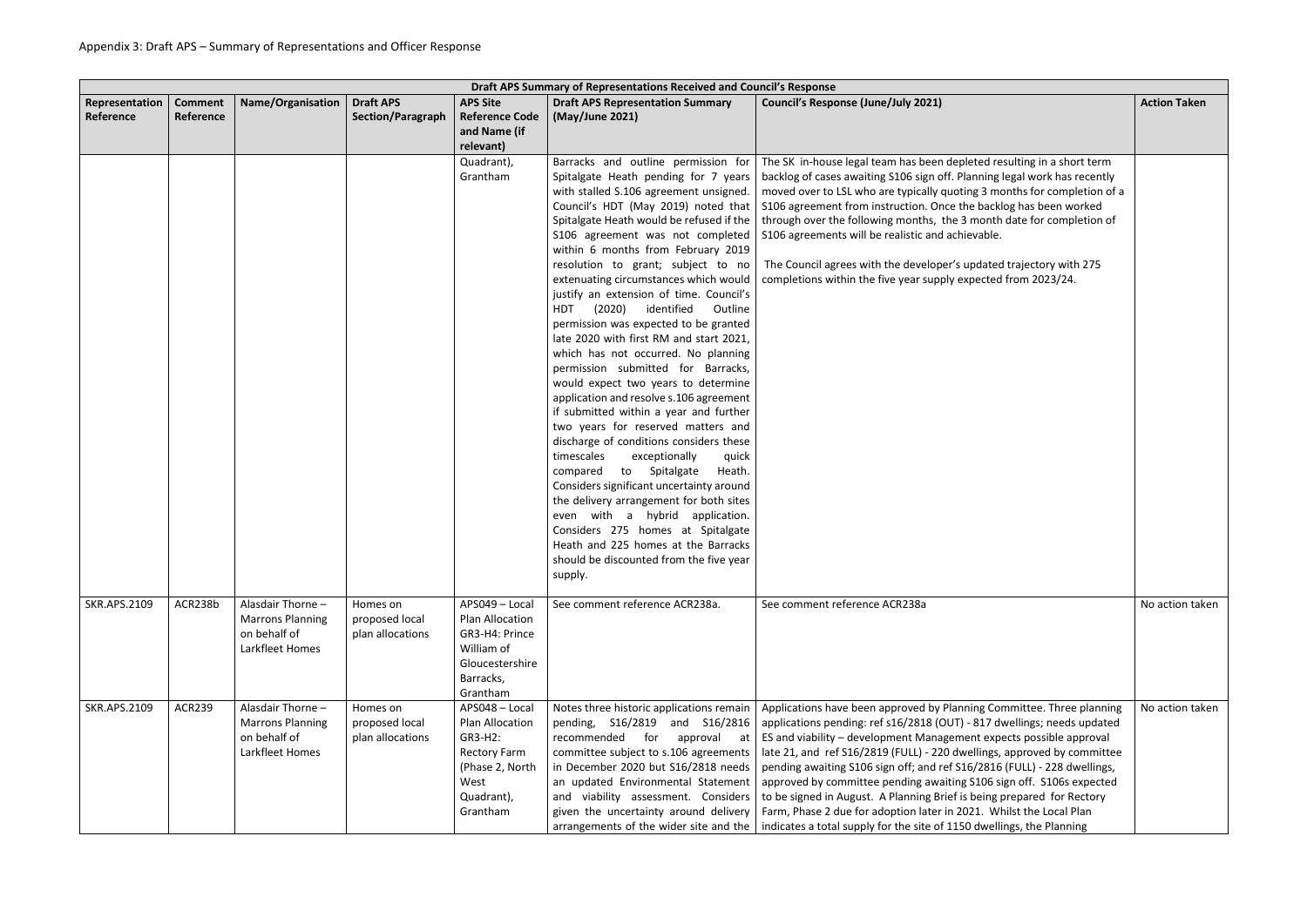|                             | Draft APS Summary of Representations Received and Council's Response |                                                                                 |                                                |                                                                                   |                                                                                                                                                                                                                                                                                                                                                                                                                                                                                                                                                                                                                                                                                |                                                                                                                                                                                                                                                                                                                                                                                                                                                                                                                                                                                                                                                                                                                                                                                                                                                                                                                                                        |                                                                                                                                                                                                                                                         |  |  |  |  |
|-----------------------------|----------------------------------------------------------------------|---------------------------------------------------------------------------------|------------------------------------------------|-----------------------------------------------------------------------------------|--------------------------------------------------------------------------------------------------------------------------------------------------------------------------------------------------------------------------------------------------------------------------------------------------------------------------------------------------------------------------------------------------------------------------------------------------------------------------------------------------------------------------------------------------------------------------------------------------------------------------------------------------------------------------------|--------------------------------------------------------------------------------------------------------------------------------------------------------------------------------------------------------------------------------------------------------------------------------------------------------------------------------------------------------------------------------------------------------------------------------------------------------------------------------------------------------------------------------------------------------------------------------------------------------------------------------------------------------------------------------------------------------------------------------------------------------------------------------------------------------------------------------------------------------------------------------------------------------------------------------------------------------|---------------------------------------------------------------------------------------------------------------------------------------------------------------------------------------------------------------------------------------------------------|--|--|--|--|
| Representation<br>Reference | <b>Comment</b><br>Reference                                          | <b>Name/Organisation</b>                                                        | <b>Draft APS</b><br>Section/Paragraph          | <b>APS Site</b><br><b>Reference Code</b><br>and Name (if<br>relevant)             | <b>Draft APS Representation Summary</b><br>(May/June 2021)                                                                                                                                                                                                                                                                                                                                                                                                                                                                                                                                                                                                                     | <b>Council's Response (June/July 2021)</b>                                                                                                                                                                                                                                                                                                                                                                                                                                                                                                                                                                                                                                                                                                                                                                                                                                                                                                             | <b>Action Taken</b>                                                                                                                                                                                                                                     |  |  |  |  |
|                             |                                                                      |                                                                                 |                                                |                                                                                   | infrastructure implementation required<br>alongside the timeframe for the S.106<br>agreement to be signed, delivery in<br>22/23 is unachievable. Considers<br>trajectory to be delayed for 12 months<br>facilitate onsite infrastructure<br>delivery in 22/23 and completions 23/24<br>reducing delivery from the site by 120<br>dwellings.                                                                                                                                                                                                                                                                                                                                    | applications total 1, 265. As the dwelling numbers of the Outline<br>application may change at Reserved Matters stage, the Council has<br>decided to retain 1,150 total dwellings as the site capacity. The trajectory<br>broadly reflects the current Barratt David Wilson annual completions on<br>the adjoining site.<br>The SK in-house legal team has been depleted resulting in a short term<br>backlog of cases awaiting S106 sign off. Planning legal work has recently<br>moved over to LSL who are typically quoting 3 months for completion of a<br>S106 agreement from instruction. Once the backlog has been worked<br>through over the following months, the 3 month date for completion of<br>S106 agreements will be realistic and achievable.                                                                                                                                                                                         |                                                                                                                                                                                                                                                         |  |  |  |  |
|                             |                                                                      |                                                                                 |                                                |                                                                                   |                                                                                                                                                                                                                                                                                                                                                                                                                                                                                                                                                                                                                                                                                | As confirmed by site developer, the Council considers that 330<br>completions will likely come forward within the 5 year supply, with<br>completions from 2022/23.                                                                                                                                                                                                                                                                                                                                                                                                                                                                                                                                                                                                                                                                                                                                                                                     |                                                                                                                                                                                                                                                         |  |  |  |  |
| <b>SKR.APS.2109</b>         | <b>ACR240</b>                                                        | Alasdair Thorne -<br><b>Marrons Planning</b><br>on behalf of<br>Larkfleet Homes | Homes on<br>proposed local<br>plan allocations | APS050 - Local<br>Plan Allocation<br>LV-H1: Wilsford<br>Lane (North),<br>Ancaster | Considers APS timescales are not<br>reasonable and would expect a year to<br>determine submitted application and<br>resolve S.106 agreement and a further<br>two years for RM and discharge of<br>conditions before dwellings delivered,<br>dependent on securing developer and<br>undertaking<br>necessary<br>legal<br>arrangements. Considers a reduced<br>contribution of 35 home rather than 96<br>is anticipated for the five year supply.                                                                                                                                                                                                                                | The Outline permission for 96 dwellings (SS20/1169) was approved<br>conditionally at Planning Committee on 17 <sup>th</sup> March 2021 and subject to<br>the completion of a S106 Agreement.<br>Site is progressing with developer in place. Discussions with Development<br>Management Officers present site is moving on quickly with S106<br>expected to be signed by 31 <sup>st</sup> July 2021 and Reserved Matters application<br>expected Autumn 2021.<br>Site delivery was moved forward to allow for reserved matters application.<br>Council's own assessment is that development is likely to commence in<br>22/23.                                                                                                                                                                                                                                                                                                                         | No action<br>required                                                                                                                                                                                                                                   |  |  |  |  |
| <b>SKR.APS.2109</b>         | <b>ACR241</b>                                                        | Alasdair Thorne -<br><b>Marrons Planning</b><br>on behalf of<br>Larkfleet Homes | Homes on<br>proposed local<br>plan allocations | APS051-Local<br>Plan Allocation<br>LV-H2: Wilsford<br>Lane (South),<br>Ancaster   | Notes that landowners are considering<br>their options and offers no timescales<br>for progressing a planning application.<br>Appears little if any firm progress with<br>site assessment work or clear relevant<br>information<br>about<br>infrastructure<br>Not clear<br>how<br>long<br>provision.<br>landowners required to review their<br>position and the landowners response<br>confirms there is no programme. Notes<br>the determination of application and<br>S.106 agreement would be expected in a<br>period of two years if presumed outline<br>application submitted within the near<br>future then with a further two years<br>during which RM and discharge of | Landowners are considering options for taking the site forward. It is<br>anticipated that, given the size of the site and the nature of the proposed<br>development, completions can be expected within five years. Informal pre<br>application discussions have also taken place.<br>The SK in-house legal team has been depleted resulting in a short term<br>backlog of cases awaiting S106 sign off. Planning legal work has recently<br>moved over to LSL who are typically quoting 3 months for completion of a<br>S106 agreement from instruction. Once the backlog has been worked<br>through over the following months, the 3 month date for completion of<br>S106 agreements will be realistic and achievable.<br>Taking account of the consideration of options the Council has cautiously<br>shifted delivery by a further year indicating completions to commence<br>2024/25 with a modest 20 completions; and 15 completions in 2025/26. | Taking account<br>of the<br>representation<br>the Council has<br>cautiously<br>shifted delivery<br>by a further<br>year indicating<br>completions to<br>commence<br>2024/25 with a<br>modest 20<br>completions;<br>and 15<br>completions in<br>2025/26. |  |  |  |  |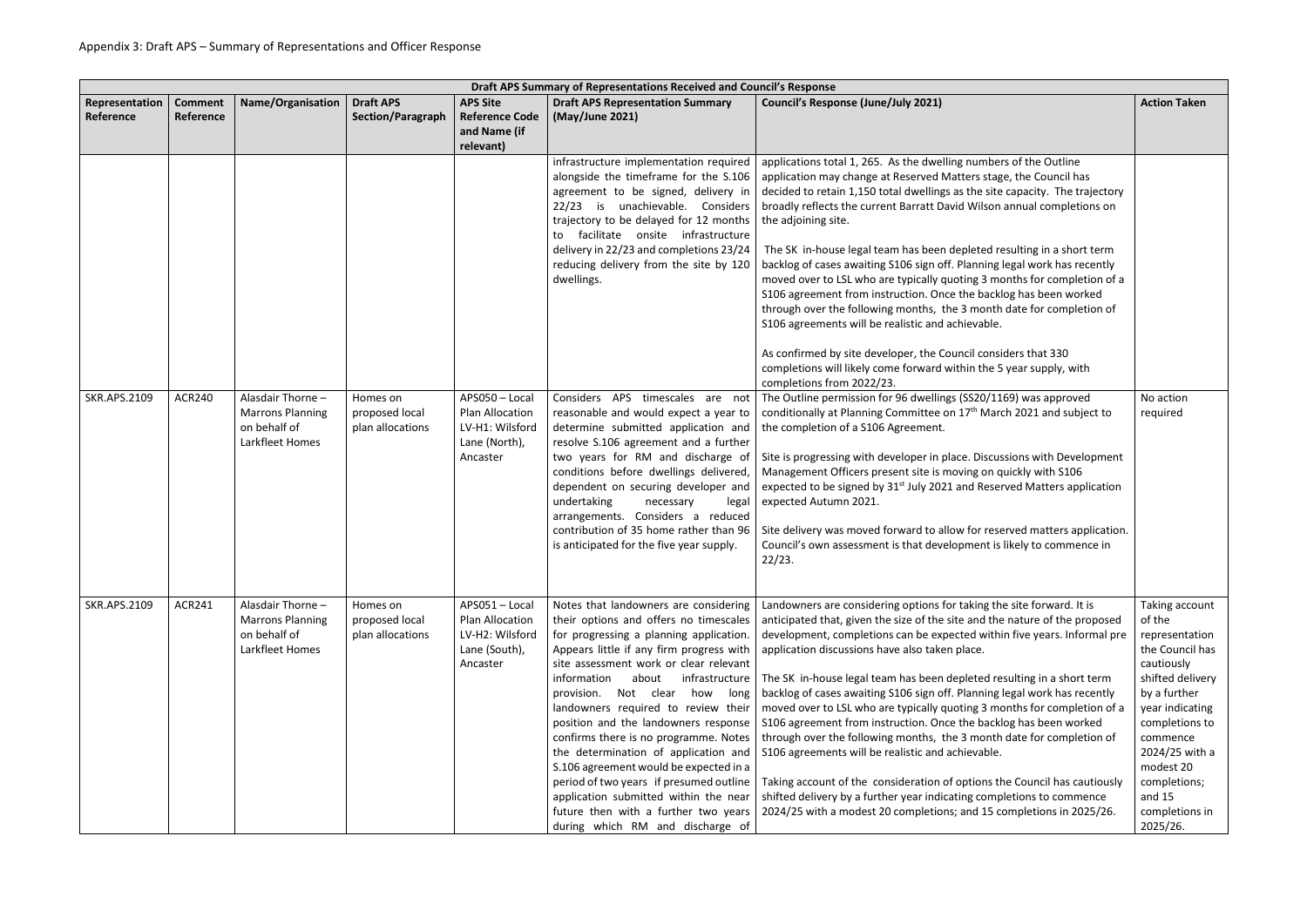|                             | Draft APS Summary of Representations Received and Council's Response |                                                                                 |                                                |                                                                              |                                                                                                                                                                                                                                                                                                                                                                                                                                                                                                                                                                                                                                                                                                                                                                                                                                                                                                                                                                                                                                                                 |                                                                                                                                                                                                                                                                                                                                                                                                                                                                                                                                                                                                                                                                                                                                                                                                   |                     |  |  |  |
|-----------------------------|----------------------------------------------------------------------|---------------------------------------------------------------------------------|------------------------------------------------|------------------------------------------------------------------------------|-----------------------------------------------------------------------------------------------------------------------------------------------------------------------------------------------------------------------------------------------------------------------------------------------------------------------------------------------------------------------------------------------------------------------------------------------------------------------------------------------------------------------------------------------------------------------------------------------------------------------------------------------------------------------------------------------------------------------------------------------------------------------------------------------------------------------------------------------------------------------------------------------------------------------------------------------------------------------------------------------------------------------------------------------------------------|---------------------------------------------------------------------------------------------------------------------------------------------------------------------------------------------------------------------------------------------------------------------------------------------------------------------------------------------------------------------------------------------------------------------------------------------------------------------------------------------------------------------------------------------------------------------------------------------------------------------------------------------------------------------------------------------------------------------------------------------------------------------------------------------------|---------------------|--|--|--|
| Representation<br>Reference | <b>Comment</b><br>Reference                                          | <b>Name/Organisation</b>                                                        | <b>Draft APS</b><br>Section/Paragraph          | <b>APS Site</b><br><b>Reference Code</b><br>and Name (if<br>relevant)        | <b>Draft APS Representation Summary</b><br>(May/June 2021)                                                                                                                                                                                                                                                                                                                                                                                                                                                                                                                                                                                                                                                                                                                                                                                                                                                                                                                                                                                                      | <b>Council's Response (June/July 2021)</b>                                                                                                                                                                                                                                                                                                                                                                                                                                                                                                                                                                                                                                                                                                                                                        | <b>Action Taken</b> |  |  |  |
|                             |                                                                      |                                                                                 |                                                |                                                                              | conditions would be undertaken before<br>any delivery, dependent on securing<br>developer and necessary legal<br>arrangements. Considers that the site<br>should not be relied upon for the five<br>year supply removing all 35 dwellings.                                                                                                                                                                                                                                                                                                                                                                                                                                                                                                                                                                                                                                                                                                                                                                                                                      |                                                                                                                                                                                                                                                                                                                                                                                                                                                                                                                                                                                                                                                                                                                                                                                                   |                     |  |  |  |
| <b>SKR.APS.2109</b>         | <b>ACR242</b>                                                        | Alasdair Thorne -<br><b>Marrons Planning</b><br>on behalf of<br>Larkfleet Homes | Homes on<br>proposed local<br>plan allocations | APS055 - Local<br>Plan Allocation<br>LV-H12: Part of<br>Elm Farm,<br>Thurlby | Notes there is no timescale offered for<br>progressing with preparation of a<br>planning application or its submission<br>and no programme for start except it<br>will occur as soon as possible. Appears<br>little if any firm progress with site<br>assessment work or clear relevant<br>information<br>about<br>infrastructure<br>provision. Notes the allocations also<br>includes a farm and farmhouse which is<br>a busy and extensive operation and as<br>with many sites occupied by businesses<br>will require closure or relocation before<br>development. Notes the determination<br>of application and S.106 agreement<br>would be expected in a period of two<br>years if presumed outline application<br>submitted within the near future then<br>with a further two years during which<br>RM and discharge of conditions would<br>be undertaken before any delivery,<br>dependent on securing developer and<br>legal<br>arrangements.<br>necessary<br>Considers site should not be relied upon<br>for the five year supply removing 20<br>homes. | Due to Covid-19, the landowner and Council have agreed to take a<br>cautious approach, shifting the trajectory with completions due to start in<br>2024/25 at a modest 10 dwellings per year.                                                                                                                                                                                                                                                                                                                                                                                                                                                                                                                                                                                                     | No action taken     |  |  |  |
| <b>SKR.APS.2109</b>         | <b>ACR243</b>                                                        | Alasdair Thorne -<br><b>Marrons Planning</b><br>on behalf of<br>Larkfleet Homes | Homes on<br>proposed local<br>plan allocations | APS058 - Local<br>Plan Allocation<br>STM1-H1:<br>Stamford North,<br>Stamford | Notes no planning application has been<br>submitted for the site and Stamford<br>North Development Brief is progressing<br>with consultation anticipated 2021 and<br>governance arrangements between RCC<br>and SKDC are being established. If<br>presumed application submitted within<br>the near future, then would expect two<br>years to determine and resolve S.106<br>particularly with the scale of the<br>development and its cross-boundary                                                                                                                                                                                                                                                                                                                                                                                                                                                                                                                                                                                                           | The Stamford North Development Brief is progressing with consultation<br>anticipated in 2021 and governance arrangements between Rutland<br>County Council and SKDC are being established as the site is a cross-<br>boundary development with Rutland County Council (Quarry Farm site).<br>Whilst the developer of Quarry Farm considers completions at Quarry<br>Farm are unlikely to come forward within 5 years, this does not hinder<br>development of Stamford North which, given the phasing schedule and<br>traffic work done so far can come forward before or alongside Quarry<br>Farm.<br>The SK in-house legal team has been depleted resulting in a short term<br>nature and a further two years during   backlog of cases awaiting S106 sign off. Planning legal work has recently | No Action taken     |  |  |  |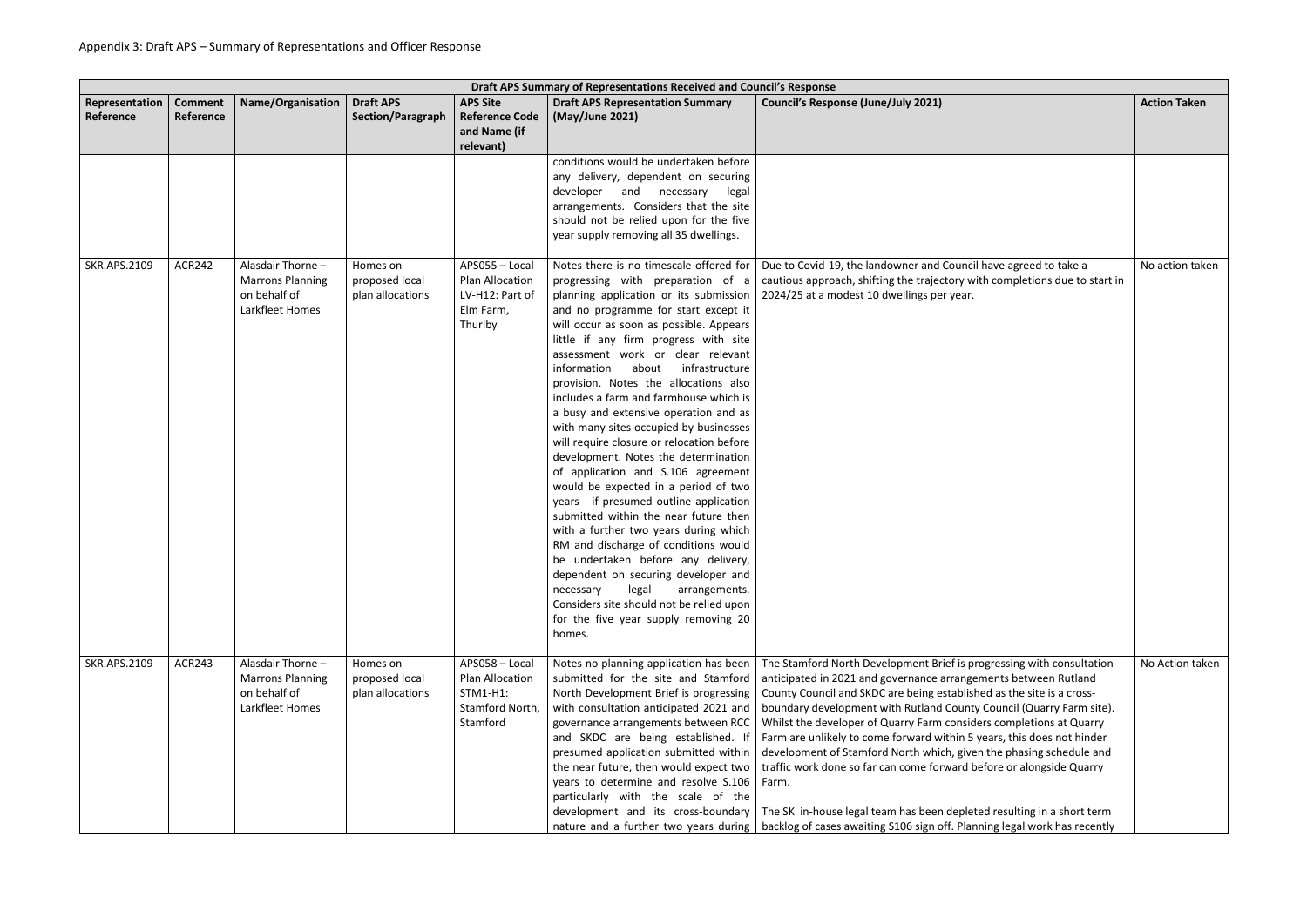|                             | Draft APS Summary of Representations Received and Council's Response |                                                                                 |                                                |                                                                                        |                                                                                                                                                                                                                                                                                                                                                                                                                                                                                                                                                                                                                                                                                                                                                                                                                                  |                                                                                                                                                                                                                                                                                                                                                                                                                                                                                                                                                                                                                                                             |                     |  |  |  |  |
|-----------------------------|----------------------------------------------------------------------|---------------------------------------------------------------------------------|------------------------------------------------|----------------------------------------------------------------------------------------|----------------------------------------------------------------------------------------------------------------------------------------------------------------------------------------------------------------------------------------------------------------------------------------------------------------------------------------------------------------------------------------------------------------------------------------------------------------------------------------------------------------------------------------------------------------------------------------------------------------------------------------------------------------------------------------------------------------------------------------------------------------------------------------------------------------------------------|-------------------------------------------------------------------------------------------------------------------------------------------------------------------------------------------------------------------------------------------------------------------------------------------------------------------------------------------------------------------------------------------------------------------------------------------------------------------------------------------------------------------------------------------------------------------------------------------------------------------------------------------------------------|---------------------|--|--|--|--|
| Representation<br>Reference | <b>Comment</b><br>Reference                                          | Name/Organisation                                                               | <b>Draft APS</b><br>Section/Paragraph          | <b>APS Site</b><br><b>Reference Code</b><br>and Name (if<br>relevant)                  | <b>Draft APS Representation Summary</b><br>(May/June 2021)                                                                                                                                                                                                                                                                                                                                                                                                                                                                                                                                                                                                                                                                                                                                                                       | Council's Response (June/July 2021)                                                                                                                                                                                                                                                                                                                                                                                                                                                                                                                                                                                                                         | <b>Action Taken</b> |  |  |  |  |
|                             |                                                                      |                                                                                 |                                                |                                                                                        | which RM and discharge of conditions<br>would be undertaken to enable a start<br>on site of initial phases before any<br>delivery. Considers site should not be<br>relied upon for the five year supply<br>removing 170 homes.                                                                                                                                                                                                                                                                                                                                                                                                                                                                                                                                                                                                   | moved over to LSL who are typically quoting 3 months for completion of a<br>S106 agreement from instruction. Once the backlog has been worked<br>through over the following months, the 3 month date for completion of<br>S106 agreements will be realistic and achievable.                                                                                                                                                                                                                                                                                                                                                                                 |                     |  |  |  |  |
| <b>SKR.APS.2109</b>         | <b>ACR244</b>                                                        | Alasdair Thorne -<br><b>Marrons Planning</b><br>on behalf of<br>Larkfleet Homes | Homes on<br>proposed local<br>plan allocations | APS059 - Local<br>Plan Allocation<br>STM1-H2:<br>Stamford East,<br>Stamford            | Notes that 92 homes anticipated for<br>delivery in the five year period and a<br>food supermarket and access at the<br>front of the site was approved October<br>2020 (S20/0955). Timescales for<br>progressing the application are not clear<br>as the site is to be brought forward by a<br>developer once the purchase of the<br>freehold interest is secure. If presume<br>an outline application will be submitted<br>imminently, which there is no evidence<br>to support, would expect two years to<br>determine and resolve S.106 and further<br>two years for RM and discharge of<br>conditions to enable a start, dependent<br>on securing developer and necessary<br>legal arrangements. Considers due to<br>the uncertainty the site should not be<br>relied upon for the five year supply<br>removing 92 dwellings. | A food supermarket was approved (S20/0955) in October 2020 and a<br>planning application has been submitted (11 <sup>th</sup> May 2021) on site for 213<br>dwellings (S21/0938). This application is a full application, not an Outline<br>as suggested. A developer (Vistry) and registered provided (Cross Keys)<br>are on board.<br>Positive pre-application discussions have been held with the Council and<br>housing developers interested in the site. Once permission is granted the<br>dwellings would therefore, likely to be developed very quickly.                                                                                             | No action taken.    |  |  |  |  |
| <b>SKR.APS.2109</b>         | <b>ACR245</b>                                                        | Alasdair Thorne -<br><b>Marrons Planning</b><br>on behalf of<br>Larkfleet Homes | Local Plan<br>Allocations                      |                                                                                        | Considers 1,173 homes have been<br>incorrectly included in the 5 year supply<br>and that 842 homes from large local plan<br>allocations to be the appropriate figure<br>to use.                                                                                                                                                                                                                                                                                                                                                                                                                                                                                                                                                                                                                                                  | Considering the evidence obtained through 2 rounds of APS consultation,<br>discussions with Council Officers including Development Control and the<br>Strategic Sites Officer, and contacting developers for an update of<br>deliverability information, the supply of dwellings from the Local Plan<br>Allocations is appropriate.                                                                                                                                                                                                                                                                                                                         | No action taken.    |  |  |  |  |
| <b>SKR.APS.2109</b>         | ACR246a                                                              | Alasdair Thorne -<br><b>Marrons Planning</b><br>on behalf of<br>Larkfleet Homes | <b>Council Capital</b><br>Programmes           | APS061-<br><b>Council Capital</b><br>Programme<br>Wellington<br>Way, Market<br>Deeping | There is no evidence of progress on site<br>assessment, planning application or<br>understanding of constraints or<br>infrastructure provision for APS061.<br>Considers 0 homes from the Councils<br>Capital Programme can be considered<br>capable of being delivered within five<br>years.                                                                                                                                                                                                                                                                                                                                                                                                                                                                                                                                     | The site is expected to deliver a modest number of 11 affordable homes in<br>2022/23. Feasibility design completed, pre applications discussions have<br>been undertaken and feedback received June including Design PAD<br>meeting. Comments taken back to design team to develop design prior to<br>community engagement and member consultation, expected in August.<br>Site investigations underway for Noise impact and Ecology.<br>Developer has proven track record with delivery of multiple schemes<br>across the district including 14 homes delivered in 2019/20. 5 small sites<br>with planning permission (included within small site supply). | No action taken.    |  |  |  |  |
| <b>SKR.APS.2109</b>         | ACR246b                                                              | Alasdair Thorne -<br><b>Marrons Planning</b>                                    | <b>Council Capital</b><br>Programmes           | APS063-<br><b>Council Capital</b>                                                      | There is no evidence of progress on site<br>assessment, planning application or                                                                                                                                                                                                                                                                                                                                                                                                                                                                                                                                                                                                                                                                                                                                                  | The site is expected to deliver a modest number of 23 affordable homes in<br>2022/23. Some feasibility design work has been undertaken for the site.                                                                                                                                                                                                                                                                                                                                                                                                                                                                                                        | No action taken.    |  |  |  |  |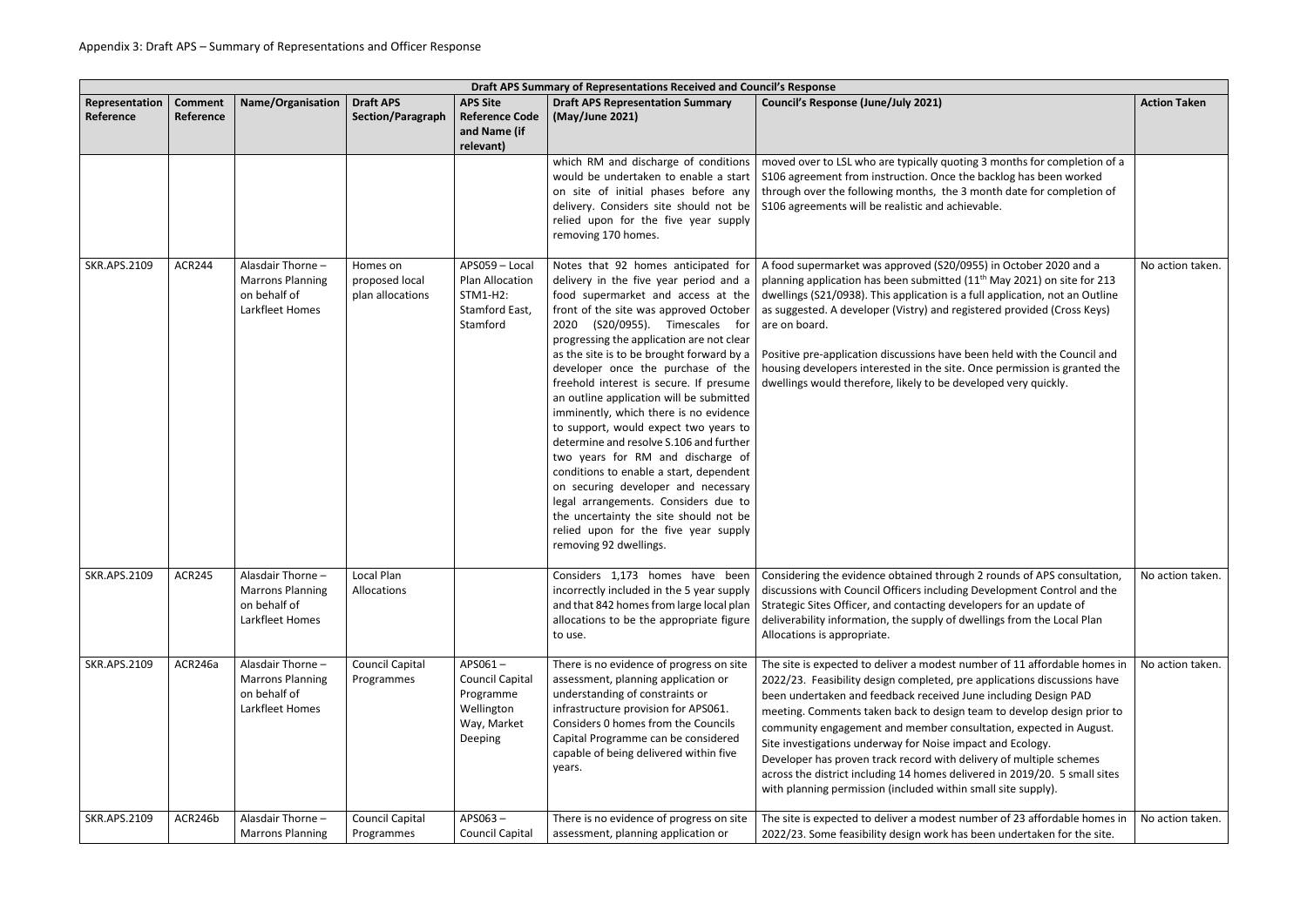|                             | Draft APS Summary of Representations Received and Council's Response |                                                                                 |                                       |                                                                          |                                                                                                                                                                                                                                                                                                                                                                                                                                                                                                                                                                                                                                                                                                                           |                                                                                                                                                                                                                                                                                                                                                                                                                                                                                                                                                                                                                                                                                                                    |                        |  |  |  |
|-----------------------------|----------------------------------------------------------------------|---------------------------------------------------------------------------------|---------------------------------------|--------------------------------------------------------------------------|---------------------------------------------------------------------------------------------------------------------------------------------------------------------------------------------------------------------------------------------------------------------------------------------------------------------------------------------------------------------------------------------------------------------------------------------------------------------------------------------------------------------------------------------------------------------------------------------------------------------------------------------------------------------------------------------------------------------------|--------------------------------------------------------------------------------------------------------------------------------------------------------------------------------------------------------------------------------------------------------------------------------------------------------------------------------------------------------------------------------------------------------------------------------------------------------------------------------------------------------------------------------------------------------------------------------------------------------------------------------------------------------------------------------------------------------------------|------------------------|--|--|--|
| Representation<br>Reference | <b>Comment</b><br>Reference                                          | <b>Name/Organisation</b>                                                        | <b>Draft APS</b><br>Section/Paragraph | <b>APS Site</b><br><b>Reference Code</b><br>and Name (if<br>relevant)    | <b>Draft APS Representation Summary</b><br>(May/June 2021)                                                                                                                                                                                                                                                                                                                                                                                                                                                                                                                                                                                                                                                                | <b>Council's Response (June/July 2021)</b>                                                                                                                                                                                                                                                                                                                                                                                                                                                                                                                                                                                                                                                                         | <b>Action Taken</b>    |  |  |  |
|                             |                                                                      | on behalf of<br>Larkfleet Homes                                                 |                                       | Programme<br>Kesteven Road,<br>Grantham                                  | understanding of constraints or<br>infrastructure provision for APS063.<br>Considers 0 homes from the Councils<br>Capital Programme can be considered<br>capable of being delivered within five<br>years.                                                                                                                                                                                                                                                                                                                                                                                                                                                                                                                 | Developer has proven track record with delivery of multiple schemes<br>across the district including 14 homes delivered in 2019/20. 5 small sites<br>with planning permission (included within small site supply).                                                                                                                                                                                                                                                                                                                                                                                                                                                                                                 |                        |  |  |  |
| <b>SKR.APS.2109</b>         | ACR246c                                                              | Alasdair Thorne -<br><b>Marrons Planning</b><br>on behalf of<br>Larkfleet Homes | <b>Council Capital</b><br>Programmes  | APS064-<br><b>Council Capital</b><br>Programme<br>Shaw Road,<br>Grantham | There is no evidence of progress on site<br>assessment, planning application or<br>understanding of constraints or<br>infrastructure provision for APS064.<br>Considers 0 homes from the Councils<br>Capital Programme can be considered<br>capable of being delivered within five<br>years.                                                                                                                                                                                                                                                                                                                                                                                                                              | The site is expected to deliver a modest number of 12 affordable homes in<br>2022/23. Member consultation and formal pre-application advice has<br>already taken place. Public consultation and community engagement<br>planned to start 26 <sup>th</sup> July.<br>Developer has proven track record with delivery of multiple schemes<br>across the district including 14 homes delivered in 2019/20. 5 small sites<br>with planning permission (included within small site supply).                                                                                                                                                                                                                              | No action taken.       |  |  |  |
| <b>SKR.APS.2109</b>         | <b>ACR247</b>                                                        | Alasdair Thorne -<br><b>Marrons Planning</b><br>on behalf of<br>Larkfleet Homes | Five Year Supply<br>Calculation       |                                                                          | Presents SKDCs five year calculation and<br>independent assessment<br>of<br>an<br>comparison. Correct application of the<br>tests has the effect of reducing the<br>deliverable supply of homes to 3,075<br>homes to a 3.32 year supply (Sedgefield<br>approach). Even if Liverpool approach<br>the correct supply assessment is<br>undertaken then the Council can only<br>demonstrate a 4.02 year housing land<br>supply.                                                                                                                                                                                                                                                                                               | 5 Year Supply calculation can be found within the APS. The Council<br>concludes a 5 year supply of 5.92 years.                                                                                                                                                                                                                                                                                                                                                                                                                                                                                                                                                                                                     | No action<br>required. |  |  |  |
| <b>SKR.APS.2109</b>         | <b>ACR248</b>                                                        | Alasdair Thorne -<br><b>Marrons Planning</b><br>on behalf of<br>Larkfleet Homes | General                               |                                                                          | evidence of deliverability for a number<br>of sites included in the five year supply<br>but the Council and that an overly   sign.<br>optimistic assessment for many sources<br>is taken. Council relies on a pro-forma<br>and do not constitute clear and robust<br>evidence of progress or intentions, with<br>too little information provided in many<br>instances, or timescales offered which<br>are not reasonable. Nor do they<br>constitute a written agreement<br>between the Local Planning Authority<br>and site developer(s). Multiple major<br>development sites included which have<br>outline permission or allocated in a<br>development which are considered<br>deliverable by the APS where there is no | Considers that there is insufficient   The Council received a 89% response rate to the request for deliverability<br>questionnaires from Local Plan Allocation sites and a 78% for Large sites<br>with planning permission, which the respondents was then required to<br>The Council then discussed individual sites with Development Control and<br>the Strategic Sites Officer to ensure that the 5 year supply is robust.<br>The draft APS was consulted upon to ensure that the decisions which the<br>Council has made were not contested by the<br>Landowners/Developers/Agents of the sites within the supply.<br>The Council considers the supply of dwellings from the major sites to be<br>appropriate. | No action taken.       |  |  |  |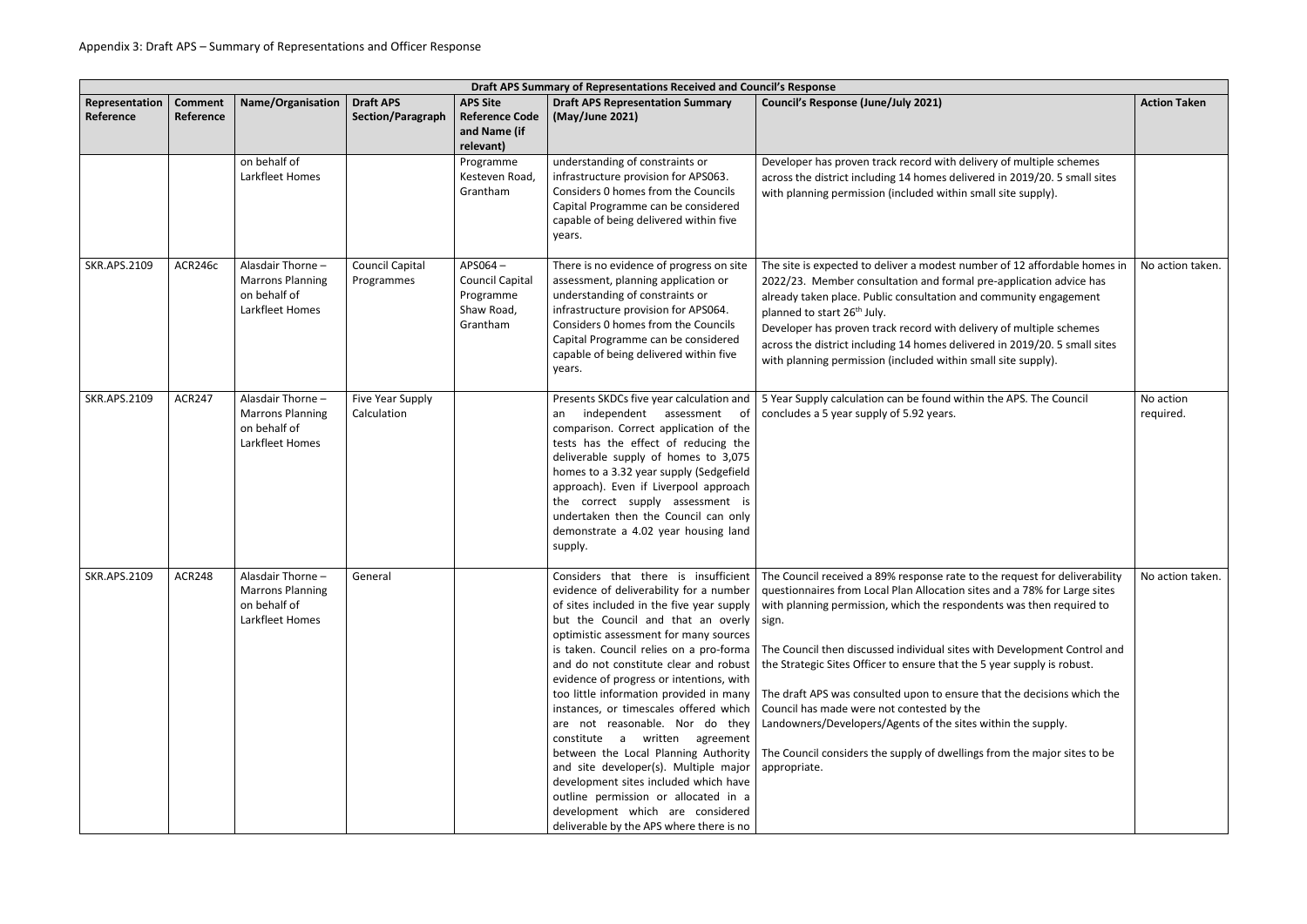|                             | Draft APS Summary of Representations Received and Council's Response |                                                                      |                                                |                                                                                                                                |                                                                                                                                                                                                                                                                                                                                                                                                                                                                                                                                                                                                                                                                                                                                                                                                                                                                                                                                                                                                                                                                                                                                                  |                                                                                                                                                                                                                                                                                                                                                                                                                                                                                                                                               |                                                                       |  |  |  |
|-----------------------------|----------------------------------------------------------------------|----------------------------------------------------------------------|------------------------------------------------|--------------------------------------------------------------------------------------------------------------------------------|--------------------------------------------------------------------------------------------------------------------------------------------------------------------------------------------------------------------------------------------------------------------------------------------------------------------------------------------------------------------------------------------------------------------------------------------------------------------------------------------------------------------------------------------------------------------------------------------------------------------------------------------------------------------------------------------------------------------------------------------------------------------------------------------------------------------------------------------------------------------------------------------------------------------------------------------------------------------------------------------------------------------------------------------------------------------------------------------------------------------------------------------------|-----------------------------------------------------------------------------------------------------------------------------------------------------------------------------------------------------------------------------------------------------------------------------------------------------------------------------------------------------------------------------------------------------------------------------------------------------------------------------------------------------------------------------------------------|-----------------------------------------------------------------------|--|--|--|
| Representation<br>Reference | <b>Comment</b><br>Reference                                          | <b>Name/Organisation</b>                                             | <b>Draft APS</b><br>Section/Paragraph          | <b>APS Site</b><br><b>Reference Code</b><br>and Name (if<br>relevant)                                                          | <b>Draft APS Representation Summary</b><br>(May/June 2021)                                                                                                                                                                                                                                                                                                                                                                                                                                                                                                                                                                                                                                                                                                                                                                                                                                                                                                                                                                                                                                                                                       | <b>Council's Response (June/July 2021)</b>                                                                                                                                                                                                                                                                                                                                                                                                                                                                                                    | <b>Action Taken</b>                                                   |  |  |  |
|                             |                                                                      |                                                                      |                                                |                                                                                                                                | clear evidence the housing completions<br>will begin on site within 5 years.<br>Considers evidence provided by the<br>local authority not sufficient to<br>demonstrate a 5 year supply, including<br>appropriate buffer and the Planning<br>Inspectorate will not be able to<br>recommend that the authority can<br>confirm that they have a 5 year housing<br>supply for one year.                                                                                                                                                                                                                                                                                                                                                                                                                                                                                                                                                                                                                                                                                                                                                              |                                                                                                                                                                                                                                                                                                                                                                                                                                                                                                                                               |                                                                       |  |  |  |
| <b>SKR.APS.2110</b>         | ACR249a                                                              | Paul Butler - PB<br>Planning on behalf<br>of Invicta<br>Developments | Homes on<br>proposed local<br>plan allocations | APS047 - Local<br>Plan Allocation<br>GR3-H1:<br>Spitalgate<br>Heath - Garden<br>Village<br>(Southern<br>Quadrant),<br>Grantham | Raised concerns of delivery in Grantham<br>housing allocations at EiP and remain<br>valid. No reserved matters applications<br>submitted for GR3-H1 and no Hybrid<br>application for GR3-H4, result being at<br>least 2 year's delay against Council's<br>predicted delivery rates. It will take at<br>least 2-3 years to obtain detailed<br>permission and 2-3 years to commence<br>delivery. Has made point a number of<br>years and proved correct. This would<br>result in a loss of at least 175 homes<br>from GR3-H1 and 100 homes from GR3-<br>H4. If delivery of Southern Relief Road is<br>delayed by a year could result in a loss of<br>further loss of 100 homes from GR3-H1<br>and 125 homes from GR3-H4 over next<br>5 years based on delivery rates in APS.<br>Considers loss of at least 275 homes on<br>GR3-H1 and GR3-H4. Believes delivery of<br>homes on GR3-H1 and H4 will be<br>delayed further and do not believe<br>expected annual delivery rates for two<br>sites will be realised. Envisage that this<br>current identified shortfall will only<br>increase by the time the Local Plan<br>Review is examined in 2024. | Delivery rates have been reduced due to the complexity of the site, GSSR<br>and Utility and service investigations.<br>Entered into a Planning Performance Agreement with the Council to cover<br>the determination of the Outline application S14/2169, possible<br>committee in Summer 2021, Development Management Officers working<br>concurrently on S106 and Masterplan (to be required by condition).<br>The Council agrees with the developer's trajectory with 275 completions<br>within the five year supply expected from 2023/24. | No action taken                                                       |  |  |  |
| <b>SKR.APS.2110</b>         | ACR249b                                                              | Paul Butler - PB<br>Planning on behalf<br>of Invicta<br>Developments | Homes on<br>proposed local<br>plan allocations | APS049 - Local<br>Plan Allocation<br>GR3-H4: Prince<br>William of<br>Gloucestershire                                           | See comment reference ACR249a                                                                                                                                                                                                                                                                                                                                                                                                                                                                                                                                                                                                                                                                                                                                                                                                                                                                                                                                                                                                                                                                                                                    | Homes England has responded to the Draft APS consultation confirming<br>the expected delivery of 300 dwellings in the 5 years from 2023/24<br>onwards. Homes England has regular contact with the Council,<br>Lincolnshire County Council and the DIO with the intension to submit a<br>planning application 2021.                                                                                                                                                                                                                            | Delivery<br>increased as<br>confirmed by<br>Homes England<br>expected |  |  |  |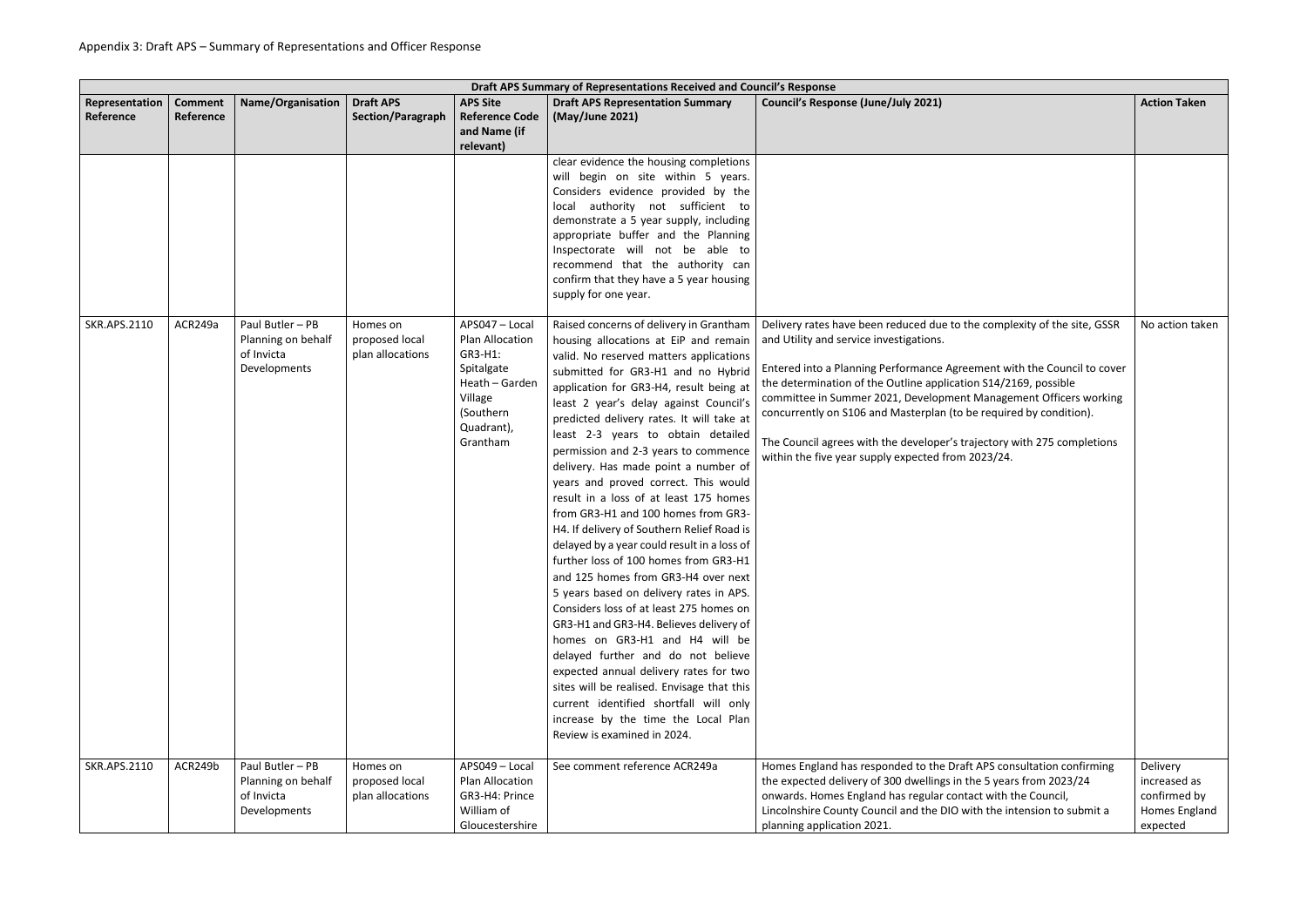|                             | Draft APS Summary of Representations Received and Council's Response |                                                                      |                                                |                                                                                                                          |                                                                                                                                                                                                                                                                                                                                                                                                                                                                                                                                 |                                                                                                                                                                                                                                                                                                                                                                                                                                                                                                                                                                                                                                                                                                                                                                                                                                                                                                                                                                                                                                                                                                                                          |                                             |  |  |  |  |
|-----------------------------|----------------------------------------------------------------------|----------------------------------------------------------------------|------------------------------------------------|--------------------------------------------------------------------------------------------------------------------------|---------------------------------------------------------------------------------------------------------------------------------------------------------------------------------------------------------------------------------------------------------------------------------------------------------------------------------------------------------------------------------------------------------------------------------------------------------------------------------------------------------------------------------|------------------------------------------------------------------------------------------------------------------------------------------------------------------------------------------------------------------------------------------------------------------------------------------------------------------------------------------------------------------------------------------------------------------------------------------------------------------------------------------------------------------------------------------------------------------------------------------------------------------------------------------------------------------------------------------------------------------------------------------------------------------------------------------------------------------------------------------------------------------------------------------------------------------------------------------------------------------------------------------------------------------------------------------------------------------------------------------------------------------------------------------|---------------------------------------------|--|--|--|--|
| Representation<br>Reference | <b>Comment</b><br>Reference                                          | <b>Name/Organisation</b>                                             | <b>Draft APS</b><br>Section/Paragraph          | <b>APS Site</b><br><b>Reference Code</b><br>and Name (if<br>relevant)                                                    | <b>Draft APS Representation Summary</b><br>(May/June 2021)                                                                                                                                                                                                                                                                                                                                                                                                                                                                      | <b>Council's Response (June/July 2021)</b>                                                                                                                                                                                                                                                                                                                                                                                                                                                                                                                                                                                                                                                                                                                                                                                                                                                                                                                                                                                                                                                                                               | <b>Action Taken</b>                         |  |  |  |  |
|                             |                                                                      |                                                                      |                                                | Barracks,<br>Grantham                                                                                                    |                                                                                                                                                                                                                                                                                                                                                                                                                                                                                                                                 | The Grantham Southern Relief Road (GSRR) is expected to be completed<br>2023 when it is projected to be approximately 125 completions combined<br>from the Southern Quadrant developments ensure sufficient capacity.<br>Homes England have confirmed that the position has not changed since<br>the Local Plan Examination.                                                                                                                                                                                                                                                                                                                                                                                                                                                                                                                                                                                                                                                                                                                                                                                                             | delivery of 300<br>from 2023/24<br>onwards. |  |  |  |  |
| <b>SKR.APS.2110</b>         | ACR250a                                                              | Paul Butler - PB<br>Planning on behalf<br>of Invicta<br>Developments | Homes on<br>proposed local<br>plan allocations | APS048 - Local<br>Plan Allocation<br>GR3-H2:<br><b>Rectory Farm</b><br>(Phase 2, North<br>West<br>Quadrant),<br>Grantham | No further applications have been<br>determined or summitted in the period<br>since examination of the adopted Local<br>Plan. Reiterate previous position that<br>new homes will not be delivered from<br>sites GR3-H2 and GR3-H3 until 2024/25<br>at the earliest. The result being the loss<br>of 2 years of delivery from these sites<br>within the next 5 years. The loss would<br>equate to 120 homes from GR3-H2 in<br>respect of the number of homes<br>envisaged to be delivered from this site<br>in the next 5-years. | Applications have been approved by Planning Committee. Three planning<br>applications pending: ref s16/2818 (OUT) - 817 dwellings; needs updated<br>ES and viability - development Management expects possible approval<br>late 21, and ref S16/2819 (FULL) - 220 dwellings, approved by committee<br>pending awaiting S106 sign off; and ref S16/2816 (FULL) - 228 dwellings,<br>approved by committee pending awaiting S106 sign off. A Planning Brief<br>is being prepared for Rectory Farm, Phase 2 due for adoption later in<br>2021. Whilst the Local Plan indicates a total supply for the site of 1150<br>dwellings, the Planning applications total 1, 265. As the dwelling numbers<br>of the Outline application may change at Reserved Matters stage, the<br>Council has decided to retain 1,150 total dwellings as the site capacity.<br>The trajectory broadly reflects the current Barratt David Wilson annual<br>completions on the adjoining site.<br>As confirmed by site developer, the Council considers that 330<br>completions will likely come forward within the 5 year supply, with<br>completions from 2022/23. | No action taken                             |  |  |  |  |
| <b>SKR.APS.2110</b>         | ACR250b                                                              | Paul Butler - PB<br>Planning on behalf<br>of Invicta<br>Developments | Homes on<br>proposed local<br>plan allocations | GR3-H3 Land<br>Adjacent to<br><b>Rectory Farm</b><br>(Phase 3<br>Northwest<br>Quadrant)                                  | See comment reference ACR250a                                                                                                                                                                                                                                                                                                                                                                                                                                                                                                   | See comment reference ACR250a                                                                                                                                                                                                                                                                                                                                                                                                                                                                                                                                                                                                                                                                                                                                                                                                                                                                                                                                                                                                                                                                                                            | No action taken                             |  |  |  |  |
| <b>SKR.APS.2110</b>         | <b>ACR251</b>                                                        | Paul Butler - PB<br>Planning on behalf<br>of Invicta<br>Developments | Five Year Housing<br>Requirement               |                                                                                                                          | Additional housing sites are required to<br>be released to deliver a minimum<br>shortfall of 395 homes to ensure that<br>the Council can maintain a rolling 5-year<br>supply of deliverable housing sites.<br>There are no other sites that are more<br>appropriate in deliverability and<br>sustainability terms than two Gorse<br>Lane sites - justification set out in<br>representation.                                                                                                                                    | The Council received a 89% response rate to the request for deliverability<br>questionnaires from Local Plan Allocation sites and a 78% for Large sites<br>with planning permission, which the respondents was then required to<br>sign.<br>The Council then discussed individual sites with Development Control and<br>the Strategic Sites Officer to ensure that the 5 year supply is robust.<br>The draft APS was consulted upon to ensure that the decisions which the<br>Council has made were not contested by the<br>Landowners/Developers/Agents of the sites within the supply.<br>The Council considers the supply of dwellings from the major sites to be<br>appropriate.                                                                                                                                                                                                                                                                                                                                                                                                                                                     | No action taken                             |  |  |  |  |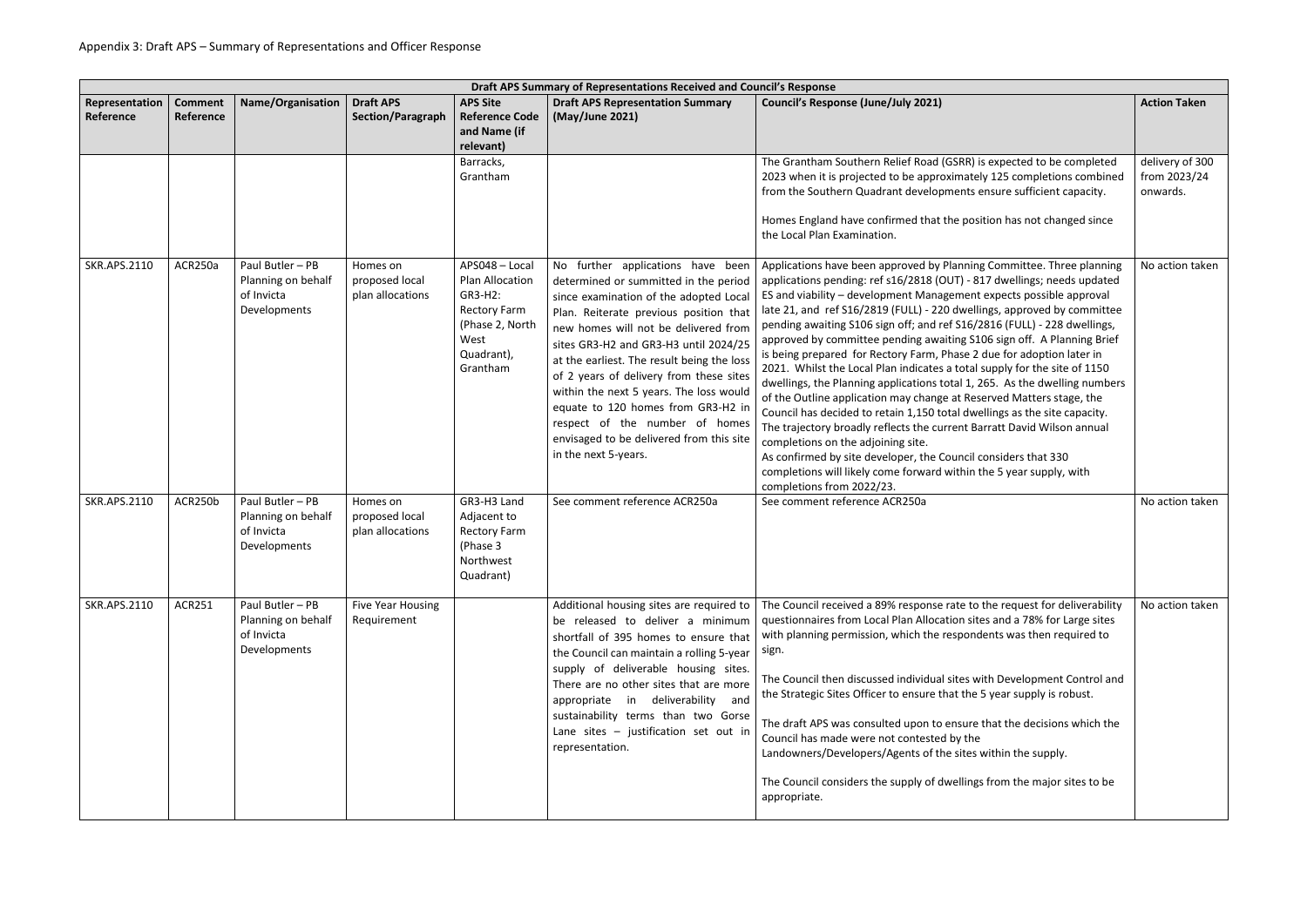|                       | Draft APS Engagement Statement Summary of Representations Received and Council's Response |                                                                                                  |                   |                                                                                                      |                                                                                                                                                                                                                                                                                                                                                                                                      |                                                                                                   |                     |  |  |  |  |  |
|-----------------------|-------------------------------------------------------------------------------------------|--------------------------------------------------------------------------------------------------|-------------------|------------------------------------------------------------------------------------------------------|------------------------------------------------------------------------------------------------------------------------------------------------------------------------------------------------------------------------------------------------------------------------------------------------------------------------------------------------------------------------------------------------------|---------------------------------------------------------------------------------------------------|---------------------|--|--|--|--|--|
| <b>Representation</b> | <b>Comment</b>                                                                            | Name/Organisation                                                                                | <b>Draft APS</b>  | <b>APS Site Reference Code</b>                                                                       | <b>Draft APS Representation Summary (May/June 2021)</b>                                                                                                                                                                                                                                                                                                                                              | Council's Response (June/July                                                                     | <b>Action Taken</b> |  |  |  |  |  |
| Reference             | <b>Reference</b>                                                                          |                                                                                                  | Section/Paragraph | and Name (if relevant)                                                                               |                                                                                                                                                                                                                                                                                                                                                                                                      | 2021)                                                                                             |                     |  |  |  |  |  |
| <b>SKR.APS.2103</b>   | ACR213                                                                                    | Stephen Short<br>- Escritt Barrell<br>Golding on behalf of<br>The Jenkinson Family<br>Trust      | General           | APS048 - Local Plan<br>Allocation GR3-H2: Rectory<br>Farm (Phase 2 North West<br>Quadrant, Grantham) | Confirms satisfaction with the details included.                                                                                                                                                                                                                                                                                                                                                     | Comments noted.                                                                                   | No action required. |  |  |  |  |  |
| <b>SKR.APS.2107</b>   | ACR219                                                                                    | Martin Seldon-<br>Highways England                                                               | General           |                                                                                                      | From reviewing the Draft Accompanying Statement of<br>Engagement, we do not expect that there will be any impacts<br>from the Accompanying Statement of Engagement on the<br>operation of the SRN; therefore, we have no further<br>comments to provide.                                                                                                                                             | Comments noted. Taking into<br>account developer/agent/landowner<br>response on individual sites. | No action required. |  |  |  |  |  |
| <b>SKR.APS.2108</b>   | ACR222                                                                                    | Richard Bailey -<br>Homes England on<br>behalf of Defence<br>nfrastructure<br>Organisation (DIO) | Appendix 1 and 2  | APS049 - Local Plan<br>Allocation GR3-H4 Prince<br><b>Barracks</b>                                   | Delivery expected from 2023/24 onwards. However, the<br>Statement of Engagement appears to agree with the<br>William of Gloucestershire proposed trajectory (300 dwellings) the draft APS identifies<br>225 dwellings in the 5 year supply. Given work is progressing<br>well towards submission of a planning application in 2021 it is<br>considered 300 should be reflected in the 5 year supply. |                                                                                                   |                     |  |  |  |  |  |

|                       | Draft APS Consultation - Comments on the potential Impact Covid-19 may have on Housing Delivery |                        |                                 |                                                                          |                                                     |                     |  |  |  |  |  |
|-----------------------|-------------------------------------------------------------------------------------------------|------------------------|---------------------------------|--------------------------------------------------------------------------|-----------------------------------------------------|---------------------|--|--|--|--|--|
| <b>Representation</b> | <b>Comment</b>                                                                                  | Name/Organisation      |                                 | APS Site Reference Code Draft APS Representation Summary (May/June 2021) | <b>Council's Response (June/July 2021)</b>          | <b>Action Taken</b> |  |  |  |  |  |
| <b>Reference</b>      | <b>Reference</b>                                                                                |                        | and Name (if relevant)          |                                                                          |                                                     |                     |  |  |  |  |  |
| <b>SKR.APS.2103</b>   | <b>ACR214</b>                                                                                   | Stephen Short          | APS048 - Local Plan             | Hopefully minimal subject to availability of materials.                  | Comments noted. Taking into                         | No action required. |  |  |  |  |  |
|                       |                                                                                                 | <b>Escritt Barrell</b> | Allocation GR3-H2:              |                                                                          | account developer/agent/landowner response          |                     |  |  |  |  |  |
|                       |                                                                                                 | Golding on behalf of   | Rectory Farm (Phase 2           |                                                                          | on individual sites, the Council is taking Covid-19 |                     |  |  |  |  |  |
|                       |                                                                                                 | The Jenkinson Family   | North West Quadrant,            |                                                                          | into account on a case by case basis.               |                     |  |  |  |  |  |
|                       |                                                                                                 | Trust                  | Grantham)                       |                                                                          |                                                     |                     |  |  |  |  |  |
| <b>SKR.APS.2107</b>   | ACR219                                                                                          | Martin Seldon -        |                                 | Currently, we do not understand the impact that Covid-19 may have        | Comments noted. Taking into                         | No action required. |  |  |  |  |  |
|                       |                                                                                                 | Highways England       |                                 | on housing delivery and road capacity. However, representation           | account developer/agent/landowner response          |                     |  |  |  |  |  |
|                       |                                                                                                 |                        |                                 | includes Highways England's statement on dealing with the                | on individual sites, the Council is taking Covid-19 |                     |  |  |  |  |  |
|                       |                                                                                                 |                        |                                 | coronavirus pandemic.                                                    | into account on a case by case basis.               |                     |  |  |  |  |  |
| <b>SKR.APS.2108</b>   | <b>ACR223</b>                                                                                   | Richard Bailey -       | APS049 - Local Plan             | There has been no significant impact from Covid-19 on preparatory        | Comments noted. Taking into                         | No action required. |  |  |  |  |  |
|                       |                                                                                                 | Homes England on       | <b>Allocation GR3-H4 Prince</b> | work to date which would impact Housing Delivery. Future impacts         | account developer/agent/landowner response          |                     |  |  |  |  |  |
|                       |                                                                                                 | behalf of Defence      | William of                      | such as interest rates and Government support are unknown. Any           | on individual sites, the Council is taking Covid-19 |                     |  |  |  |  |  |
|                       |                                                                                                 | Infrastructure         | <b>Gloucestershire Barracks</b> | future lockdown or movement restrictions are also unknown, but for       | into account on a case by case basis.               |                     |  |  |  |  |  |
|                       |                                                                                                 | Organisation (DIO)     |                                 | example could delay delivery during construction.                        |                                                     |                     |  |  |  |  |  |
|                       |                                                                                                 |                        |                                 |                                                                          |                                                     |                     |  |  |  |  |  |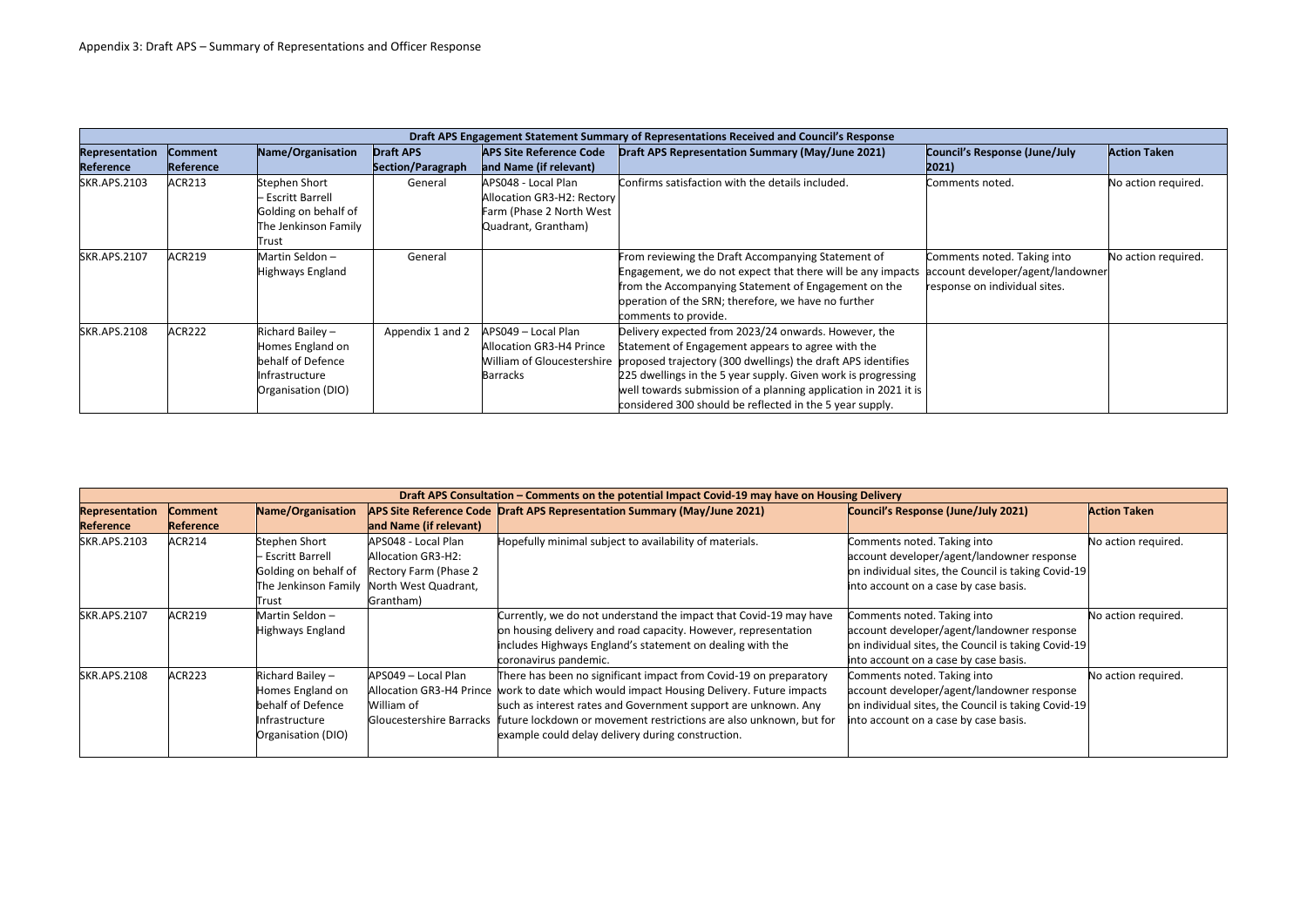## Appendix 4: Site Deliverability Summaries and Disputed Sites as at July2021

#### **DISPUTED SITES HIGHLIGHTED RED**

| <b>APS</b>       |                                                                                       | <b>Council's 5 Year Projections as</b>                                                                                                                                                                                                                                                                                                                                                                                                                                                                                                            | Developer/Landowner/Agent<br><b>Comments (April/May 2021)</b><br>- see Appendices 1 for                                                                                                                                                                                                                       | <b>Council's Response &amp; Action</b>                                                                                                                                                                                                                                                                                                                                                       | <b>Council's</b><br><b>Draft APS 5</b><br><b>Year Supply</b><br>(dwellings) | <b>Draft APS/Engagement</b><br><b>Statement</b><br><b>Representations Received</b><br>from Developers &<br><b>Stakeholders (May/June</b><br>$2021$ ) – see Appendix 1 for<br><b>Representations received</b><br>and see Appendix 2 for<br>full representation<br>summaries and Council's | <b>Council's Response and Action</b><br><b>Taken to Draft APS Consultation</b><br>(June/July 2021)                          | <b>Council's Final</b><br><b>APS 5 Year</b><br><b>Supply</b><br>(dwellings)<br>(July 2021) |
|------------------|---------------------------------------------------------------------------------------|---------------------------------------------------------------------------------------------------------------------------------------------------------------------------------------------------------------------------------------------------------------------------------------------------------------------------------------------------------------------------------------------------------------------------------------------------------------------------------------------------------------------------------------------------|---------------------------------------------------------------------------------------------------------------------------------------------------------------------------------------------------------------------------------------------------------------------------------------------------------------|----------------------------------------------------------------------------------------------------------------------------------------------------------------------------------------------------------------------------------------------------------------------------------------------------------------------------------------------------------------------------------------------|-----------------------------------------------------------------------------|------------------------------------------------------------------------------------------------------------------------------------------------------------------------------------------------------------------------------------------------------------------------------------------|-----------------------------------------------------------------------------------------------------------------------------|--------------------------------------------------------------------------------------------|
| Reference   Site | Large Sites in Supply with Planning Permission                                        | (April 2021)                                                                                                                                                                                                                                                                                                                                                                                                                                                                                                                                      | deliverability forms                                                                                                                                                                                                                                                                                          | <b>Taken (May 2021)</b>                                                                                                                                                                                                                                                                                                                                                                      | (May 2021)                                                                  | <b>Response</b>                                                                                                                                                                                                                                                                          |                                                                                                                             |                                                                                            |
|                  |                                                                                       |                                                                                                                                                                                                                                                                                                                                                                                                                                                                                                                                                   |                                                                                                                                                                                                                                                                                                               |                                                                                                                                                                                                                                                                                                                                                                                              |                                                                             |                                                                                                                                                                                                                                                                                          |                                                                                                                             |                                                                                            |
| <b>APS001</b>    | S08/0892:<br>Former<br><b>Grantham Tyre</b><br>& Auto, Rycroft<br>Street,<br>Grantham | Council's 5 Year projections as at<br>1 April 2021: 0. previous<br>comments received from<br>developer/agent/landowner.<br>Outline permission<br>implemented by demolition, no<br><b>Reserved Matters application</b><br>submitted. Site not included<br>within the 5-year supply as no<br>previous contact or reserved<br>matters application submitted.<br>Site to commence 26/27.                                                                                                                                                              | No response from<br>landowner/developer/agent                                                                                                                                                                                                                                                                 | <b>Outline application</b><br>implemented by demolition,<br>no Reserved Matters<br>application submitted. Due to<br>no contact from developers in<br>April 2021 consultation, and<br>no previous deliverability<br>responses, the Council has<br>removed the site from the 5<br>year supply, to commence<br>26/27 as no reserved matters<br>have been submitted.<br>Removed from the supply. |                                                                             | <b>No representations</b><br>received during the Draft<br><b>Annual Position</b><br>0   Statement Consultation                                                                                                                                                                           | No further action required,<br>trajectory to remain the same as<br>set out in the Draft Annual<br><b>Position Statement</b> | $\mathbf{0}$                                                                               |
|                  |                                                                                       | Council's 5 Year projections as at                                                                                                                                                                                                                                                                                                                                                                                                                                                                                                                |                                                                                                                                                                                                                                                                                                               |                                                                                                                                                                                                                                                                                                                                                                                              |                                                                             |                                                                                                                                                                                                                                                                                          |                                                                                                                             |                                                                                            |
|                  | S14/3097: The<br>Old Quarry,                                                          | 1st April 2021: 87. Projections<br>based on previous trajectory<br>submitted as part of the Annual<br><b>Position Statement. Site</b><br>commenced first phase of site in<br>February 2019. Outline for 87<br>granted for 87 dwellings under<br>S17/1134, which was a variation<br>of permission S14/3097,<br>increasing number of dwellings<br>from 85 to 87. Reserved matters<br>approved. Plot A - S19/0180 -<br>(layout only) 18 dwellings.<br>S19/2142 - (appearance,<br>landscaping, scale). Plot B and C<br>- S20/0286. Permission pending | No. of dwellings in the 5 year<br>supply 87.<br>Completions expected from<br>2021/22. Position has not<br>changed from previous<br>submission. Development has<br>commenced on the first<br>phase of the site and is<br>currently being marketed,<br>construction of the dwellings<br>to be undertaken by the | Site has no fundamental<br>infrastructure constraints, and<br>currently being marketed. The<br>developer agrees that<br>completions will likely come<br>forward in the 5 year supply,                                                                                                                                                                                                        |                                                                             | <b>No representations</b><br>received during the Draft                                                                                                                                                                                                                                   | No further action required,<br>trajectory to remain the same as                                                             |                                                                                            |
|                  | Station Road,                                                                         | consideration S19/2160.                                                                                                                                                                                                                                                                                                                                                                                                                                                                                                                           | purchaser. No fundamental                                                                                                                                                                                                                                                                                     | with completions from                                                                                                                                                                                                                                                                                                                                                                        |                                                                             | <b>Annual Position</b>                                                                                                                                                                                                                                                                   | set out in the Draft Annual                                                                                                 |                                                                                            |
| <b>APS002</b>    | Castle Bytham                                                                         |                                                                                                                                                                                                                                                                                                                                                                                                                                                                                                                                                   | infrastructure constraints.                                                                                                                                                                                                                                                                                   | 2021/22.                                                                                                                                                                                                                                                                                                                                                                                     |                                                                             | 87 Statement Consultation                                                                                                                                                                                                                                                                | <b>Position Statement</b>                                                                                                   | 87                                                                                         |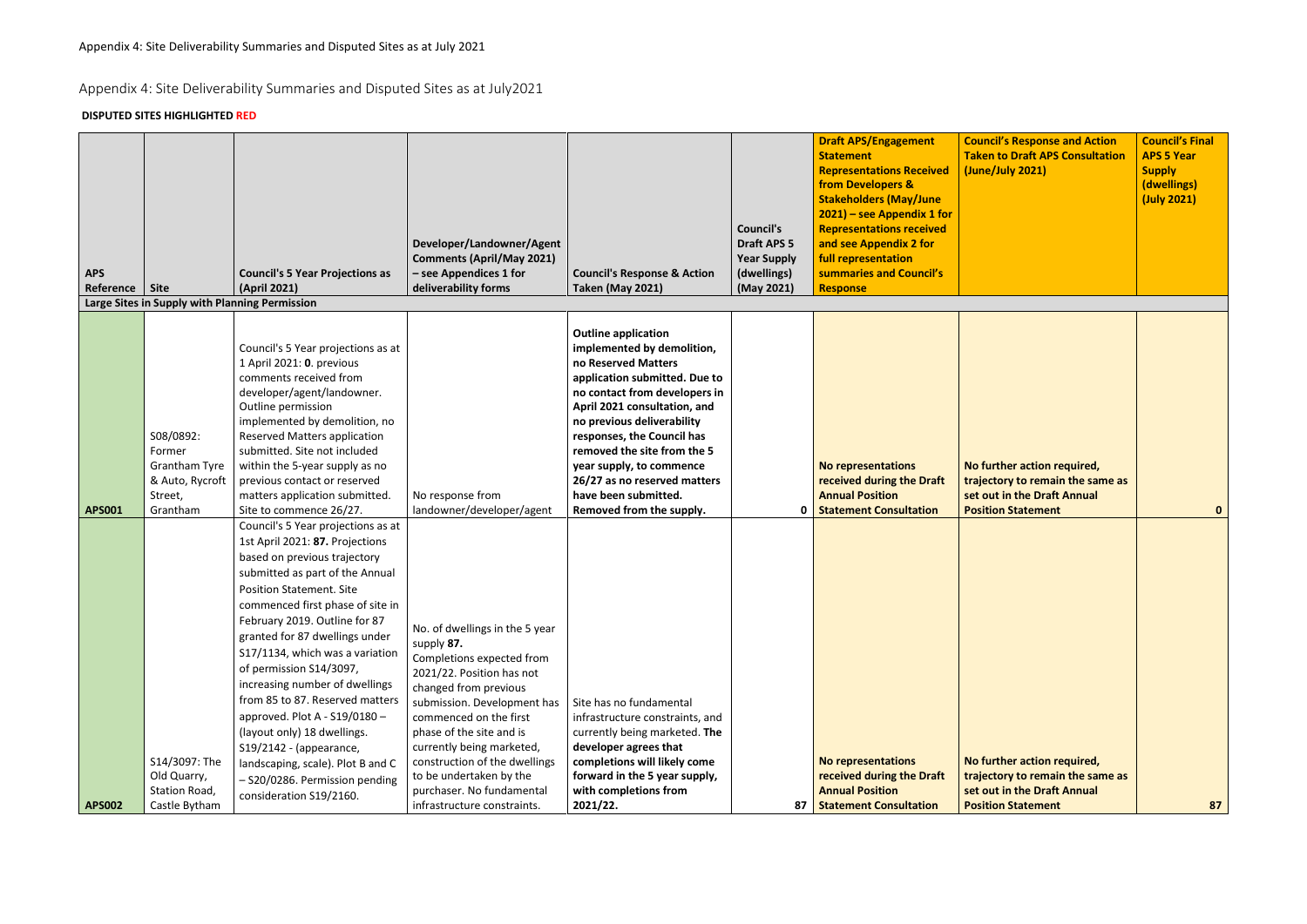| <b>APS</b><br>Reference | <b>Site</b>                                                       | <b>Council's 5 Year Projections as</b><br>(April 2021)                                                                                                                                                                                                                                                                                                                                                                                                                                                                                                                                                                                                                                   | Developer/Landowner/Agent<br><b>Comments (April/May 2021)</b><br>- see Appendices 1 for<br>deliverability forms                                                             | <b>Council's Response &amp; Action</b><br><b>Taken (May 2021)</b>                                                                                                                                                                                                                                                                                                                                                                                                                                                                                     | <b>Council's</b><br><b>Draft APS 5</b><br><b>Year Supply</b><br>(dwellings)<br>(May 2021) | <b>Draft APS/Engagement</b><br><b>Statement</b><br><b>Representations Received</b><br>from Developers &<br><b>Stakeholders (May/June</b><br>$2021$ ) – see Appendix 1 for<br><b>Representations received</b><br>and see Appendix 2 for<br>full representation<br>summaries and Council's<br><b>Response</b> | <b>Cour</b><br><b>Take</b><br>(Jun |
|-------------------------|-------------------------------------------------------------------|------------------------------------------------------------------------------------------------------------------------------------------------------------------------------------------------------------------------------------------------------------------------------------------------------------------------------------------------------------------------------------------------------------------------------------------------------------------------------------------------------------------------------------------------------------------------------------------------------------------------------------------------------------------------------------------|-----------------------------------------------------------------------------------------------------------------------------------------------------------------------------|-------------------------------------------------------------------------------------------------------------------------------------------------------------------------------------------------------------------------------------------------------------------------------------------------------------------------------------------------------------------------------------------------------------------------------------------------------------------------------------------------------------------------------------------------------|-------------------------------------------------------------------------------------------|-------------------------------------------------------------------------------------------------------------------------------------------------------------------------------------------------------------------------------------------------------------------------------------------------------------|------------------------------------|
| <b>APS003</b>           | S13/1931: Land<br>At Bridge End,<br>Colsterworth,<br>Lincolnshire | Council's 5 Year projections as at<br>1 April 2021: 48. Delivery based<br>on trajectory submitted by<br>developer in 2020. Completions<br>expected from September 2021,<br>approach based on predicted<br>impact on Covid-19.                                                                                                                                                                                                                                                                                                                                                                                                                                                            | No. of dwellings in the 5 year<br>supply: 48.<br>Delivery rate remains the<br>same but with completions<br>expected from 2023/24 due<br>to legal reasons.                   | The Council agrees with the<br>trajectory submitted by the<br>developer. Completions<br>expected from September<br>2023/24, due to legal reasons<br>as indicated by developer. The<br><b>Council agrees with trajectory</b><br>submitted by the<br>developer/agent to include 48<br>in the 5 year supply, with<br>completions from 2023/24.                                                                                                                                                                                                           | 48                                                                                        | No representations<br>received during the Draft<br><b>Annual Position</b><br><b>Statement Consultation</b>                                                                                                                                                                                                  | No f<br>traje<br>set c<br>Posi     |
| <b>APS004(N)</b>        | S19/0740: Land<br>At Bourne<br>Road, Morton                       | Council's 5 Year Projections as at<br>1 April 2021: 22. Projections<br>based on site of similar size and<br>location.                                                                                                                                                                                                                                                                                                                                                                                                                                                                                                                                                                    | No. of dwellings in the 5 year<br>supply: 22<br>Site expected to commence<br>22/23 and to complete 22/23.<br>Infrastructure within the site<br>will follow build programme. | Site commencement and<br>completion expected in<br>2022/23. The Council agrees<br>with the trajectory submitted<br>by the developer to include<br>22 in the 5-year supply.                                                                                                                                                                                                                                                                                                                                                                            | 22                                                                                        | <b>No representations</b><br>received during the Draft<br><b>Annual Position</b><br><b>Statement Consultation</b>                                                                                                                                                                                           | No f<br>traje<br>set c<br>Posi     |
| <b>APS005</b>           | S14/2953: Land<br>North Of 372-<br>400,<br><b>Dysart Road</b>     | Council's 5 Year Projections as at<br>1 April 2021: 117. Projections<br>based on previous trajectory<br>submitted as part of the Annual<br><b>Position Statement but altered</b><br>to reflect applications pending<br>consideration and sites full<br>capacity. Previous submitted<br>trajectory assumed build out<br>projections of modified planning<br>permission to be secured by<br>September, of 200 units (not<br>submitted). Planning<br>applications have been<br>submitted and currently pending<br>consideration (S21/0613,<br>S21/0634, S21/0631, S21/0635).<br>Site implemented by access. The<br>site has no fundamental<br>infrastructure constraints to be<br>resolved. | No recent response from<br>landowner/developer/agent.<br>Projections based on<br>previously submitted<br>trajectory.                                                        | Site has full planning<br>permission, implemented by<br>access, previous contacts as<br>site is progressing, with<br>material considerations<br>pending consideration. The<br>new housebuilder (Ilke<br>Homes) is a Modular house<br>builder. The site has no<br>fundamental infrastructure<br>constraints to be resolved.<br>Projections based on<br>previously submitted<br>trajectory. The Council<br>expects delivery of the site<br>within the 5 year supply, with<br>177 units in the 5-year supply,<br>completions commencing<br>from 2022/23. | 177                                                                                       | <b>No representations</b><br>received during the Draft<br><b>Annual Position</b><br><b>Statement Consultation</b>                                                                                                                                                                                           | No f<br>traje<br>set c<br>Posi     |

| <b>Council's Response and Action</b><br><b>Taken to Draft APS Consultation</b><br>(June/July 2021)                          | <b>Council's Final</b><br><b>APS 5 Year</b><br><b>Supply</b><br>(dwellings)<br>(July 2021) |
|-----------------------------------------------------------------------------------------------------------------------------|--------------------------------------------------------------------------------------------|
| No further action required,<br>trajectory to remain the same as<br>set out in the Draft Annual<br><b>Position Statement</b> | 48                                                                                         |
| No further action required,<br>trajectory to remain the same as<br>set out in the Draft Annual<br><b>Position Statement</b> | 22                                                                                         |
| No further action required,                                                                                                 |                                                                                            |
| trajectory to remain the same as<br>set out in the Draft Annual<br><b>Position Statement</b>                                | 117                                                                                        |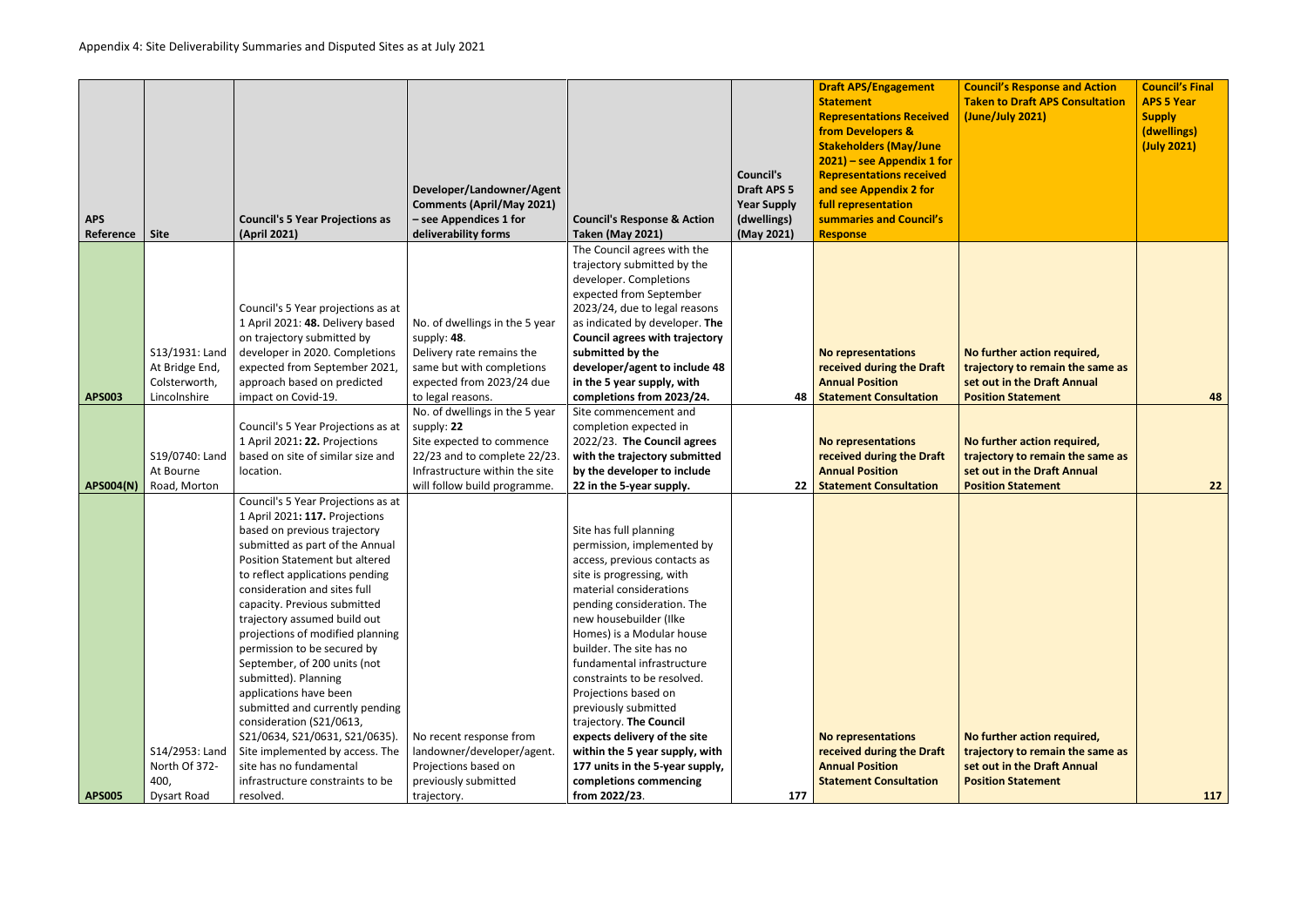| <b>APS</b><br>Reference | <b>Site</b>                                                                   | <b>Council's 5 Year Projections as</b><br>(April 2021)                                                                                                                                                                                                                                                                                                                                                   | Developer/Landowner/Agent<br><b>Comments (April/May 2021)</b><br>- see Appendices 1 for<br>deliverability forms                                                                                                                                                | <b>Council's Response &amp; Action</b><br><b>Taken (May 2021)</b>                                                                                                                                                                             | <b>Council's</b><br><b>Draft APS 5</b><br><b>Year Supply</b><br>(dwellings)<br>(May 2021) | <b>Draft APS/Engagement</b><br><b>Statement</b><br><b>Representations Received</b><br>from Developers &<br><b>Stakeholders (May/June</b><br>$2021$ ) – see Appendix 1 for<br><b>Representations received</b><br>and see Appendix 2 for<br>full representation<br>summaries and Council's<br><b>Response</b> | Cour<br><b>Take</b><br>(Jun           |
|-------------------------|-------------------------------------------------------------------------------|----------------------------------------------------------------------------------------------------------------------------------------------------------------------------------------------------------------------------------------------------------------------------------------------------------------------------------------------------------------------------------------------------------|----------------------------------------------------------------------------------------------------------------------------------------------------------------------------------------------------------------------------------------------------------------|-----------------------------------------------------------------------------------------------------------------------------------------------------------------------------------------------------------------------------------------------|-------------------------------------------------------------------------------------------|-------------------------------------------------------------------------------------------------------------------------------------------------------------------------------------------------------------------------------------------------------------------------------------------------------------|---------------------------------------|
| <b>APS006</b>           | S16/1451: Land<br>Off Main Road,<br>long<br>Bennington                        | Council's 5 Year Projections as at<br>1st April 2021: 21. No previous<br>response from<br>landowner/agent/developer.<br>Site has full planning permission<br>for 21 units. Site under<br>construction $-9$ units<br>commenced (14/03/2019). The<br>Council expects delivery of site<br>within the 5 year supply,<br>projections to remain the same<br>but could expect completions<br>within year 21/22. | No. dwellings in the 5-year<br>supply: $21.$<br>Developer indicated site is<br>under construction and will<br>be completed by the middle<br>of next year, 2022/23. Site<br>has full planning permission<br>for 21 units, under<br>construction and plots sold. | The Council agrees with the<br>developers, site has full<br>planning permission and site is<br>under construction. The<br><b>Council agrees with the</b><br>delivery of site within the 5<br>year supply completions to<br>delivered 2022/23. | 21                                                                                        | <b>No representations</b><br>received during the Draft<br><b>Annual Position</b><br><b>Statement Consultation</b>                                                                                                                                                                                           | No f<br>traje<br>set o<br><b>Posi</b> |
| <b>APS008(N)</b>        | S18/2111 153<br>Eastgate,<br>Deeping St<br>James,<br>Lincolnshire,<br>PE6 8RB | Council's 5 Year Projections as at<br>1 April 2021: 7<br>Projections based on site of<br>similar size and location. Site<br>under construction. Demolition<br>of two existing dwellings and<br>erection of 12 - count 10 to<br>avoid double counting. 3 units<br>completed on site, 4 under<br>construction.                                                                                             | No response provided.<br>Projections based on site of<br>similar size and location.                                                                                                                                                                            | Site under construction, 3<br>units completed, 4 starts<br>noted. The Council expects<br>delivery of the site within the<br>5 year supply, with remaining<br>7 units expected to complete<br>2021/22.                                         | $\overline{ }$                                                                            | <b>No representations</b><br>received during the Draft<br><b>Annual Position</b><br><b>Statement Consultation</b>                                                                                                                                                                                           | No f<br>traje<br>set o<br>Posi        |
| <b>APS009</b>           | S16/2285:<br>Falcon Way,<br>Bourne,<br><b>PE10 OFF</b>                        | Council's 5 Year Projections as at<br>1st April 2021: 19.<br>Delivery based on previous<br>trajectory submitted,<br>completions expected from<br>2021/22. The site has no<br>fundamental infrastructure<br>constraints to be resolved.<br>Position has not changed since<br>the Local Plan Examination.<br>Reserved matters application for<br>19 dwellings approved<br>(S20/0603) 05/02/2021.           | No. of dwellings in the supply:<br>19. Developer/agent agrees<br>with Councils projected<br>completions. The site is under<br>construction, completions<br>expected from 2021/22.                                                                              | The site is under construction,<br>position has remained the<br>same as previously submitted<br>trajectory. The Council agrees<br>delivery of the site within the<br>5 year supply, with<br>completions from 2021/22.                         | 19                                                                                        | <b>No representations</b><br>received during the Draft<br><b>Annual Position</b><br><b>Statement Consultation</b>                                                                                                                                                                                           | No f<br>traje<br>set o<br><b>Posi</b> |

| <b>Council's Response and Action</b><br><b>Taken to Draft APS Consultation</b><br>(June/July 2021)                          | <b>Council's Final</b><br><b>APS 5 Year</b><br><b>Supply</b><br>(dwellings)<br>(July 2021) |
|-----------------------------------------------------------------------------------------------------------------------------|--------------------------------------------------------------------------------------------|
| No further action required,<br>trajectory to remain the same as<br>set out in the Draft Annual<br><b>Position Statement</b> | 21                                                                                         |
| No further action required,<br>trajectory to remain the same as<br>set out in the Draft Annual<br><b>Position Statement</b> | 7                                                                                          |
| No further action required,<br>trajectory to remain the same as<br>set out in the Draft Annual<br><b>Position Statement</b> | 19                                                                                         |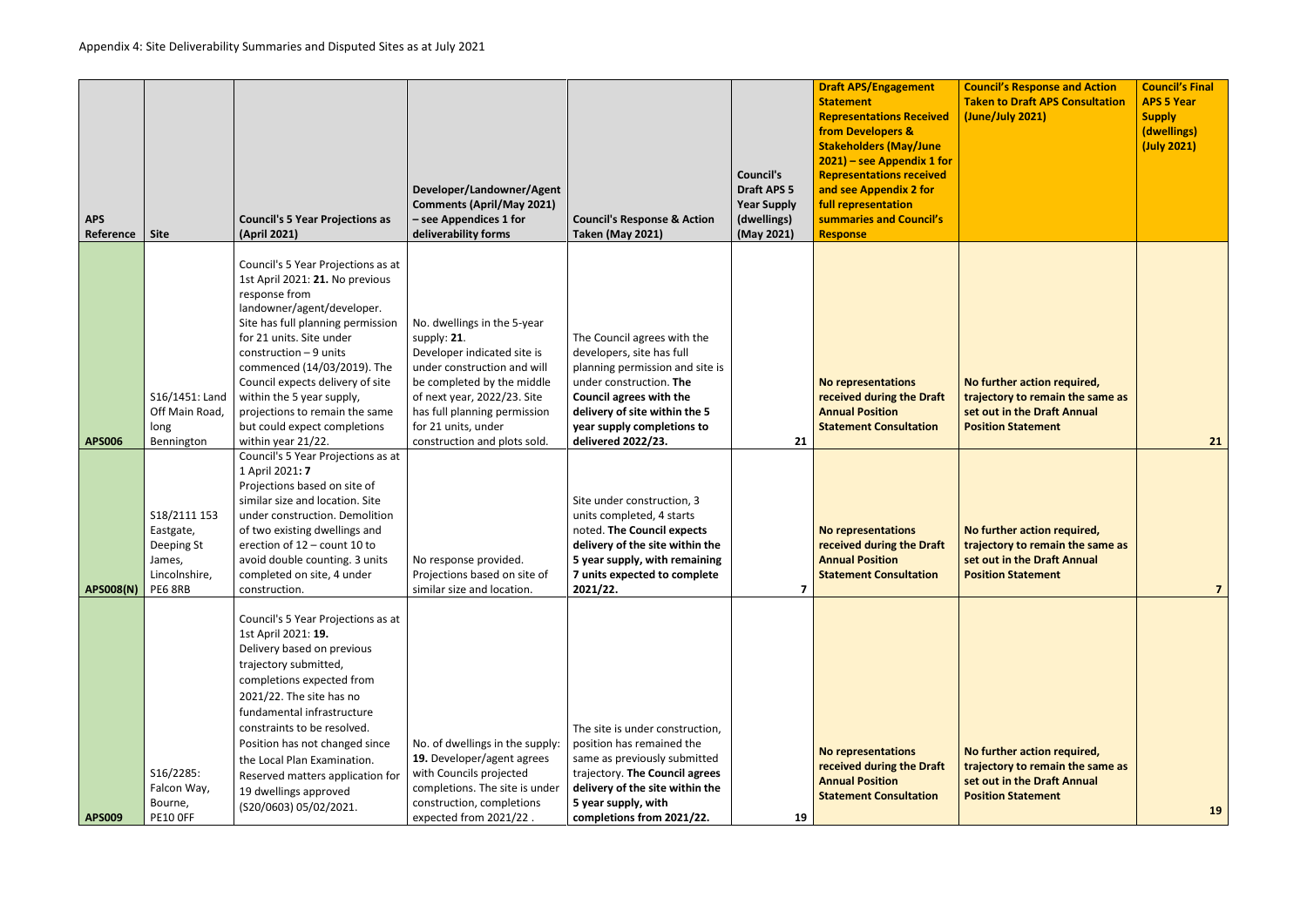| <b>APS</b><br>Reference | <b>Site</b>                                                                           | <b>Council's 5 Year Projections as</b><br>(April 2021)                                                                                                                                                                                                                                                                                                                                                 | Developer/Landowner/Agent<br><b>Comments (April/May 2021)</b><br>- see Appendices 1 for<br>deliverability forms                                                                                                                                                                                                                                             | <b>Council's Response &amp; Action</b><br><b>Taken (May 2021)</b>                                                                                                                                                                                                                                                                    | <b>Council's</b><br><b>Draft APS 5</b><br><b>Year Supply</b><br>(dwellings)<br>(May 2021) | <b>Draft APS/Engagement</b><br><b>Statement</b><br><b>Representations Received</b><br>from Developers &<br><b>Stakeholders (May/June</b><br>$2021$ ) – see Appendix 1 for<br><b>Representations received</b><br>and see Appendix 2 for<br>full representation<br>summaries and Council's<br><b>Response</b> | Cou<br><b>Take</b><br>(Jun     |
|-------------------------|---------------------------------------------------------------------------------------|--------------------------------------------------------------------------------------------------------------------------------------------------------------------------------------------------------------------------------------------------------------------------------------------------------------------------------------------------------------------------------------------------------|-------------------------------------------------------------------------------------------------------------------------------------------------------------------------------------------------------------------------------------------------------------------------------------------------------------------------------------------------------------|--------------------------------------------------------------------------------------------------------------------------------------------------------------------------------------------------------------------------------------------------------------------------------------------------------------------------------------|-------------------------------------------------------------------------------------------|-------------------------------------------------------------------------------------------------------------------------------------------------------------------------------------------------------------------------------------------------------------------------------------------------------------|--------------------------------|
| <b>APS010</b>           | S18/0452:<br>Ferndale House<br>, Swinstead<br>Road,<br>Corby Glen,<br><b>NG33 4NU</b> | Council's 5 Year Projections as at<br>1st April 2021: 31.<br>Completions expected from<br>2025/26. Site delivery based on<br>site of similar size and location,<br>as set out in previous trajectory.<br>No previous contact with<br>developer/agent/landowner.<br>Site approved Outline<br>Permission (05/03/2019) for 31<br>units.                                                                   | No. of dwellings in the supply:<br>25.<br>Response from<br>landowner/developer/agent<br>stated that 25 units are to be<br>built on site by 2023/24. Site<br>has outline permission with<br>all matters reserved for 31<br>units. Planning submitted<br>May 2021, construction to<br>follow after planning. No<br>fundamental infrastructure<br>constraints. | <b>Reserved Matters application</b><br>expected to be submitted May<br>2021, no fundamental<br>infrastructure constraints.<br>The Council agrees with the<br>updated information, and<br>that 25 units are included<br>within the supply, with<br>completions by 2023/24.                                                            | 25                                                                                        | <b>No representations</b><br>received during the Draft<br><b>Annual Position</b><br><b>Statement Consultation</b>                                                                                                                                                                                           | No f<br>traje<br>set o<br>Posi |
| <b>APS011</b>           | S14/0927<br>Former<br>Grimers<br>Transport<br>Limited North,<br>Billingborough        | Council's 5 Year Projections as at<br>1st April 2021: 0<br>Developer not intending to<br>develop site in April 2020, site<br>not included within the 5 year<br>supply and to commence from<br>25/26 as at April 2020.<br>Trajectory altered to not include<br>within 5 year supply, permission<br>due to expire September 2021<br>(Latest planning application<br>(S16/1197)).                         | No response provided.<br>Landowner confirmed that<br>not intending to develop the<br>site in April 2020.                                                                                                                                                                                                                                                    | The Council has removed the<br>site from the 5 year supply, as<br>developer not intending to<br>develop the site in previous<br>response and no updated<br>response received. To<br>commence from 26/27, with<br>extant permission. Site<br>removed from the supply.                                                                 | 0                                                                                         | <b>No representations</b><br>received during the Draft<br><b>Annual Position</b><br><b>Statement Consultation</b>                                                                                                                                                                                           | No f<br>trajo<br>set o<br>Posi |
| <b>APS012</b>           | S17/2466: Land<br>West of<br>Linchfield<br>Road,<br>Deeping St<br>James               | Council's 5 Year Projections as at<br>1st April 2021: 124.<br>Completions expected from<br>2020/21. Site has no<br>fundamental infrastructure<br>constraints to be resolved.<br>Phase 1 (S19/0443 Erection of<br>76 Dwellings) under<br>construction, no application<br>submitted for Phase 2 -<br>developer considered 135 units<br>to be delivered across the whole<br>site and reflected within the | No. of dwellings in the supply:<br>134.<br>Site under construction,<br>commenced October 2019.<br>Phase 1 (S19/0443) granted<br>Reserved Matters (76 units),<br>Phase 2 (S20/1235) granted<br><b>Reserved Matters (remaining</b><br>69 units). No fundamental<br>infrastructure constraints.                                                                | Site is under construction,<br>whole site (145) has Reserved<br>Matters application approved.<br>The site has no fundamental<br>infrastructure constraints to<br>be resolved. The Council<br>agrees that completions will<br>likely come forward in the 5<br>year supply, with remaining<br>units (134) being delivered by<br>24/25. | 134                                                                                       | <b>No representations</b><br>received during the Draft<br><b>Annual Position</b><br><b>Statement Consultation</b>                                                                                                                                                                                           | No f<br>traje<br>set o<br>Posi |

| <b>Council's Response and Action</b><br><b>Taken to Draft APS Consultation</b><br>(June/July 2021)                          | <b>Council's Final</b><br><b>APS 5 Year</b><br><b>Supply</b><br>(dwellings)<br>(July 2021) |
|-----------------------------------------------------------------------------------------------------------------------------|--------------------------------------------------------------------------------------------|
| No further action required,<br>trajectory to remain the same as<br>set out in the Draft Annual<br><b>Position Statement</b> | 25                                                                                         |
| No further action required,<br>trajectory to remain the same as<br>set out in the Draft Annual<br><b>Position Statement</b> | 0                                                                                          |
| No further action required,<br>trajectory to remain the same as<br>set out in the Draft Annual<br><b>Position Statement</b> | 134                                                                                        |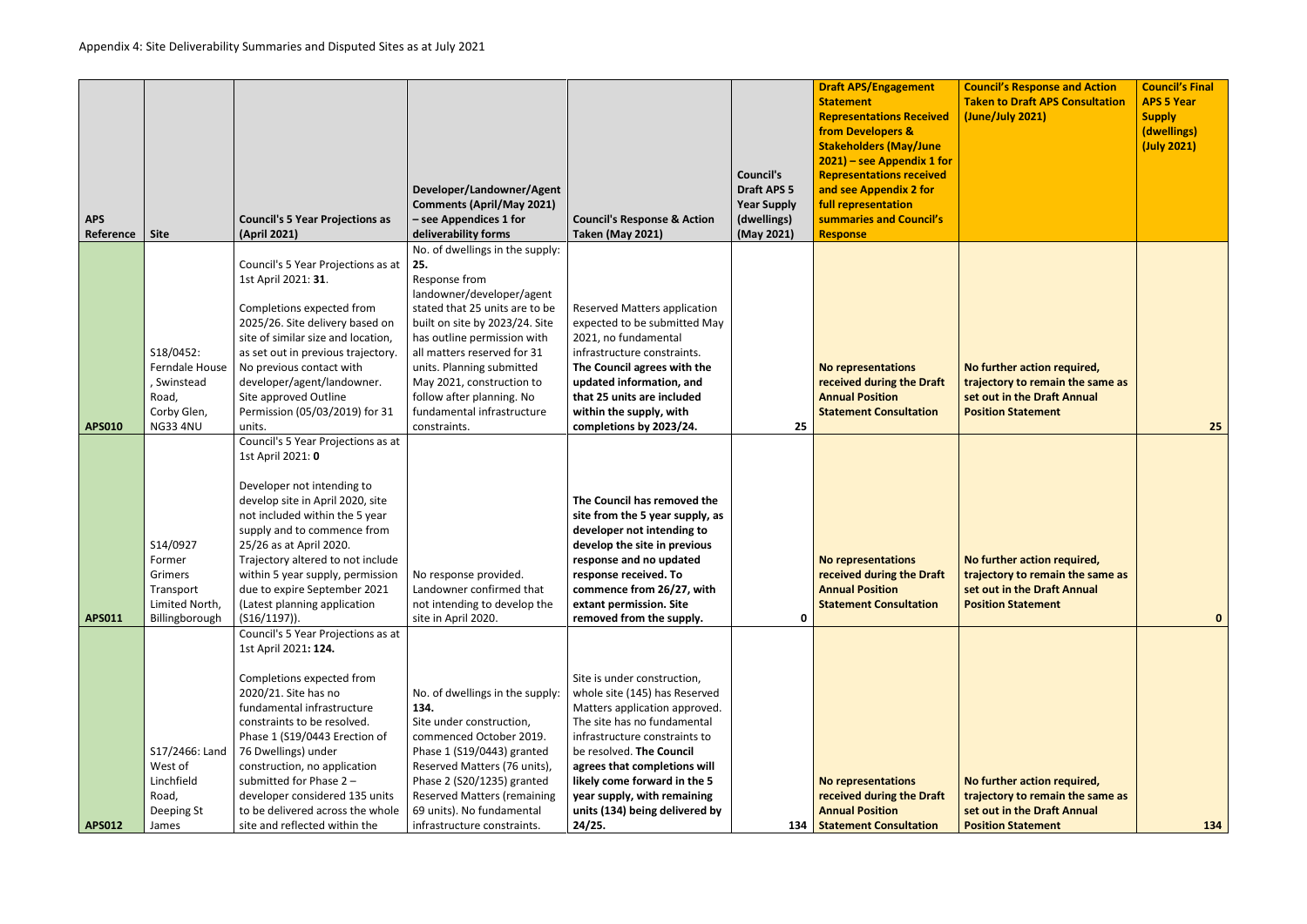|               |                         |                                               |                                                             |                                        |                    | <b>Draft APS/Engagement</b>                          | <b>Council's Response and Action</b>                            | <b>Council's Final</b>     |
|---------------|-------------------------|-----------------------------------------------|-------------------------------------------------------------|----------------------------------------|--------------------|------------------------------------------------------|-----------------------------------------------------------------|----------------------------|
|               |                         |                                               |                                                             |                                        |                    | <b>Statement</b>                                     | <b>Taken to Draft APS Consultation</b>                          | <b>APS 5 Year</b>          |
|               |                         |                                               |                                                             |                                        |                    | <b>Representations Received</b><br>from Developers & | (June/July 2021)                                                | <b>Supply</b>              |
|               |                         |                                               |                                                             |                                        |                    | <b>Stakeholders (May/June</b>                        |                                                                 | (dwellings)<br>(July 2021) |
|               |                         |                                               |                                                             |                                        |                    | $2021$ ) – see Appendix 1 for                        |                                                                 |                            |
|               |                         |                                               |                                                             |                                        | Council's          | <b>Representations received</b>                      |                                                                 |                            |
|               |                         |                                               | Developer/Landowner/Agent                                   |                                        | <b>Draft APS 5</b> | and see Appendix 2 for                               |                                                                 |                            |
|               |                         |                                               | <b>Comments (April/May 2021)</b>                            |                                        | <b>Year Supply</b> | full representation                                  |                                                                 |                            |
| <b>APS</b>    |                         | <b>Council's 5 Year Projections as</b>        | - see Appendices 1 for                                      | <b>Council's Response &amp; Action</b> | (dwellings)        | summaries and Council's                              |                                                                 |                            |
| Reference     | <b>Site</b>             | (April 2021)                                  | deliverability forms                                        | <b>Taken (May 2021)</b>                | (May 2021)         | <b>Response</b>                                      |                                                                 |                            |
|               |                         | projected completions.                        |                                                             |                                        |                    |                                                      |                                                                 |                            |
|               |                         | Projections from previous                     |                                                             |                                        |                    |                                                      |                                                                 |                            |
|               |                         | trajectory altered to reflect                 |                                                             |                                        |                    |                                                      |                                                                 |                            |
|               |                         | completions as at 1 <sup>st</sup> April 2020, |                                                             |                                        |                    |                                                      |                                                                 |                            |
|               |                         | 11 completions on site.                       |                                                             |                                        |                    |                                                      |                                                                 |                            |
|               |                         | Council's 5 Year Projections as at            |                                                             |                                        |                    |                                                      |                                                                 |                            |
|               |                         | 1st April 2021: 150.                          |                                                             | Developer's approach reduced           |                    |                                                      |                                                                 |                            |
|               |                         |                                               |                                                             | to a lower delivery rate than          |                    |                                                      |                                                                 |                            |
|               |                         | A Reserved Matters application                |                                                             | previous years, no explanation         |                    |                                                      |                                                                 |                            |
|               |                         | for 480 dwellings approved April              |                                                             | provided by the developer for          |                    |                                                      |                                                                 |                            |
|               |                         | 2021 (S15/3189). Delivery based               |                                                             | lower delivery rate,                   |                    |                                                      |                                                                 |                            |
|               |                         | on previous deliverability                    |                                                             | completions expected from              |                    |                                                      |                                                                 |                            |
|               |                         | information submitted by                      |                                                             | 2022/23. The Council agrees            |                    |                                                      |                                                                 |                            |
|               | S15/3189: Land          | developer, approach based on                  | No. of dwellings in the 5 year                              | with the cautious approach to          |                    |                                                      |                                                                 |                            |
|               | North of                | predicted impact of Covid-19.                 | supply: 114. Completions                                    | reduce delivery rate,                  |                    |                                                      |                                                                 |                            |
|               | Longcliffe Road         | Last year the Council agreed                  | expected from 2022/23.                                      | expecting 114 units to come            |                    | <b>No representations</b>                            | No further action required,                                     |                            |
|               | and Ryedale             | with trajectory submitted by the              | Developer's approach has                                    | forward in the 5 Year supply,          |                    | received during the Draft                            | trajectory to remain the same as                                |                            |
|               | Close,                  | developer to include 108 in the               | been reduced to a lower                                     | agreeing with the developer            |                    | <b>Annual Position</b>                               | set out in the Draft Annual                                     |                            |
|               | Manthorpe               | 5 year supply, with completions               | delivery rate than previous                                 | completions are likely from            |                    | <b>Statement Consultation</b>                        | <b>Position Statement</b>                                       |                            |
| <b>APS013</b> | Road                    | likely from 2022/23.                          | years.                                                      | 2022/23.                               | 114                |                                                      |                                                                 | 114                        |
|               |                         | Council's 5 Year Projections as at            |                                                             |                                        |                    |                                                      |                                                                 |                            |
|               |                         | 1st April 2021: 35. Completions               |                                                             |                                        |                    |                                                      |                                                                 |                            |
|               |                         | expected from 2023/24.                        |                                                             |                                        |                    |                                                      |                                                                 |                            |
|               |                         | Delivery based on previous                    |                                                             |                                        |                    |                                                      |                                                                 |                            |
|               |                         | deliverability information                    |                                                             |                                        |                    |                                                      |                                                                 |                            |
|               |                         | submitted by developer;                       |                                                             |                                        |                    |                                                      |                                                                 |                            |
|               |                         | approach based on predicted                   | No. dwellings in the supply:                                | Reserved matters submitted             |                    |                                                      |                                                                 |                            |
|               |                         | impact of Covid-19, first                     | 35.                                                         | (S21/0676) expected to be              |                    |                                                      |                                                                 |                            |
|               |                         | dwelling previously expected to               | Completions from 2021/22,                                   | taken to committee in June             |                    |                                                      |                                                                 |                            |
|               |                         | be delivered Summer 2021.                     | subject to approval of                                      | 2021. Site has no fundamental          |                    |                                                      |                                                                 |                            |
|               |                         | Reserved matters application                  | submitted reserved matters                                  | infrastructure constraints to          |                    |                                                      |                                                                 |                            |
|               |                         | submitted as stated previously                | application. No fundamental                                 | be resolved.                           |                    |                                                      |                                                                 |                            |
|               |                         | to be submitted Autumn 2020 -                 | infrastructure constrains.                                  | The Council agrees that                |                    | <b>No representations</b>                            | No further action required,                                     |                            |
|               | S17/1900:               | currently pending consideration               | Developer's approach based                                  | completions will likely come           |                    | received during the Draft<br><b>Annual Position</b>  | trajectory to remain the same as<br>set out in the Draft Annual |                            |
|               | Former Gravel<br>Works, | (S21/0676). Trajectory altered as             | on predicted impact on Covid-                               | forward in the 5 year supply,          |                    | <b>Statement Consultation</b>                        | <b>Position Statement</b>                                       |                            |
|               | <b>Stowe Road</b>       | reserved matters application                  | 19. First dwelling expected to<br>be delivered Summer 2021. | with completions from                  |                    |                                                      |                                                                 |                            |
| <b>APS014</b> |                         | pending consideration.                        |                                                             | 2021/22.                               | 35                 |                                                      |                                                                 | 35                         |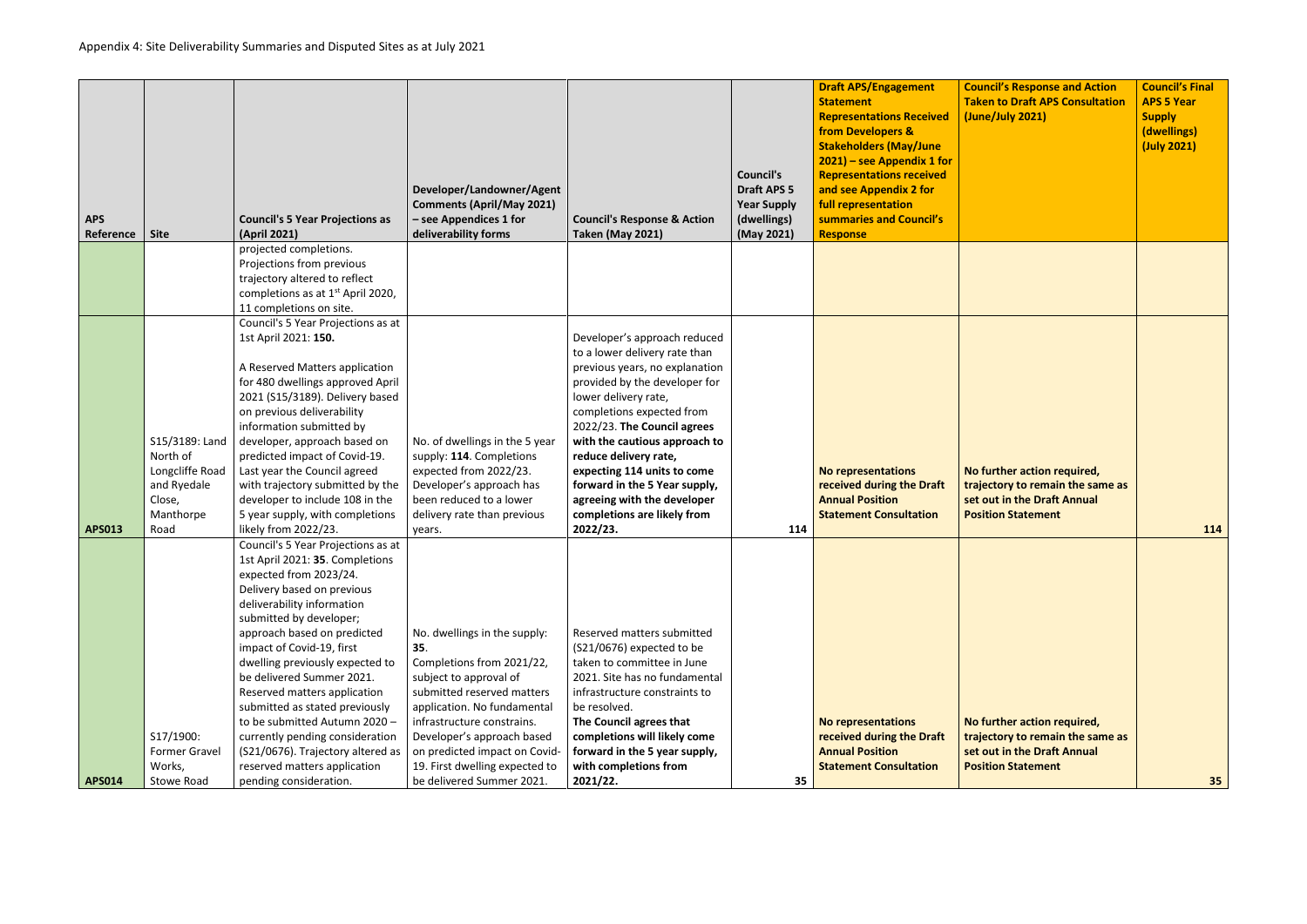| <b>Council's Response and Action</b><br><b>Taken to Draft APS Consultation</b><br>(June/July 2021)                          | <b>Council's Final</b><br><b>APS 5 Year</b><br><b>Supply</b><br>(dwellings)<br>(July 2021) |
|-----------------------------------------------------------------------------------------------------------------------------|--------------------------------------------------------------------------------------------|
| No further action required,<br>trajectory to remain the same as<br>set out in the Draft Annual<br><b>Position Statement</b> | 4                                                                                          |
|                                                                                                                             |                                                                                            |

| <b>APS</b><br>Reference | <b>Site</b>                                                                     | <b>Council's 5 Year Projections as</b><br>(April 2021)                                                                                                                                                                                                                                                                                                                                                                                                                                                                                                                                                                                                                                                        | Developer/Landowner/Agent<br><b>Comments (April/May 2021)</b><br>- see Appendices 1 for<br>deliverability forms                                                                                                                                                                                                                 | <b>Council's Response &amp; Action</b><br><b>Taken (May 2021)</b>                                                                                                                                                                                                                                                                                                                              | <b>Council's</b><br><b>Draft APS 5</b><br><b>Year Supply</b><br>(dwellings)<br>(May 2021) | <b>Draft APS/Engagement</b><br><b>Statement</b><br><b>Representations Received</b><br>from Developers &<br><b>Stakeholders (May/June</b><br>$2021$ ) – see Appendix 1 for<br><b>Representations received</b><br>and see Appendix 2 for<br>full representation<br>summaries and Council's<br><b>Response</b> | Cou<br>Tak<br>(Jun          |
|-------------------------|---------------------------------------------------------------------------------|---------------------------------------------------------------------------------------------------------------------------------------------------------------------------------------------------------------------------------------------------------------------------------------------------------------------------------------------------------------------------------------------------------------------------------------------------------------------------------------------------------------------------------------------------------------------------------------------------------------------------------------------------------------------------------------------------------------|---------------------------------------------------------------------------------------------------------------------------------------------------------------------------------------------------------------------------------------------------------------------------------------------------------------------------------|------------------------------------------------------------------------------------------------------------------------------------------------------------------------------------------------------------------------------------------------------------------------------------------------------------------------------------------------------------------------------------------------|-------------------------------------------------------------------------------------------|-------------------------------------------------------------------------------------------------------------------------------------------------------------------------------------------------------------------------------------------------------------------------------------------------------------|-----------------------------|
| <b>APS015</b>           | S18/1408:<br>Spittlegate<br>Farm, Gorse<br>Lane,<br>Grantham,<br><b>NG317UF</b> | Council's 5 Year Projections as at<br>1st April 2021: 11.<br>Delivery based on previous<br>trajectory in accordance<br>Inspector recommendations to<br><b>Annual Position Statement</b><br>(2020). 4 units with full<br>permission to remain within the<br>five year supply, 17 units with<br>outline permission not included<br>within of the five year supply as<br>at April 2020, projections as in<br>accordance with Inspectors<br>recommendations includes an<br>additional 7 units within this 5<br>year supply.                                                                                                                                                                                       | No response from<br>landowner/developer/agent.<br>Site has part full and part<br>outline application for 21<br>units.                                                                                                                                                                                                           | No contact with<br>landowner/developers/agent,<br>site has full (4)/outline<br>planning (17) permission. The<br>Council considers delivery of<br>site within the 5 year supply<br>projections altered with 4<br>units being delivered by<br>2025/26, units with full<br>permission.                                                                                                            | 4                                                                                         | <b>No representations</b><br>received during the Draft<br><b>Annual Position</b><br><b>Statement Consultation</b>                                                                                                                                                                                           | No f<br>traj<br>set<br>Posi |
| <b>APS016</b>           | S18/1859: 81<br>Harrowby<br>Lane,<br>Grantham,<br><b>NG31 9HZ</b>               | Council's 5 Year Projections as at<br>1st April 2021: 13.<br>Whole site under construction<br>for 14 dwellings $-13$ counted to<br>reflect additional units due to<br>demolition in the supply to<br>avoid double counting<br>completions. Affordable Housing<br>Officer confirms site is under<br>construction and expected to be<br>completed in 2021. Projected<br>completions therefore remain<br>the same as previous Annual<br>Position Statement trajectory.<br>Previous submitted deliverability<br>information - The site has no<br>fundamental infrastructure<br>constraints - some site<br>improvements off site in place,<br>with electricity work off site not<br>expected to cause any delay in | No. dwellings in the supply:<br>14<br>14 dwellings to be completed,<br>8 bungalows (affordable<br>rent), 6 houses (shared<br>ownership). Expected<br>completions May/June 2021 -<br>completions expected<br>27.05.21 for all units, none<br>completed so far. No<br>fundamental infrastructure<br>constraints. Demolition of 1. | Site due to be completed<br>27.05.21 for all units.<br>Affordable site delivering<br>affordable rent and shared<br>ownership. 13 units counted<br>within the supply to reflect<br>additional units due to<br>demolition in the supply to<br>avoid double counting. The<br><b>Council agrees that</b><br>completions will come<br>forward in the 5 year supply,<br>with completions in 2021/22. |                                                                                           |                                                                                                                                                                                                                                                                                                             |                             |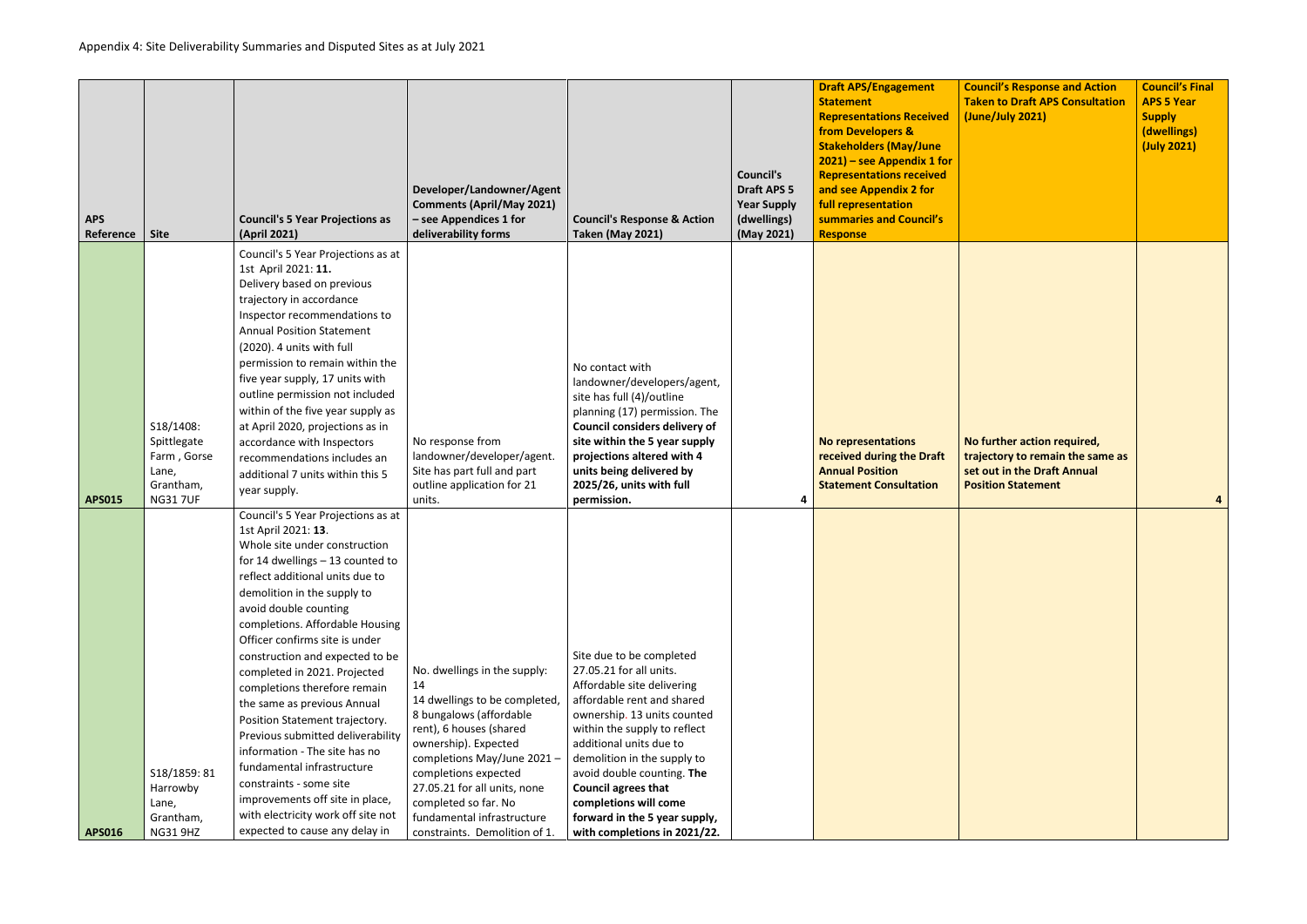| <b>Council's Response and Action</b><br><b>Taken to Draft APS Consultation</b><br>(June/July 2021)                          | <b>Council's Final</b><br><b>APS 5 Year</b><br><b>Supply</b><br>(dwellings)<br>(July 2021) |
|-----------------------------------------------------------------------------------------------------------------------------|--------------------------------------------------------------------------------------------|
| No further action required,<br>trajectory to remain the same as<br>set out in the Draft Annual<br><b>Position Statement</b> | 13                                                                                         |
| No further action required,<br>trajectory to remain the same as<br>set out in the Draft Annual<br><b>Position Statement</b> | 11                                                                                         |
| No further action required,<br>trajectory to remain the same as<br>set out in the Draft Annual<br><b>Position Statement</b> | 3                                                                                          |

| <b>APS</b><br>Reference | <b>Site</b>                                                                                                                                     | <b>Council's 5 Year Projections as</b><br>(April 2021)                                                                                                                                                                                                                                                                              | Developer/Landowner/Agent<br><b>Comments (April/May 2021)</b><br>- see Appendices 1 for<br>deliverability forms                                                                                     | <b>Council's Response &amp; Action</b><br><b>Taken (May 2021)</b>                                                                                                                                                                                                                                                          | <b>Council's</b><br><b>Draft APS 5</b><br><b>Year Supply</b><br>(dwellings)<br>(May 2021) | <b>Draft APS/Engagement</b><br><b>Statement</b><br><b>Representations Received</b><br><b>from Developers &amp;</b><br><b>Stakeholders (May/June</b><br>$2021$ ) – see Appendix 1 for<br><b>Representations received</b><br>and see Appendix 2 for<br>full representation<br>summaries and Council's<br><b>Response</b> | Cour<br><b>Take</b><br>(Jun            |
|-------------------------|-------------------------------------------------------------------------------------------------------------------------------------------------|-------------------------------------------------------------------------------------------------------------------------------------------------------------------------------------------------------------------------------------------------------------------------------------------------------------------------------------|-----------------------------------------------------------------------------------------------------------------------------------------------------------------------------------------------------|----------------------------------------------------------------------------------------------------------------------------------------------------------------------------------------------------------------------------------------------------------------------------------------------------------------------------|-------------------------------------------------------------------------------------------|------------------------------------------------------------------------------------------------------------------------------------------------------------------------------------------------------------------------------------------------------------------------------------------------------------------------|----------------------------------------|
|                         |                                                                                                                                                 | delivery. All pre<br>commencement conditions have<br>been discharged approved<br>under S20/0570.                                                                                                                                                                                                                                    |                                                                                                                                                                                                     |                                                                                                                                                                                                                                                                                                                            | 13                                                                                        | <b>No representations</b><br>received during the Draft<br><b>Annual Position</b><br><b>Statement Consultation</b>                                                                                                                                                                                                      | No f<br>traje<br>set o<br><b>Posit</b> |
| <b>APS018</b>           | S10/1204:<br>Fossitt &<br>Thorne,<br>Eastgate,<br>Bourne,<br><b>PE109LB</b>                                                                     | Council's 5 Year Projections as at<br>1st April 2021: 11. Completions<br>expected from 2020/21.<br>Projections based on previously<br>submitted trajectory.                                                                                                                                                                         | No. of dwellings in the supply:<br>11. Developer/agent agrees<br>with Councils projected<br>completions. The site has no<br>infrastructure constraints.<br>Expected construction from<br>June 2021. | The site has no fundamental<br>infrastructure constraints to<br>be resolved. Developer<br>expects construction from<br>June 2021. The Council agrees<br>that completions will likely<br>come forward in the 5 year<br>supply, with completions<br>from June 2021.                                                          | 11                                                                                        | <b>No representations</b><br>received during the Draft<br><b>Annual Position</b><br><b>Statement Consultation</b>                                                                                                                                                                                                      | No f<br>traje<br>set o<br><b>Posit</b> |
| <b>APS019</b>           | S14/1684:<br>Southfield<br><b>Business Park</b><br>Partn,<br>Southfield<br>House, Falcon<br>Way,<br>Bourne,<br>Lincolnshire,<br><b>PE10 OFF</b> | Council's 5 Year Projections as at<br>1st April 2021: 3.<br>Previous communication with<br>developer confirms 3 units to<br>complete on site, recent site<br>visit indicated site near<br>completion (internal works). No<br>deliverability information<br>requested, remaining units to<br>complete in 2021/22 monitoring<br>year. | No deliverability information<br>requested,                                                                                                                                                         | No. of dwellings in the supply:<br>3. Site under construction,<br>due to deliver remaining units<br>on site May 2021. The Council<br>expects that remaining<br>outstanding units on the site<br>will complete May 2021<br>following communication<br>with developer and recent<br>site visit indicated near<br>completion. | з                                                                                         | <b>No representations</b><br>received during the Draft<br><b>Annual Position</b><br><b>Statement Consultation</b>                                                                                                                                                                                                      | No f<br>traje<br>set o<br><b>Posit</b> |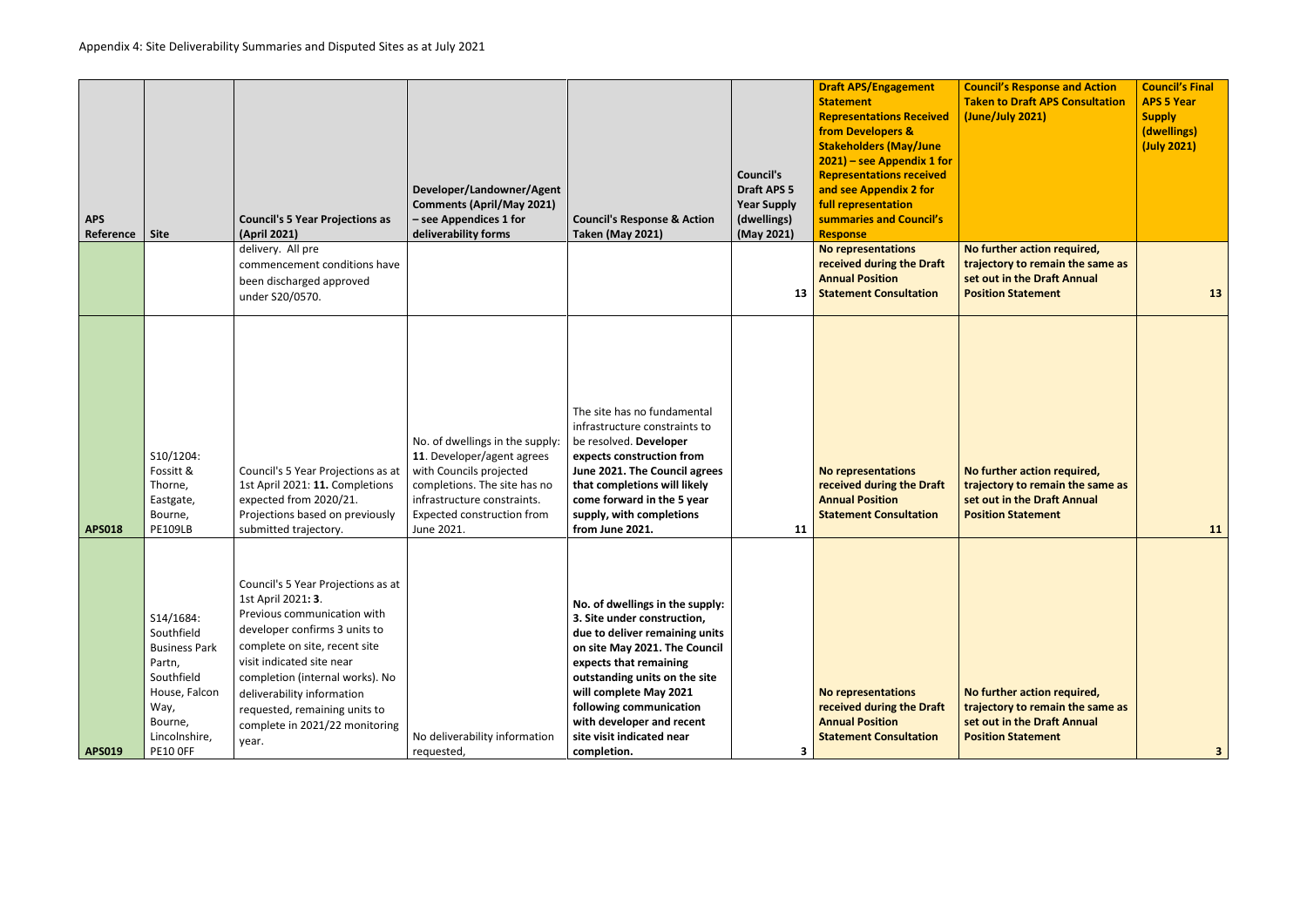| <b>Site</b>                                                                                              | <b>Council's 5 Year Projections as</b><br>(April 2021)                                                                                                                                                                                                                                                                          | Developer/Landowner/Agent<br><b>Comments (April/May 2021)</b><br>- see Appendices 1 for                                                                                                                                                                                                            | <b>Council's Response &amp; Action</b><br><b>Taken (May 2021)</b>                                                                                                                                                                                                                                                                                                                                                        | <b>Council's</b><br><b>Draft APS 5</b><br><b>Year Supply</b><br>(dwellings) | <b>Draft APS/Engagement</b><br><b>Statement</b><br><b>Representations Received</b><br>from Developers &<br><b>Stakeholders (May/June</b><br>$2021$ ) – see Appendix 1 for<br><b>Representations received</b><br>and see Appendix 2 for<br>full representation<br>summaries and Council's<br><b>Response</b>                                                             | Cour<br><b>Take</b><br>(Jun    |
|----------------------------------------------------------------------------------------------------------|---------------------------------------------------------------------------------------------------------------------------------------------------------------------------------------------------------------------------------------------------------------------------------------------------------------------------------|----------------------------------------------------------------------------------------------------------------------------------------------------------------------------------------------------------------------------------------------------------------------------------------------------|--------------------------------------------------------------------------------------------------------------------------------------------------------------------------------------------------------------------------------------------------------------------------------------------------------------------------------------------------------------------------------------------------------------------------|-----------------------------------------------------------------------------|-------------------------------------------------------------------------------------------------------------------------------------------------------------------------------------------------------------------------------------------------------------------------------------------------------------------------------------------------------------------------|--------------------------------|
| S10/0969:<br>Former<br><b>Welland Motor</b><br>Factors Site,<br>North Street,                            | Council's 5 Year Projections as at<br>1st April 2021: 13. Projections<br>based on previous trajectory<br>submitted as part of the Annual<br>Position Statement, no previous<br>contact with<br>landowner/agent/developer,<br>site based on site of similar size<br>and location. Site has full<br>planning permission and under | No. of dwellings in the supply:<br>0<br>Response from<br>Landowner/developer/agent<br>is that unsure whether the<br>development will proceed<br>with the permitted residential<br>scheme which is in progress,<br>or develop the site for an                                                       | Landowner/developer/agent is<br>unsure whether the<br>development will be proceed<br>with the permitted residential<br>scheme which is in progress,<br>or develop the site for an<br>alternative use. Council has<br>removed the site from the<br>supply as there is uncertainty<br>it will come forward as                                                                                                              | 0                                                                           | <b>No representations</b><br>received during the Draft<br><b>Annual Position</b><br><b>Statement Consultation</b>                                                                                                                                                                                                                                                       | No f<br>traje<br>set c<br>Posi |
| S19/0588: Land<br>To Rear Of<br>Gladstone<br>Terrace,<br>Prospect Place,<br>Grantham,<br><b>NG31 8BW</b> | Council's 5 Year Projections as at<br>1st April 2021: 24.<br>Completions expected from<br>2021/22. Projections based on<br>previous trajectory submitted as<br>part of the Annual Position<br>Statement. Developer confirmed<br>site few months to completion<br>in email dated 08/02/2021.                                     | No deliverability response<br>from<br>landowner/developer/agent.<br>Developer confirmed site few<br>months to completion in<br>email dated 08/02/2021.                                                                                                                                             | Site has full planning<br>permission and is currently<br>under construction, due to<br>complete in a couple of<br>months as indicated by<br>developer email to SKDC<br>Affordable Housing Officer.<br>The Council expects delivery<br>of site within the 5 year<br>supply completions from                                                                                                                               | 24                                                                          | <b>No representations</b><br>received during the Draft<br><b>Annual Position</b><br><b>Statement Consultation</b>                                                                                                                                                                                                                                                       | No f<br>traje<br>set c<br>Posi |
| S14/3571: Land<br>South Of                                                                               | Council's 5 Year Projections as at<br>1st April 2021: 181. Projections<br>based on previous trajectory<br>submitted as part of the Annual<br>Position Statement. Site under<br>construction and units<br>completed 2020.21.<br>Completions as at April 2021 to                                                                  | No recent response from the<br>developer. Number of<br>dwellings in the 5 year supply:<br>181. Completions expected<br>from 2021/22.<br>Construction has<br>commenced. Registered<br>Provider on board to take<br>ownership of affordable plots<br>on completion. No<br>fundamental infrastructure | No recent response from the<br>developer, projections based<br>on previously submitted<br>deliverability information. The<br>site has no fundamental<br>infrastructure constraints to<br>be resolved, and under<br>construction (Reserved<br>Matters S19/1056), 42<br>completions on site (2020/21)<br><b>The Council expects</b><br>continued delivery of site<br>within 5 year supply, with<br>completions expected to |                                                                             | No representations<br>received during the Draft<br><b>Annual Position</b><br><b>Statement Consultation.</b><br><b>Returned deliverability</b><br>response form 21/06/21<br>No. dwellings in the 5 Year<br>Supply: 181 (as per Council<br>projections). 41 units<br>constructed to date. Site<br>expected to be delivered<br>prior to 2025/26, to be<br>completed in 23. | No f<br>traje<br>set c<br>Posi |
|                                                                                                          | Reference<br>Stamford<br>Barrowby Road                                                                                                                                                                                                                                                                                          | construction.<br>be confirmed end of May 2021.                                                                                                                                                                                                                                                     | deliverability forms<br>alternative use.<br>constraints to be resolved.                                                                                                                                                                                                                                                                                                                                                  | residential development.<br>2021/22.<br>continue.                           | (May 2021)<br>181                                                                                                                                                                                                                                                                                                                                                       |                                |

| <b>Council's Response and Action</b><br><b>Taken to Draft APS Consultation</b><br>(June/July 2021)                          | <b>Council's Final</b><br><b>APS 5 Year</b><br><b>Supply</b><br>(dwellings)<br>(July 2021) |
|-----------------------------------------------------------------------------------------------------------------------------|--------------------------------------------------------------------------------------------|
| No further action required,<br>trajectory to remain the same as<br>set out in the Draft Annual<br><b>Position Statement</b> | 0                                                                                          |
| No further action required,<br>trajectory to remain the same as<br>set out in the Draft Annual<br><b>Position Statement</b> | 24                                                                                         |
| No further action required,<br>trajectory to remain the same as<br>set out in the Draft Annual<br><b>Position Statement</b> | 181                                                                                        |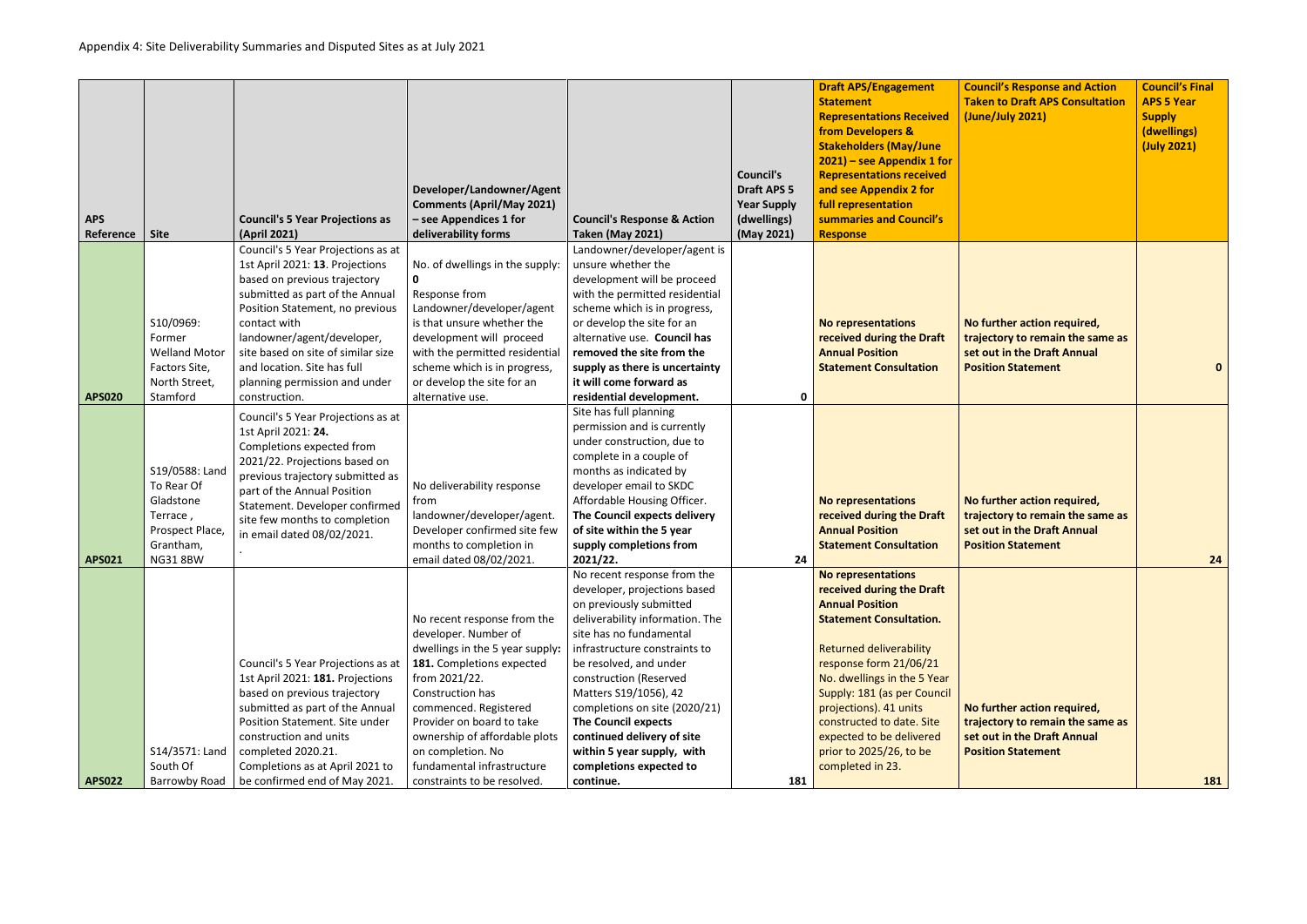| <b>APS</b><br>Reference | <b>Site</b>                                                                                            | <b>Council's 5 Year Projections as</b><br>(April 2021)                                                                                                                                                                                                                                                         | Developer/Landowner/Agent<br><b>Comments (April/May 2021)</b><br>- see Appendices 1 for<br>deliverability forms                                                                                                                                   | <b>Council's Response &amp; Action</b><br><b>Taken (May 2021)</b>                                                                                                                                                                                                                                                                                                                                                                                                                                                    | <b>Council's</b><br><b>Draft APS 5</b><br><b>Year Supply</b><br>(dwellings)<br>(May 2021) | <b>Draft APS/Engagement</b><br><b>Statement</b><br><b>Representations Received</b><br>from Developers &<br><b>Stakeholders (May/June</b><br>$2021$ ) – see Appendix 1 for<br><b>Representations received</b><br>and see Appendix 2 for<br>full representation<br>summaries and Council's<br><b>Response</b> | Cour<br><b>Take</b><br>(Jun)   |
|-------------------------|--------------------------------------------------------------------------------------------------------|----------------------------------------------------------------------------------------------------------------------------------------------------------------------------------------------------------------------------------------------------------------------------------------------------------------|---------------------------------------------------------------------------------------------------------------------------------------------------------------------------------------------------------------------------------------------------|----------------------------------------------------------------------------------------------------------------------------------------------------------------------------------------------------------------------------------------------------------------------------------------------------------------------------------------------------------------------------------------------------------------------------------------------------------------------------------------------------------------------|-------------------------------------------------------------------------------------------|-------------------------------------------------------------------------------------------------------------------------------------------------------------------------------------------------------------------------------------------------------------------------------------------------------------|--------------------------------|
|                         | S16/0112: Land<br>North Of<br><b>Towngate East</b><br>And South<br>Of Northfield<br><b>Road Market</b> | Council's 5 Year Projections as at<br>1st April 2021: 178.<br>Site under construction, delivery<br>remains the same as previous<br>projections and altered to<br>reflect current completions (62                                                                                                               | No. dwellings in the 5 year<br>supply 150.<br>Site commenced 2020, 23<br>occupied so far - option<br>agreement signed for whole<br>site and purchase agreement<br>signed for Phase D,<br>infrastructure within the site                           | The site is under construction,<br>completion of 62 units 20/21.<br>Developer's approach reduced<br>to a lower delivery rate than<br>previous years, no explanation<br>provided by the developer for<br>lower delivery rate,<br>developers trajectory does not<br>account for 62 completions<br>delivered in 2020/21. The<br>Council agrees with the<br>cautious approach to reduce<br>delivery rate, expecting 150<br>units to come forward in the 5<br>Year supply, agreeing with the<br>developer completions are |                                                                                           | No representations<br>received during the Draft<br><b>Annual Position</b><br><b>Statement Consultation</b>                                                                                                                                                                                                  | No f<br>traje<br>set c<br>Posi |
| <b>APS023</b>           | <b>Deeping</b>                                                                                         | completions).                                                                                                                                                                                                                                                                                                  | will follow build programme.                                                                                                                                                                                                                      | likely from 2021/22.                                                                                                                                                                                                                                                                                                                                                                                                                                                                                                 | 150                                                                                       |                                                                                                                                                                                                                                                                                                             |                                |
| <b>APS025(N)</b>        | S20/0368: Land<br>At Elsea Park,<br>Bourne - Zone<br>8                                                 | Council's 5 Year Projections as at<br>1 April 2021: 175<br>Completions expected from<br>2022/23. Site based on previous<br>delivery rates across Elsea Park<br>$(SUE)$ .                                                                                                                                       | No. dwellings in the 5 year<br>supply: 315. Completions<br>expected 2021/22. Site has<br>already commenced, no<br>phasing in this parcel.                                                                                                         | The developer confirms a<br>higher delivery rate per<br>annum than proposed by the<br>Council, site has already<br>commenced. On review of<br>past completions on the site<br>the higher figure is accepted.<br>The Council agrees with the<br>trajectory submitted by the<br>developer to include 315 units<br>in the 5 year supply, with<br>completions expected by<br>2021/22.                                                                                                                                    | 315                                                                                       | <b>No representations</b><br>received during the Draft<br><b>Annual Position</b><br><b>Statement Consultation</b>                                                                                                                                                                                           | No f<br>traje<br>set c<br>Posi |
| <b>APS026</b>           | S17/0420: Zone<br>$6$ (Phase B),<br>Elsea Park,<br>Bourne, PE10<br>9PQ                                 | Council's 5 Year Projections as at<br>1st April 2021: 45<br>Trajectory as set out within<br>submitted APS. 50 units<br>completed 2019.20. 36 units<br>completed as of February 2021-<br>30 units were expected to be<br>completed 20/21, trajectory<br>accounts for current<br>completions and will be updated | No. dwellings in the 5 year<br>supply: 37.<br>The developer has indicated<br>37 to complete by August<br>2021. The difference in<br>figures reflects the Council's<br>completion data. Site is<br>deliverable with no<br>foreseeable constraints. | Site under construction to be<br>delivered by 2021/22. Site is<br>deliverable with no<br>foreseeable constraints. The<br><b>Council agrees with the</b><br>trajectory submitted by the<br>developer to include 39 with<br>an additional 2 units in the 5<br>year supply, than the<br>developers submission due to                                                                                                                                                                                                    | 39                                                                                        | No representations<br>received during the Draft<br><b>Annual Position</b><br><b>Statement Consultation</b>                                                                                                                                                                                                  | No f<br>traje<br>set c<br>Posi |

| <b>Council's Response and Action</b><br><b>Taken to Draft APS Consultation</b><br>(June/July 2021)                          | <b>Council's Final</b><br><b>APS 5 Year</b><br><b>Supply</b><br>(dwellings)<br>(July 2021) |
|-----------------------------------------------------------------------------------------------------------------------------|--------------------------------------------------------------------------------------------|
| No further action required,<br>trajectory to remain the same as<br>set out in the Draft Annual<br><b>Position Statement</b> | 150                                                                                        |
| No further action required,<br>trajectory to remain the same as<br>set out in the Draft Annual<br><b>Position Statement</b> | 315                                                                                        |
| No further action required,<br>trajectory to remain the same as<br>set out in the Draft Annual<br><b>Position Statement</b> | 39                                                                                         |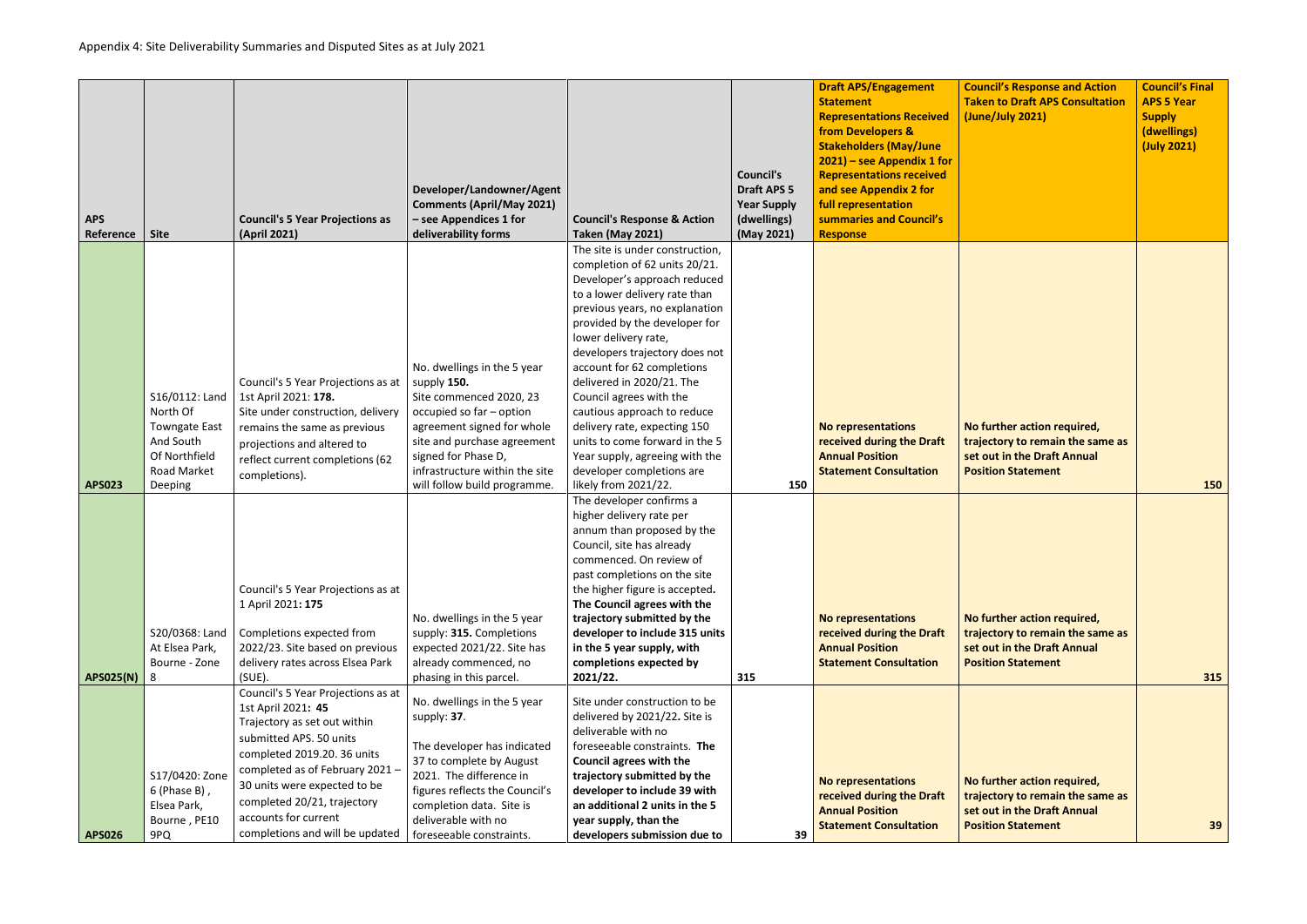|                         |                                                                                                |                                                                                                                                                                                                                                                                                                                                                                                                           | Developer/Landowner/Agent<br><b>Comments (April/May 2021)</b>                                                                                                                                                                                                                                                                                                                         |                                                                                                                                                                                                                                                                                         | <b>Council's</b><br><b>Draft APS 5</b><br><b>Year Supply</b> | <b>Draft APS/Engagement</b><br><b>Statement</b><br><b>Representations Received</b><br>from Developers &<br><b>Stakeholders (May/June</b><br>$2021$ ) – see Appendix 1 for<br><b>Representations received</b><br>and see Appendix 2 for<br>full representation | <b>Council's Response and Action</b><br><b>Taken to Draft APS Consultation</b><br>(June/July 2021)                          | <b>Council's Final</b><br><b>APS 5 Year</b><br><b>Supply</b><br>(dwellings)<br>(July 2021) |
|-------------------------|------------------------------------------------------------------------------------------------|-----------------------------------------------------------------------------------------------------------------------------------------------------------------------------------------------------------------------------------------------------------------------------------------------------------------------------------------------------------------------------------------------------------|---------------------------------------------------------------------------------------------------------------------------------------------------------------------------------------------------------------------------------------------------------------------------------------------------------------------------------------------------------------------------------------|-----------------------------------------------------------------------------------------------------------------------------------------------------------------------------------------------------------------------------------------------------------------------------------------|--------------------------------------------------------------|---------------------------------------------------------------------------------------------------------------------------------------------------------------------------------------------------------------------------------------------------------------|-----------------------------------------------------------------------------------------------------------------------------|--------------------------------------------------------------------------------------------|
| <b>APS</b><br>Reference | <b>Site</b>                                                                                    | <b>Council's 5 Year Projections as</b><br>(April 2021)                                                                                                                                                                                                                                                                                                                                                    | - see Appendices 1 for<br>deliverability forms                                                                                                                                                                                                                                                                                                                                        | <b>Council's Response &amp; Action</b><br><b>Taken (May 2021)</b>                                                                                                                                                                                                                       | (dwellings)                                                  | summaries and Council's<br><b>Response</b>                                                                                                                                                                                                                    |                                                                                                                             |                                                                                            |
|                         |                                                                                                | to reflect any additional<br>completions (up to April 2021),<br>to be confirmed by end of May<br>(42 completed 2020/21).                                                                                                                                                                                                                                                                                  |                                                                                                                                                                                                                                                                                                                                                                                       | a difference in completion<br>data.                                                                                                                                                                                                                                                     | (May 2021)                                                   |                                                                                                                                                                                                                                                               |                                                                                                                             |                                                                                            |
| <b>APS027</b>           | S16/2553: Zone<br>4 and 6 (in<br>part),<br>Elsea Park                                          | Council's 5 Year Projections as at<br>1st April 2021:12.<br>53 units completed 2019.20, 12<br>units outstanding., 12 units<br>outstanding. 21 units completed<br>as of February 2021, trajectory<br>accounts for current<br>completions and will be updated<br>to reflect any additional<br>completions (up to April 2021),<br>to be confirmed by end of May<br>(29 completed 2020/21)                    | No. dwellings in the 5 year<br>supply: 4 Response from<br>developer identifies the site is<br>almost complete with 4 left to<br>build.                                                                                                                                                                                                                                                | Site under construction part of<br>SUE Elsea Park, 128<br>completions on site to date, 4<br>outstanding units to<br>completed. The Council<br>expects delivery of site within<br>the 5 year supply completions<br>as almost complete.                                                   | 4                                                            | <b>No representations</b><br>received during the Draft<br><b>Annual Position</b><br><b>Statement Consultation</b>                                                                                                                                             | No further action required,<br>trajectory to remain the same as<br>set out in the Draft Annual<br><b>Position Statement</b> | 4                                                                                          |
| <b>APS029</b>           | S18/0937: Zone<br>9, Land East of<br>A151,<br>Raymond Mays<br>Ways                             | Council's 5 Year Projections as at<br>1st April 2021: 167. Trajectory as<br>set out within submitted APS. 7<br>units completed as of February<br>2021 - 34 units were expected<br>to complete, trajectory altered<br>to account for current<br>completions and will be updated<br>to reflect any additional<br>completions (up to April 2021),<br>to be confirmed by end of May<br>(9 completed 2020/21). | No. dwellings in the 5 year<br>supply: 167 (as per Council<br>projected completions). No<br>fundamental infrastructure<br>constraints to be resolved -<br>New infrastructure required<br>to serve site. To be adopted<br>under S38 and S104<br>agreements at appropriate<br>time. Implementation to be<br>adopted post site completion<br>and standard LCC/AW<br>maintenance periods. | 9 completions recorded this<br>year, 2 unit change in<br>projections to reflect<br>completion totals. Developer<br>agrees with delivery<br>projections. The Council<br>expects delivery of site within<br>the 5 year supply, with<br>completions from 2021/22.                          | 165                                                          | <b>No representations</b><br>received during the Draft<br><b>Annual Position</b><br><b>Statement Consultation</b>                                                                                                                                             | No further action required,<br>trajectory to remain the same as<br>set out in the Draft Annual<br><b>Position Statement</b> | 165                                                                                        |
| <b>APS030</b>           | S18/1840: Zone<br>9, Land to the<br>North of<br>Musselburgh<br>Way,<br>Elsea Park,<br>PE10 OXY | Council's 5 Year Projections as at<br>1st April 2021: 63. Trajectory as<br>set out within the submitted<br>APS. No completions as of<br>February 2021, projections<br>moved back to reflect no<br>completions, trajectory will be<br>updated to reflect any additional<br>completions (up to April 2021),                                                                                                 | No. dwellings in the 5 year<br>supply: 63.<br>Site under construction to be<br>delivered by October 2022.<br>Site is deliverable with no<br>foreseeable constraints.                                                                                                                                                                                                                  | Site under construction to be<br>delivered by October 2022.<br>Site is deliverable with no<br>foreseeable constraints. The<br>Council agrees with the<br>trajectory submitted by the<br>developer to include 63 units<br>in the 5 year supply, with site<br>completion by October 2022. |                                                              | No representations<br>63   received during the Draft                                                                                                                                                                                                          | No further action required,<br>trajectory to remain the same as                                                             |                                                                                            |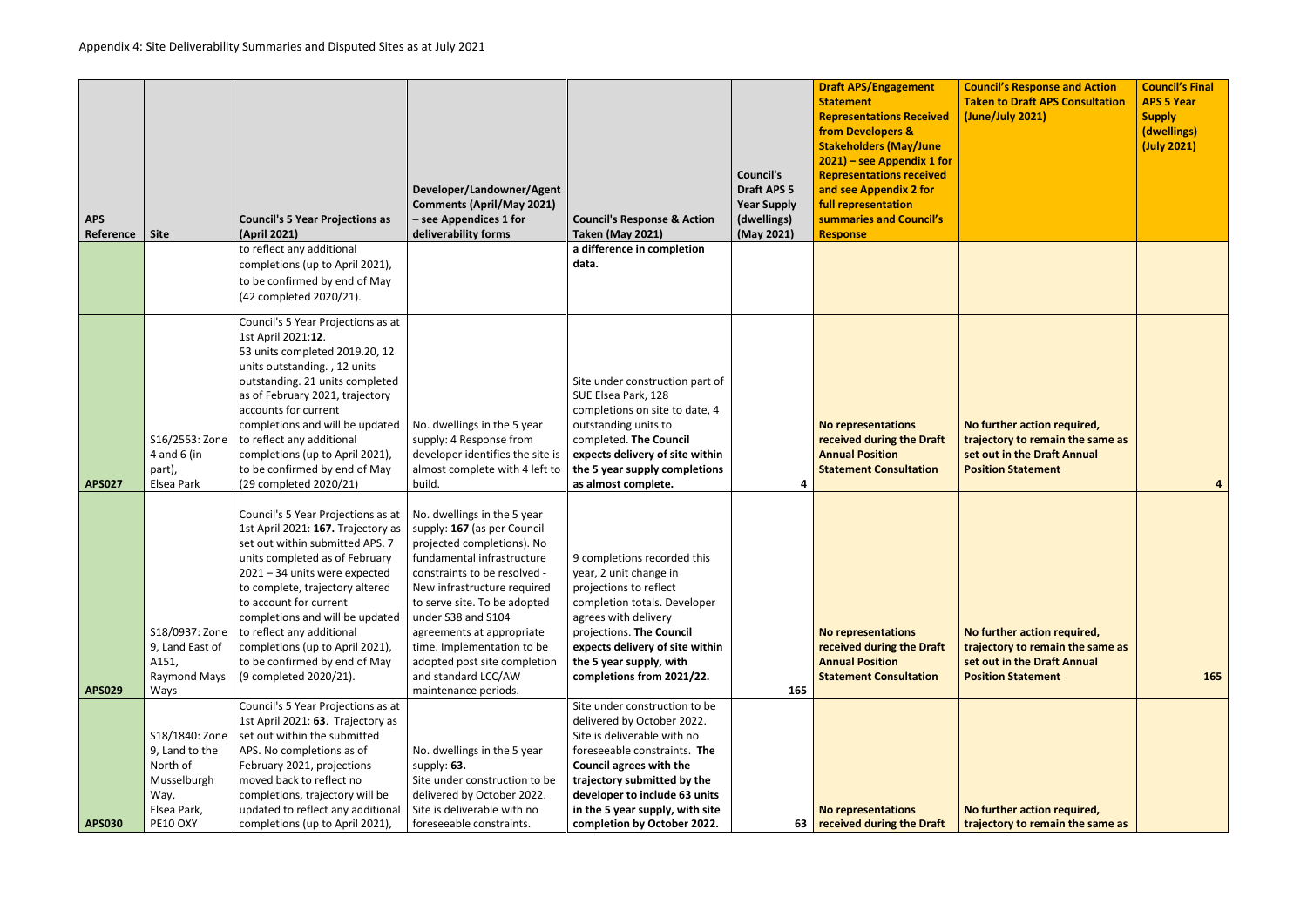| <b>APS</b><br>Reference | <b>Site</b>                                                                                                                     | <b>Council's 5 Year Projections as</b><br>(April 2021)                                                                                                                                                                                                                                                                                                                                                                                                                                                                     | Developer/Landowner/Agent<br><b>Comments (April/May 2021)</b><br>- see Appendices 1 for<br>deliverability forms                                                                                                            | <b>Council's Response &amp; Action</b><br><b>Taken (May 2021)</b>                                                                                                                                                                                                                                                                                           | <b>Council's</b><br><b>Draft APS 5</b><br><b>Year Supply</b><br>(dwellings)<br>(May 2021) | <b>Draft APS/Engagement</b><br><b>Statement</b><br><b>Representations Received</b><br>from Developers &<br><b>Stakeholders (May/June</b><br>$2021$ ) – see Appendix 1 for<br><b>Representations received</b><br>and see Appendix 2 for<br>full representation<br>summaries and Council's<br><b>Response</b>                                                     | Cour<br><b>Take</b><br>(Jun)   |
|-------------------------|---------------------------------------------------------------------------------------------------------------------------------|----------------------------------------------------------------------------------------------------------------------------------------------------------------------------------------------------------------------------------------------------------------------------------------------------------------------------------------------------------------------------------------------------------------------------------------------------------------------------------------------------------------------------|----------------------------------------------------------------------------------------------------------------------------------------------------------------------------------------------------------------------------|-------------------------------------------------------------------------------------------------------------------------------------------------------------------------------------------------------------------------------------------------------------------------------------------------------------------------------------------------------------|-------------------------------------------------------------------------------------------|-----------------------------------------------------------------------------------------------------------------------------------------------------------------------------------------------------------------------------------------------------------------------------------------------------------------------------------------------------------------|--------------------------------|
|                         |                                                                                                                                 | to be confirmed by end of May<br>(0 completed 2020/21).                                                                                                                                                                                                                                                                                                                                                                                                                                                                    |                                                                                                                                                                                                                            |                                                                                                                                                                                                                                                                                                                                                             |                                                                                           | <b>Annual Position</b><br><b>Statement Consultation</b>                                                                                                                                                                                                                                                                                                         | set c<br>Posi                  |
| <b>APS031</b>           | S18/1588: Land<br>West of<br>Sandown Drive<br>and North of<br>the Centre<br>Zone 3,<br>Elsea<br>Park, Bourne,<br><b>PE100WL</b> | Council's 5 Year Projections as at<br>1st April 2021: 34. Trajectory as<br>set out within the submitted<br>APS. No completions as of<br>February 2021, projections<br>moved back to reflect no<br>completions, trajectory will be<br>updated to reflect any additional<br>completions (up to April 2021),<br>to be confirmed by end of May<br>(0 completed 2020/21).                                                                                                                                                       | No. dwellings in the 5 year<br>supply: 34.<br>Delivery set out within the<br>developers response which<br>confirms the site will be<br>completed by April 2022. Site<br>is deliverable with no<br>foreseeable constraints. | Site under construction to be<br>completed by April 2022. Site<br>is deliverable with no<br>foreseeable constraints. The<br><b>Council agrees with the</b><br>trajectory submitted by the<br>developer to include 34 units<br>in the 5 year supply, with site<br>completion by 2022                                                                         | 34                                                                                        | <b>No representations</b><br>received during the Draft<br><b>Annual Position</b><br><b>Statement Consultation</b>                                                                                                                                                                                                                                               | No f<br>traje<br>set c<br>Posi |
| <b>APS032</b>           | $S16/1113$ :<br>Barratt & DWH<br>Development,<br>Grantham<br>Phase 2,<br>Barrowby<br>Road,<br>Grantham,<br><b>NG31 8SE</b>      | Council's 5 Year Projections as at<br>$1^{st}$ April 2021: 8<br>Site part of SUE - Poplar Farm.<br>Site under construction -<br>nearing completion, 43 units<br>completed as of February 2021<br>(total completions to March<br>2021 to be confirmed by May<br>2021). Applications S17/1619,<br>S18/0829, and S16/2679<br>relevant to plot<br>changes/locations/modifications<br>on Reserved Matters application<br>S16/1113. Delivery capped at<br>750 across Poplar Farm SUE<br>before delivery of Pennine Link<br>Road. | No response from<br>landowner/developer/agent.                                                                                                                                                                             | No deliverability information<br>provided by<br>landowner/developers/agent,<br>site has reserved matters<br>permission and under<br>construction. Delivery capped<br>at 750 before delivery of<br>Pennine Link Road.<br>Outstanding units on site is 8.<br>The Council expects delivery<br>of site within the 5 year<br>supply completions from<br>2020/21. | 8                                                                                         | <b>Alasdair Thorne -</b><br><b>Marrons Planning on</b><br><b>behalf of Larkfleet Homes</b><br>(Rep. SKR.APS.2109<br><b>Comment. ACR232)</b><br>Council are correct to<br>assume that only 8<br>dwellings are deliverable<br>within the five year period<br>and that 628 homes across<br>all urban extensions can be<br>included within the five<br>year supply. | traj<br>S<br>T                 |

| <b>Council's Response and Action</b><br><b>Taken to Draft APS Consultation</b><br>(June/July 2021)                                                                                                                                                          | <b>Council's Final</b><br><b>APS 5 Year</b><br><b>Supply</b><br>(dwellings)<br>(July 2021) |
|-------------------------------------------------------------------------------------------------------------------------------------------------------------------------------------------------------------------------------------------------------------|--------------------------------------------------------------------------------------------|
| set out in the Draft Annual<br><b>Position Statement</b>                                                                                                                                                                                                    | 63                                                                                         |
| No further action required,<br>trajectory to remain the same as<br>set out in the Draft Annual<br><b>Position Statement</b>                                                                                                                                 | 34                                                                                         |
| No further action required,<br>trajectory to remain the same as<br>set out in the Draft Annual<br><b>Position Statement.</b><br>Site part of SUE - Poplar Farm,<br>under construction. 8 units<br>remain on current Reserved<br>Matters under construction. |                                                                                            |
| Delivery capped at 750 before<br>delivery of Pennine Link Road.<br>The Council expects delivery of<br>site with the 5 year supply<br>completions from 2020/21.                                                                                              | 8                                                                                          |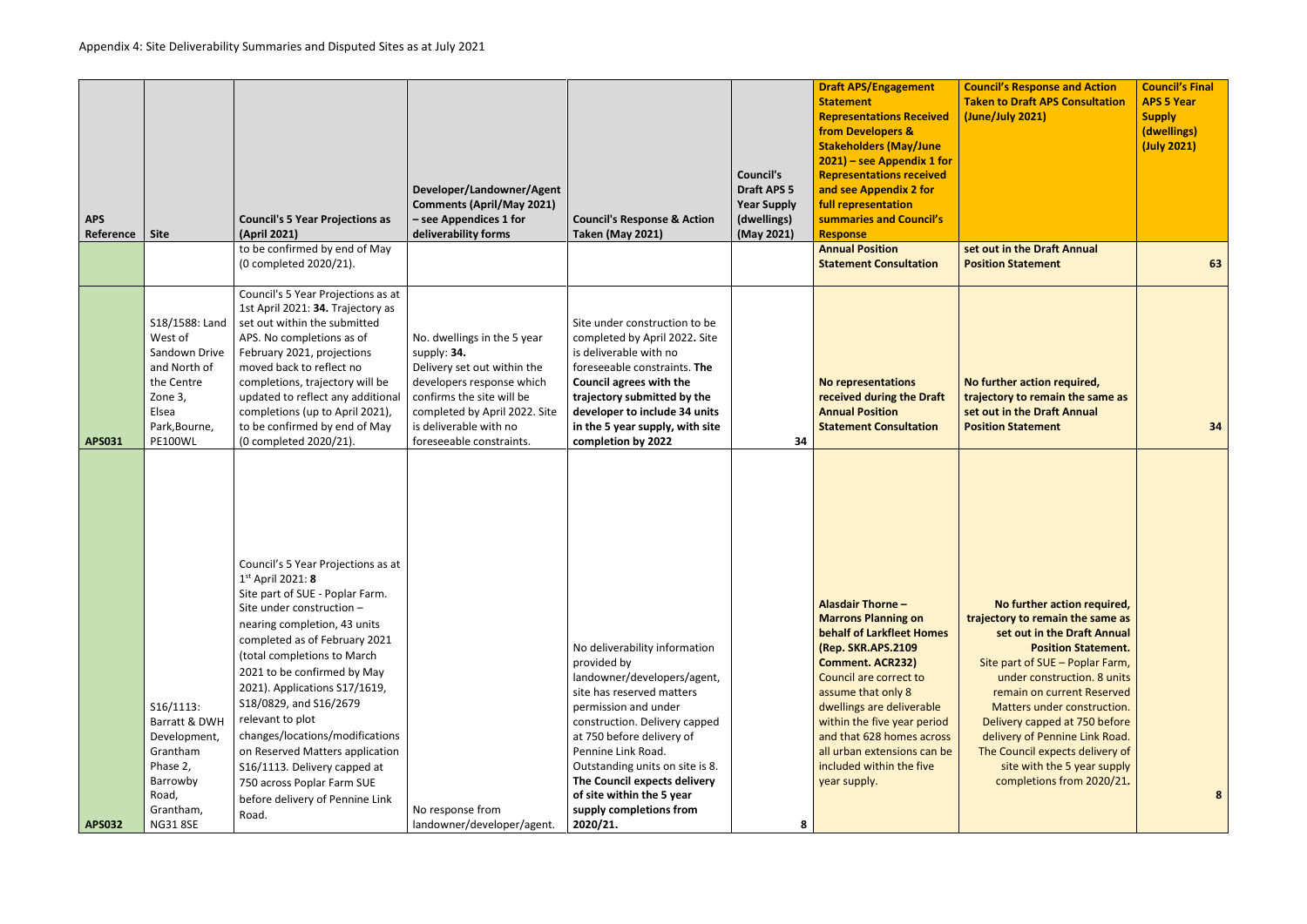| <b>APS</b><br>Reference   Site |             | <b>Council's 5 Year Projections as</b><br>(April 2021)                                                                                                                                                                          | Developer/Landowner/Agent<br><b>Comments (April/May 2021)</b><br>- see Appendices 1 for<br>deliverability forms                                                                                                                                                                                                                                                                                                                                        | <b>Council's Response &amp; Action</b><br><b>Taken (May 2021)</b>                                                                                                                                                                                                                                                                                                                                                               | <b>Council's</b><br><b>Draft APS 5</b><br><b>Year Supply</b><br>(dwellings)<br>(May 2021) | <b>Draft APS/Engagement</b><br><b>Statement</b><br><b>Representations Received</b><br>from Developers &<br><b>Stakeholders (May/June</b><br>$2021$ ) – see Appendix 1 for<br><b>Representations received</b><br>and see Appendix 2 for<br>full representation<br>summaries and Council's<br><b>Response</b>                                                                                                                                                                          | <b>Council's Response and Action</b><br><b>Taken to Draft APS Consultation</b><br>(June/July 2021)                                                                                                                                                                                                                                                                                                                                                                                                                                                                                                                                                                                                                                                                                                                                                                                                                                                                                                                                                               | <b>Council's Final</b><br><b>APS 5 Year</b><br><b>Supply</b><br>(dwellings)<br>(July 2021) |
|--------------------------------|-------------|---------------------------------------------------------------------------------------------------------------------------------------------------------------------------------------------------------------------------------|--------------------------------------------------------------------------------------------------------------------------------------------------------------------------------------------------------------------------------------------------------------------------------------------------------------------------------------------------------------------------------------------------------------------------------------------------------|---------------------------------------------------------------------------------------------------------------------------------------------------------------------------------------------------------------------------------------------------------------------------------------------------------------------------------------------------------------------------------------------------------------------------------|-------------------------------------------------------------------------------------------|--------------------------------------------------------------------------------------------------------------------------------------------------------------------------------------------------------------------------------------------------------------------------------------------------------------------------------------------------------------------------------------------------------------------------------------------------------------------------------------|------------------------------------------------------------------------------------------------------------------------------------------------------------------------------------------------------------------------------------------------------------------------------------------------------------------------------------------------------------------------------------------------------------------------------------------------------------------------------------------------------------------------------------------------------------------------------------------------------------------------------------------------------------------------------------------------------------------------------------------------------------------------------------------------------------------------------------------------------------------------------------------------------------------------------------------------------------------------------------------------------------------------------------------------------------------|--------------------------------------------------------------------------------------------|
|                                |             | Local Plan Sites in Supply (Inc. Allocations; Neighbourhood Plan; and Council Capital Programme)                                                                                                                                |                                                                                                                                                                                                                                                                                                                                                                                                                                                        |                                                                                                                                                                                                                                                                                                                                                                                                                                 |                                                                                           |                                                                                                                                                                                                                                                                                                                                                                                                                                                                                      |                                                                                                                                                                                                                                                                                                                                                                                                                                                                                                                                                                                                                                                                                                                                                                                                                                                                                                                                                                                                                                                                  |                                                                                            |
|                                |             | Council's 5 Year Projections as at<br>1 April 2021: 250.<br>The Local Plan allocation is for<br>250 homes, however this is<br>indicative. Trajectory as set out<br>in APS taking account of the<br>impact of the pandemic. Full | Grimsthorpe & Drummond<br>Castle Trust section of Site:<br>200; Larkfleet section of<br>site:66 (app. submitted<br>S19/2235)<br>Larkfleet have confirmed a<br>delivery rate of 30 dwellings<br>per annum. DWH has<br>returned 200 in their<br>trajectory with an additional<br>lead in time of a year and 35<br>dwelling per annum.<br>Both developers have taken a<br>cautious approach and have<br>considered any onsite<br>infrastructure required, | The Local Plan allocation is for<br>250 homes, however this is<br>indicative. The site has no<br>fundamental infrastructure<br>constraints to be resolved. In<br>total, the developers consider<br>that the site could deliver 266.<br>A Full Planning Application (re.<br>S19/2235) has been approved<br>by planning committee<br>pending S106, submission for<br>Larkfleet part of the site (66<br>dwellings). Council agrees |                                                                                           | <b>Alasdair Thorne -</b><br><b>Marrons Planning on</b><br><b>behalf of Larkfleet Homes</b><br>(Rep. SKR.APS.2109<br><b>Comment ACR233)</b><br>Larkfleet Homes site can be<br>relied upon and remaining<br>site subject to uncertainty.<br><b>With</b><br>cautiously<br>$\overline{a}$<br>optimistic approach the<br>section<br>eastern<br>may<br>contribute to year 25/26.<br><b>Considers</b><br>reduced<br>$\overline{a}$<br>contribution of 90 homes<br>for the five year supply. | The site is comprised of two<br>interests, one a developer<br>(Larkfleet) and the G&CD a<br>landowner with agreed Heads of<br>Terms with a housebuilder. Both<br>of which submitted detailed<br>deliverability information.<br>Larkfleet Homes confirms supply<br>of 66 homes will be delivered in<br>the 5 years but queries<br>the remainder of the site. A full<br>planning permission has been<br>approved by the Council for 66<br>on the Larkfleet parcel of the site<br>(S19/2235). Developer has<br>proven track record and has<br>delivered multiple schemes with<br>planning permission including<br>SUEs within the District.<br>The delivery of a further 130<br>homes within the 5 years (200<br>homes in total on the eastern<br>parcel) has been confirmed by<br>the landowner (G&CD) on a<br>separate parcel of the site. The<br>landowner has detailed terms<br>agrees with a house builder<br>(David Wilson Homes) for them<br>to develop the site. The<br>landowner has also undertaken<br>pre-application<br>enquiry. A planning application |                                                                                            |
|                                | $LV-H5:$    | planning permission S19/2235<br>for 66 dwellings currently                                                                                                                                                                      | indicating dwelling<br>completions to commence in                                                                                                                                                                                                                                                                                                                                                                                                      | with the trajectories<br>submitted by the                                                                                                                                                                                                                                                                                                                                                                                       |                                                                                           |                                                                                                                                                                                                                                                                                                                                                                                                                                                                                      | is expected to be received next                                                                                                                                                                                                                                                                                                                                                                                                                                                                                                                                                                                                                                                                                                                                                                                                                                                                                                                                                                                                                                  |                                                                                            |
|                                | Swinstead   | pending consideration with the                                                                                                                                                                                                  | 2022/23. Grimsthorpe &                                                                                                                                                                                                                                                                                                                                                                                                                                 | developer/agent, and taking                                                                                                                                                                                                                                                                                                                                                                                                     |                                                                                           |                                                                                                                                                                                                                                                                                                                                                                                                                                                                                      | month, not as an Outline                                                                                                                                                                                                                                                                                                                                                                                                                                                                                                                                                                                                                                                                                                                                                                                                                                                                                                                                                                                                                                         |                                                                                            |
|                                | Road/Bourne | Council. No fundamental                                                                                                                                                                                                         | Drummond Castle Trust have                                                                                                                                                                                                                                                                                                                                                                                                                             | account the cautious return                                                                                                                                                                                                                                                                                                                                                                                                     |                                                                                           |                                                                                                                                                                                                                                                                                                                                                                                                                                                                                      | application as suggested. The                                                                                                                                                                                                                                                                                                                                                                                                                                                                                                                                                                                                                                                                                                                                                                                                                                                                                                                                                                                                                                    |                                                                                            |
|                                | Road, Corby | infrastructure constraints to be                                                                                                                                                                                                | agreed a Heads of Terms with                                                                                                                                                                                                                                                                                                                                                                                                                           | the dwellings in supply is 130                                                                                                                                                                                                                                                                                                                                                                                                  |                                                                                           |                                                                                                                                                                                                                                                                                                                                                                                                                                                                                      | timeframe of full application to                                                                                                                                                                                                                                                                                                                                                                                                                                                                                                                                                                                                                                                                                                                                                                                                                                                                                                                                                                                                                                 |                                                                                            |
| <b>APS039</b>                  | Glen        | resolved.                                                                                                                                                                                                                       | housebuilder.                                                                                                                                                                                                                                                                                                                                                                                                                                          | dpa.                                                                                                                                                                                                                                                                                                                                                                                                                            | 130                                                                                       |                                                                                                                                                                                                                                                                                                                                                                                                                                                                                      | be submitted in Summer 2021,                                                                                                                                                                                                                                                                                                                                                                                                                                                                                                                                                                                                                                                                                                                                                                                                                                                                                                                                                                                                                                     |                                                                                            |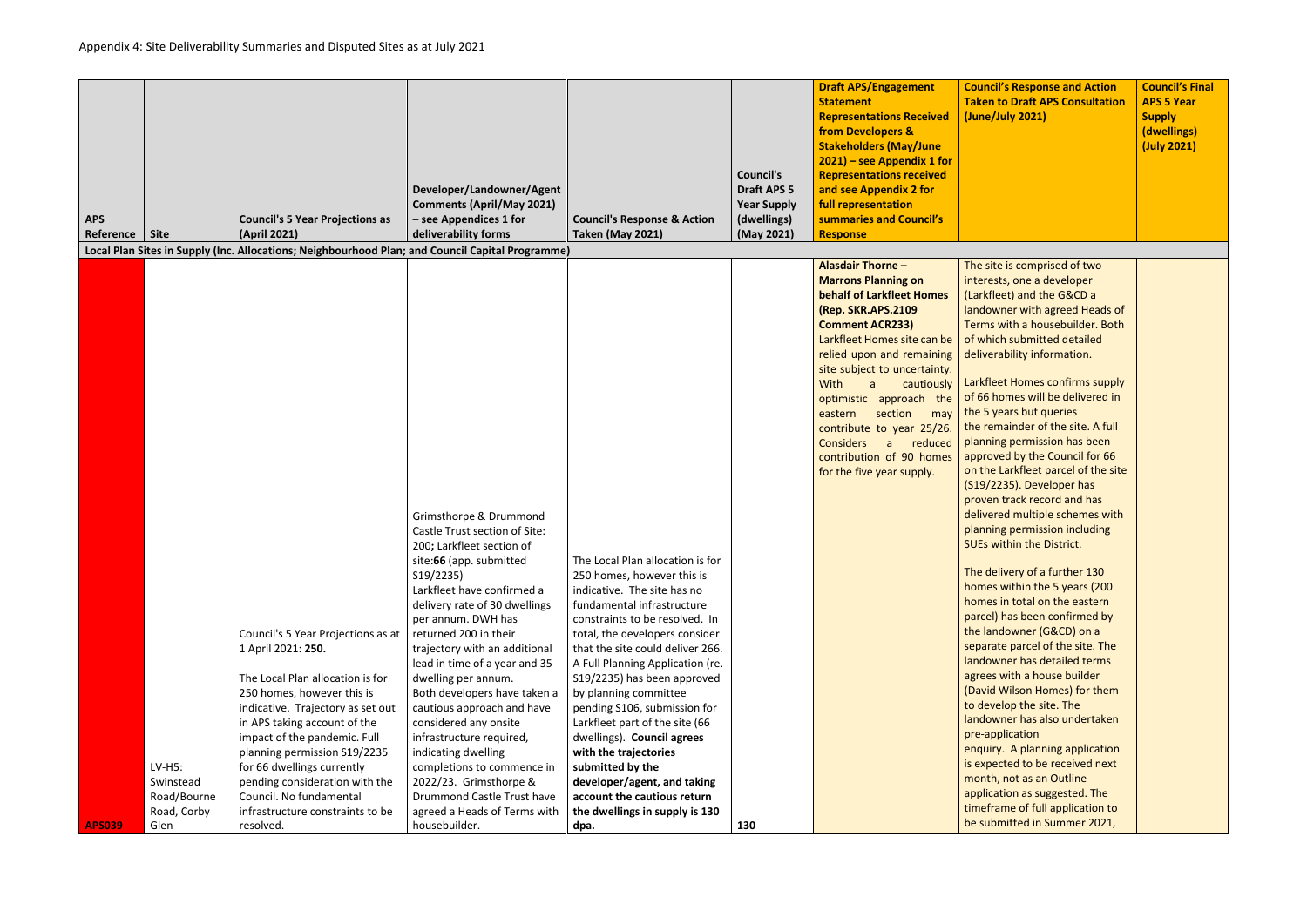|               |                                                 |                                                                                                                                                                                                                                                                                             |                                                                                                                                                                                                                                                                                                                                                                                                                 |                                                                                                                                                                                                                                                                    | <b>Council's</b>                  | <b>Draft APS/Engagement</b><br><b>Statement</b><br><b>Representations Received</b><br>from Developers &<br><b>Stakeholders (May/June</b><br>$2021$ ) – see Appendix 1 for<br><b>Representations received</b> | <b>Council's Response and Action</b><br><b>Taken to Draft APS Consultation</b><br>(June/July 2021)                                                                                                                                                                                                                                                                                                                                                                                                                                                                                                                                                                                                                                                                                                                    | <b>Council's Final</b><br><b>APS 5 Year</b><br><b>Supply</b><br>(dwellings)<br>(July 2021) |
|---------------|-------------------------------------------------|---------------------------------------------------------------------------------------------------------------------------------------------------------------------------------------------------------------------------------------------------------------------------------------------|-----------------------------------------------------------------------------------------------------------------------------------------------------------------------------------------------------------------------------------------------------------------------------------------------------------------------------------------------------------------------------------------------------------------|--------------------------------------------------------------------------------------------------------------------------------------------------------------------------------------------------------------------------------------------------------------------|-----------------------------------|--------------------------------------------------------------------------------------------------------------------------------------------------------------------------------------------------------------|-----------------------------------------------------------------------------------------------------------------------------------------------------------------------------------------------------------------------------------------------------------------------------------------------------------------------------------------------------------------------------------------------------------------------------------------------------------------------------------------------------------------------------------------------------------------------------------------------------------------------------------------------------------------------------------------------------------------------------------------------------------------------------------------------------------------------|--------------------------------------------------------------------------------------------|
|               |                                                 |                                                                                                                                                                                                                                                                                             | Developer/Landowner/Agent                                                                                                                                                                                                                                                                                                                                                                                       |                                                                                                                                                                                                                                                                    | <b>Draft APS 5</b>                | and see Appendix 2 for<br>full representation                                                                                                                                                                |                                                                                                                                                                                                                                                                                                                                                                                                                                                                                                                                                                                                                                                                                                                                                                                                                       |                                                                                            |
| <b>APS</b>    |                                                 | <b>Council's 5 Year Projections as</b>                                                                                                                                                                                                                                                      | <b>Comments (April/May 2021)</b><br>- see Appendices 1 for                                                                                                                                                                                                                                                                                                                                                      | <b>Council's Response &amp; Action</b>                                                                                                                                                                                                                             | <b>Year Supply</b><br>(dwellings) | summaries and Council's                                                                                                                                                                                      |                                                                                                                                                                                                                                                                                                                                                                                                                                                                                                                                                                                                                                                                                                                                                                                                                       |                                                                                            |
| Reference     | Site                                            | (April 2021)                                                                                                                                                                                                                                                                                | deliverability forms                                                                                                                                                                                                                                                                                                                                                                                            | <b>Taken (May 2021)</b>                                                                                                                                                                                                                                            | (May 2021)                        | <b>Response</b>                                                                                                                                                                                              |                                                                                                                                                                                                                                                                                                                                                                                                                                                                                                                                                                                                                                                                                                                                                                                                                       |                                                                                            |
|               |                                                 |                                                                                                                                                                                                                                                                                             |                                                                                                                                                                                                                                                                                                                                                                                                                 |                                                                                                                                                                                                                                                                    |                                   |                                                                                                                                                                                                              | with determination in early 2022<br>is realistic, with pre-application<br>discussions already completed.<br>The 130 dwellings proposed<br>within 5 years is therefore a<br>realistic position.<br>For site LV-H5, the Local Plan has<br>indicated a capacity of the site of<br>250 dwellings. Although,<br>both Larkfleet and Grimsthorpe &<br><b>Drummond Castle Trust have</b><br>indicated 266 dwellings to be<br>delivered, the Council has capped<br>the trajectory at 250 but notes<br>that this could increase following<br>planning approval on the eastern<br>parcel. This accounts for why the<br>deliverability information does<br>not match what was submitted in<br>the deliverability questionnaire.<br>No further action required,<br>trajectory to remain the same as<br>set out in the Draft Annual | <b>130</b>                                                                                 |
| <b>APS040</b> | $LV-H6:$<br>Easthorpe<br>Road, Great<br>Gonerby | Council's 5 Year Projections as at<br>1 April 2021: 46. Dwellings<br>expected to be delivered from<br>2021/22. Full permission<br>granted (S19/1138). Expected<br>start on site Aug 2020. But,<br>subject to the return of<br>construction following COVID19.<br>Site is wholly affordable. | No. dwellings in 5 Year<br>Supply: 46<br>Whole site to complete in<br>21/22. Site already<br>commenced October 2020,<br>no units completed to date.<br>Site has Full Planning<br>Permission with signed s106<br>(ref. S19/1138).<br>Development is wholly<br>affordable. Developer<br>(affordable housing provider)<br>has indicated completions<br>from 2021/22 and states all<br>dwellings to complete within | Site has Full Planning<br>Permission (ref. S19/1138) and<br>no fundamental infrastructure<br>constraints. Site is wholly<br>affordable. The trajectory<br>indicates site to complete in<br>2021/22 site under<br>construction site completion<br>expected in 2021. | 46                                | No representations<br>received during the Draft                                                                                                                                                              | <b>Position Statement.</b><br>No further action required,<br>trajectory to remain the same as                                                                                                                                                                                                                                                                                                                                                                                                                                                                                                                                                                                                                                                                                                                         |                                                                                            |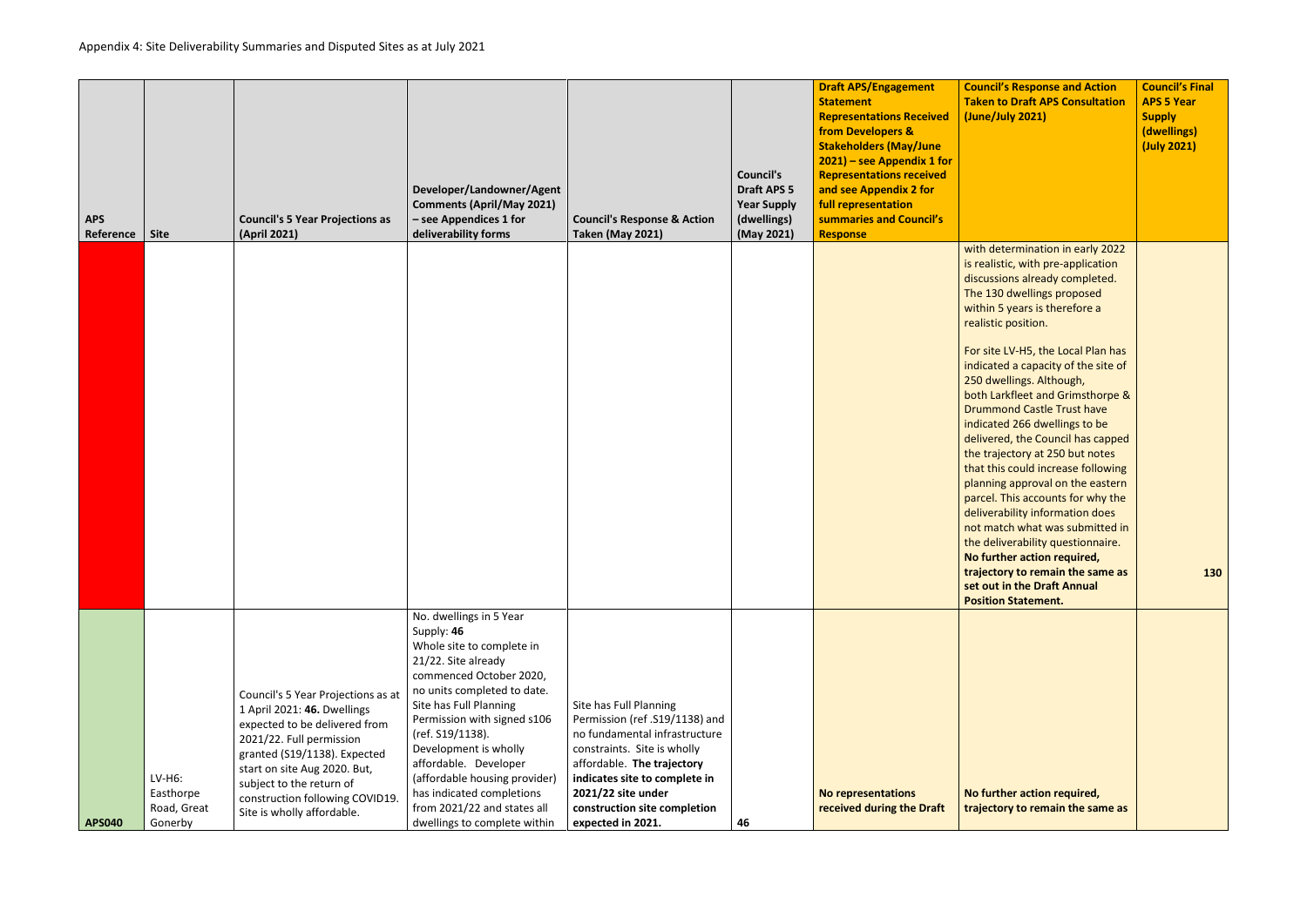| <b>APS</b><br>Reference | <b>Site</b>                                       | <b>Council's 5 Year Projections as</b><br>(April 2021)                                                                                                                                                                                                                                                                 | Developer/Landowner/Agent<br><b>Comments (April/May 2021)</b><br>- see Appendices 1 for<br>deliverability forms<br>the year. Assumed the site<br>will be completed by the end<br>of 2021.                                                                           | <b>Council's Response &amp; Action</b><br><b>Taken (May 2021)</b>                                                                                                                                                                                                                                                                                                                                                                                                                                                                                                                                                                                                                                                                                    | <b>Council's</b><br><b>Draft APS 5</b><br><b>Year Supply</b><br>(dwellings)<br>(May 2021) | <b>Draft APS/Engagement</b><br><b>Statement</b><br><b>Representations Received</b><br><b>from Developers &amp;</b><br><b>Stakeholders (May/June</b><br>$2021$ – see Appendix 1 for<br><b>Representations received</b><br>and see Appendix 2 for<br>full representation<br>summaries and Council's<br><b>Response</b><br><b>Annual Position</b><br><b>Statement Consultation</b> | Council'<br><b>Taken to</b><br>(June/Ju<br>set out i<br><b>Position</b>                                                                                                                                                                                                                                                                                             |
|-------------------------|---------------------------------------------------|------------------------------------------------------------------------------------------------------------------------------------------------------------------------------------------------------------------------------------------------------------------------------------------------------------------------|---------------------------------------------------------------------------------------------------------------------------------------------------------------------------------------------------------------------------------------------------------------------|------------------------------------------------------------------------------------------------------------------------------------------------------------------------------------------------------------------------------------------------------------------------------------------------------------------------------------------------------------------------------------------------------------------------------------------------------------------------------------------------------------------------------------------------------------------------------------------------------------------------------------------------------------------------------------------------------------------------------------------------------|-------------------------------------------------------------------------------------------|---------------------------------------------------------------------------------------------------------------------------------------------------------------------------------------------------------------------------------------------------------------------------------------------------------------------------------------------------------------------------------|---------------------------------------------------------------------------------------------------------------------------------------------------------------------------------------------------------------------------------------------------------------------------------------------------------------------------------------------------------------------|
| <b>APS041</b>           | LV-H7 Main<br>Road (South),<br>Long<br>Bennington | Council's 5 Year Projections as at<br>1 April 2021: 55.<br>2020 deliverability response<br>from agent indicated delivery<br>expectations. Outline planning<br>application received May 2020<br>(ref. S20/0775) 50 dwellings,<br>pending consideration. No<br>fundamental infrastructure<br>constraints to be resolved. | No proforma response<br>received but email<br>confirmation 04.05.21 that<br>application is outline and<br>expects the site to be brought<br>forward for development<br>once a decision has been<br>issued but developer is<br>unable to put a timeframe on<br>this. | Council to shift the trajectory a<br>year with completions from<br>2021/22 on review of the<br>pending application (ref.<br>S20/0775) 50 dwellings, the<br>Council has reduced delivery<br>of site (from what is indicated<br>in Local Plan) to 50 dwellings<br>to reflect submitted<br>application. Discussions with<br>Development Control indicate<br>that decision is expected in<br>June 2021. Site drainage and<br>flooding work is being<br>undertaken.<br>The site has no fundamental<br>infrastructure constraints to<br>be resolved. Developer agreed<br>the trajectory to be based on<br>the Councils assumptions<br>with from 2022/23. Council<br>has decreased delivery of site<br>to 50 dwellings to reflect<br>submitted application. | 50                                                                                        | <b>Alasdair Thorne -</b><br><b>Marrons Planning on</b><br><b>behalf of Larkfleet Homes</b><br>(Ref. SKR.APS.2109<br><b>Comment ACR235)</b><br>Considers 10 units might<br>be delivered in 2025/26<br>and 10 units should<br>contribute to the supply<br>not 50.                                                                                                                 | Outline<br>50 dwell<br>approve<br>Planning<br>2021) ar<br>complet<br>Agreem<br>underwa<br>Whilst tl<br>for deve<br>permissi<br>includes<br><b>Reserve</b><br>required<br>accorda<br>indicativ<br>reassura<br>seeking<br>site and<br>matters<br><b>Develop</b><br>within th<br>therefor<br>realistic.<br><b>No furth</b><br>trajecto<br>set out i<br><b>Position</b> |

| <b>Council's Response and Action</b><br><b>Taken to Draft APS Consultation</b><br>(June/July 2021)                                                                                                                                                                                                                                                                                                                                                                                                                                                                                                                                                                                                                                                                                                                                                                  | <b>Council's Final</b><br><b>APS 5 Year</b><br><b>Supply</b><br>(dwellings)<br>(July 2021) |
|---------------------------------------------------------------------------------------------------------------------------------------------------------------------------------------------------------------------------------------------------------------------------------------------------------------------------------------------------------------------------------------------------------------------------------------------------------------------------------------------------------------------------------------------------------------------------------------------------------------------------------------------------------------------------------------------------------------------------------------------------------------------------------------------------------------------------------------------------------------------|--------------------------------------------------------------------------------------------|
| set out in the Draft Annual<br><b>Position Statement</b>                                                                                                                                                                                                                                                                                                                                                                                                                                                                                                                                                                                                                                                                                                                                                                                                            | 46                                                                                         |
| Outline permission for<br>50 dwellings (S20/0775) was<br>approved conditionally at<br>Planning Committee (24th June<br>2021) and subject to the<br>completion of a S106<br>Agreement. S106 process is<br>underway.<br>Whilst the site will be marketed<br>for development with Outline<br>permission, the outline consent<br>includes a condition (2) that the<br><b>Reserved Matters scheme will be</b><br>required to be in broad<br>accordance with the Outline<br>indicative layout, giving<br>reassurance to any developer<br>seeking to buy and develop the<br>site and speeding up the reserved<br>matters process.<br>Development of 50 dwellings<br>within the 5 year supply is<br>therefore considered to be<br>realistic.<br>No further action required,<br>trajectory to remain the same as<br>set out in the Draft Annual<br><b>Position Statement</b> |                                                                                            |
|                                                                                                                                                                                                                                                                                                                                                                                                                                                                                                                                                                                                                                                                                                                                                                                                                                                                     | 50                                                                                         |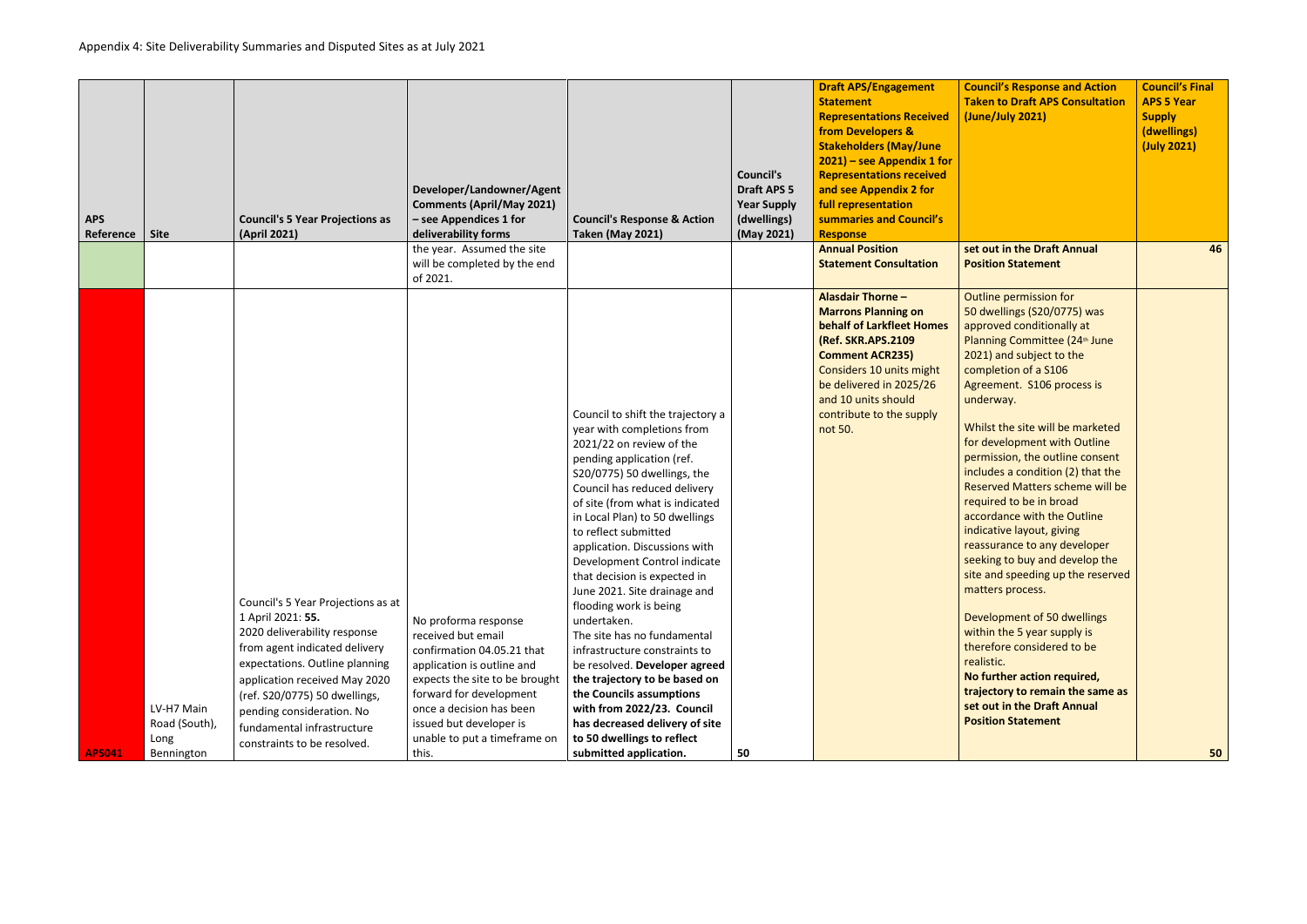| <b>Council's Response and Action</b><br><b>Taken to Draft APS Consultation</b><br>(June/July 2021)                                                                                                                                                                                                                                                                                                                                                                                                                                                                                                      | <b>Council's Final</b><br><b>APS 5 Year</b><br><b>Supply</b><br>(dwellings)<br>(July 2021) |
|---------------------------------------------------------------------------------------------------------------------------------------------------------------------------------------------------------------------------------------------------------------------------------------------------------------------------------------------------------------------------------------------------------------------------------------------------------------------------------------------------------------------------------------------------------------------------------------------------------|--------------------------------------------------------------------------------------------|
| <b>Full Planning Permission pending</b><br>for 43 dwellings (S21/0655)<br>received 30th March 2021.<br>Landowner expects first dwelling<br>to complete January 2022 and all<br>units to be completed in year<br>22/23. The Landowner shifted<br>the supply completions from<br>21/22 to 22/23 and the Council<br>agrees with this approach to<br>allow for planning approval.<br>No further action required,                                                                                                                                                                                            |                                                                                            |
| trajectory to remain the same as<br>set out in the Draft Annual<br><b>Position Statement</b>                                                                                                                                                                                                                                                                                                                                                                                                                                                                                                            | 43                                                                                         |
| <b>The Council received</b><br>deliverability information from<br>both interests in the site which<br>gives confidence that the<br>Landowners are keen to progress<br>the site.<br><b>GW Padley provided a trajectory</b><br>for the entire site, taking a<br>cautious approach and shifting<br>the supply to commence 22/23.<br>However, taking into account<br><b>Bullimores Sand and Gravel's</b><br>response which included a<br>trajectory for their parcel alone<br>(which indicated completions<br>from 23/24) .The Council has now<br>amended the trajectory with a<br>modest 8 dwellings to be |                                                                                            |

| <b>APS</b> | Reference                      | <b>Site</b>                                                                                                      | <b>Council's 5 Year Projections as</b><br>(April 2021)                                                                                                                                                                                                                                                                                                                                                                                                                                                                                                                                                                                                                                                                                                                                                                                                                                                                                           | Developer/Landowner/Agent<br><b>Comments (April/May 2021)</b><br>- see Appendices 1 for<br>deliverability forms                                                                                                                                                                                                                                                                                                                                                                                                                                                                                                                                                                                                                                                                 | <b>Council's Response &amp; Action</b><br><b>Taken (May 2021)</b>                                                                                                                                                                                                                                                                                                                                                                                                                                                                                                                                                                                                                                                                                                                                                                                                    | <b>Council's</b><br><b>Draft APS 5</b><br><b>Year Supply</b><br>(dwellings)<br>(May 2021) | <b>Draft APS/Engagement</b><br><b>Statement</b><br><b>Representations Received</b><br>from Developers &<br><b>Stakeholders (May/June</b><br>2021) – see Appendix 1 for<br><b>Representations received</b><br>and see Appendix 2 for<br>full representation<br>summaries and Council's<br><b>Response</b>                                                                                                                                                                                                                                                                                                         | Council's<br><b>Taken to</b><br>(June/Ju                                                                                                                                                                                                                                                                                                                                                                                                                    |
|------------|--------------------------------|------------------------------------------------------------------------------------------------------------------|--------------------------------------------------------------------------------------------------------------------------------------------------------------------------------------------------------------------------------------------------------------------------------------------------------------------------------------------------------------------------------------------------------------------------------------------------------------------------------------------------------------------------------------------------------------------------------------------------------------------------------------------------------------------------------------------------------------------------------------------------------------------------------------------------------------------------------------------------------------------------------------------------------------------------------------------------|---------------------------------------------------------------------------------------------------------------------------------------------------------------------------------------------------------------------------------------------------------------------------------------------------------------------------------------------------------------------------------------------------------------------------------------------------------------------------------------------------------------------------------------------------------------------------------------------------------------------------------------------------------------------------------------------------------------------------------------------------------------------------------|----------------------------------------------------------------------------------------------------------------------------------------------------------------------------------------------------------------------------------------------------------------------------------------------------------------------------------------------------------------------------------------------------------------------------------------------------------------------------------------------------------------------------------------------------------------------------------------------------------------------------------------------------------------------------------------------------------------------------------------------------------------------------------------------------------------------------------------------------------------------|-------------------------------------------------------------------------------------------|------------------------------------------------------------------------------------------------------------------------------------------------------------------------------------------------------------------------------------------------------------------------------------------------------------------------------------------------------------------------------------------------------------------------------------------------------------------------------------------------------------------------------------------------------------------------------------------------------------------|-------------------------------------------------------------------------------------------------------------------------------------------------------------------------------------------------------------------------------------------------------------------------------------------------------------------------------------------------------------------------------------------------------------------------------------------------------------|
|            | <b>APS042</b><br><b>APS043</b> | LV-H8 Main<br>Road (North),<br>Long<br>Bennington<br>LV-H10<br>Thistleton Lane<br>and Mill Lane,<br>South Witham | Council's 5 Year Projections as at<br>1 April 2021: 30 2020<br>deliverability response from<br>agent noted the intention to<br>submit an outline application in<br>Spring 2020. No fundamental<br>infrastructure constraints to be<br>resolved. The site has no<br>fundamental infrastructure<br>constraints to be resolved.<br>Planning permission pending for<br>full permission for 43 fully<br>affordable units (S21/0655).<br>Council's 5 Year Projections as at<br>1 April 2021: 34 Completions<br>expected from 2022/23. The<br>site has two landowners, part of<br>the site has the temporary<br>occupation of a poultry farm<br>both landowners indicated as<br>part of the 2020 APS that 16<br>units could come forward and<br>the site overall over the next 5<br>years. Trajectory has been<br>moved forward as to allow for<br>the planning application<br>process. No fundamental<br>infrastructure constraints to be<br>resolved. | No. of dwellings in 5 Year<br>Supply: 30<br>Developer agreed with the<br>Councils projections.<br>Completions expected from<br>2022/23 for full permission.<br>GD Padley section of site: 34<br>dwellings in 5 Year Supply,<br>completions expected from<br>2022/23<br>Trajectory shifted a year from<br>Local Plan due to short term<br>extension to the life of the<br>poultry farm at South<br>Witham. Planning application<br>yet to be submitted, ongoing<br>discussions.<br><b>Bullimores Sand and Gravel</b><br>section of site: 16 dwellings in<br>5 year supply, completions<br>expected from 2023/24.<br>Expects no restrictions to<br>gaining planning permission<br>for an allocated site of this<br>scale within the next 2 years.<br>Minor preparation works will | The site has no fundamental<br>infrastructure constraints to<br>be resolved. The Council<br>proposes to shift the<br>trajectory a year, with<br>completions from 2022/23<br>and has increased delivery of<br>site to 43 dwellings to reflect<br>submitted application.<br>The site has no fundamental<br>issues to be resolved. Due to a<br>short term extension of the<br>poultry farm, the GD Padley<br>has shifted the trajectory a<br>year. Bullimores Sand and<br>Gravel have shifted the<br>trajectory by 3 years with<br>indication that a Planning<br>application will be submitted<br>within next 2 years. The<br><b>Council agrees with developer</b><br>the shift in the trajectory,<br>starting at 2022/23. As GD<br>Padley provided trajectory for<br>the entire site, the trajectory<br>has been amended to take<br>into account Bullimores<br>return. | 43<br>34                                                                                  | <b>Alasdair Thorne -</b><br><b>Marrons Planning on</b><br><b>behalf of Larkfleet Homes</b><br>(Ref. SKR.APS.2109<br><b>Comment. ACR235)</b><br>Considers it realistic that a<br>single year of completions<br>will occur in 25/26 and<br>delivery should be<br>amended to reflect 13<br>dwellings within the 5 year<br>period.<br><b>Alasdair Thorne -</b><br><b>Marrons Planning on</b><br><b>behalf of Larkfleet Homes</b><br>(Ref. SKR.APS.2109<br><b>Comment. ACR236)</b><br>Considers no clear<br>evidence or firm progress<br>can be shown and the site<br>should be removed from<br>the five year supply. | <b>Full Plan</b><br>for 43 dy<br>received<br>Landowr<br>to comp<br>units to<br>22/23. T<br>the supp<br>$21/22$ to<br>agrees w<br>allow for<br><b>No furth</b><br>trajector<br>set out i<br><b>Position</b><br><b>The Cour</b><br>deliveral<br>both inte<br>gives cor<br>Landowr<br>the site.<br><b>GW Padl</b><br>for the e<br>cautious<br>the supp<br>However<br><b>Bullimor</b><br>response<br>trajector<br>(which in<br>from $23/$<br>amende<br>modest & |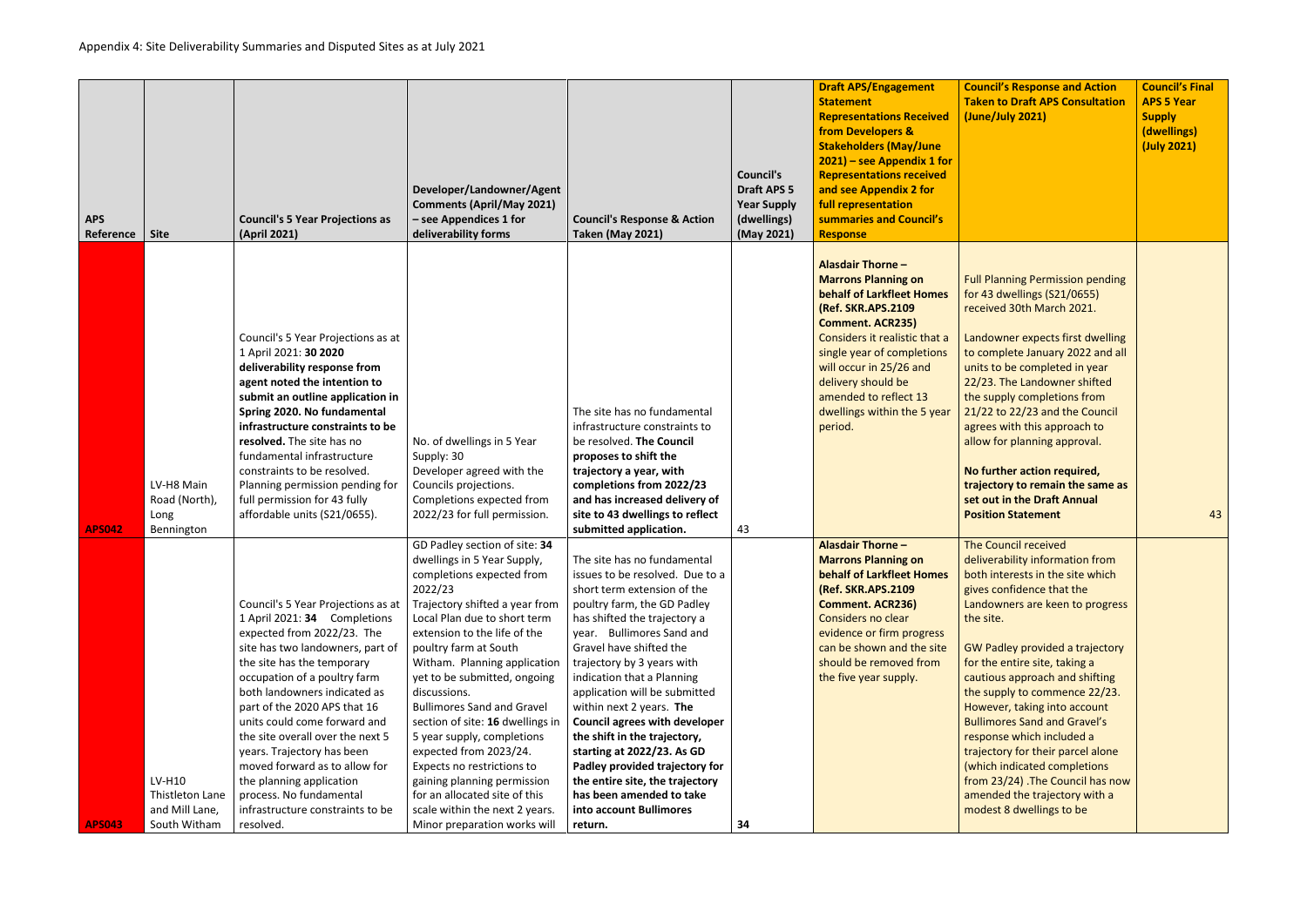| <b>APS</b><br>Reference | <b>Site</b>                                     | <b>Council's 5 Year Projections as</b><br>(April 2021)                                                                                                                                  | Developer/Landowner/Agent<br><b>Comments (April/May 2021)</b><br>- see Appendices 1 for<br>deliverability forms                                                            | <b>Council's Response &amp; Action</b><br><b>Taken (May 2021)</b>                                                                           | <b>Council's</b><br><b>Draft APS 5</b><br><b>Year Supply</b><br>(dwellings)<br>(May 2021) | <b>Draft APS/Engagement</b><br><b>Statement</b><br><b>Representations Received</b><br>from Developers &<br><b>Stakeholders (May/June</b><br>$2021$ – see Appendix 1 for<br><b>Representations received</b><br>and see Appendix 2 for<br>full representation<br>summaries and Council's<br><b>Response</b> | <b>Counci</b><br>Taken <sup>®</sup><br>(June/                 |
|-------------------------|-------------------------------------------------|-----------------------------------------------------------------------------------------------------------------------------------------------------------------------------------------|----------------------------------------------------------------------------------------------------------------------------------------------------------------------------|---------------------------------------------------------------------------------------------------------------------------------------------|-------------------------------------------------------------------------------------------|-----------------------------------------------------------------------------------------------------------------------------------------------------------------------------------------------------------------------------------------------------------------------------------------------------------|---------------------------------------------------------------|
|                         |                                                 |                                                                                                                                                                                         | be required, no major<br>infrastructure required within<br>the proposed development.<br>The layout of the adjacent<br>residential site provides<br>opportunity for service |                                                                                                                                             |                                                                                           |                                                                                                                                                                                                                                                                                                           | comple<br>to be c<br>It is not<br>locatio<br>develo<br>layout |
|                         |                                                 |                                                                                                                                                                                         | connections to be brought<br>onto the site.                                                                                                                                |                                                                                                                                             |                                                                                           |                                                                                                                                                                                                                                                                                                           | for ser<br>brough<br><b>The Co</b><br>removi                  |
|                         |                                                 |                                                                                                                                                                                         |                                                                                                                                                                            |                                                                                                                                             |                                                                                           | <b>Alasdair Thorne -</b>                                                                                                                                                                                                                                                                                  | comple<br>from 2<br>Plannir                                   |
|                         |                                                 |                                                                                                                                                                                         |                                                                                                                                                                            |                                                                                                                                             |                                                                                           | <b>Marrons Planning on</b><br>behalf of Larkfleet Homes<br>(Ref. SKR.APS.2109<br><b>Comment. ACR237)</b><br>Considers no clear                                                                                                                                                                            | submit<br>being r<br>a subje<br>the sca<br>timesca            |
|                         |                                                 | Council's 5 Year Projections as at<br>1 April 2021: 31 Completions<br>expected from 2022/23.<br>Response received 21/04/2020<br>stating the landowner's<br>intensions to bring the site | No. of dwellings in 5 year<br>supply: 31<br>Developer/agent/landowner                                                                                                      | The site has no fundamental                                                                                                                 |                                                                                           | evidence or firm progress<br>can be shown and the site<br>should be removed from<br>the five year supply.                                                                                                                                                                                                 | followi<br>Landov<br>Counci<br>dwellin<br>22/23.              |
|                         |                                                 | forward. No fundamental<br>infrastructure constraints to be<br>resolved. Planning permission<br>has yet to be sought and site has<br>yet to be marketed, as such                        | agrees with Council's<br>projected completions,<br>expected from 2022/23.<br>Planning permission has yet<br>to be sought (likely during<br>2021), site has been            | infrastructure constraints to<br>be resolved. Planning<br>permission has yet to be<br>sought, site has been<br>marketed seeking offers      |                                                                                           |                                                                                                                                                                                                                                                                                                           | The Co<br>landow<br>taken a<br>the del<br>within              |
| <b>APS044</b>           | LV-H11 Land<br>off High Street,<br>South Witham | developer has shifted trajectory<br>starting in 2022/23.<br>The Council agrees with<br>developer shifting the trajectory<br>starting in 2022/23.                                        | marketed seeking offers<br>subject to planning basis. yet<br>to be marketed, as such<br>developer has shifted<br>trajectory starting in 2022/23                            | subject to planning basis. The<br><b>Council expects delivery of</b><br>site within the 5 year supply,<br>with completions from<br>2022/23. | 31                                                                                        |                                                                                                                                                                                                                                                                                                           | <b>No furt</b><br>traject<br>set out<br><b>Positio</b>        |
|                         |                                                 |                                                                                                                                                                                         |                                                                                                                                                                            |                                                                                                                                             |                                                                                           |                                                                                                                                                                                                                                                                                                           |                                                               |

| <b>Council's Response and Action</b><br><b>Taken to Draft APS Consultation</b><br>(June/July 2021)                                                                                                                                                                                                                                                              | <b>Council's Final</b><br><b>APS 5 Year</b><br><b>Supply</b><br>(dwellings)<br>(July 2021) |
|-----------------------------------------------------------------------------------------------------------------------------------------------------------------------------------------------------------------------------------------------------------------------------------------------------------------------------------------------------------------|--------------------------------------------------------------------------------------------|
| completed in 23/24 and the site<br>to be completed thereafter.<br>It is noted that due to the site's<br>location adjacent to residential<br>development to the east, the<br>layout provides an opportunity<br>for service connections to be<br>brought forward onto this site.                                                                                  |                                                                                            |
| The Council has amended supply<br>removing 8 units with<br>completions to be expected<br>from 2023/24.                                                                                                                                                                                                                                                          | 26                                                                                         |
| Planning permission likely to be<br>submitted 2021 based currently<br>being marketed seeking offers on<br>a subject to planning basis. Given<br>the scale of the development the<br>timescales will be relatively short<br>following receipt of planning<br>Landowner agrees with the<br>Council's projections that<br>dwellings will be delivered in<br>22/23. |                                                                                            |
| The Council considers that the<br>landowner and the Council has<br>taken an appropriate approach to<br>the delivery to be delivered<br>within the 5 year period.                                                                                                                                                                                                |                                                                                            |
| No further action required,<br>trajectory to remain the same as<br>set out in the Draft Annual<br><b>Position Statement.</b>                                                                                                                                                                                                                                    | 31                                                                                         |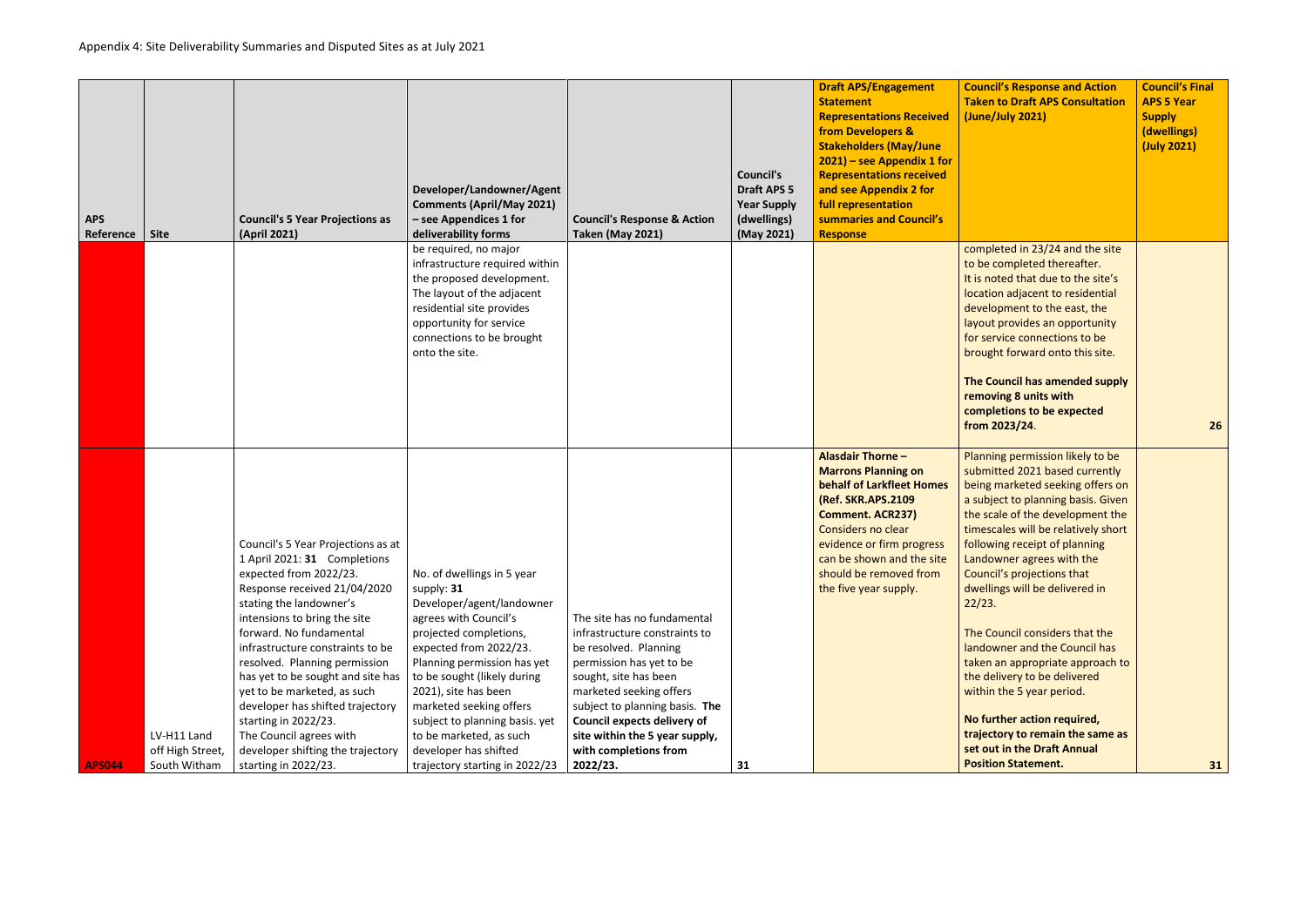| <b>APS</b><br>Reference | <b>Site</b>                                              | <b>Council's 5 Year Projections as</b><br>(April 2021)                                                                                                                                                                                                                                                                                                                                                                                                     | Developer/Landowner/Agent<br><b>Comments (April/May 2021)</b><br>- see Appendices 1 for<br>deliverability forms                                                                                                                                                                                | <b>Council's Response &amp; Action</b><br><b>Taken (May 2021)</b>                                                                                                                                                                                                                                                                                                           | <b>Council's</b><br><b>Draft APS 5</b><br><b>Year Supply</b><br>(dwellings)<br>(May 2021) | <b>Draft APS/Engagement</b><br><b>Statement</b><br><b>Representations Received</b><br>from Developers &<br><b>Stakeholders (May/June</b><br>$2021$ ) – see Appendix 1 for<br><b>Representations received</b><br>and see Appendix 2 for<br>full representation<br>summaries and Council's<br><b>Response</b> | Cour<br><b>Take</b><br>(Jun     |
|-------------------------|----------------------------------------------------------|------------------------------------------------------------------------------------------------------------------------------------------------------------------------------------------------------------------------------------------------------------------------------------------------------------------------------------------------------------------------------------------------------------------------------------------------------------|------------------------------------------------------------------------------------------------------------------------------------------------------------------------------------------------------------------------------------------------------------------------------------------------|-----------------------------------------------------------------------------------------------------------------------------------------------------------------------------------------------------------------------------------------------------------------------------------------------------------------------------------------------------------------------------|-------------------------------------------------------------------------------------------|-------------------------------------------------------------------------------------------------------------------------------------------------------------------------------------------------------------------------------------------------------------------------------------------------------------|---------------------------------|
| <b>APS045</b>           | DEP-H1<br>Towngate<br>West, Market<br>Deeping            | Council's 5 Year Projections as at<br>1 April 2021: 73 Completions<br>expected from 2024/25.<br>Response received 21/04/2020<br>stating the landowner's<br>intensions to bring the site<br>forward and an outline planning<br>application to be submitted in<br>2020. Site removed from the<br>first 5 years by PINS Inspector,<br>trajectory moved forward<br>considering these comments. No<br>fundamental infrastructure<br>constraints to be resolved. | No. of dwellings in 5 year<br>supply: 73<br>Deliverability form re<br>submitted in 2020, no<br>change. Completions<br>expected from 2022/23.<br>Outline permission expected<br>to be prepared and submitted<br>within the next 12 months.<br>Position not changed.                             | The site has no fundamental<br>infrastructure constraints to<br>be resolved. Planning<br>permission has yet to be<br>sought, as such developer<br>agrees that completions are<br>likely to commence in<br>2022/23. The Council has<br>removed the site from the 5<br>year supply, site commencing<br>from 26/27 taking into<br>consideration the PINs APS<br>2020 response. | 0                                                                                         | <b>No representations</b><br>received during the Draft<br><b>Annual Position</b><br><b>Statement Consultation</b>                                                                                                                                                                                           | No f<br>traje<br>set c<br>Posit |
| <b>APS046</b>           | DEP-H2 Land<br>off Linchfield<br>Road, Market<br>Deeping | Council's 5 Year Projections as at<br>1 April 2021: 0 Completions<br>expected from 2026/27.<br>Response received 21/04/2020<br>stating the landowner's<br>intensions to bring the site<br>forward and an outline planning<br>application to be submitted in<br>2020. Site moved forward and<br>not included in the 5 year supply<br>as a result of the PINS Inspectors<br>comments. No fundamental<br>infrastructure constraints to be<br>resolved.        | Developer agrees with the<br>Council assumptions. No. of<br>dwellings in 5 Year Supply: 0<br>Developer/agent/landowner<br>agrees with the Councils<br>assumptions. Intension to<br>submit an outline planning<br>application within the next 2<br>years. Completions expected<br>from 2026-27. | Intention to submit an outline<br>planning application within<br>the next 2 year. The<br>Developer agrees that<br>completions will likely come<br>forward later on than the 5<br>year supply, commencing<br>2026/27. Site removed from 5<br>year supply.                                                                                                                    | 0                                                                                         | <b>No representations</b><br>received during the Draft<br><b>Annual Position</b><br><b>Statement Consultation</b>                                                                                                                                                                                           | No f<br>traje<br>set c<br>Posit |

| <b>Council's Response and Action</b><br><b>Taken to Draft APS Consultation</b><br>(June/July 2021)                          | <b>Council's Final</b><br><b>APS 5 Year</b><br><b>Supply</b><br>(dwellings)<br>(July 2021) |
|-----------------------------------------------------------------------------------------------------------------------------|--------------------------------------------------------------------------------------------|
| No further action required,<br>trajectory to remain the same as<br>set out in the Draft Annual<br><b>Position Statement</b> | $\bf{0}$                                                                                   |
| No further action required,<br>trajectory to remain the same as<br>set out in the Draft Annual<br><b>Position Statement</b> | $\bf{0}$                                                                                   |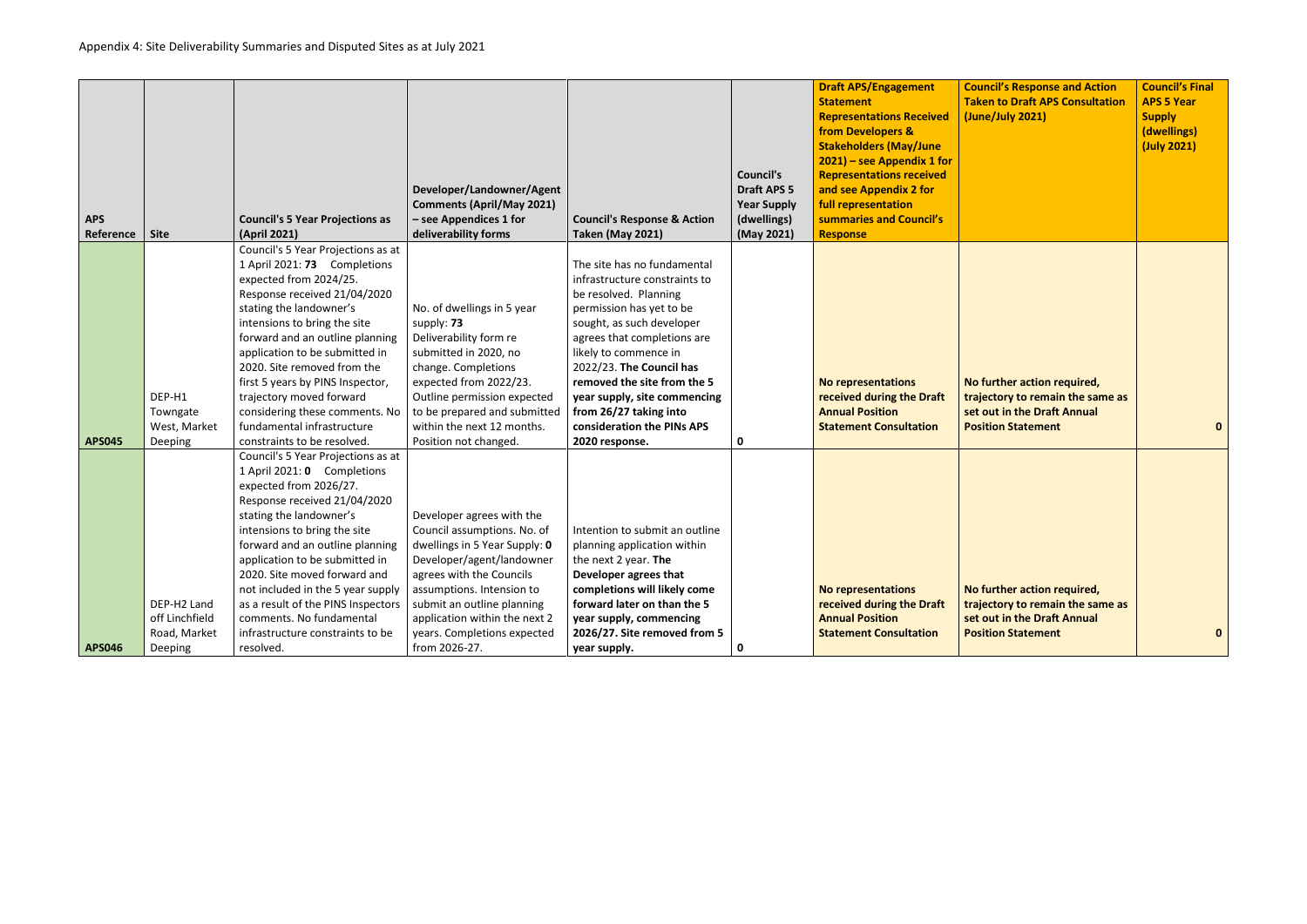|               |                     |                                        |                                  |                                        |                    | <b>Draft APS/Engagement</b>       | <b>Council's Response and Action</b>   | <b>Council's Final</b> |
|---------------|---------------------|----------------------------------------|----------------------------------|----------------------------------------|--------------------|-----------------------------------|----------------------------------------|------------------------|
|               |                     |                                        |                                  |                                        |                    | <b>Statement</b>                  | <b>Taken to Draft APS Consultation</b> | <b>APS 5 Year</b>      |
|               |                     |                                        |                                  |                                        |                    | <b>Representations Received</b>   | (June/July 2021)                       | <b>Supply</b>          |
|               |                     |                                        |                                  |                                        |                    | from Developers &                 |                                        | (dwellings)            |
|               |                     |                                        |                                  |                                        |                    | <b>Stakeholders (May/June</b>     |                                        | (July 2021)            |
|               |                     |                                        |                                  |                                        |                    | 2021) - see Appendix 1 for        |                                        |                        |
|               |                     |                                        |                                  |                                        | <b>Council's</b>   | <b>Representations received</b>   |                                        |                        |
|               |                     |                                        | Developer/Landowner/Agent        |                                        | <b>Draft APS 5</b> | and see Appendix 2 for            |                                        |                        |
|               |                     |                                        | <b>Comments (April/May 2021)</b> |                                        | <b>Year Supply</b> | full representation               |                                        |                        |
| <b>APS</b>    |                     | <b>Council's 5 Year Projections as</b> | - see Appendices 1 for           | <b>Council's Response &amp; Action</b> | (dwellings)        | summaries and Council's           |                                        |                        |
| Reference     | <b>Site</b>         | (April 2021)                           | deliverability forms             | <b>Taken (May 2021)</b>                | (May 2021)         | <b>Response</b>                   |                                        |                        |
|               |                     |                                        | No. of dwellings in 5 year       |                                        |                    | <b>Alasdair Thorne -</b>          | Delivery rates have been reduced       |                        |
|               |                     |                                        | supply: 275                      |                                        |                    | <b>Marrons Planning on</b>        | due to the complexity of the site,     |                        |
|               |                     |                                        | Completions expected from        |                                        |                    | behalf of Larkfleet Homes         | <b>GSSR and Utility and service</b>    |                        |
|               |                     |                                        | 2023/24. The position has        |                                        |                    | (Ref. SKR.APS.2109                | investigations. GSSR Phase 3           |                        |
|               |                     |                                        | changed as a result of the       |                                        |                    | <b>Comment. ACR238a)</b>          | under construction - completion        |                        |
|               |                     |                                        | submitted APS for 2021.          |                                        |                    | Considers 275 homes at            | estimated May 2023 (Final Phase)       |                        |
|               |                     |                                        | Delivery rates have been         |                                        |                    | Spitalgate Heath and 225          |                                        |                        |
|               |                     |                                        | reduced due to the               |                                        |                    | homes at the Barracks             | Landowner entered into a               |                        |
|               |                     |                                        | complexity of the site, the      |                                        |                    | should be discounted from         | <b>Planning Performance</b>            |                        |
|               |                     |                                        | secure acceptance of the         |                                        |                    | the five year supply.             | Agreement with the Council to          |                        |
|               |                     |                                        | S106 and the assessment of       |                                        |                    |                                   | cover the determination of the         |                        |
|               |                     |                                        | the wider housing market in      |                                        |                    | <b>Paul Butler - PB Planning</b>  | Outline application S14/2169,          |                        |
|               |                     |                                        | Grantham. Lincolnshire           |                                        |                    | on behalf of Invicta              | possible committee in Summer           |                        |
|               |                     |                                        | <b>County Council commenced</b>  |                                        |                    | <b>Developments (Ref.</b>         | 2021, Development Management           |                        |
|               |                     |                                        | GSSR Phase 3 in July 2020,       | Delivery rates have been               |                    | <b>SKR.APS.2110 Comment</b>       | Officers working concurrently on       |                        |
|               |                     |                                        | with a 27 months                 | reduced due to the complexity          |                    | <b>ACR249a)</b>                   | S106 and Masterplan (to be             |                        |
|               |                     |                                        | construction programme           | of the site, GSSR and Utility          |                    | <b>Considers loss of at least</b> | required by condition) expected        |                        |
|               |                     |                                        | Utility and service              | and service investigations.            |                    | 275 homes on GR3-H1 and           | to be submitted soon after             |                        |
|               |                     |                                        | investigations currently being   | Entered into a Planning                |                    | GR3-H4. Believes delivery         | determination of Outline               |                        |
|               |                     |                                        | carried out by Hoare Lea on      | Performance Agreement with             |                    | of homes on GR3-H1 and            | application. The Council agrees        |                        |
|               |                     |                                        | behalf of Grantham Southern      | the Council to cover the               |                    | H4 will be delayed further        | with the updated trajectory with       |                        |
|               |                     | Council's 5 Year Projections as at     | Utilities Group prove that       | determination of the Outline           |                    | and do not believe                | 275 completions within the five        |                        |
|               |                     | 2021: 400 Completions expected         | sufficient services are          | application S14/2169, possible         |                    | expected annual delivery          | year supply expected from              |                        |
|               |                     | from 2022/23. Response                 | available, at reasonable costs   | committee in Summer 2021,              |                    | rates for two sites will be       | 2023/24.                               |                        |
|               |                     | received 21/04/2020 stating the        | and within reasonable            | Development Management                 |                    | realised. Envisage that this      |                                        |                        |
|               |                     | landowner's intensions to bring        | timescales. Seeking to secure    | Officers working concurrently          |                    | current identified shortfall      | No further action required,            |                        |
|               |                     | the site forward and the               | pre-start conditions by 2022.    | on S106 and Masterplan (to be          |                    | will only increase by the         | trajectory to remain the same as       |                        |
|               |                     | developer has entered into a           | Work has commenced on            | required by condition). The            |                    | time the Local Plan Review        | set out in the Draft Annual            |                        |
|               | GR3-H1              | <b>Planning Performance</b>            | planning conditions that must    | <b>Council agrees with the</b>         |                    | is examined in 2024.              | <b>Position Statement</b>              |                        |
|               | Spitalgate          | Agreement with the Council to          | be satisfied before Reserved     | updated trajectory with                |                    |                                   |                                        |                        |
|               | Heath,              | cover the determination of the         | Matters Applications can be      | completions expected from              |                    |                                   |                                        |                        |
| <b>APS047</b> | Grantham            | outline application (S14/2169).        | sought.                          | 2023/24.                               | 275                |                                   |                                        | 275                    |
|               |                     | Council's 5 Year Projections as at     | No. of dwellings In 5 Year       | Applications have been                 |                    | <b>Stephen Short - Escritt</b>    | Applications have been approved        |                        |
|               |                     | 1 April 2021: 330 Site will            | Supply: 330                      | approved by Planning                   |                    | <b>Barrell on behalf of The</b>   | by Planning Committee. Three           |                        |
|               | GR3-H2:             | deliver 1150 units over the plan       | Completions expected from        | Committee. Three planning              |                    | <b>Jenkinson Family Trust</b>     | planning applications pending:         |                        |
|               | <b>Rectory Farm</b> | period. Completions expected           | 2022/23,                         | applications pending: ref              |                    | (Rep. SKR.APS.2103                | ref s16/2818 (OUT) - 817               |                        |
|               | (Phase 2 North      | from 2022/23.                          | developer/landowner/agent        | s16/2818 (OUT) - 817                   |                    | <b>Comment. ACR212)</b>           | dwellings; needs updated ES and        |                        |
|               | West                | Deliverability form received           | in agreement with Council's      | dwellings; needs updated ES            |                    | Confirms satisfaction with        | viability - development                |                        |
|               | Quadrant,           | dated 27/11/2018 for parcel ref.       | projections. The estimated       | and viability - development            |                    | the details included.             | Management expects possible            |                        |
| <b>APS048</b> | Grantham)           | SKLP134; using as guidance             | projected completion figures     | Management expects possible            |                    |                                   | approval late 21, and ref              |                        |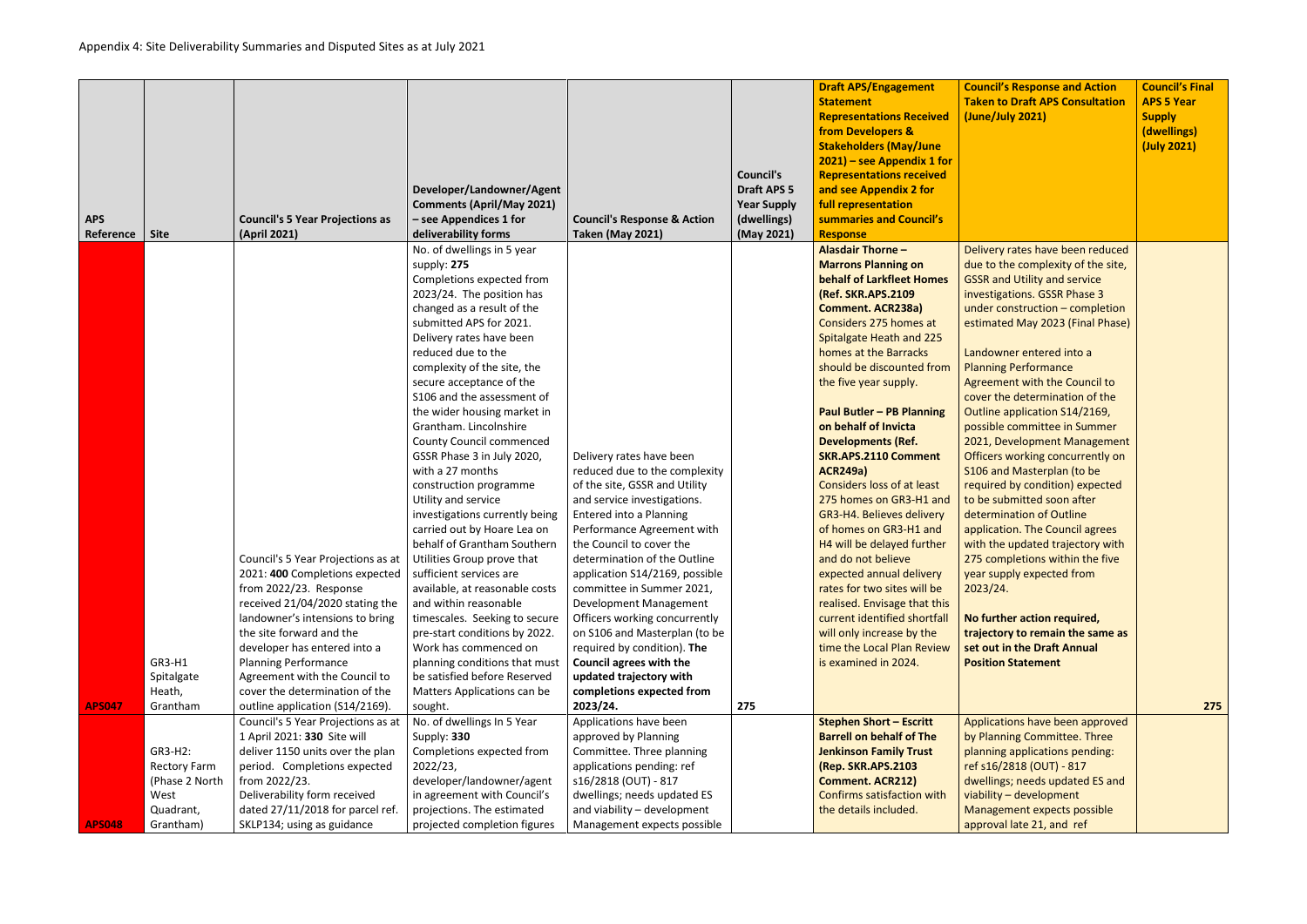|                |                 |                                        |                                  |                                        |                    | <b>Draft APS/Engagement</b>      | <b>Council's Response and Action</b>   | <b>Council's Final</b> |
|----------------|-----------------|----------------------------------------|----------------------------------|----------------------------------------|--------------------|----------------------------------|----------------------------------------|------------------------|
|                |                 |                                        |                                  |                                        |                    | <b>Statement</b>                 | <b>Taken to Draft APS Consultation</b> | <b>APS 5 Year</b>      |
|                |                 |                                        |                                  |                                        |                    | <b>Representations Received</b>  | (June/July 2021)                       | <b>Supply</b>          |
|                |                 |                                        |                                  |                                        |                    | from Developers &                |                                        | (dwellings)            |
|                |                 |                                        |                                  |                                        |                    | <b>Stakeholders (May/June</b>    |                                        | (July 2021)            |
|                |                 |                                        |                                  |                                        |                    | $2021$ ) – see Appendix 1 for    |                                        |                        |
|                |                 |                                        |                                  |                                        | <b>Council's</b>   | <b>Representations received</b>  |                                        |                        |
|                |                 |                                        | Developer/Landowner/Agent        |                                        | <b>Draft APS 5</b> | and see Appendix 2 for           |                                        |                        |
|                |                 |                                        | <b>Comments (April/May 2021)</b> |                                        | <b>Year Supply</b> | full representation              |                                        |                        |
| <b>APS</b>     |                 | <b>Council's 5 Year Projections as</b> | - see Appendices 1 for           | <b>Council's Response &amp; Action</b> | (dwellings)        | summaries and Council's          |                                        |                        |
| Reference      | <b>Site</b>     | (April 2021)                           | deliverability forms             | <b>Taken (May 2021)</b>                | (May 2021)         | <b>Response</b>                  |                                        |                        |
|                |                 | delivery estimated for rest of         | above broadly reflect the        | approval late 21, and ref              |                    | <b>Alasdair Thorne -</b>         | S16/2819 (FULL) - 220 dwellings,       |                        |
|                |                 | site. Planning Applications            | current Barratt David Wilson     | S16/2819 (FULL) - 220                  |                    | <b>Marrons Planning on</b>       | approved by committee pending          |                        |
|                |                 | pending; and Planning Brief for        | annual completions on the        | dwellings, approved by                 |                    | behalf of Larkfleet Homes        | awaiting S106 sign off; and ref        |                        |
|                |                 | part of the site (applications         | adjoining Poplar Farm site,      | committee pending awaiting             |                    | (Ref. SKR.APS.2109               | S16/2816 (FULL) - 228 dwellings,       |                        |
|                |                 | S16/2818 and S16/2819). Site           | and assume that three            | S106 sign off; and ref                 |                    | <b>Comment. ACR239)</b>          | approved by committee pending          |                        |
|                |                 | deemed deliverable, however            | developers will be operating     | S16/2816 (FULL) - 228                  |                    | Considers trajectory to be       | awaiting S106 sign off. A              |                        |
|                |                 | trajectory updated in line with        | at Rectory Farm. Planning        | dwellings, approved by                 |                    | delayed for 12 months to         | Planning Brief is being prepared       |                        |
|                |                 | PINs Inspector comments                | Permission to be sought          | committee pending awaiting             |                    | facilitate onsite                | for Rectory Farm, Phase 2 due for      |                        |
|                |                 | (removal of 15 units from              | within 2/3 years. Integration    | S106 sign off. A Planning Brief        |                    | infrastructure delivery in       | adoption later in 2021. Whilst         |                        |
|                |                 | supply)                                | with the adjacent Poplar Farm    | is being prepared for Rectory          |                    | 22/23 and completions            | the Local Plan indicates a total       |                        |
|                |                 |                                        | development is important to      | Farm, Phase 2 due for                  |                    | 23/24 reducing delivery          | supply for the site of 1150            |                        |
|                |                 |                                        | ensure comprehensive             | adoption later in 2021. Whilst         |                    | from the site by 120             | dwellings, the Planning                |                        |
|                |                 |                                        | scheme. To be built in           | the Local Plan indicates a total       |                    | dwellings.                       | applications total 1, 265. As the      |                        |
|                |                 |                                        | accordance with Planning         | supply for the site of 1150            |                    |                                  | dwelling numbers of the Outline        |                        |
|                |                 |                                        | Brief.                           | dwellings, the Planning                |                    | <b>Paul Butler - PB Planning</b> | application may change at              |                        |
|                |                 |                                        |                                  | applications total 1, 265. As          |                    | on behalf of Invicta             | Reserved Matters stage, the            |                        |
|                |                 |                                        |                                  | the dwelling numbers of the            |                    | <b>Developments (Ref.</b>        | Council has decided to retain          |                        |
|                |                 |                                        |                                  | Outline application may                |                    | <b>SKR.APS.2110 Comment</b>      | 1,150 total dwellings as the site      |                        |
|                |                 |                                        |                                  | change at Reserved Matters             |                    | <b>ACR250a)</b>                  | capacity. The trajectory broadly       |                        |
|                |                 |                                        |                                  | stage, the Council has decided         |                    | Reiterate previous position      | reflects the current Barratt David     |                        |
|                |                 |                                        |                                  | to retain 1,150 total dwellings        |                    | that new homes will not          | Wilson annual completions on           |                        |
|                |                 |                                        |                                  | as the site capacity. The              |                    | be delivered from sites          | the adjoining site.                    |                        |
|                |                 |                                        |                                  | trajectory broadly reflects the        |                    | GR3-H2 and GR3-H3 until          | The Council agrees with the            |                        |
|                |                 |                                        |                                  | current Barratt David Wilson           |                    | 2024/25 at the earliest.         | developer that 330 completions         |                        |
|                |                 |                                        |                                  | annual completions on the              |                    | The result being the loss of     | will likely come forward within        |                        |
|                |                 |                                        |                                  | adjoining site.                        |                    | 2 years of delivery from         | the 5 year supply, with                |                        |
|                |                 |                                        |                                  | The Developer agrees that              |                    | these sites within the next      | completions from 2022/23.              |                        |
|                |                 |                                        |                                  | completions will likely come           |                    | 5 years. The loss would          |                                        |                        |
|                |                 |                                        |                                  | forward within the 5 year              |                    | equate to 120 homes from         | No further action required,            |                        |
|                |                 |                                        |                                  | supply, with completions               |                    | GR3-H2 in respect of the         | trajectory to remain the same as       |                        |
|                |                 |                                        |                                  | from 2022/23.                          |                    | number of homes                  | set out in the Draft Annual            |                        |
|                |                 |                                        |                                  |                                        | 330                | envisaged to be delivered        | <b>Position Statement</b>              | 330                    |
|                |                 |                                        |                                  |                                        |                    | from this site in the next 5-    |                                        |                        |
|                |                 |                                        |                                  |                                        |                    | years                            |                                        |                        |
|                |                 | Council's 5 Year Projections as at     | No. of dwellings in Local Plan   | Ministry of Defence and                |                    | <b>Richard Bailey - Homes</b>    | <b>Ministry of Defence and Homes</b>   |                        |
|                |                 | 1 April 2021: 425 Completions          | 5 Year Supply: 300               | Homes England working                  |                    | <b>England on behalf of</b>      | England working closely with the       |                        |
|                | GR3-H4 Prince   | expected from 2022/23                  | Completions expected from        | closely with the Council and           |                    | <b>Defence Infrastructure</b>    | <b>Council and Lincolnshire County</b> |                        |
|                | William of      | Total site delivery over plan          | 2023/24. Amended to reflect      | Lincolnshire County Council to         |                    | <b>Organisation (Rep.</b>        | Council to deliver the site.           |                        |
|                | Gloucester      | period, and beyond: 4000.              | current position with regard     | deliver the site. Southern             |                    | <b>SKR.APS.2108 Comment</b>      | Southern Relief Road is essential      |                        |
| <b>APS 049</b> | <b>Barracks</b> | Sites in the Southern Quadrant         | to anticipated detailed          | Relief Road is essential to            |                    | <b>ACR221)</b>                   | to delivering the site. Previously,    |                        |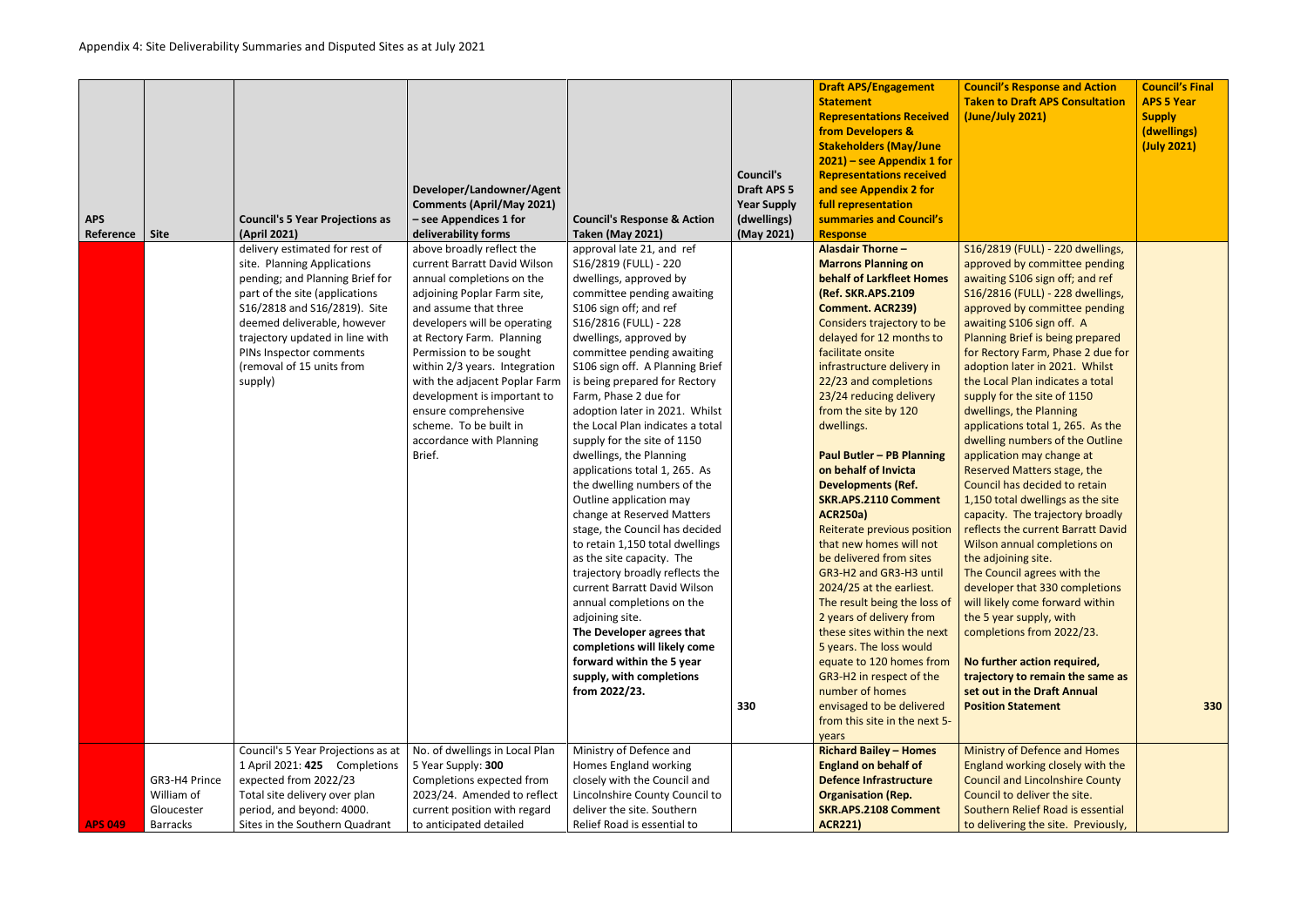| <b>APS</b><br>Reference | <b>Site</b> | <b>Council's 5 Year Projections as</b><br>(April 2021)                                                                                                                                                                                                                                                                                                                            | Developer/Landowner/Agent<br><b>Comments (April/May 2021)</b><br>- see Appendices 1 for<br>deliverability forms                                                                                                                                                                                                                                                                                                                                                                                                                                                                                                                                                                                                                                  | <b>Council's Response &amp; Action</b><br><b>Taken (May 2021)</b>                                                                                                                                                                                                                                                                                                                                                                                                                                                     | <b>Council's</b><br><b>Draft APS 5</b><br><b>Year Supply</b><br>(dwellings)<br>(May 2021) | <b>Draft APS/Engagement</b><br><b>Statement</b><br><b>Representations Received</b><br>from Developers &<br><b>Stakeholders (May/June</b><br>$2021$ ) – see Appendix 1 for<br><b>Representations received</b><br>and see Appendix 2 for<br>full representation<br>summaries and Council's<br><b>Response</b>                                                                                                                                                                                                                                                                                                                                                                                                                                                                                                                                                                                                                                                                                                                                  | <b>Coun</b><br><b>Taker</b><br>(June)                                                                                                                                                                                                             |
|-------------------------|-------------|-----------------------------------------------------------------------------------------------------------------------------------------------------------------------------------------------------------------------------------------------------------------------------------------------------------------------------------------------------------------------------------|--------------------------------------------------------------------------------------------------------------------------------------------------------------------------------------------------------------------------------------------------------------------------------------------------------------------------------------------------------------------------------------------------------------------------------------------------------------------------------------------------------------------------------------------------------------------------------------------------------------------------------------------------------------------------------------------------------------------------------------------------|-----------------------------------------------------------------------------------------------------------------------------------------------------------------------------------------------------------------------------------------------------------------------------------------------------------------------------------------------------------------------------------------------------------------------------------------------------------------------------------------------------------------------|-------------------------------------------------------------------------------------------|----------------------------------------------------------------------------------------------------------------------------------------------------------------------------------------------------------------------------------------------------------------------------------------------------------------------------------------------------------------------------------------------------------------------------------------------------------------------------------------------------------------------------------------------------------------------------------------------------------------------------------------------------------------------------------------------------------------------------------------------------------------------------------------------------------------------------------------------------------------------------------------------------------------------------------------------------------------------------------------------------------------------------------------------|---------------------------------------------------------------------------------------------------------------------------------------------------------------------------------------------------------------------------------------------------|
|                         |             | are limited to 500 dwellings<br>total in 5 years supply as<br>dependent on construction of<br>Southern Relief Road which is<br>expected to complete in 2023.<br>Response April 2020 stated that<br>an MoU signed with Homes<br>England, a planning<br>performance agreement is due<br>to be signed imminently with a<br>planning application due to be<br>submitted in late 2021. | planning approval and site<br>vacation times. Pre-<br>application submission, EIA<br>scoping request made to<br>SKDC. PPA in place with SKDC.<br>Barracks closure announced<br>and Homes England on board.<br>Development expected to<br>commence in 2023 - subject<br>to planning permission.<br>Intending to submit planning<br>application in 2021 with<br>Homes England consultant's<br>working on infrastructure<br>provision from summer 2020,<br>relief road is under<br>construction. Regular<br>meetings with Council and<br>Liaison with Lincolnshire<br>County Council. Work on<br>utilities and relief road<br>ongoing. Landowner<br>(Ministry of Defence)<br>considers infrastructure<br>provision achievable within<br>timescales. | delivering the site. The<br>trajectory therefore limits sites<br>in the first 5 years to 500<br>dwellings in the Southern<br>Quadrant. The site is yet to<br>achieve Planning Permission<br>which is due to be submitted<br>in 2021. Consultation on the<br>proposed Masterplan being<br>undertaken in May 2021. Due<br>to infrastructure<br>requirements and timescales<br>for submitting a Planning<br><b>Application, the Council</b><br>agrees with the proposed<br>trajectory, with completions<br>from 2023/24. | 225                                                                                       | APS should be revised to<br>reflect projection of 300<br>dwellings from PWGB site<br>in the 5-year supply. 50<br>dwellings is appropriate in<br>2023/24 and scheme is<br>capable of delivering 125<br>in subsequent years.<br><b>Alasdair Thorne -</b><br><b>Marrons Planning on</b><br>behalf of Larkfleet Homes<br>(Ref. SKR.APS.2109<br><b>Comment. ACR238b)</b><br>Considers 275 homes at<br>Spitalgate Heath and 225<br>homes at the Barracks<br>should be discounted from<br>the five year supply.<br><b>Paul Butler - PB Planning</b><br>on behalf of Invicta<br><b>Developments (Ref.</b><br><b>SKR.APS.2110 Comment</b><br><b>ACR249b)</b><br><b>Considers loss of at least</b><br>275 homes on GR3-H1 and<br>GR3-H4. Believes delivery<br>of homes on GR3-H1 and<br>H4 will be delayed further<br>and do not believe<br>expected annual delivery<br>rates for two sites will be<br>realised. Envisage that this<br>current identified shortfall<br>will only increase by the<br>time the Local Plan Review<br>is examined in 2024. | site w<br>in the<br>South<br>South<br>comp<br>under<br>earlie<br>there<br>broug<br>to ach<br>which<br>2021.<br>requil<br>subm<br><b>Applic</b><br>with t<br>with o<br><b>Delive</b><br>by Ho<br>throu<br><b>APS c</b><br>delive<br>achie<br>years |

| <b>Council's Response and Action</b><br><b>Taken to Draft APS Consultation</b><br>(June/July 2021)                                                                                                                                                                                                                                                                                                                                                                                                                                                                                                                                                                                                                                                                                                                                   | <b>Council's Final</b><br><b>APS 5 Year</b><br><b>Supply</b><br>(dwellings)<br>(July 2021) |
|--------------------------------------------------------------------------------------------------------------------------------------------------------------------------------------------------------------------------------------------------------------------------------------------------------------------------------------------------------------------------------------------------------------------------------------------------------------------------------------------------------------------------------------------------------------------------------------------------------------------------------------------------------------------------------------------------------------------------------------------------------------------------------------------------------------------------------------|--------------------------------------------------------------------------------------------|
| site was limited to 500 dwellings<br>in the first 5 years for the<br>Southern Quadrant. The<br>Southern relief road is due to be<br>completed in May 2023 (Phase 3<br>under construction (Final Phase)),<br>earlier than anticipated and<br>therefore more homes can be<br>brought forward. The site is yet<br>to achieve Planning Permission<br>which is due to be submitted in<br>2021. Due to infrastructure<br>requirements and timescales for<br>submitting a Planning<br><b>Application, the Council agrees</b><br>with the proposed trajectory,<br>with completions from 2023/24.<br><b>Delivery increased as proposed</b><br>by Homes England who confirm<br>through response to the draft<br><b>APS consultation expected</b><br>delivery of 300 dwellings is<br>achievable through in the 5<br>years from 2023/24 onwards. | 300                                                                                        |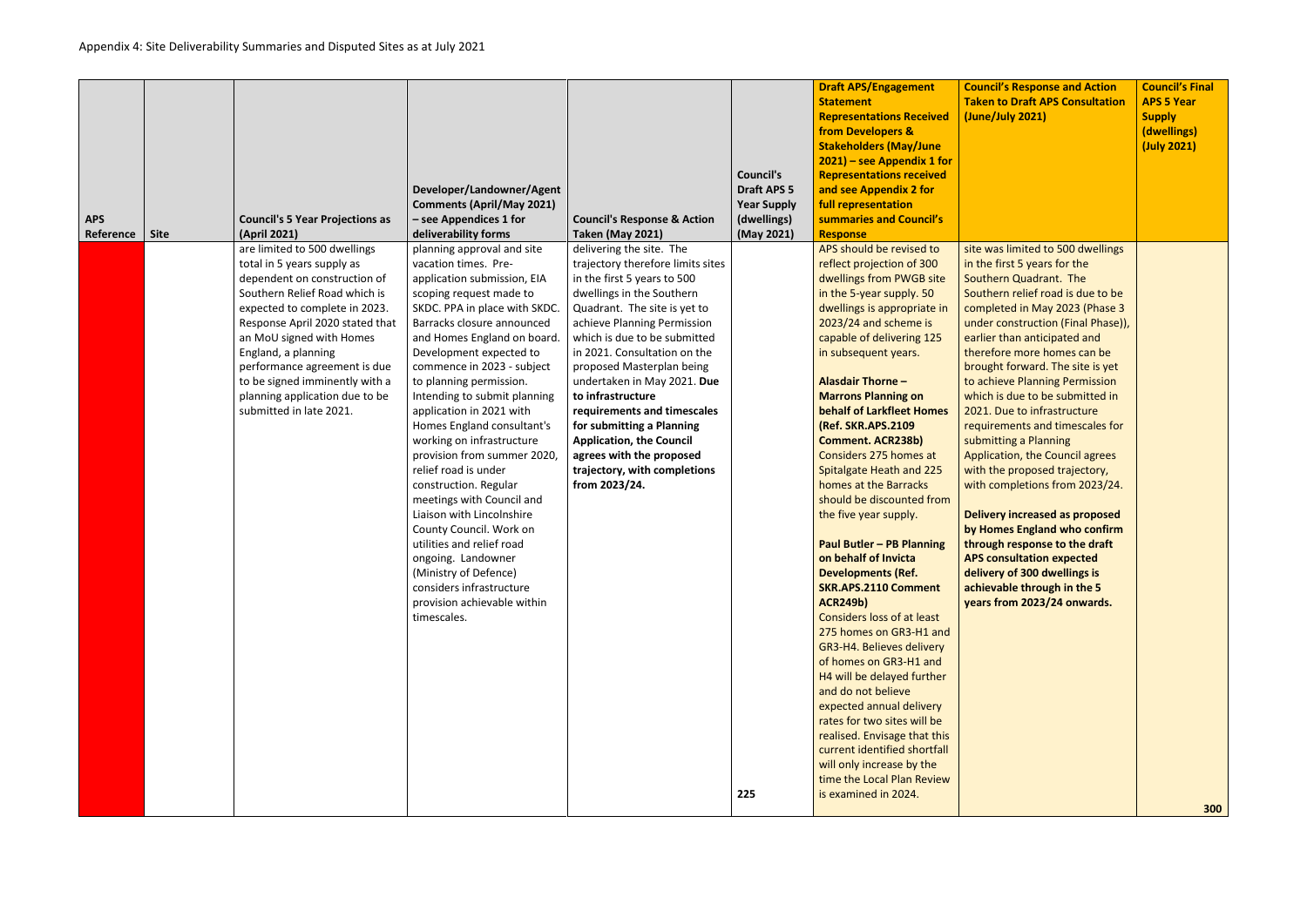| <b>APS</b><br>Reference | <b>Site</b>             | <b>Council's 5 Year Projections as</b><br>(April 2021)        | Developer/Landowner/Agent<br><b>Comments (April/May 2021)</b><br>- see Appendices 1 for<br>deliverability forms | <b>Council's Response &amp; Action</b><br><b>Taken (May 2021)</b> | <b>Council's</b><br><b>Draft APS 5</b><br><b>Year Supply</b><br>(dwellings)<br>(May 2021) | <b>Draft APS/Engagement</b><br><b>Statement</b><br><b>Representations Received</b><br>from Developers &<br><b>Stakeholders (May/June</b><br>$2021$ ) – see Appendix 1 for<br><b>Representations received</b><br>and see Appendix 2 for<br>full representation<br>summaries and Council's<br><b>Response</b> | Cound<br><b>Taker</b><br>(June) |
|-------------------------|-------------------------|---------------------------------------------------------------|-----------------------------------------------------------------------------------------------------------------|-------------------------------------------------------------------|-------------------------------------------------------------------------------------------|-------------------------------------------------------------------------------------------------------------------------------------------------------------------------------------------------------------------------------------------------------------------------------------------------------------|---------------------------------|
|                         |                         |                                                               |                                                                                                                 |                                                                   |                                                                                           | <b>Alasdair Thorne -</b>                                                                                                                                                                                                                                                                                    | The O                           |
|                         |                         |                                                               |                                                                                                                 |                                                                   |                                                                                           | <b>Marrons Planning on</b><br><b>behalf of Larkfleet Homes</b>                                                                                                                                                                                                                                              | dwelli                          |
|                         |                         |                                                               |                                                                                                                 |                                                                   |                                                                                           | (Ref. SKR.APS.2109                                                                                                                                                                                                                                                                                          | appro<br>Plann                  |
|                         |                         |                                                               |                                                                                                                 |                                                                   |                                                                                           | <b>Comment. ACR240)</b>                                                                                                                                                                                                                                                                                     | March                           |
|                         |                         |                                                               |                                                                                                                 |                                                                   |                                                                                           | <b>Considers</b><br>reduced                                                                                                                                                                                                                                                                                 | comp                            |
|                         |                         |                                                               |                                                                                                                 |                                                                   |                                                                                           | contribution of 35 home                                                                                                                                                                                                                                                                                     |                                 |
|                         |                         |                                                               |                                                                                                                 |                                                                   |                                                                                           | 96<br>rather<br>than<br><i>is</i>                                                                                                                                                                                                                                                                           | Site is                         |
|                         |                         |                                                               |                                                                                                                 |                                                                   |                                                                                           | anticipated for the five year<br>supply.                                                                                                                                                                                                                                                                    | in pla<br><b>Devel</b>          |
|                         |                         |                                                               |                                                                                                                 |                                                                   |                                                                                           |                                                                                                                                                                                                                                                                                                             | Office                          |
|                         |                         |                                                               |                                                                                                                 |                                                                   |                                                                                           |                                                                                                                                                                                                                                                                                                             | quickl                          |
|                         |                         |                                                               |                                                                                                                 | No fundamental infrastructure                                     |                                                                                           |                                                                                                                                                                                                                                                                                                             | signed                          |
|                         |                         |                                                               |                                                                                                                 | constraints to be resolved.                                       |                                                                                           |                                                                                                                                                                                                                                                                                                             | Reser                           |
|                         |                         | Council's 5 Year Projections as at                            |                                                                                                                 | After consultation with                                           |                                                                                           |                                                                                                                                                                                                                                                                                                             | expec                           |
|                         |                         | 1 April 2021: 96<br><b>No</b><br>fundamental infrastructure   |                                                                                                                 | Development Management,<br>trajectory has moved forward           |                                                                                           |                                                                                                                                                                                                                                                                                                             | Site d                          |
|                         |                         | constraints to be resolved. An                                |                                                                                                                 | to allow for reserved matters                                     |                                                                                           |                                                                                                                                                                                                                                                                                                             | to allo                         |
|                         |                         | Outline planning application for                              |                                                                                                                 | application. Outline                                              |                                                                                           |                                                                                                                                                                                                                                                                                                             | applic                          |
|                         |                         | 96 dwellings has now been                                     |                                                                                                                 | application has been approved                                     |                                                                                           |                                                                                                                                                                                                                                                                                                             | assess                          |
|                         |                         | approved by the Council (ref.                                 | No. of dwellings in 5 year                                                                                      | at committee, pending S106.                                       |                                                                                           |                                                                                                                                                                                                                                                                                                             | is like                         |
|                         |                         | S20/1169). Based on the APS                                   | supply: 96                                                                                                      | Site progressing with recent                                      |                                                                                           |                                                                                                                                                                                                                                                                                                             |                                 |
|                         |                         | 2020 submission Council's                                     | Completions from 22/23. No                                                                                      | meetings with developers.                                         |                                                                                           |                                                                                                                                                                                                                                                                                                             | No fu                           |
|                         | LV-H1 Wilsford          | trajectory that development<br>likely to commence in 21/22.   | recent response form                                                                                            | <b>Council's own assessment is</b>                                |                                                                                           |                                                                                                                                                                                                                                                                                                             | trajec                          |
| <b>APS 050</b>          | Lane, North<br>Ancaster |                                                               | received, delivery based on<br>APS 2020 submission.                                                             | that development likely to<br>commence in 22/23.                  | 96                                                                                        |                                                                                                                                                                                                                                                                                                             | set ou<br><b>Positi</b>         |
|                         |                         |                                                               |                                                                                                                 |                                                                   |                                                                                           | <b>Alasdair Thorne -</b>                                                                                                                                                                                                                                                                                    | Lando                           |
|                         |                         |                                                               | No. of dwellings in 5 year                                                                                      |                                                                   |                                                                                           | <b>Marrons Planning on</b>                                                                                                                                                                                                                                                                                  | option                          |
|                         |                         |                                                               | supply: 35                                                                                                      |                                                                   |                                                                                           | <b>behalf of Larkfleet Homes</b>                                                                                                                                                                                                                                                                            | forwa                           |
|                         |                         |                                                               | Completions from 2023/24.                                                                                       | No fundamental infrastructure                                     |                                                                                           | (Ref. SKR.APS.2109                                                                                                                                                                                                                                                                                          | given                           |
|                         |                         |                                                               | There has been some slippage                                                                                    | constraints to be resolved.                                       |                                                                                           | <b>Comment. ACR241)</b>                                                                                                                                                                                                                                                                                     | natur                           |
|                         |                         | Council's 5 Year projections as at                            | due to Covid 19 pandemic<br>and landowner family                                                                | Informal pre-application                                          |                                                                                           | Considers that the site                                                                                                                                                                                                                                                                                     | devel                           |
|                         |                         | 1 April 2021: 35 Completions<br>from 2022/23. Response to the | circumstances. Landowners                                                                                       | discussions have taken place.<br>As planning application not yet  |                                                                                           | should not be relied upon<br>for the five year supply                                                                                                                                                                                                                                                       | be ex<br>years.                 |
|                         |                         | <b>Annual Position Statement 2020</b>                         | considering options to take                                                                                     | been sought, delivery is likely                                   |                                                                                           | removing all 35 dwellings.                                                                                                                                                                                                                                                                                  | discus                          |
|                         |                         | indicated the submission of a                                 | the site forward. However,                                                                                      | to commence later on in the 5                                     |                                                                                           |                                                                                                                                                                                                                                                                                                             | place.                          |
|                         |                         | planning application in June                                  | given the size of the site and                                                                                  | year period, from 2023/24.                                        |                                                                                           |                                                                                                                                                                                                                                                                                                             |                                 |
|                         | LV-H2 Wilsford          | 2020. No fundamental                                          | nature of the proposed                                                                                          | <b>Council agrees with</b>                                        |                                                                                           |                                                                                                                                                                                                                                                                                                             | <b>Takin</b>                    |
|                         | Lane (South)            | infrastructure constraints to be                              | development, completions                                                                                        | developer's trajectory, with                                      |                                                                                           |                                                                                                                                                                                                                                                                                                             | Lando                           |
| <b>APS 051</b>          | Ancaster                | resolved.                                                     | expected within 5 years.                                                                                        | completions from 2023/24.                                         |                                                                                           |                                                                                                                                                                                                                                                                                                             | optio                           |

| <b>Council's Response and Action</b><br><b>Taken to Draft APS Consultation</b><br>(June/July 2021)                                                                                                                                                                                                                                                                                                                                                                                                                                                                                                                                                                                                                                                | <b>Council's Final</b><br><b>APS 5 Year</b><br><b>Supply</b><br>(dwellings)<br>(July 2021) |
|---------------------------------------------------------------------------------------------------------------------------------------------------------------------------------------------------------------------------------------------------------------------------------------------------------------------------------------------------------------------------------------------------------------------------------------------------------------------------------------------------------------------------------------------------------------------------------------------------------------------------------------------------------------------------------------------------------------------------------------------------|--------------------------------------------------------------------------------------------|
| The Outline permission for 96<br>dwellings (SS20/1169) was<br>approved conditionally at<br>Planning Committee on 17th<br>March 2021 and subject to the<br>completion of a S106 Agreement.<br>Site is progressing with developer<br>in place. Discussions with<br><b>Development Management</b><br>Officers present site is moving on<br>quickly with S106 expected to be<br>signed by 31st July 2021 and<br><b>Reserved Matters application</b><br>expected Autumn 2021.<br>Site delivery was moved forward<br>to allow for reserved matters<br>application. Council's own<br>assessment is that development<br>is likely to commence in 22/23.<br>No further action required,<br>trajectory to remain the same as<br>set out in the Draft Annual |                                                                                            |
| <b>Position Statement</b>                                                                                                                                                                                                                                                                                                                                                                                                                                                                                                                                                                                                                                                                                                                         | 96                                                                                         |
| Landowners are considering<br>options for taking the site<br>forward. It is anticipated that,<br>given the size of the site and the<br>nature of the proposed<br>development, completions can<br>be expected within five<br>years. Informal pre application<br>discussions have also taken<br>place.<br><b>Taking account of the</b><br><b>Landowners consideration of</b><br>options for the site the Council                                                                                                                                                                                                                                                                                                                                    |                                                                                            |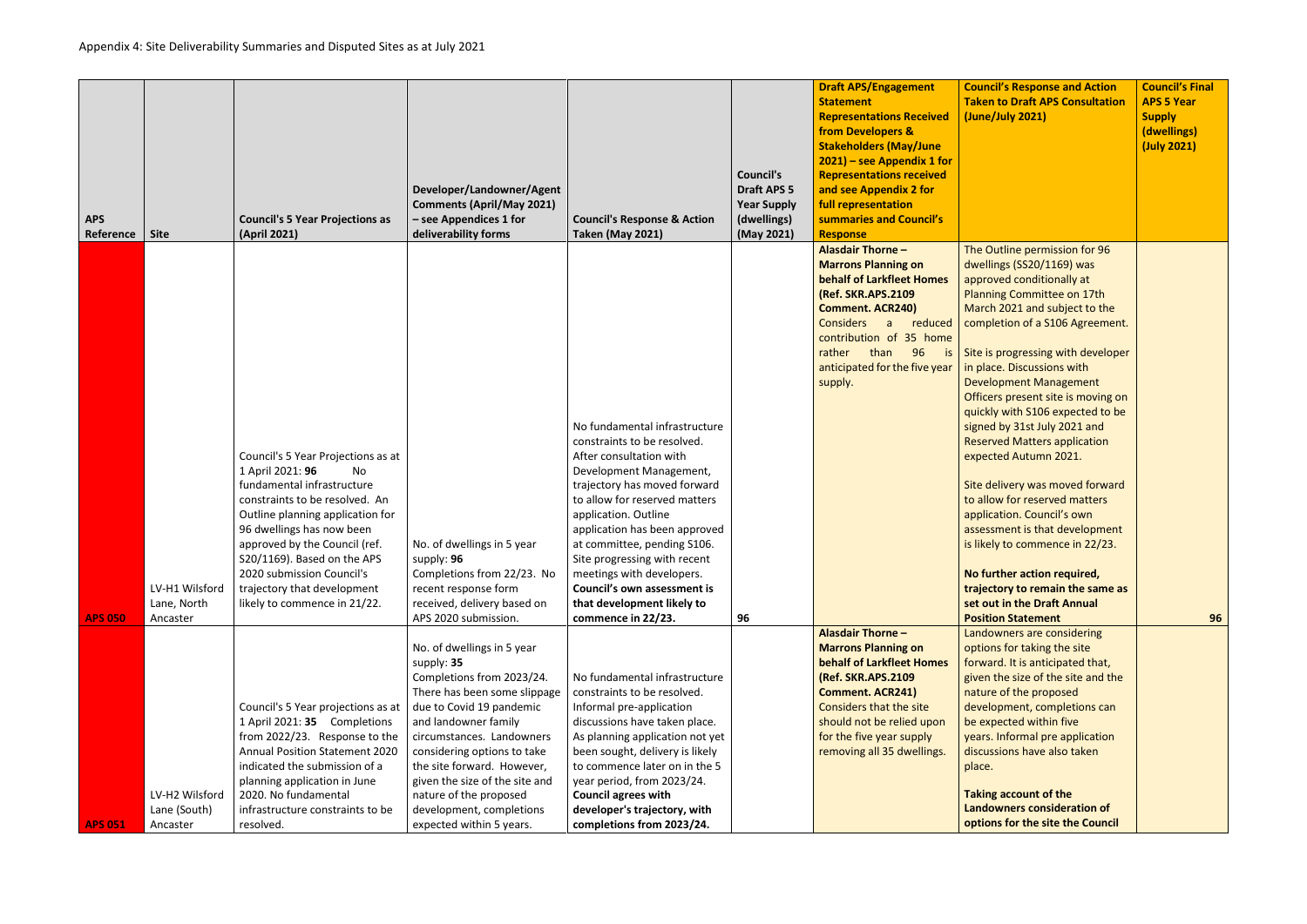| <b>Council's Response and Action</b><br><b>Taken to Draft APS Consultation</b><br>(June/July 2021)                          | <b>Council's Final</b><br><b>APS 5 Year</b><br><b>Supply</b><br>(dwellings)<br>(July 2021) |
|-----------------------------------------------------------------------------------------------------------------------------|--------------------------------------------------------------------------------------------|
| has cautiously shifted delivery                                                                                             |                                                                                            |
| by a further year indicating<br>completions to commence                                                                     |                                                                                            |
| 2024/25 with a modest                                                                                                       |                                                                                            |
| 20 completions; and 15<br>completions in 2025/26.                                                                           | 35                                                                                         |
|                                                                                                                             |                                                                                            |
| No further action required,<br>trajectory to remain the same as<br>set out in the Draft Annual<br><b>Position Statement</b> | 192                                                                                        |

| <b>APS</b><br>Reference | <b>Site</b>        | <b>Council's 5 Year Projections as</b><br>(April 2021)                                                                                                                                                                                                                                                                                                                                                                                                                                 | Developer/Landowner/Agent<br><b>Comments (April/May 2021)</b><br>- see Appendices 1 for<br>deliverability forms                                                                                                                                                                                                                                                                                                                                                                                                                                                                                                                                                                                                                            | <b>Council's Response &amp; Action</b><br><b>Taken (May 2021)</b>                                                                                                                                                                                                                                                                                                       | <b>Council's</b><br><b>Draft APS 5</b><br><b>Year Supply</b><br>(dwellings)<br>(May 2021) | <b>Draft APS/Engagement</b><br><b>Statement</b><br><b>Representations Received</b><br>from Developers &<br><b>Stakeholders (May/June</b><br>$2021$ – see Appendix 1 for<br><b>Representations received</b><br>and see Appendix 2 for<br>full representation<br>summaries and Council's<br><b>Response</b> | Cour<br><b>Take</b><br>(Jun |
|-------------------------|--------------------|----------------------------------------------------------------------------------------------------------------------------------------------------------------------------------------------------------------------------------------------------------------------------------------------------------------------------------------------------------------------------------------------------------------------------------------------------------------------------------------|--------------------------------------------------------------------------------------------------------------------------------------------------------------------------------------------------------------------------------------------------------------------------------------------------------------------------------------------------------------------------------------------------------------------------------------------------------------------------------------------------------------------------------------------------------------------------------------------------------------------------------------------------------------------------------------------------------------------------------------------|-------------------------------------------------------------------------------------------------------------------------------------------------------------------------------------------------------------------------------------------------------------------------------------------------------------------------------------------------------------------------|-------------------------------------------------------------------------------------------|-----------------------------------------------------------------------------------------------------------------------------------------------------------------------------------------------------------------------------------------------------------------------------------------------------------|-----------------------------|
|                         |                    |                                                                                                                                                                                                                                                                                                                                                                                                                                                                                        |                                                                                                                                                                                                                                                                                                                                                                                                                                                                                                                                                                                                                                                                                                                                            |                                                                                                                                                                                                                                                                                                                                                                         |                                                                                           |                                                                                                                                                                                                                                                                                                           | has o<br>by a               |
|                         |                    |                                                                                                                                                                                                                                                                                                                                                                                                                                                                                        |                                                                                                                                                                                                                                                                                                                                                                                                                                                                                                                                                                                                                                                                                                                                            |                                                                                                                                                                                                                                                                                                                                                                         |                                                                                           |                                                                                                                                                                                                                                                                                                           | com<br>2024                 |
|                         |                    |                                                                                                                                                                                                                                                                                                                                                                                                                                                                                        |                                                                                                                                                                                                                                                                                                                                                                                                                                                                                                                                                                                                                                                                                                                                            |                                                                                                                                                                                                                                                                                                                                                                         | 35                                                                                        |                                                                                                                                                                                                                                                                                                           | 20 с<br>com                 |
|                         |                    | Council's 5 Year Projections as at<br>1 April 2021: 144<br>Completions from 22/23.<br>Application approved on parcel<br>SKLP36 (application ref<br>S18/0093, 49 units approved RM<br>$(S19/2140)$ – conditions<br>discharged (S19/2149) A further<br>food store application is also<br>pending on the site S20/1124.<br>Parcel SKLP270 to submit<br>planning application within<br>anticipated start 2023/34, Parcel<br>SKP250 to follow. Entire site<br>deemed deliverable as part of | No. of dwellings in 5 Year<br>Supply: comprising 3<br>developers:<br>Persimmon: 83 dwellings,<br>completions from 22/23.<br>Current outline application<br>submitted for up to 83<br>dwellings (ref. s19.1131)<br>application pending, reserved<br>matters application to be<br>submitted as soon as Outline<br>has been issues.<br>Comprehensive masterplan<br>for the allocation. First<br>dwelling expected to<br>completed March 2023.<br>Platform/ Lindum: No form<br>submitted but email 04.05.21.<br>49 dwellings all affordable,<br>started on site, to complete<br>by May 2022.<br>Larkfleet: 60, completions<br>from 2024/25, no application<br>due to be submitted for<br>parcel until June 2022,<br>delivery from Persimmon to | No fundamental infrastructure<br>constraints to be resolved.<br>Platform 49 dwellings are<br>currently under construction,<br>due to complete May 2022.<br>Persimmon (83 dwellings) due<br>to follow with completions<br>from 2022/23 and Larkfleet<br>(60 dwellings) due to follow<br>with completions from<br>2024/25. The Council agrees<br>with the trajectories of |                                                                                           | <b>No representations</b><br>received during the Draft                                                                                                                                                                                                                                                    | No f<br>traje               |
|                         | LV-H3 Low<br>Road, | the APS 2020. No fundamental<br>infrastructure constraints to be                                                                                                                                                                                                                                                                                                                                                                                                                       | consent and start on site first.<br>First dwelling expected to                                                                                                                                                                                                                                                                                                                                                                                                                                                                                                                                                                                                                                                                             | Persimmon, Larkfleet, and<br>Platform, with completions                                                                                                                                                                                                                                                                                                                 |                                                                                           | <b>Annual Position</b><br><b>Statement Consultation</b>                                                                                                                                                                                                                                                   | set o<br><b>Posit</b>       |
| <b>APS 052</b>          | Barrowby           | resolved.                                                                                                                                                                                                                                                                                                                                                                                                                                                                              | complete December 2024.                                                                                                                                                                                                                                                                                                                                                                                                                                                                                                                                                                                                                                                                                                                    | expected from 2021/22.                                                                                                                                                                                                                                                                                                                                                  | 192                                                                                       |                                                                                                                                                                                                                                                                                                           |                             |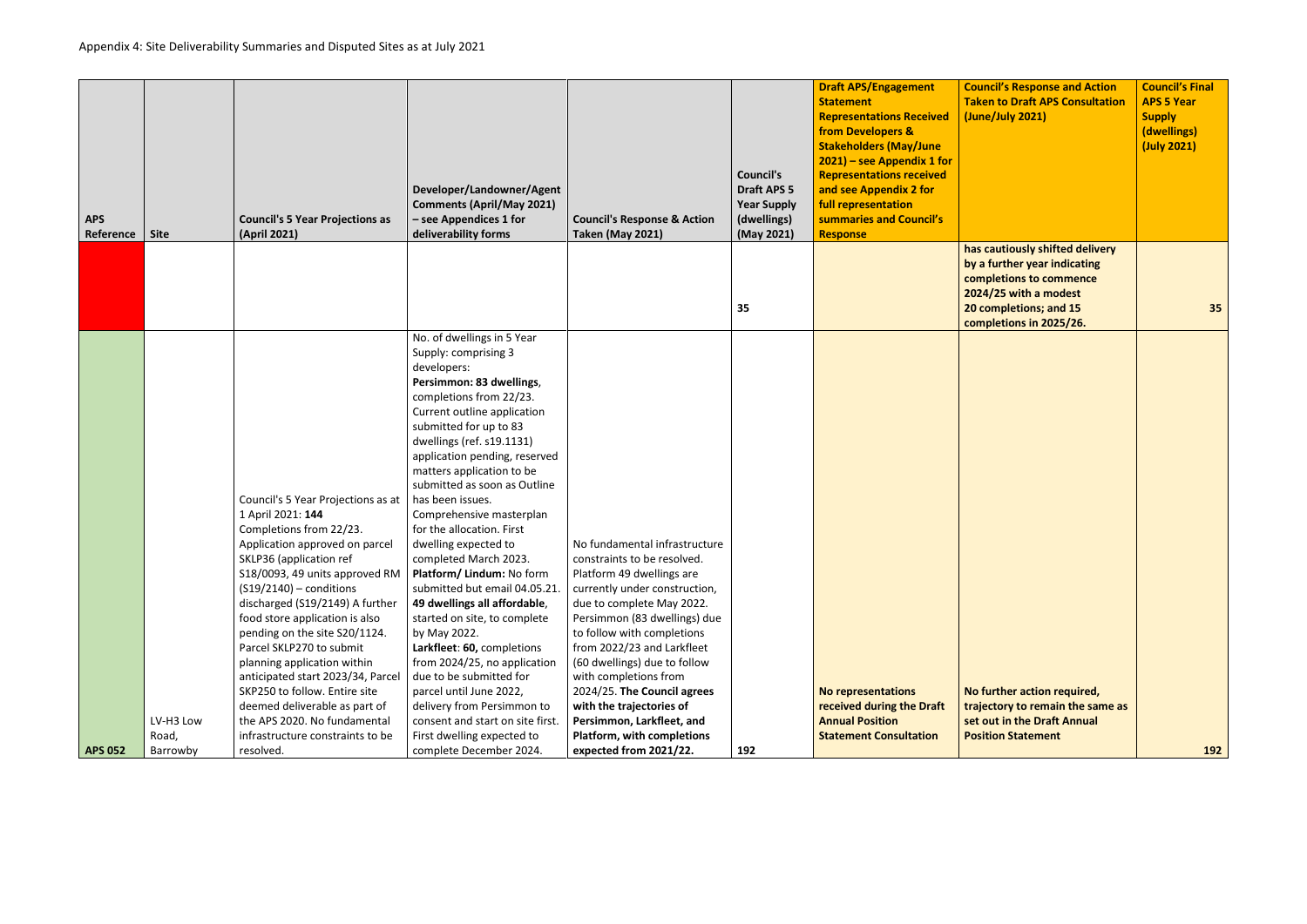| <b>Council's Response and Action</b><br><b>Taken to Draft APS Consultation</b><br>(June/July 2021)                          | <b>Council's Final</b><br><b>APS 5 Year</b><br><b>Supply</b><br>(dwellings)<br>(July 2021) |
|-----------------------------------------------------------------------------------------------------------------------------|--------------------------------------------------------------------------------------------|
| No further action required,<br>trajectory to remain the same as<br>set out in the Draft Annual<br><b>Position Statement</b> | 70                                                                                         |
| No further action required,<br>trajectory to remain the same as<br>set out in the Draft Annual<br><b>Position Statement</b> | 71                                                                                         |

|                       | <b>Council's 5 Year Projections as</b>                                                                                                                                                                                                                                                                      | Developer/Landowner/Agent<br><b>Comments (April/May 2021)</b><br>- see Appendices 1 for                                                                                                                                                                                                                                                | <b>Council's Response &amp; Action</b>                                                                                                                                                                                                                                                                                                                                                                                                                                                                                                       | <b>Council's</b><br><b>Draft APS 5</b><br><b>Year Supply</b><br>(dwellings) | <b>Draft APS/Engagement</b><br><b>Statement</b><br><b>Representations Received</b><br>from Developers &<br><b>Stakeholders (May/June</b><br>$2021$ ) – see Appendix 1 for<br><b>Representations received</b><br>and see Appendix 2 for<br>full representation<br>summaries and Council's | Cour<br><b>Take</b><br>(June           |
|-----------------------|-------------------------------------------------------------------------------------------------------------------------------------------------------------------------------------------------------------------------------------------------------------------------------------------------------------|----------------------------------------------------------------------------------------------------------------------------------------------------------------------------------------------------------------------------------------------------------------------------------------------------------------------------------------|----------------------------------------------------------------------------------------------------------------------------------------------------------------------------------------------------------------------------------------------------------------------------------------------------------------------------------------------------------------------------------------------------------------------------------------------------------------------------------------------------------------------------------------------|-----------------------------------------------------------------------------|------------------------------------------------------------------------------------------------------------------------------------------------------------------------------------------------------------------------------------------------------------------------------------------|----------------------------------------|
| LV-H4 Bourne<br>Road, | Council's 5 Year Projections as at<br>1 April 2021: 70<br>Completions from 2022/23.<br>Outline planning application ref<br>S18/2379 pending consideration<br>whilst S106 agreement is in<br>progress. No fundamental<br>infrastructure constraints to be                                                    | No. of dwellings in 5 Year<br>Supply: 70.<br>Developer agrees with the<br>Council's projected<br>completions, from 2022/23.<br>Expects development of the<br>site will commence within 9-<br>12 months. Following the<br>signing of S106, the reserved<br>matters are intended to be<br>submitted within 3-6 months.<br>No fundamental | Outline application (ref.<br>s18/2379) is pending<br>consideration whilst S106<br>agreement is in progress.<br>Completions indicated to start<br>in 2022/23, expects<br>development of site will<br>commence within 9-12<br>months.<br>No fundamental infrastructure<br>constraints to be resolved.<br>Developer agrees that<br>completions could start in<br>late 2022/23 site included                                                                                                                                                     |                                                                             | <b>No representations</b><br>received during the Draft<br><b>Annual Position</b><br><b>Statement Consultation</b>                                                                                                                                                                        | No f<br>traje<br>set o<br><b>Posit</b> |
| LV-H9<br>Folkingham   | Council's 5 Year Projections as at<br>1 April 2021: 71 Completions<br>expected from 2021/22. Outline<br>planning application reference<br>S19/1784 pending consideration<br>with the Council with a further<br>reserved matters application<br>required. No fundamental<br>infrastructure constraints to be | No. of dwellings in 5 year<br>supply: 71<br>Developer agrees with the<br>Council's trajectory and<br>permission granted, reserved<br>matters dependent on the<br>marketing of the site.<br>Expected delivery from<br>2021/22, s106 remains to be<br>finalised although anticipated                                                     | No fundamental infrastructure<br>constraints to be resolved.<br>Outline (ref. S19/1784)<br>approved. Council agrees that<br>completions could start in late<br>2021/22, Reserved Matters<br>application depending.<br>Council has adjusted site<br>capacity of Local Plan<br>allocation as Planning<br>Application includes an<br>additional unit. Expected<br>delivery from 2021/22 as a<br>result of the updated<br>information on marketing the<br>site completions expected<br>from 2022/23, whole site<br>delivery is expected within 5 | 70                                                                          | <b>No representations</b><br>received during the Draft<br><b>Annual Position</b><br><b>Statement Consultation</b>                                                                                                                                                                        | No f<br>traje<br>set o<br><b>Posit</b> |
|                       | <b>Site</b><br>Colsterworth<br>Road, Morton                                                                                                                                                                                                                                                                 | (April 2021)<br>resolved.<br>resolved.                                                                                                                                                                                                                                                                                                 | deliverability forms<br>infrastructure constraints.<br>shortly.                                                                                                                                                                                                                                                                                                                                                                                                                                                                              | <b>Taken (May 2021)</b><br>within the supply.<br>years.                     | (May 2021)<br>71                                                                                                                                                                                                                                                                         | <b>Response</b>                        |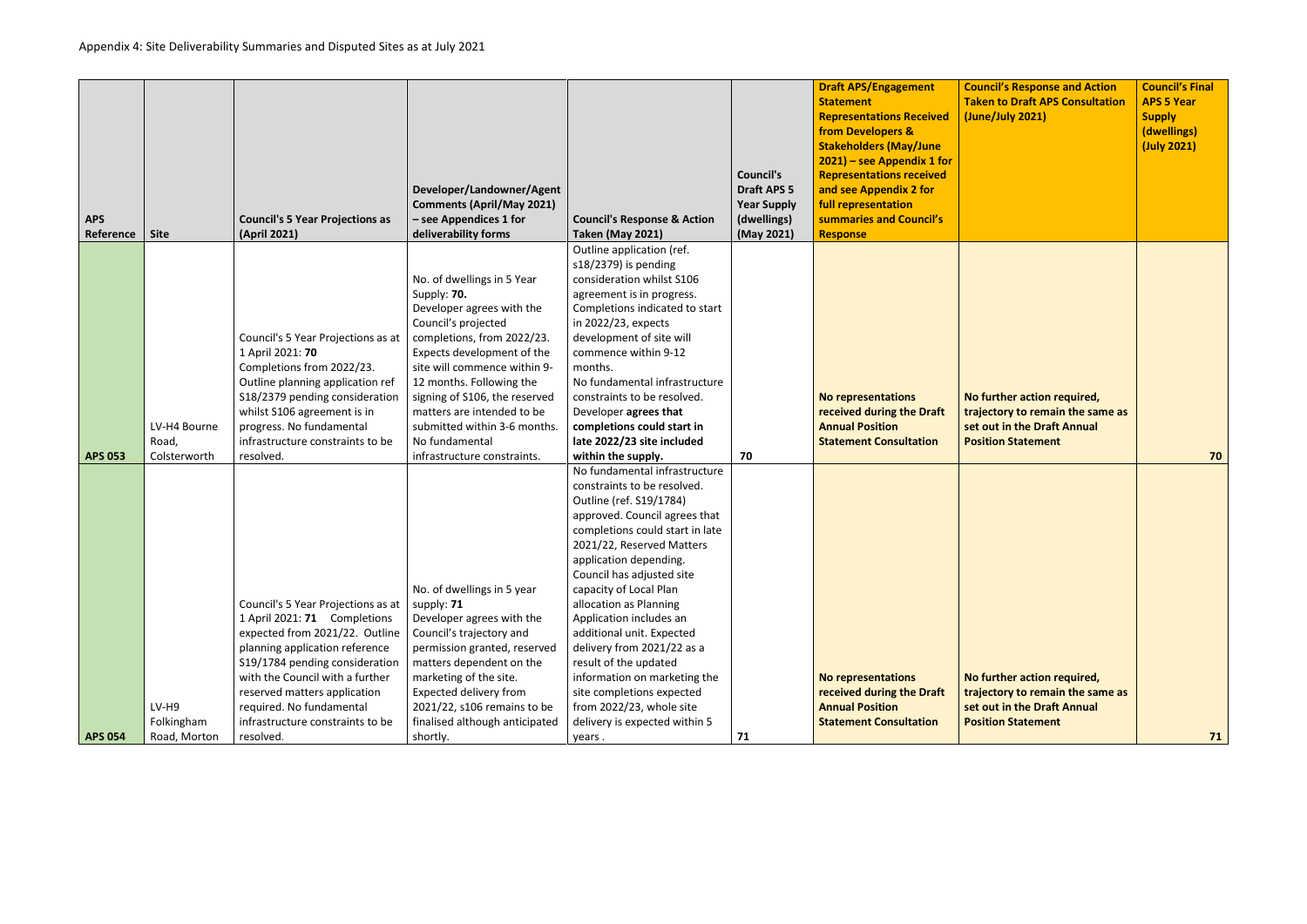| <b>Council's Response and Action</b><br><b>Taken to Draft APS Consultation</b><br>(June/July 2021)                                                                                                                                                                                                                                     | <b>Council's Final</b><br><b>APS 5 Year</b><br><b>Supply</b><br>(dwellings)<br>(July 2021) |
|----------------------------------------------------------------------------------------------------------------------------------------------------------------------------------------------------------------------------------------------------------------------------------------------------------------------------------------|--------------------------------------------------------------------------------------------|
| Due to Covid-19, the landowner<br>and Council have agreed to take<br>a cautious approach, shifting the<br>trajectory with completions due<br>to start in 2024/25 at a modest<br>10 dwellings per year.<br>No further action required,<br>trajectory to remain the same as<br>set out in the Draft Annual<br><b>Position Statement.</b> |                                                                                            |
| No further action required,<br>trajectory to remain the same as<br>set out in the Draft Annual<br><b>Position Statement</b>                                                                                                                                                                                                            | 20<br>105                                                                                  |
| No further action required,<br>trajectory to remain the same as                                                                                                                                                                                                                                                                        |                                                                                            |

| <b>APS</b>                       |                                                                                         | <b>Council's 5 Year Projections as</b>                                                                                                                                                                                                                                                                                                                                                                                                            | Developer/Landowner/Agent<br><b>Comments (April/May 2021)</b><br>- see Appendices 1 for                                                                                                                                                                                                                                                     | <b>Council's Response &amp; Action</b>                                                                                                                                                                                                                                                                                                                                                                                                                | <b>Council's</b><br><b>Draft APS 5</b><br><b>Year Supply</b><br>(dwellings) | <b>Draft APS/Engagement</b><br><b>Statement</b><br><b>Representations Received</b><br>from Developers &<br><b>Stakeholders (May/June</b><br>$2021$ ) – see Appendix 1 for<br><b>Representations received</b><br>and see Appendix 2 for<br>full representation<br>summaries and Council's                                                                                                                  | Cour<br><b>Take</b><br>(Jun                                                                               |
|----------------------------------|-----------------------------------------------------------------------------------------|---------------------------------------------------------------------------------------------------------------------------------------------------------------------------------------------------------------------------------------------------------------------------------------------------------------------------------------------------------------------------------------------------------------------------------------------------|---------------------------------------------------------------------------------------------------------------------------------------------------------------------------------------------------------------------------------------------------------------------------------------------------------------------------------------------|-------------------------------------------------------------------------------------------------------------------------------------------------------------------------------------------------------------------------------------------------------------------------------------------------------------------------------------------------------------------------------------------------------------------------------------------------------|-----------------------------------------------------------------------------|-----------------------------------------------------------------------------------------------------------------------------------------------------------------------------------------------------------------------------------------------------------------------------------------------------------------------------------------------------------------------------------------------------------|-----------------------------------------------------------------------------------------------------------|
| Reference                        | <b>Site</b>                                                                             | (April 2021)                                                                                                                                                                                                                                                                                                                                                                                                                                      | deliverability forms                                                                                                                                                                                                                                                                                                                        | <b>Taken (May 2021)</b>                                                                                                                                                                                                                                                                                                                                                                                                                               | (May 2021)                                                                  | <b>Response</b>                                                                                                                                                                                                                                                                                                                                                                                           |                                                                                                           |
|                                  | LV-H12 Part of<br>Elm Farm,                                                             | Council's 5 Year Projections as at<br>1 April 2021: 30<br>Completions from 23/24.<br>Due<br>to Covid-19 the landowner has<br>taken a cautious approach in the<br>APS 2020 submission, due to<br>continued impact of the<br>pandemic the trajectory remains<br>the same for the site. No<br>fundamental infrastructure                                                                                                                             | No. of dwellings in 5 year<br>supply: 20.<br>Completions expected from<br>2023. Full application to be<br>submitted ASAP, no<br>fundamental infrastructure                                                                                                                                                                                  | Delivery expected to<br>commence in 2023, delivering<br>completions in 2024/25. The<br>Council agrees with the<br>landowner and shifts the<br>trajectory to commence in<br>2024/25, with 20 dwellings<br>within the 5 year supply,                                                                                                                                                                                                                    |                                                                             | <b>Alasdair Thorne -</b><br><b>Marrons Planning on</b><br><b>behalf of Larkfleet Homes</b><br>(Ref. SKR.APS.2109<br><b>Comment. ACR242)</b><br>Considers site should not<br>be relied upon for the five<br>year supply removing 20<br>homes.                                                                                                                                                              | <b>Due</b><br>and<br>a cau<br>traje<br>to st<br>10 <sub>d</sub><br>No f<br>traje<br>set o<br><b>Posit</b> |
| <b>APS 055</b><br><b>APS 056</b> | Thurlby<br><b>BRN1-H1</b><br><b>Manning Road</b><br><b>Bourne</b>                       | constraints to be resolved.<br>Council's 5 Year Projections as at<br>1 April 2021: 107 Completions<br>from 21/22. Planning application<br>submitted for 121 dwellings<br>(application ref. S18/0904),<br>pending consideration. Site de-<br>allocated as employment use<br>and allocated for housing. Site<br>deemed deliverable and<br>trajectory confirmed through<br>APS 2020. No fundamental<br>infrastructure constraints to be<br>resolved. | constraints to be resolved.<br>No. dwellings in 5 year<br>supply: 105<br>Completions from 22/23 and<br>annual rate amended from<br>previous position. Site<br>controlled by way of option<br>agreement. Full planning<br>application (ref. S18/0904) for<br>121 dwellings approved are<br>expected 22/23 with a<br>reduced completion rate. | completions from 2024/25.<br>Full planning application (ref.<br>S18/0904) approved at<br>committee 12/05/2021 for<br>121 units. The developer takes<br>a cautious approach to site<br>delivery but maintains that the<br>site is likely to deliver 105<br>completions in the 5 year<br>period, from 22/23.<br>The Council agrees with the<br>developer and has taken a<br>cautious approach, site<br>expected to deliver within the<br>5 year supply. | 20<br>105                                                                   | <b>No representations</b><br>received during the Draft<br><b>Annual Position</b><br><b>Statement Consultation</b>                                                                                                                                                                                                                                                                                         | No f<br>traje<br>set o<br><b>Posit</b>                                                                    |
| <b>APS 057</b>                   | GR3-H3 Land<br>Adjacent to<br><b>Rectory Farm</b><br>(Phase 3<br>Northwest<br>Quadrant) | Council's 5 Year Projections as at<br>1 April 2021: 54 Delivery rates<br>taken from APS 2020 with an<br>additional allowance of a year<br>for a start on site. Site<br>considered through Local Plan<br>Examination likely to come<br>forward from 2024/25,<br>projected completions likely<br>25/26.                                                                                                                                             | No. dwellings in 5 Year<br>Supply: 0<br>Developer indicates<br>completions on the site from<br>2028/29, subject to planning<br>and development program of<br>previous phases.                                                                                                                                                               | Site considered likely to come<br>forward from 2028/29, once<br>Phases 1 and 2 of Rectory<br>Farm. The Council agrees<br>with the developer and the<br>site is not included within the<br>5 year supply.                                                                                                                                                                                                                                              |                                                                             | <b>Paul Butler - PB Planning</b><br>on behalf of Invicta<br><b>Developments (Ref.</b><br><b>SKR.APS.2110 Comment</b><br><b>ACR250a)</b><br>Reiterate previous position<br>that new homes will not<br>be delivered from sites<br>GR3-H2 and GR3-H3 until<br>2024/25 at the earliest.<br>The result being the loss of<br>2 years of delivery from<br>these sites within the next<br>5 years. The loss would | No f<br>traje                                                                                             |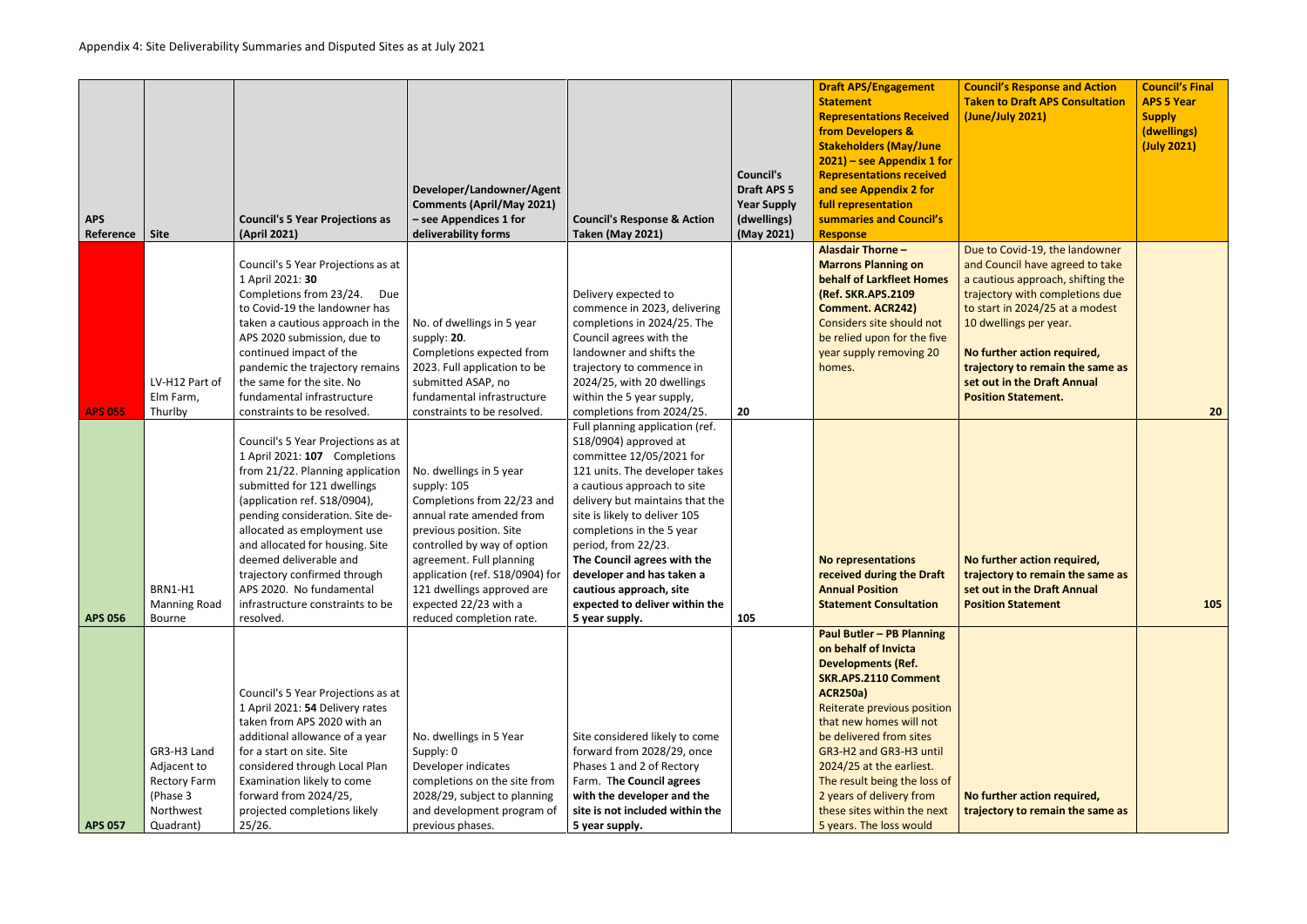| - see Appendices 1 for<br>summaries and Council's<br><b>APS</b><br>(dwellings)<br><b>Council's 5 Year Projections as</b><br><b>Council's Response &amp; Action</b><br>deliverability forms<br><b>Site</b><br>(April 2021)<br><b>Taken (May 2021)</b><br>Reference<br>(May 2021)<br><b>Response</b><br>equate to 120 homes from<br>GR3-H2 in respect of the<br>number of homes<br>envisaged to be delivered<br>from this site in the next 5-<br>0<br>years<br><b>Rachel Armstrong -</b><br>Council's 5 Year Projections as at<br><b>Rutland County Council</b><br>1 April 2021: 100<br>(Rep. SKR.APS.2105<br>Completions expected from<br><b>Comment. ACR216b)</b><br>24/25. Delivery set out in email<br>The Stamford North<br>Supports conclusion of<br><b>Stamford North Proposal</b><br>from developers/landowners<br>Development Brief is<br>dated 19/05/2020. Developer<br>and particularly conclusion<br>progressing with consultation<br>brief is progressing as draft.<br>anticipated in 2021 and<br>of Quarry Farm part of the<br>site (in Rutland) as<br>Governance arrangements<br>governance arrangement<br>established between both LPA's.<br>between Rutland County<br>deliverable but unlikely to<br>Council and SKDC are being<br>contribute to 5 year period<br>Site deemed developable within<br>No. of dwellings in 5 Year<br>established as the site is a<br>covered by this APS. RCC<br>the latter part of the next 5<br>Supply: 170<br>years. An Infrastructure<br>Completions from 2023/24.<br>Local Plan adoption<br>cross-boundary development<br>with Rutland County Council<br>Delivery Plan has been prepared<br>Agrees, that the Stamford<br>delayed until at least mid-<br>which includes delivery of off-<br>North Development Brief SPD<br>(Quarry Farm site). Whilst the<br>2022 impacting upon<br>timeframe for delivering<br>site infrastructure. The site is a<br>is progressing. The Site is<br>developer of Quarry Farm<br>cross-boundary development<br>considered to be deliverable,<br>considers completions at<br>site.<br>with Rutland County Council<br>with completions expected<br>Quarry Farm are unlikely to | <b>Stakeholders (May/June</b><br>2021) - see Appendix 1 for<br><b>Representations received</b><br>and see Appendix 2 for<br>full representation                                                                                                                                                                                                                                                                                                                                                                                                                                                                                                                                                                                                                                                                                                                                             | <b>Supply</b><br>(dwellings)<br>(July 2021) |
|--------------------------------------------------------------------------------------------------------------------------------------------------------------------------------------------------------------------------------------------------------------------------------------------------------------------------------------------------------------------------------------------------------------------------------------------------------------------------------------------------------------------------------------------------------------------------------------------------------------------------------------------------------------------------------------------------------------------------------------------------------------------------------------------------------------------------------------------------------------------------------------------------------------------------------------------------------------------------------------------------------------------------------------------------------------------------------------------------------------------------------------------------------------------------------------------------------------------------------------------------------------------------------------------------------------------------------------------------------------------------------------------------------------------------------------------------------------------------------------------------------------------------------------------------------------------------------------------------------------------------------------------------------------------------------------------------------------------------------------------------------------------------------------------------------------------------------------------------------------------------------------------------------------------------------------------------------------------------------------------------------------------------------------------------------------------------------------------------------------------------------------------------------------|---------------------------------------------------------------------------------------------------------------------------------------------------------------------------------------------------------------------------------------------------------------------------------------------------------------------------------------------------------------------------------------------------------------------------------------------------------------------------------------------------------------------------------------------------------------------------------------------------------------------------------------------------------------------------------------------------------------------------------------------------------------------------------------------------------------------------------------------------------------------------------------------|---------------------------------------------|
|                                                                                                                                                                                                                                                                                                                                                                                                                                                                                                                                                                                                                                                                                                                                                                                                                                                                                                                                                                                                                                                                                                                                                                                                                                                                                                                                                                                                                                                                                                                                                                                                                                                                                                                                                                                                                                                                                                                                                                                                                                                                                                                                                              |                                                                                                                                                                                                                                                                                                                                                                                                                                                                                                                                                                                                                                                                                                                                                                                                                                                                                             |                                             |
|                                                                                                                                                                                                                                                                                                                                                                                                                                                                                                                                                                                                                                                                                                                                                                                                                                                                                                                                                                                                                                                                                                                                                                                                                                                                                                                                                                                                                                                                                                                                                                                                                                                                                                                                                                                                                                                                                                                                                                                                                                                                                                                                                              | set out in the Draft Annual<br><b>Position Statement</b>                                                                                                                                                                                                                                                                                                                                                                                                                                                                                                                                                                                                                                                                                                                                                                                                                                    |                                             |
| within South Kesteven from<br><b>Alasdair Thorne -</b><br>(Quarry Farm site). Whilst the<br>come forward within 5 years,<br>2023/24 onwards, within the<br><b>Marrons Planning on</b><br>developer of Quarry Farm<br>this does not hinder<br><b>behalf of Larkfleet Homes</b><br>considers completions at Quarry<br>5 year period. Developer<br>development of Stamford<br>Farm are unlikely to come<br>considered impacts from<br>North which, given the<br>(Ref. SKR.APS.2109<br>forward within 5 years, this does<br>Covid-19. It is anticipated that<br>phasing schedule and traffic<br><b>Comment. ACR243)</b><br>work done so far can come<br>Considers site should not<br>not hinder development of<br>development will start onsite<br>be relied upon for the five<br>Stamford North which, given the<br>in $2023/24$ , planning<br>forward before or alongside<br>phasing schedule and traffic<br>Quarry Farm. Due to ongoing<br>application intended to be<br>year supply removing 170<br>work done so far can come<br>submitted 21/22. Technical<br>work and progression, the<br>homes.<br>STM1-H1<br>forward before or alongside<br>work has begun towards an<br>Council therefore agrees with<br>application submission.<br><b>APS 058</b><br>Stamford North<br>Quarry Farm.<br>the landowner's trajectory.<br>170                                                                                                                                                                                                                                                                                                                                                                                                                                                                                                                                                                                                                                                                                                                                                                                                                              | <b>The Stamford North</b><br>Development Brief is progressing<br>with consultation anticipated in<br>2021 and governance<br>arrangements between Rutland<br><b>County Council and SKDC are</b><br>being established as the site is a<br>cross-boundary development<br>with Rutland County Council<br>(Quarry Farm site). Whilst the<br>developer of Quarry Farm<br>considers completions at Quarry<br>Farm are unlikely to come<br>forward within 5 years, this does<br>not hinder development of<br>Stamford North which, given the<br>phasing schedule and traffic work<br>done so far can come forward<br>before or alongside Quarry Farm.<br>Due to ongoing work and<br>progression, the Council<br>therefore agrees with the<br>landowner's trajectory.<br>No further action required,<br>trajectory to remain the same as<br>set out in the Draft Annual<br><b>Position Statement</b> | 170                                         |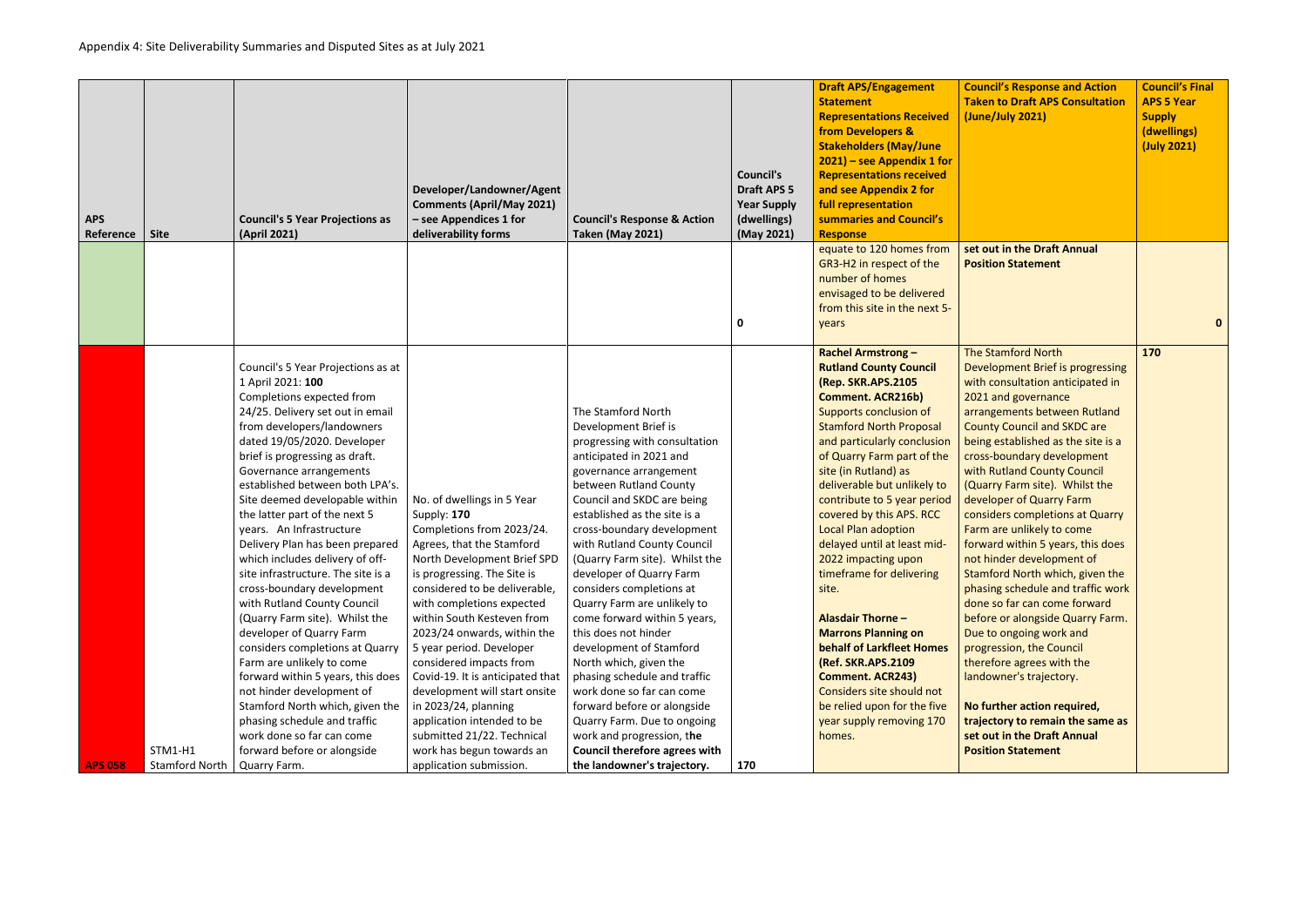| full representation<br><b>Comments (April/May 2021)</b><br><b>Year Supply</b><br>summaries and Council's<br>- see Appendices 1 for<br><b>APS</b><br><b>Council's 5 Year Projections as</b><br><b>Council's Response &amp; Action</b><br>(dwellings)<br>deliverability forms<br>Reference<br><b>Site</b><br>(April 2021)<br><b>Taken (May 2021)</b><br>(May 2021)<br><b>Response</b>                                                                                                                                                                                                                                                                                                                                                                                                                                                                                                                                                                                                                                                                                                                                                                                                                                                                                                                                                                                                                                                                                                                                                                                                                                                                                                                                         |                                                                                                                                                                                                                                                                                   |
|-----------------------------------------------------------------------------------------------------------------------------------------------------------------------------------------------------------------------------------------------------------------------------------------------------------------------------------------------------------------------------------------------------------------------------------------------------------------------------------------------------------------------------------------------------------------------------------------------------------------------------------------------------------------------------------------------------------------------------------------------------------------------------------------------------------------------------------------------------------------------------------------------------------------------------------------------------------------------------------------------------------------------------------------------------------------------------------------------------------------------------------------------------------------------------------------------------------------------------------------------------------------------------------------------------------------------------------------------------------------------------------------------------------------------------------------------------------------------------------------------------------------------------------------------------------------------------------------------------------------------------------------------------------------------------------------------------------------------------|-----------------------------------------------------------------------------------------------------------------------------------------------------------------------------------------------------------------------------------------------------------------------------------|
| No. of dwellings in 5 Year<br>Supply: 92<br>Completions expected from<br>2023/24.<br>Developer expected first<br>dwellings to commence in<br>2023, 2021 in respect of Aldi<br>store/access. Aldi store and<br>new access achieved planning<br>permission (S20/0955).<br>Pre applications have taken<br>Positive pre-application<br>place with the Council and an<br><b>Alasdair Thorne -</b><br>discussions have taken place<br>indicative site plan has been<br><b>Marrons Planning on</b><br>with the Council regarding<br>produced. The Council is<br>Council's 5 Year Projections as at<br>behalf of Larkfleet Homes<br>1 April 2021: 57<br>the delivery of new<br>encouraging<br>(Ref. SKR.APS.2109<br>developers/promoters to<br>Completions from 24/25.<br>residential development,<br><b>Comment. ACR244)</b><br>Response 2020 confirmed that<br>subsequent pre-applications<br>enter into a Planning<br>Considers due to the<br>the site part of the site can be<br>have taken place with<br>Performance Agreement. The<br>uncertainty the site should<br><b>Council agrees with the</b><br>brought forward and a potential<br>housing developers<br>not be relied upon for the<br>trajectory and the site is<br>for a Planning Performance<br>interested in the site. Housing<br>five year supply removing<br>Agreement to be entered with<br>developers invited to submit<br>included within the 5 Year<br>92 dwellings.<br>the Council. No fundamental<br>offers to purchase, the site<br>Supply, expected 92 units,<br>STM1 - H2:<br>infrastructure issues to be<br>will be brought forward in<br>with completions from<br>their timescales.<br>2023/24.<br><b>APS 059</b><br>Stamford East<br>resolved.<br>92 | A for<br>appr<br>2020<br>has k<br>2021<br>(S <sub>21</sub> )<br>full a<br>sugg<br>and<br><b>Keys</b><br>Pre a<br>with<br>deve<br>an in<br>prod<br>gran<br>there<br>very<br>enco<br>deve<br>into<br>Agre<br>with<br>inclu<br>Supp<br>com<br>No f<br>traje<br>set o<br><b>Posit</b> |

| <b>Council's Response and Action</b><br><b>Taken to Draft APS Consultation</b><br>(June/July 2021)                                                                                                                                                                                                                                                                                                                                                                                                                                                                                                                                                                                                                                                                                                                                                                                                                                                                                                                             | <b>Council's Final</b><br><b>APS 5 Year</b><br><b>Supply</b><br>(dwellings)<br>(July 2021) |
|--------------------------------------------------------------------------------------------------------------------------------------------------------------------------------------------------------------------------------------------------------------------------------------------------------------------------------------------------------------------------------------------------------------------------------------------------------------------------------------------------------------------------------------------------------------------------------------------------------------------------------------------------------------------------------------------------------------------------------------------------------------------------------------------------------------------------------------------------------------------------------------------------------------------------------------------------------------------------------------------------------------------------------|--------------------------------------------------------------------------------------------|
| A food supermarket was<br>approved (S20/0955) in October<br>2020 and a planning application<br>has been submitted (11 <sup>th</sup> May<br>2021) on site for 213 dwellings<br>(S21/0938). This application is a<br>full application, not an Outline as<br>suggested. A developer (Vistry)<br>and registered provided (Cross<br>Keys) are on board.<br>Pre applications have taken place<br>with the Council and housing<br>developers interested in the site,<br>an indicative site plan has been<br>produced, once permission is<br>granted the dwellings are<br>therefore, likely to be developed<br>very quickly. The Council is<br>encouraging<br>developers/promoters to enter<br>into a Planning Performance<br><b>Agreement. The Council agrees</b><br>with the trajectory and the site is<br>included within the 5 Year<br>Supply, expected 92 units, with<br>completions from 2023/24.<br>No further action required,<br>trajectory to remain the same as<br>set out in the Draft Annual<br><b>Position Statement</b> |                                                                                            |
|                                                                                                                                                                                                                                                                                                                                                                                                                                                                                                                                                                                                                                                                                                                                                                                                                                                                                                                                                                                                                                | 92                                                                                         |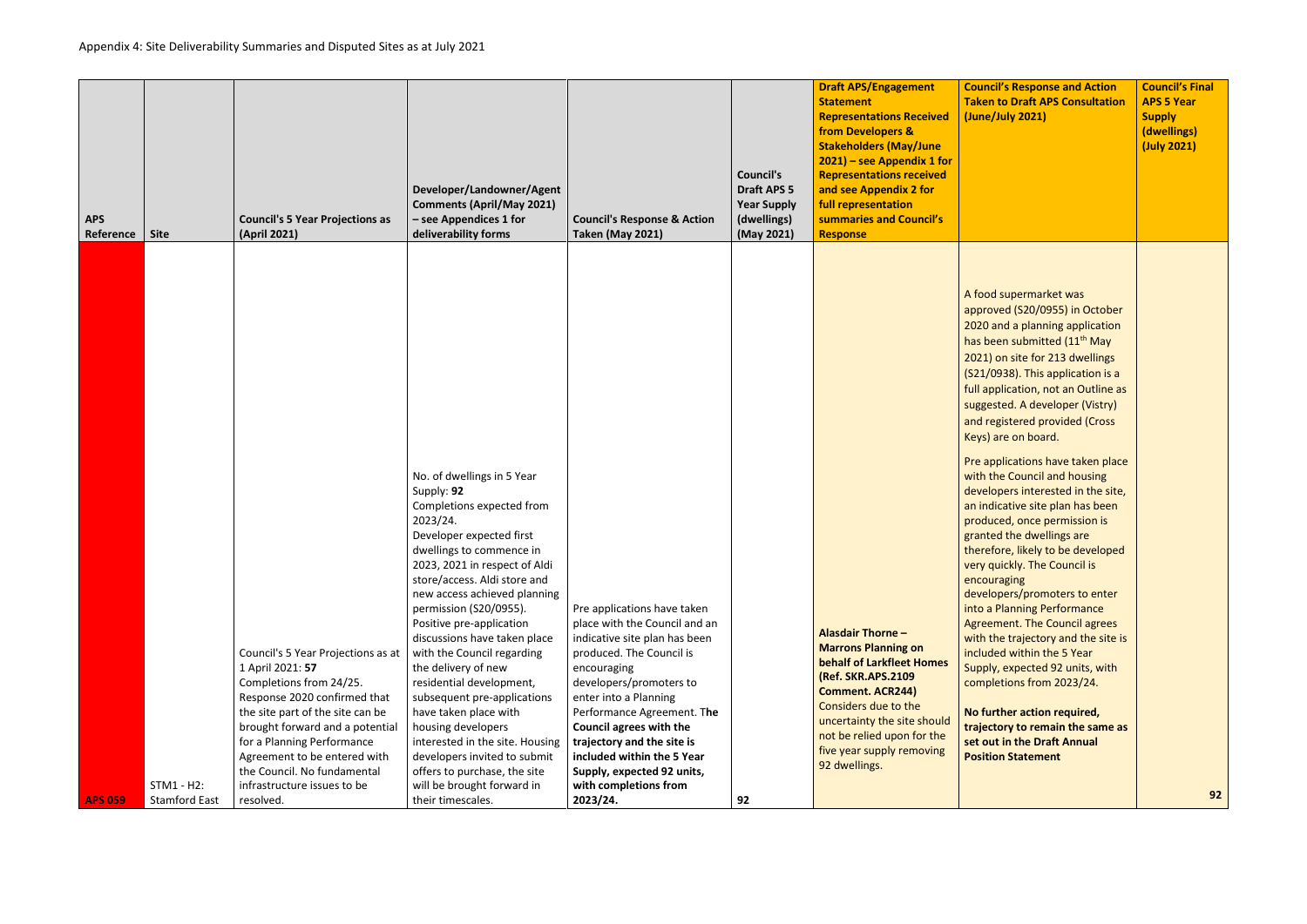|                |                    |                                        |                                  |                                        |                    | <b>Draft APS/Engagement</b>     | <b>Council's Response and Action</b>   | <b>Council's Final</b> |
|----------------|--------------------|----------------------------------------|----------------------------------|----------------------------------------|--------------------|---------------------------------|----------------------------------------|------------------------|
|                |                    |                                        |                                  |                                        |                    | <b>Statement</b>                | <b>Taken to Draft APS Consultation</b> | <b>APS 5 Year</b>      |
|                |                    |                                        |                                  |                                        |                    | <b>Representations Received</b> | (June/July 2021)                       | <b>Supply</b>          |
|                |                    |                                        |                                  |                                        |                    | from Developers &               |                                        | (dwellings)            |
|                |                    |                                        |                                  |                                        |                    | <b>Stakeholders (May/June</b>   |                                        | (July 2021)            |
|                |                    |                                        |                                  |                                        |                    | $2021$ ) – see Appendix 1 for   |                                        |                        |
|                |                    |                                        |                                  |                                        | <b>Council's</b>   | <b>Representations received</b> |                                        |                        |
|                |                    |                                        | Developer/Landowner/Agent        |                                        | <b>Draft APS 5</b> | and see Appendix 2 for          |                                        |                        |
|                |                    |                                        | <b>Comments (April/May 2021)</b> |                                        | <b>Year Supply</b> | full representation             |                                        |                        |
| <b>APS</b>     |                    | <b>Council's 5 Year Projections as</b> | - see Appendices 1 for           | <b>Council's Response &amp; Action</b> | (dwellings)        | summaries and Council's         |                                        |                        |
| Reference      | <b>Site</b>        | (April 2021)                           | deliverability forms             | <b>Taken (May 2021)</b>                | (May 2021)         | <b>Response</b>                 |                                        |                        |
|                |                    |                                        |                                  |                                        |                    | <b>Rachel Armstrong -</b>       |                                        |                        |
|                |                    |                                        |                                  |                                        |                    | <b>Rutland County Council</b>   |                                        |                        |
|                |                    |                                        |                                  |                                        |                    | (Rep. SKR.APS.2105              |                                        |                        |
|                |                    | Council's 5 Year Projections as at     |                                  |                                        |                    | <b>Comment. ACR216a)</b>        |                                        |                        |
|                |                    | 1 April 2021: 20                       |                                  |                                        |                    | Supports conclusion of          |                                        |                        |
|                |                    | Completions from 24/25.                |                                  |                                        |                    | <b>Stamford North Proposal</b>  |                                        |                        |
|                |                    | Developer/landowner estimated          |                                  |                                        |                    | and particularly conclusion     |                                        |                        |
|                |                    | 2020/21 start as set out in email      |                                  | Due to infrastructure provision        |                    | of Quarry Farm part of the      |                                        |                        |
|                |                    | dated 30/11/2018. However,             |                                  | and lead in times, developer           |                    | site (in Rutland) as            |                                        |                        |
|                |                    | trajectory amended through             |                                  | expects completions from               |                    | deliverable but unlikely to     |                                        |                        |
|                |                    | Local Plan Examination and site        | No. of dwellings in 5 Year       | 2026/27. Outline planning              |                    | contribute to 5 year period     |                                        |                        |
|                |                    | not included in 5 year supply as       | Supply: 0                        | application to be submitted in         |                    | covered by this APS. RCC        |                                        |                        |
|                |                    | at 1 April 2020 due to cross-          | Completions indicated from       | 2021. Council agrees with              |                    | Local Plan adoption             | No further action required,            |                        |
|                |                    | boundary development (site             | 26/27. Outline application to    | developer to take cautious             |                    | delayed until at least mid-     | trajectory to remain the same as       |                        |
|                | Local Plan Site:   | located in Rutland). No                | be submitted 2021. Expected      | approach and has shifted the           |                    | 2022 impacting upon             | set out in the Draft Annual            |                        |
|                | <b>Quarry Farm</b> | fundamental infrastructure             | first dwelling to be completed   | supply out of the 5 year               |                    | timeframe for delivering        | <b>Position Statement</b>              |                        |
| <b>APS 060</b> | (Rutland)          | issues to be resolved.                 | 26/27.                           | supply.                                | 0                  | site.                           |                                        | $\mathbf{0}$           |
|                |                    |                                        |                                  |                                        |                    |                                 | The site is expected to deliver a      |                        |
|                |                    |                                        |                                  |                                        |                    |                                 | modest number of 11 affordable         |                        |
|                |                    |                                        |                                  |                                        |                    |                                 | homes in 2022/23. Feasibility          |                        |
|                |                    |                                        |                                  |                                        |                    |                                 | design completed, pre                  |                        |
|                |                    |                                        |                                  |                                        |                    |                                 | applications discussions have          |                        |
|                |                    |                                        |                                  |                                        |                    |                                 | been undertaken and feedback           |                        |
|                |                    |                                        |                                  |                                        |                    |                                 | received June including Design         |                        |
|                |                    |                                        |                                  |                                        |                    |                                 | PAD meeting. Comments taken            |                        |
|                |                    |                                        |                                  |                                        |                    |                                 | back to design team to develop         |                        |
|                |                    |                                        |                                  | Full application to be                 |                    |                                 | design prior to community              |                        |
|                |                    |                                        | No. of dwellings in 5 year       | submitted within 2021,                 |                    |                                 | engagement and member                  |                        |
|                |                    |                                        | supply: 11                       | completions in 22/23. Positive         |                    |                                 | consultation, expected in August.      |                        |
|                |                    | Council's 5 Year Projections as a      | Completions from 2022/23,        | pre-application discussions            |                    |                                 | Site investigations underway for       |                        |
|                |                    | 1 April 2021: 11. Completions          | agreement with Council's         | undertaken with the Council.           |                    |                                 | Noise impact and Ecology.              |                        |
|                |                    | from 2022/23. Site in Council's        | projected completions.           | Feasibility work has been              |                    | <b>Alasdair Thorne -</b>        | Developer has proven track             |                        |
|                |                    | Capital Programme and Housing          | Development set to               | undertaken including ground            |                    | <b>Marrons Planning on</b>      | record with delivery of multiple       |                        |
|                |                    | Revenue Account. Greenfield            | commence from 2021/22            | investigations, topography and         |                    | behalf of Larkfleet Homes       | schemes across the district            |                        |
|                | Council's          | site. Feasibility work completed.      | with completions in 2022/23.     | housing need and a layout has          |                    | (Ref. SKR.APS.2109              | including 14 homes delivered in        |                        |
|                | Capital            | Site deemed deliverable through        | Planning permission intended     | been devised. Site yet to              |                    | <b>Comment. ACR246a)</b>        | 2019/20. 5 small sites with            |                        |
|                | Programme:         | Local Plan Examination.                | to be submitted 2021.            | achieve planning permission.           |                    | <b>Considers 0 homes from</b>   | planning permission (included          |                        |
|                | Wellington         | Trajectory set out as per Annual       | Feasibility work to commence     | <b>Completions are expected to</b>     |                    | the Councils Capital            | within small site supply).             |                        |
|                | Way, Market        | Position Statement submission          | and consultation to take         | from 2023/23 within the 5              |                    | Programme can be                | No further action required,            |                        |
| <b>APS 061</b> | Deeping            | (2020).                                | place.                           | year supply.                           |                    | considered capable of           | trajectory to remain the same as       |                        |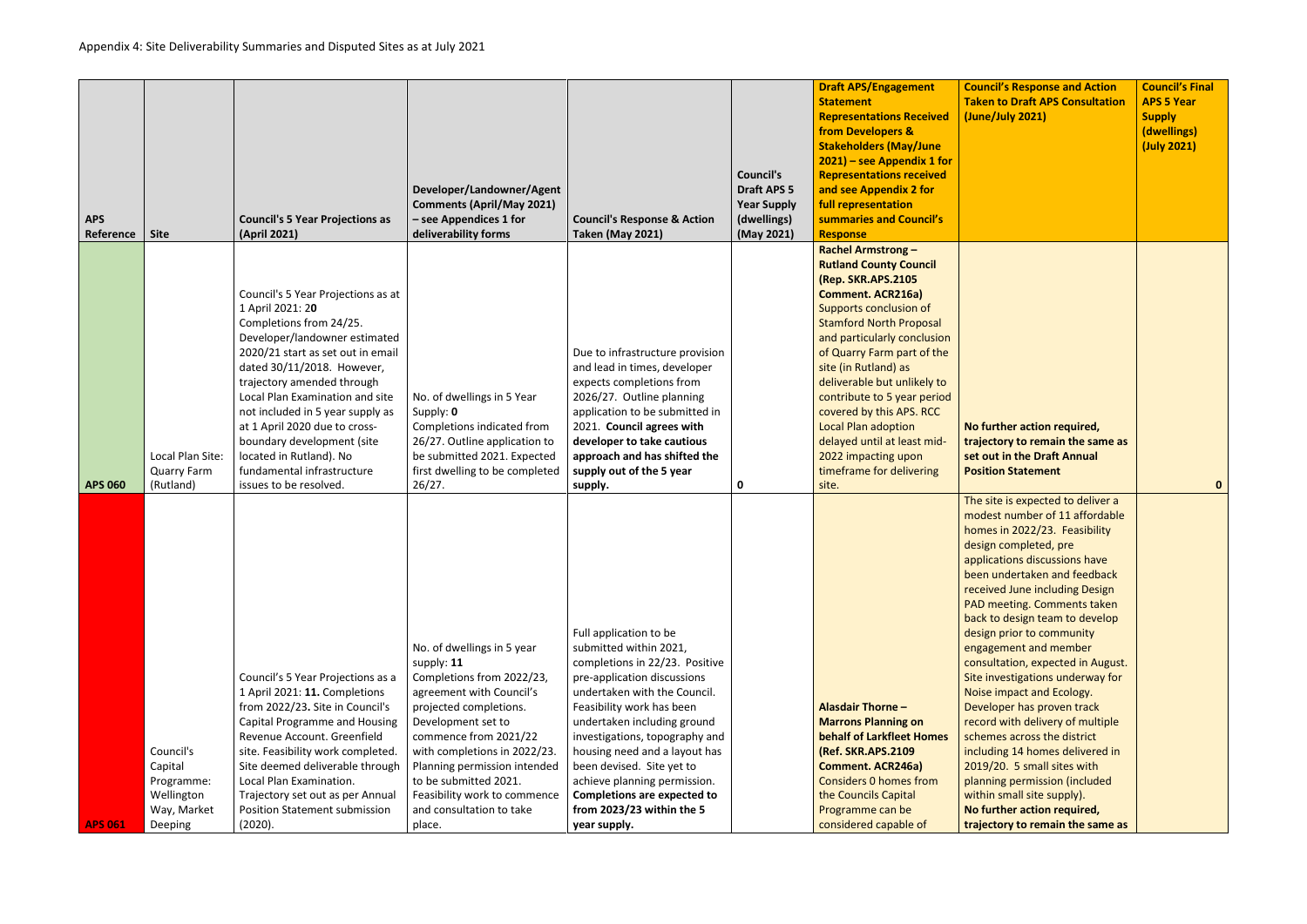| <b>APS</b>     |                                                                                | <b>Council's 5 Year Projections as</b>                                                                                                                                                                                                                                                                                                                                                                                                                          | Developer/Landowner/Agent<br><b>Comments (April/May 2021)</b><br>- see Appendices 1 for                                                                                                                                                                                    | <b>Council's Response &amp; Action</b>                                                                                                                                                                                                                                                            | Council's<br><b>Draft APS 5</b><br><b>Year Supply</b><br>(dwellings) | <b>Draft APS/Engagement</b><br><b>Statement</b><br><b>Representations Received</b><br>from Developers &<br><b>Stakeholders (May/June</b><br>$2021$ ) – see Appendix 1 for<br><b>Representations received</b><br>and see Appendix 2 for<br>full representation<br>summaries and Council's | <b>Council's Response and Action</b><br><b>Taken to Draft APS Consultation</b><br>(June/July 2021)                                                                                                                                                                                                                                                                                                                                                                                                                             | <b>Council's Final</b><br><b>APS 5 Year</b><br><b>Supply</b><br>(dwellings)<br>(July 2021) |
|----------------|--------------------------------------------------------------------------------|-----------------------------------------------------------------------------------------------------------------------------------------------------------------------------------------------------------------------------------------------------------------------------------------------------------------------------------------------------------------------------------------------------------------------------------------------------------------|----------------------------------------------------------------------------------------------------------------------------------------------------------------------------------------------------------------------------------------------------------------------------|---------------------------------------------------------------------------------------------------------------------------------------------------------------------------------------------------------------------------------------------------------------------------------------------------|----------------------------------------------------------------------|------------------------------------------------------------------------------------------------------------------------------------------------------------------------------------------------------------------------------------------------------------------------------------------|--------------------------------------------------------------------------------------------------------------------------------------------------------------------------------------------------------------------------------------------------------------------------------------------------------------------------------------------------------------------------------------------------------------------------------------------------------------------------------------------------------------------------------|--------------------------------------------------------------------------------------------|
| Reference      | <b>Site</b>                                                                    | (April 2021)                                                                                                                                                                                                                                                                                                                                                                                                                                                    | deliverability forms                                                                                                                                                                                                                                                       | <b>Taken (May 2021)</b>                                                                                                                                                                                                                                                                           | (May 2021)                                                           | <b>Response</b>                                                                                                                                                                                                                                                                          |                                                                                                                                                                                                                                                                                                                                                                                                                                                                                                                                |                                                                                            |
|                |                                                                                |                                                                                                                                                                                                                                                                                                                                                                                                                                                                 |                                                                                                                                                                                                                                                                            |                                                                                                                                                                                                                                                                                                   | 11                                                                   | being delivered within five<br>years.                                                                                                                                                                                                                                                    | set out in the Draft Annual<br><b>Position Statement</b>                                                                                                                                                                                                                                                                                                                                                                                                                                                                       | 11                                                                                         |
| <b>APS 062</b> | Council's<br>Capital<br>Programme:<br><b>Hugh Moore</b><br>School,<br>Grantham | Council's 5 Year Projections as at<br>1 April 2021: 72 Completions<br>from 21/22. Site in Council's<br>Capital Programme and Housing<br>Revenue Account. Affordable<br>Housing scheme in preparation.<br>Site deemed deliverable through<br>Local Plan Examination.<br>Trajectory set out as per Annual<br>Position Statement submission<br>(2020). Feasibility work including<br>ground investigations,<br>topography and housing need<br>has been undertaken. | No. of dwellings in 5 Year<br>Supply: 0<br>Project is on hold after public<br>consultation was cancelled.<br>There are currently no plans<br>to develop this site in line<br>with the above figures, it is<br>possible that this site could<br>be revisited in the future. | Project is on hold after public<br>consultation was cancelled.<br>There are currently no plans to<br>develop this site in line with<br>the above figures, it is possible<br>that this site could be revisited<br>in the future. Therefore, site<br>removed from the 5 Year<br>Supply.             | 0                                                                    | <b>No representations</b><br>received during the Draft<br><b>Annual Position</b><br><b>Statement Consultation</b>                                                                                                                                                                        | No further action required,<br>trajectory to remain the same as<br>set out in the Draft Annual<br><b>Position Statement</b>                                                                                                                                                                                                                                                                                                                                                                                                    |                                                                                            |
| <b>APS 063</b> | Council Capital<br>Programme:<br>Kesteven Road,<br>Stamford                    | Council's 5 Year Projections as at<br>1 April 2021: 23. Completions<br>from 2021/22. Site in Council's<br>Capital Programme and Housing<br>Revenue Account. Feasibility<br>work is progressing including<br>ground investigations,<br>topography, and housing need.<br>Site deemed deliverable through<br>Local Plan Examination.<br>Trajectory set out as per Annual<br>Position Statement submission<br>(2020).                                               | No. of dwellings in 5 Year<br>Supply: 23<br>Completions from 2022/23.<br>Initial feasibility to be worked<br>up, the site has been<br>highlighted as a development<br>opportunity. Planning<br>application intended to be<br>submitted 21/22.                              | Planning application intended<br>to be submitted 21/22. Initial<br>feasibility to be worked up.<br>Site been highlighted as a<br>development opportunity. The<br>Council agrees with the<br>trajectory and the site is<br>included within the 5 Year<br>Supply, with completions from<br>2022/23. | 23                                                                   | <b>Alasdair Thorne -</b><br><b>Marrons Planning on</b><br>behalf of Larkfleet Homes<br>(Ref. SKR.APS.2109<br><b>Comment. ACR246b)</b><br>Considers 0 homes from<br>the Councils Capital<br>Programme can be<br>considered capable of<br>being delivered within five<br>years.            | The site is expected to deliver a<br>modest number of 23 affordable<br>homes in 2022/23. Some<br>feasibility design work has been<br>undertaken for the site.<br>Developer has proven track<br>record with delivery of multiple<br>schemes across the district<br>including 14 homes delivered in<br>2019/20. 5 small sites with<br>planning permission (included<br>within small site supply).<br>No further action required,<br>trajectory to remain the same as<br>set out in the Draft Annual<br><b>Position Statement</b> | 23                                                                                         |
| <b>APS 064</b> | <b>Council Capital</b><br>Programme:<br>Shaw Road,<br>Grantham                 | Council's 5 Year Projections as at<br>1 April 2021: 12 Completions<br>from 2022/23. Site in Council's<br><b>Capital Programme and Housing</b><br>Revenue Account. Feasibility<br>work is progressing including<br>ground investigations,                                                                                                                                                                                                                        | No. of dwellings in 5 Year<br>Supply: 12<br>Completions from 2022/23,<br>developer agrees with<br>Council's projections. Initial<br>feasibility to be worked up,<br>the site has been highlighted                                                                          | Planning application intended<br>to be submitted 21/22. Initial<br>feasibility to be worked up,<br>the site has been highlighted<br>as a development opportunity.<br>The Landowner agrees with<br>the Council that site                                                                           |                                                                      | <b>Alasdair Thorne -</b><br><b>Marrons Planning on</b><br><b>behalf of Larkfleet Homes</b><br>(Ref. SKR.APS.2109<br><b>Comment. ACR246c)</b><br><b>Considers 0 homes from</b><br>the Councils Capital                                                                                    | The site is expected to deliver a<br>modest number of 12 affordable<br>homes in 2022/23. Member<br>consultation and formal pre-<br>application advice has already<br>taken place. Public consultation                                                                                                                                                                                                                                                                                                                          |                                                                                            |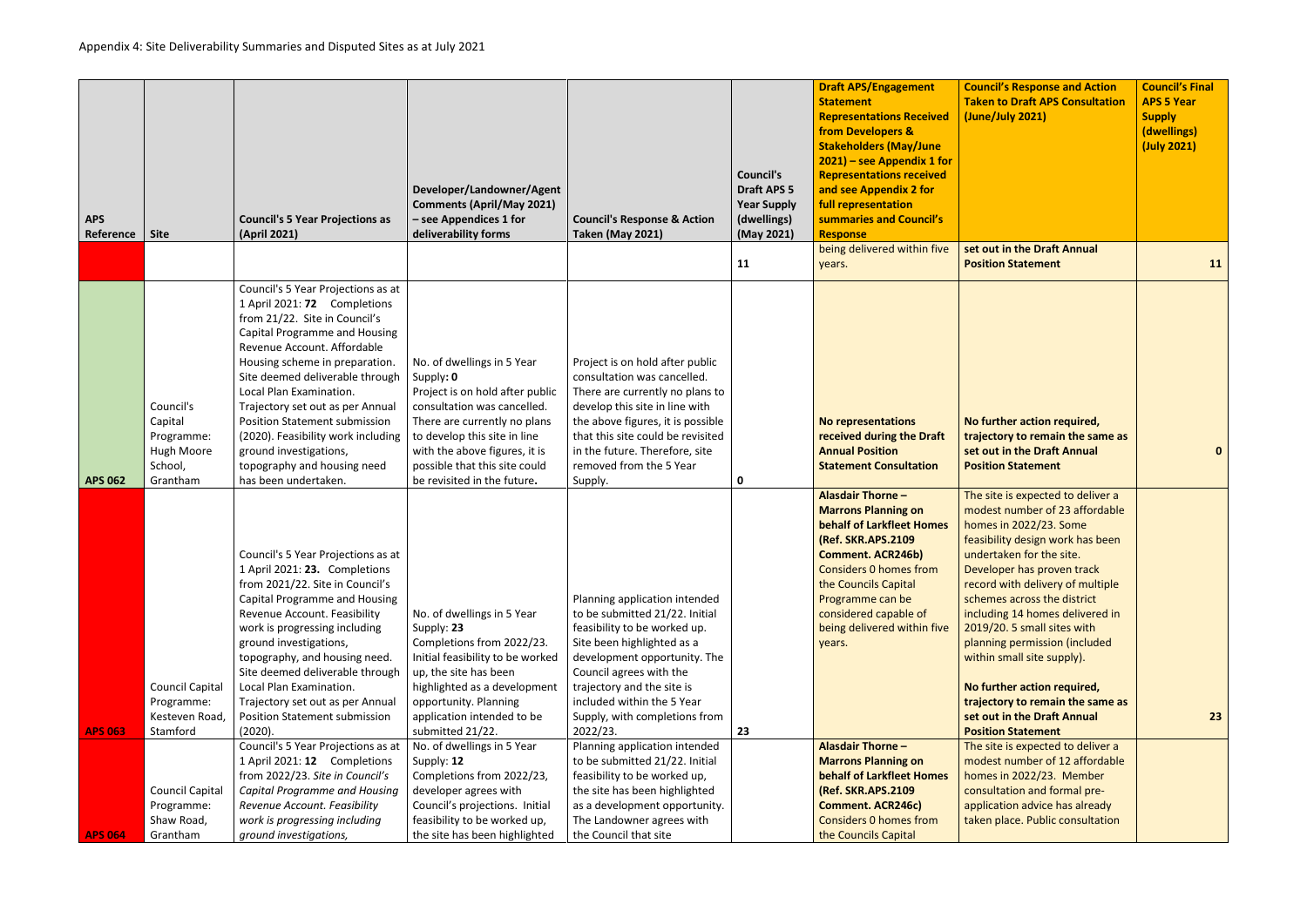| <b>Council's Response and Action</b><br><b>Taken to Draft APS Consultation</b><br>(June/July 2021)                                                                                                                                                                                                                                                                       | <b>Council's Final</b><br><b>APS 5 Year</b><br><b>Supply</b><br>(dwellings)<br>(July 2021) |
|--------------------------------------------------------------------------------------------------------------------------------------------------------------------------------------------------------------------------------------------------------------------------------------------------------------------------------------------------------------------------|--------------------------------------------------------------------------------------------|
| and community engagement<br>planned to start 26 <sup>th</sup> July.<br>Developer has proven track<br>record with delivery of multiple<br>schemes across the district<br>including 14 homes delivered in<br>2019/20. 5 small sites with<br>planning permission (included<br>within small site supply).<br>No further action required,<br>trajectory to remain the same as |                                                                                            |
| set out in the Draft Annual<br><b>Position Statement</b>                                                                                                                                                                                                                                                                                                                 | 12                                                                                         |
| No further action required,<br>trajectory to remain the same as<br>set out in the Draft Annual<br><b>Position Statement</b>                                                                                                                                                                                                                                              | 0                                                                                          |

| <b>APS</b><br>Reference | <b>Site</b>             | <b>Council's 5 Year Projections as</b><br>(April 2021)                                                                                                                                                                                                                                                 | Developer/Landowner/Agent<br><b>Comments (April/May 2021)</b><br>- see Appendices 1 for<br>deliverability forms | <b>Council's Response &amp; Action</b><br><b>Taken (May 2021)</b>                                                                          | <b>Council's</b><br><b>Draft APS 5</b><br><b>Year Supply</b><br>(dwellings)<br>(May 2021) | <b>Draft APS/Engagement</b><br><b>Statement</b><br><b>Representations Received</b><br>from Developers &<br><b>Stakeholders (May/June</b><br>$2021$ ) – see Appendix 1 for<br><b>Representations received</b><br>and see Appendix 2 for<br>full representation<br>summaries and Council's<br><b>Response</b> | <b>Coun</b><br><b>Take</b><br>(June                                                                           |
|-------------------------|-------------------------|--------------------------------------------------------------------------------------------------------------------------------------------------------------------------------------------------------------------------------------------------------------------------------------------------------|-----------------------------------------------------------------------------------------------------------------|--------------------------------------------------------------------------------------------------------------------------------------------|-------------------------------------------------------------------------------------------|-------------------------------------------------------------------------------------------------------------------------------------------------------------------------------------------------------------------------------------------------------------------------------------------------------------|---------------------------------------------------------------------------------------------------------------|
|                         |                         | topography, and housing need.<br>Site deemed deliverable through<br>Local Plan Examination.<br>Trajectory set out as per Annual<br><b>Position Statement submission</b><br>(2020).                                                                                                                     | as a development<br>opportunity. Planning<br>application intended to be<br>submitted 21/22.                     | completions are likely to come<br>forward from 2022/23.<br>expects delivery within the 5<br>Year Supply, with completions<br>from 2022/23. | 12                                                                                        | Programme can be<br>considered capable of<br>being delivered within five<br>years.                                                                                                                                                                                                                          | and o<br>planr<br><b>Deve</b><br>recor<br>scher<br>inclu<br>2019<br>planr<br>withi<br>No fu<br>traje<br>set o |
|                         |                         |                                                                                                                                                                                                                                                                                                        |                                                                                                                 |                                                                                                                                            |                                                                                           |                                                                                                                                                                                                                                                                                                             | <b>Posit</b>                                                                                                  |
|                         |                         | Council's 5 Year Projections as at<br>1 April 2021: 0<br>Site for a minimum of 100<br>dwellings to be allocated<br>through Neighbourhood Plan<br>(Policy BRN1). Deemed<br>deliverable through the Local<br>Plan. As site(s) yet to be selected $\vert$ The Neighbourhood Plan<br>for allocation by the | Group is intending to                                                                                           | As Neighbourhood Plan site(s)                                                                                                              |                                                                                           | <b>No representations</b>                                                                                                                                                                                                                                                                                   | No fu                                                                                                         |
|                         |                         | Neighbourhood Plan group, the                                                                                                                                                                                                                                                                          | undertake consultation on a                                                                                     | yet to be selected for                                                                                                                     |                                                                                           | received during the Draft                                                                                                                                                                                                                                                                                   | traje                                                                                                         |
|                         | Bourne<br>Neighbourhood | Council has shifted the<br>allowance out of the 5 year                                                                                                                                                                                                                                                 | Neighbourhood Plan draft<br>Issues & objectives; with sites                                                     | allocation, the Council has<br>shifted the allowance out of                                                                                |                                                                                           | <b>Annual Position</b><br><b>Statement Consultation</b>                                                                                                                                                                                                                                                     | set o<br><b>Posit</b>                                                                                         |
| <b>APS 066</b>          | Plan Allocation         | supply.                                                                                                                                                                                                                                                                                                | assessment to follow.                                                                                           | the 5 year supply.                                                                                                                         | 0                                                                                         |                                                                                                                                                                                                                                                                                                             |                                                                                                               |
|                         |                         |                                                                                                                                                                                                                                                                                                        |                                                                                                                 |                                                                                                                                            |                                                                                           |                                                                                                                                                                                                                                                                                                             |                                                                                                               |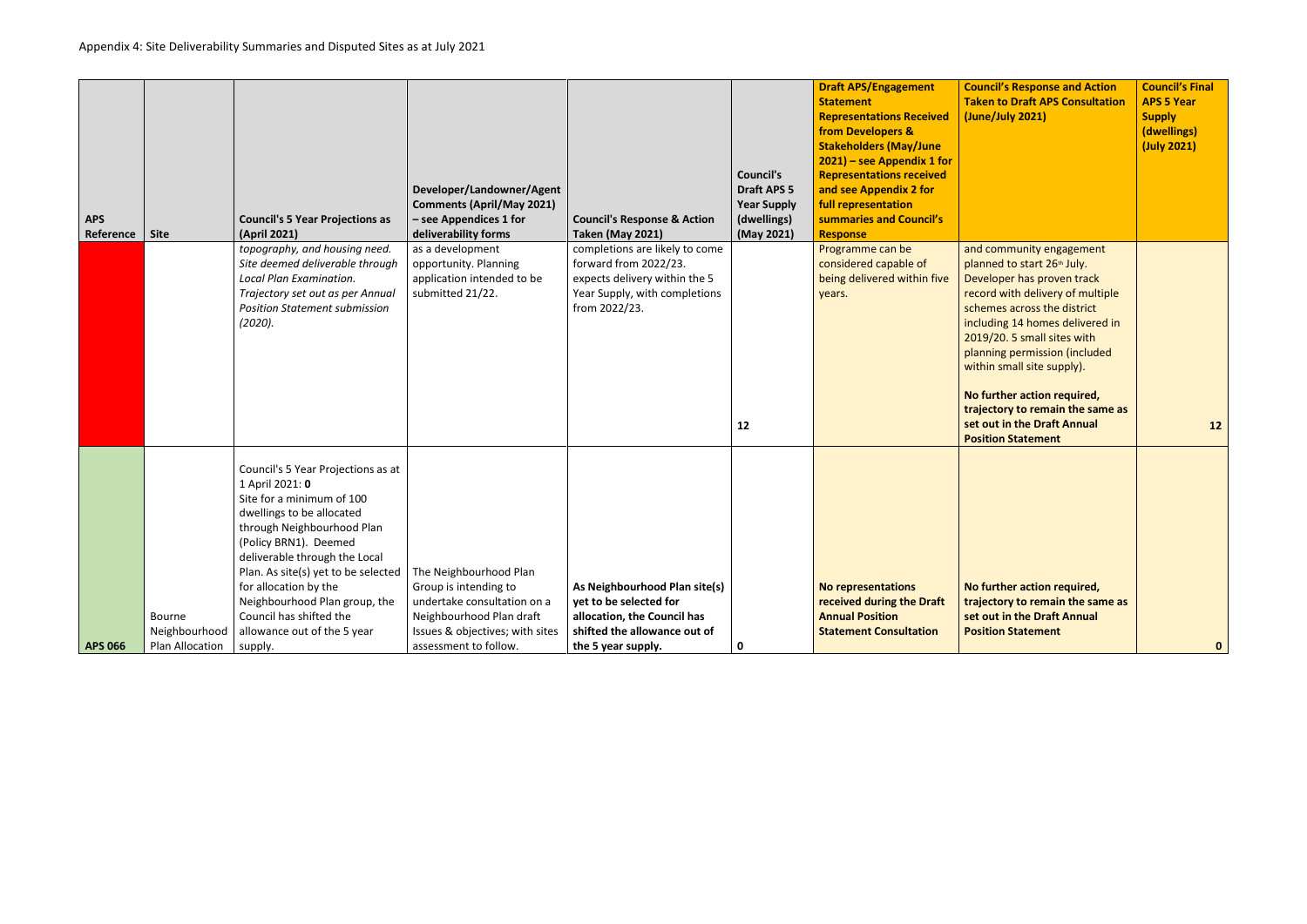#### Appendix 5: APS Draft Consultation Consultee List

#### South Kesteven District Council Consultee List

*Please note this list does not include the names of individual private landowners and a number of consultees listed included multiple separate contacts.* 

| <b>Statutory and General Consultee List</b>    | Office of Rail Regulation                      |
|------------------------------------------------|------------------------------------------------|
| Anglian Water                                  | Openreach                                      |
| <b>Black Sluice IDB</b>                        | Ragen Transforming Energy                      |
| <b>Bourne Civic Society</b>                    | <b>Ramblers Association</b>                    |
| Campaign to Protect Rural England              | Severn Trent Water                             |
| <b>Canal River Trust</b>                       | South West Lincolnshire Clinical Commissioning |
|                                                | Group                                          |
| Central Lincolnshire JSPC                      | Sport England                                  |
| Central Lincolnshire Local Plan team           | The Coal Authority                             |
| <b>CPRE</b>                                    | <b>The National Trust</b>                      |
| <b>E.ON Energy</b>                             | The Woodland Trust                             |
| English Heritage                               | <b>Theatres Trust</b>                          |
| <b>Environment Agency</b>                      | Upper Witham Internal Drainage Board           |
| <b>Federation of Small Businesses</b>          | <b>Welland &amp; Deepings IDB</b>              |
| <b>Fire Lincolnshire</b>                       | <b>Western Power Distribution</b>              |
| <b>Forestry Commission</b>                     | Witham Internal Drainage Board                 |
| <b>Greater Lincolnshire LEP</b>                | <b>Neighbouring Authorities</b>                |
| Greater Lincolnshire Nature Partnership        | Cambridgeshire County Council                  |
| Heritage Lincolnshire                          | East Northamptonshire County Council           |
| <b>Highways England</b>                        | Leicestershire County Council                  |
| <b>Historic England</b>                        | Lincoln City Council                           |
| Homes and Communities Agency                   | Lincolnshire County Council                    |
| Homes England                                  | Melton Borough Council                         |
| InvestSK                                       | Newark & Sherwood District Council             |
| <b>LCC Bat Group</b>                           | North Kesteven District Council                |
| <b>LCC Education</b>                           | Northamptonshire County Council                |
| <b>LCC Flood Risk</b>                          | Nottinghamshire County Council                 |
| LCC Footpath/ Right of way                     | Peterborough City Council                      |
| <b>LCC Highways</b>                            | <b>Rutland County Council</b>                  |
| <b>LCC Lead Local Flood Authority</b>          | South Holland District Council                 |
| <b>LCC Minerals and Waste</b>                  | West Lindsey District Council                  |
| <b>LCC Planning Support</b>                    | <b>Registered Housing Providers</b>            |
| Lincolnshire PCC                               | <b>Accent Nene</b>                             |
| Lincolnshire West Clinical Commissioning Group | Axiom Housing Association                      |
| Lincolnshire Wildlife Trust                    | Cross Keys Homes                               |
| <b>Mobile Operators Association</b>            | Derwent Living                                 |
| <b>National Farmers Union</b>                  | <b>East Midlands Housing Association</b>       |
| National Grid UK                               | <b>LACE Housing Association</b>                |
| <b>National Rail</b>                           | LHA-ASRA Group Ltd                             |
| Natural England                                | Lincolnshire Housing Partnership               |
| NHS Local Area Team                            | Longhurst Group                                |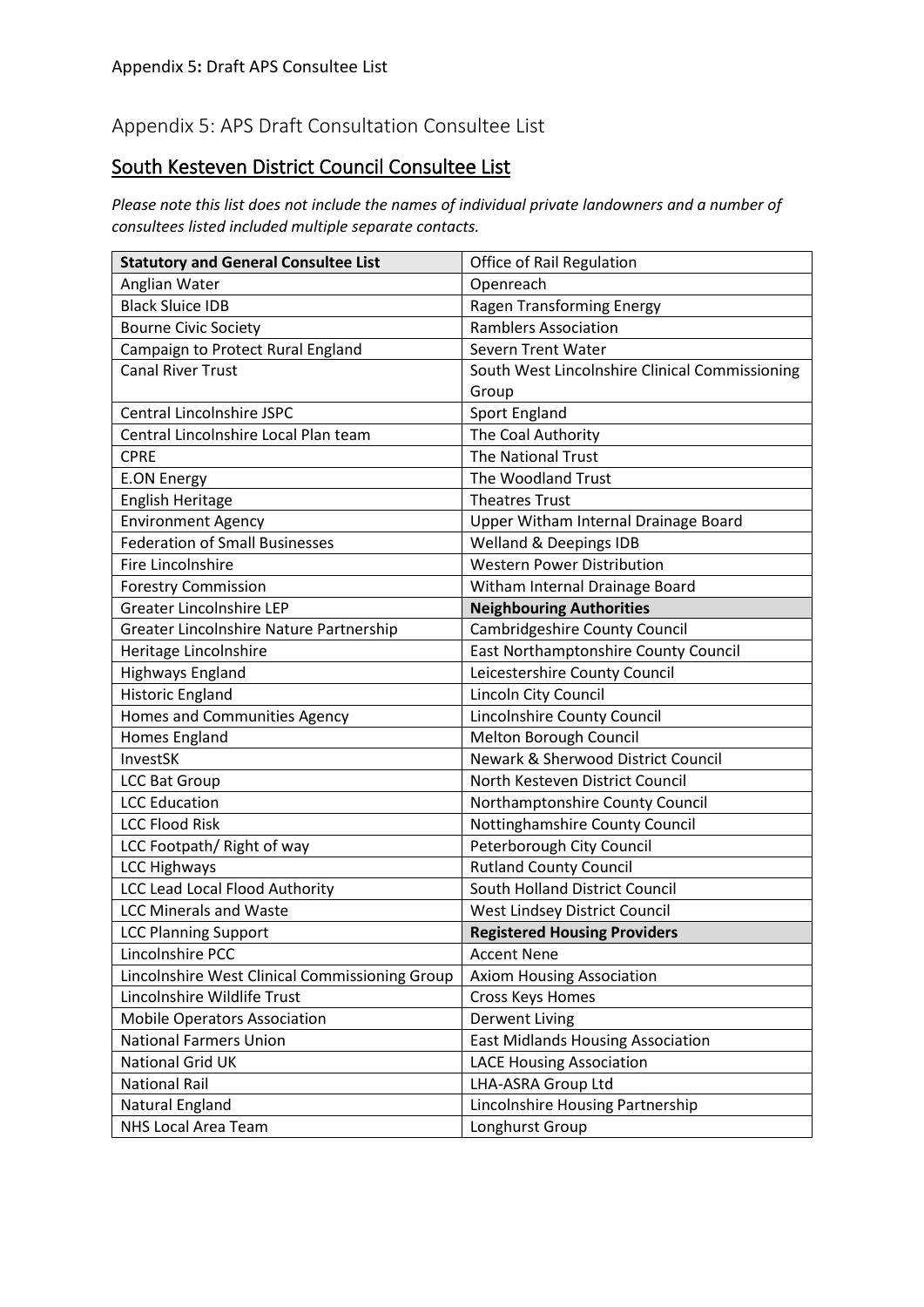| Minster (part of the Hyde Group)         | Phase 2 Planning               |
|------------------------------------------|--------------------------------|
| Muir Group Housing Association           | Remway Design Ltd              |
| Nottingham Community Housing Association | $RG+P$                         |
| Places for People                        | Robert Doughty Consultancy Ltd |
| Platform                                 | Savills                        |
| <b>Sanctuary Housing</b>                 | <b>Surface Planning</b>        |
| <b>Agents and Developers</b>             | <b>Taylor Wimpey</b>           |
| <b>Able Homes</b>                        | <b>Vistry Group</b>            |
| Anderson Group                           | Websters                       |
| Antony Aspbury                           | <b>Wood Moore and Company</b>  |
| Arup                                     |                                |
| Ashwood Homes                            |                                |
| <b>Barratt Homes</b>                     |                                |
| <b>Bidwells</b>                          |                                |
| <b>Bill Singh Croma Ltd</b>              |                                |
| Bourne Neighbourhood Plan                |                                |
| <b>Buckminster</b>                       |                                |
| Countryside Homes                        |                                |
| David Wilson Homes East Midlands         |                                |
| <b>DIO Estates</b>                       |                                |
| <b>Dwell Architects Ltd</b>              |                                |
| Eastgate Bourne Ltd                      |                                |
| <b>EBG Property</b>                      |                                |
| <b>Framptons Town Planning</b>           |                                |
| Godfrey Payton                           |                                |
| <b>Grace Machin</b>                      |                                |
| <b>GW Padley</b>                         |                                |
| <b>Heaton Planning</b>                   |                                |
| Homes England                            |                                |
| <b>Housing Team SKDC</b>                 |                                |
| <b>HSSP Architects</b>                   |                                |
| Ilkehomes                                |                                |
| Invicta Developments                     |                                |
| Jelson                                   |                                |
| JH Walter                                |                                |
| John Dickie Associates                   |                                |
| Kier Living Ltd                          |                                |
| Lambert Smith Hampton                    |                                |
| Larkfleet Homes                          |                                |
| <b>Linden Homes</b>                      |                                |
| Lindum Group                             |                                |
| Longhurst Group                          |                                |
| Mike Sibthorpe Planning                  |                                |
| <b>Minster Property Group</b>            |                                |
| <b>NJL Consulting</b>                    |                                |
| Nottingham Community Housing Association |                                |
| Padleys                                  |                                |
| Persimmon Homes                          |                                |